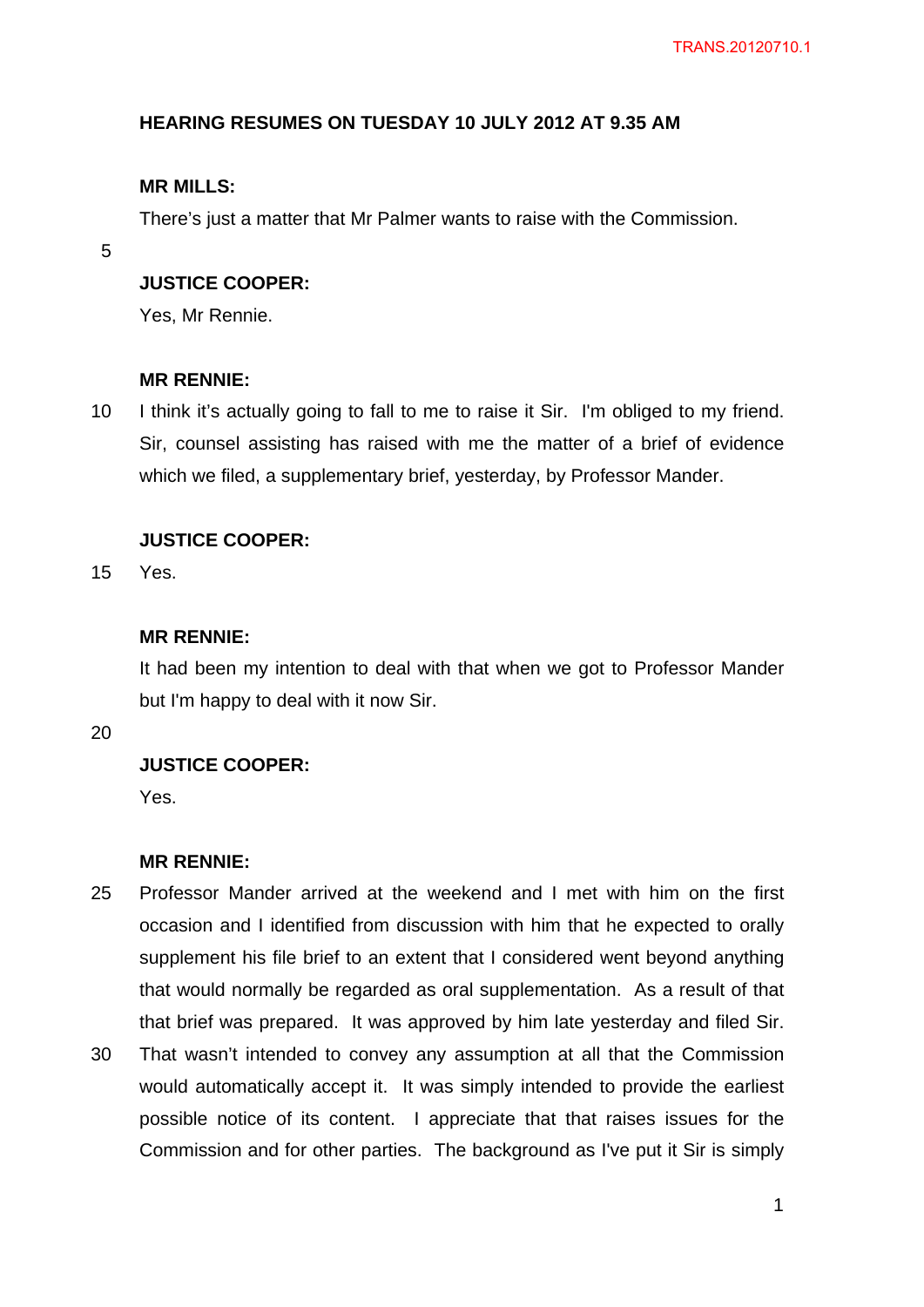as I've already stated that these are matters that Professor Mander relies on in relation to the evidence he intends to give and my view as counsel was that that should be put in. Now I appreciate that we need to make a formal application for that Sir.

5

## **JUSTICE COOPER:**

Yes.

#### **MR RENNIE:**

10 Those are the grounds for it.

## **JUSTICE COOPER:**

Right.

#### 15 **MR RENNIE:**

Now there is one associated matter Sir and that is we also filed a PowerPoint from Mr Bradley and, unhelpfully, there are two Mr Bradleys and this is the Mr Bradley retained by us in relation to, well principally in relation to the investigations of the seismic testing sites. That is not new material Sir. That

20 is a PowerPoint summary that Mr Bradley has prepared which is his intended way of presenting his brief if that is convenient to the Commission and, and in relation to that Sir –

### **JUSTICE COOPER:**

25 I don't need to be addressed on that. Others have done it in the course of the enquiry and the important thing you have said in that connection is that it's not new material.

### **MR RENNIE:**

30 It is not new material Sir and is simply a presentation of that material. In addition Professor Mander relies on some of that material, not only for the supplementary brief but for his primary brief.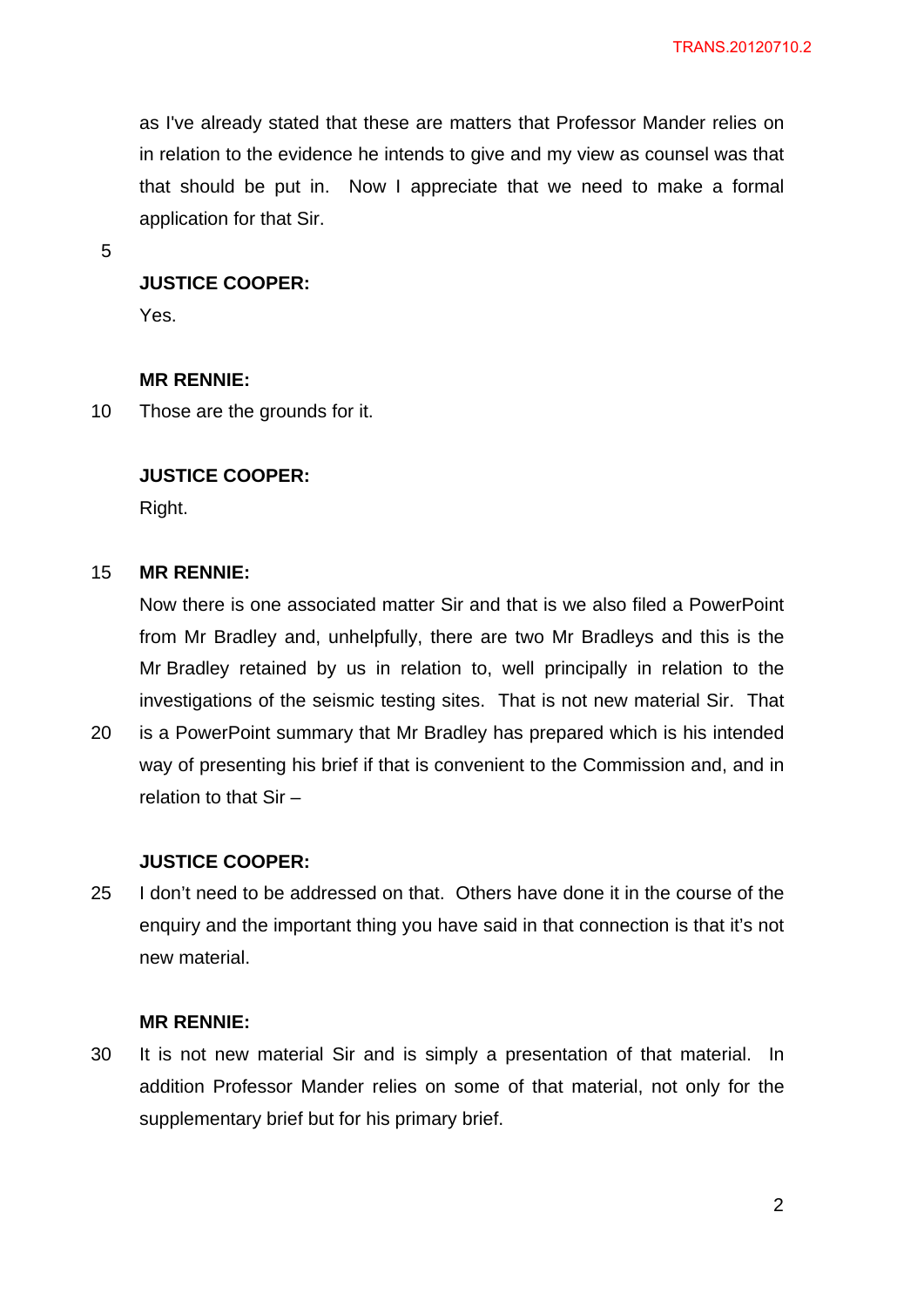## **JUSTICE COOPER:**

Well it was attached to his brief wasn't it?

### **MR RENNIE:**

5 Exactly Sir, yes.

## **JUSTICE COOPER:**

Well the PowerPoint wasn't but the material on which the PowerPoint is based was attached to his exhibit D I think, yes.

10

## **MR RENNIE:**

That's exactly right Sir.

## **JUSTICE COOPER:**

- 15 So I don't see any difficulty with that. On the other issue you need to be aware I think that when matters are given to us we feel obliged to endeavour to read them even if they're not accompanied with an application for leave because of an assumption that it may be important for the witnesses who are presently giving evidence. Now I will hear anybody who wishes to oppose this
- 20 second brief. Mr Rennie is there anything else you wish to say about it?

## **MR RENNIE:**

Well the only other thing I wish to say to you Sir is that our overseas witnesses having now arrived I am expecting this to be the last occasion on which I'm having to explain a matter of that nature.

## **JUSTICE COOPER:**

Right, good. Thank you. Is anybody opposed to Mr Mander's second brief being called? Mr Allan?

30

25

**MR ALLAN:**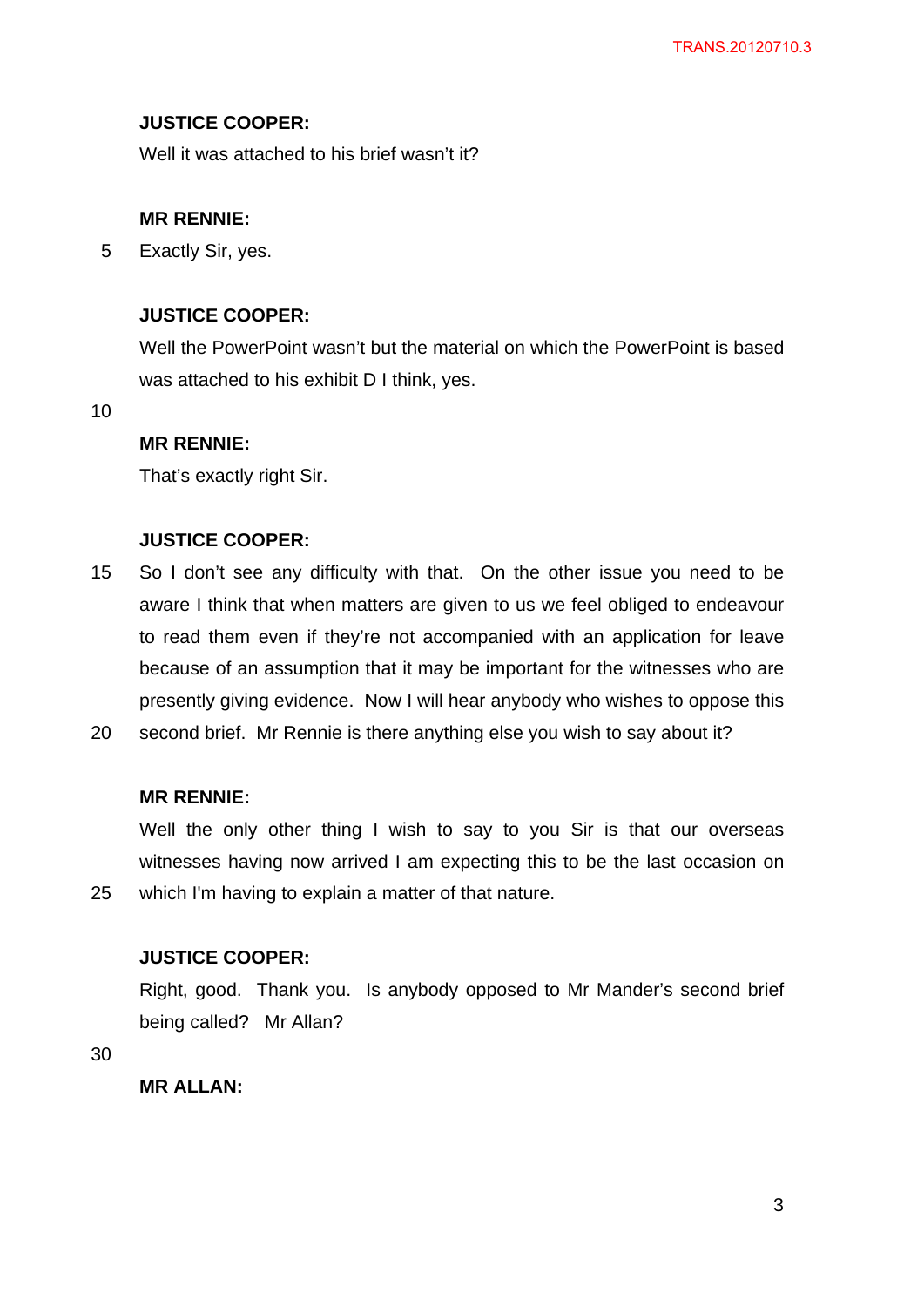Sir I haven't read this brief. I don't anticipate that I will be having instructions to oppose it but I'm simply not in a position to advise the Commission right now.

#### 5 **JUSTICE COOPER:**

Yes, all right. Mr Reid? Mr Clay do you wish to be heard on this?

### **MR CLAY:**

I'm in the same position as Mr Allan Sir.

10

### **JUSTICE COOPER:**

Yes well look we will hear it and if there are issues that arise from it that affect other people well we will find a way of dealing with that whether by re-call or video link or whatever. So Mr Rennie I think you've responsibly reacted to

15 this. Obviously it needed to be in writing because it's quite extensive and it refers to references and so on which would have been most inconvenient.

#### **MR RENNIE:**

20 I'm obliged to the Commission Sir and I was simply going to say that in the spirit of the Inquiry if the two of my friends who have reserved their position need to have access or explanation or something we will facilitate that Sir.

## **JUSTICE COOPER:**

Thank you. Thank you very much.

25

## **JUSTICE COOPER ADDRESSES MR MILLS**

# **MR MILLS ADVISES JUSTICE COOPER THAT MR HOLMES REQUESTS TO LOG SEVEN NEW SLIDES**

30

**JUSTICE COOPER:**  Yes.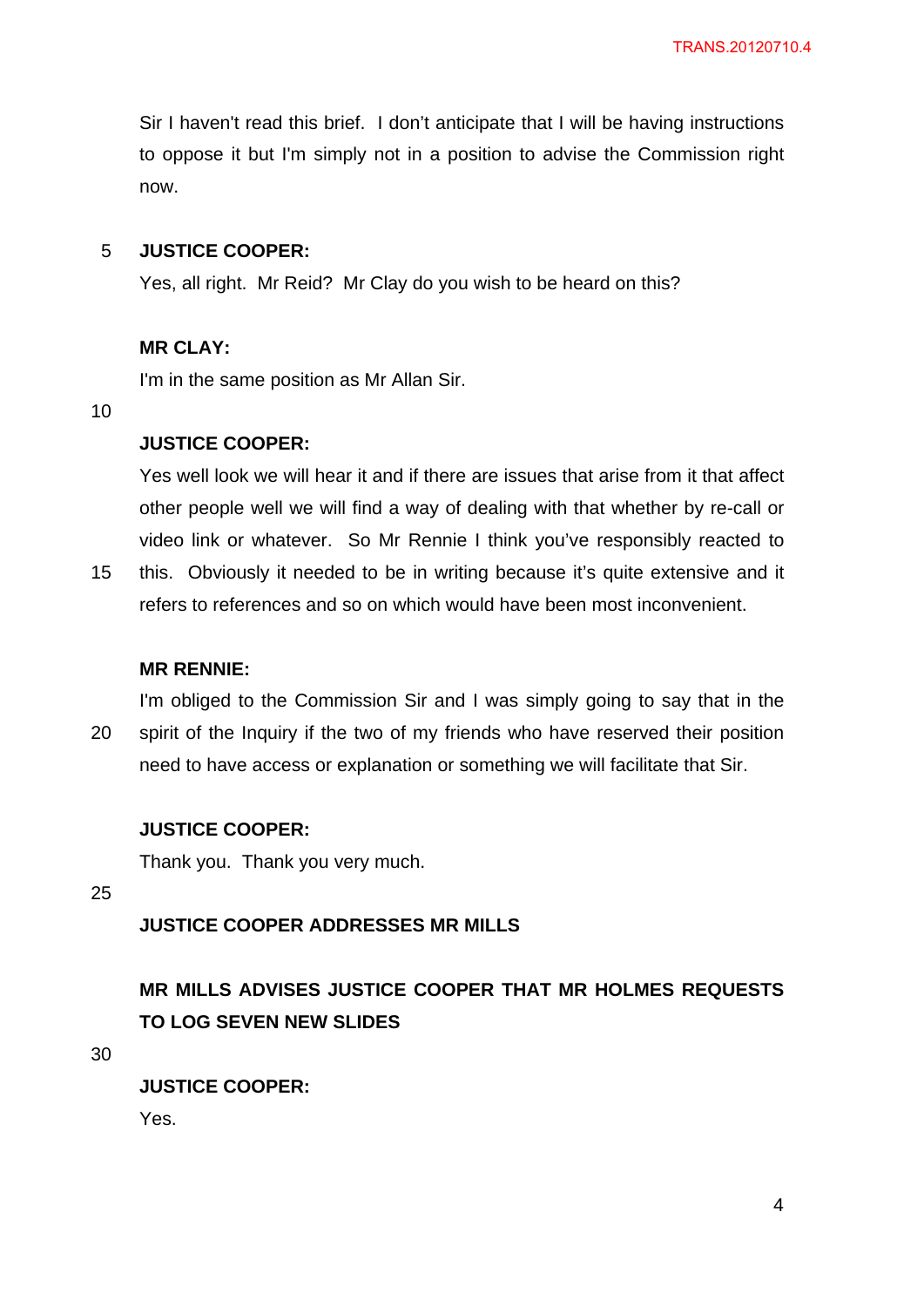### **MR MILLS:**

Now I haven't seen them, I don't know whether they involve anything new but, again, I just ask that it be dealt with in the same way. If people have got issues around it then no doubt they'll be raised and I should also note, again

5 on the same basis, that we've got, as my friend knows, further briefs from Dr Heywood and Mr Frost which result from them going out to Burwood after they gave evidence and they are short briefs confirming what they saw there. I don't think they'll raise any difficulties but, again, I just raise it as a matter of formality.

10

### **JUSTICE COOPER:**

Yes well I think nobody's so far been critical of their methods so it is unlikely that they'll find a basis for objecting to these gentlemen telling us what they saw.

15

## **MR MILLS:**

Yes I'm sure that's right but I just thought we better keep the record straight on this.

20 **JUSTICE COOPER:** 

Yes all right. Thank you.

#### **MR MILLS:**

25 30 Thank you Sir. All right just a few more questions then for you Dr Hyland and Mr Smith and the first one that I wanted to ask you about is an issue that came up in passing I think in an exchange between you and His Honour and this is about these vertical cracks in the lift that were seen by Graeme Smith. You know what I'm referring to don't you, and the note I made, any rate, as I listened to the exchange was that you, Dr Hyland, said that you were interested in that and I'm just inviting you, if you've thought any more about it

and whether you have anything more you'd like to say beyond you're interested in those vertical cracks to let us hear from you now and the same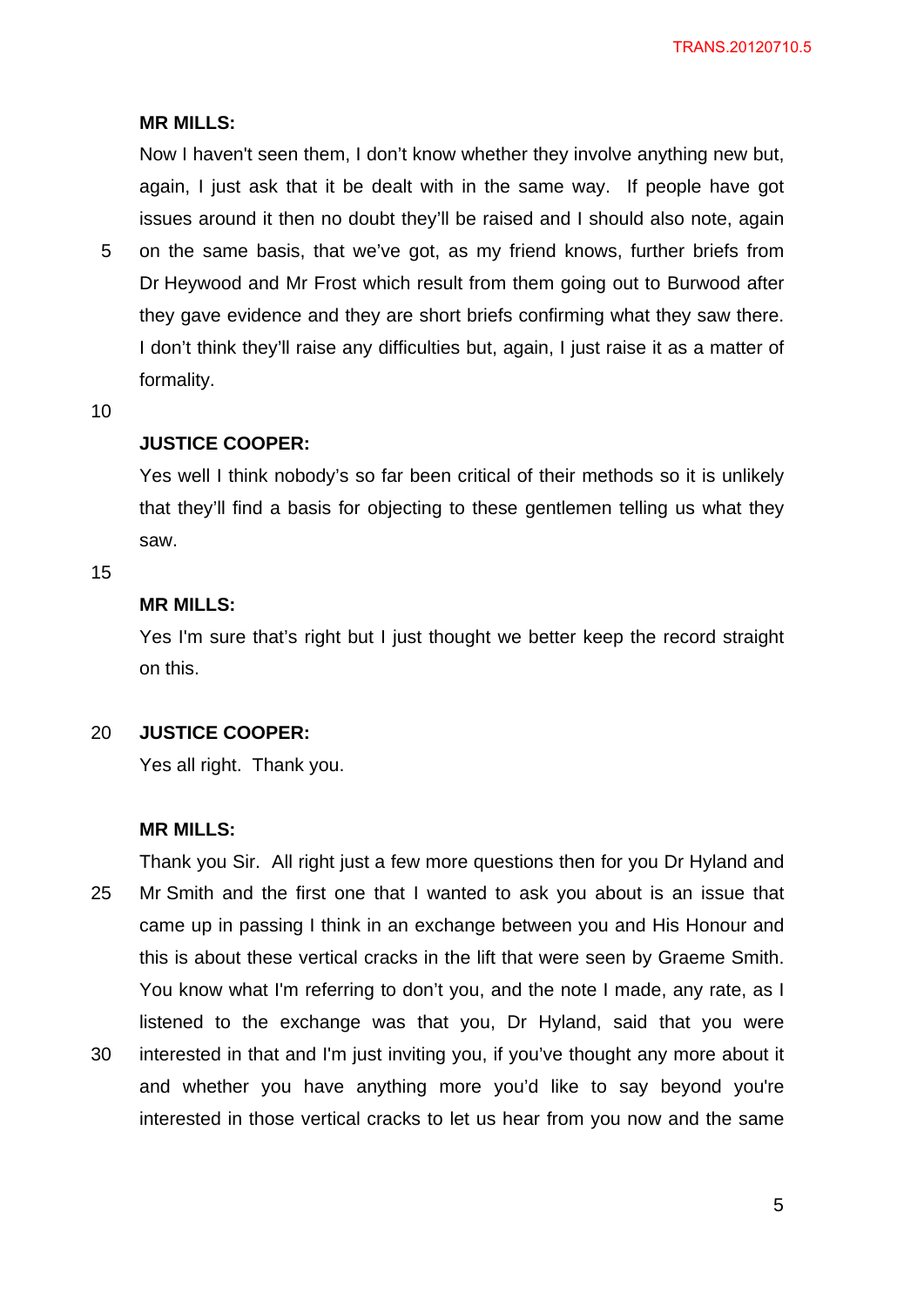applies to you Mr Smith - because these were not things you were aware of at the time you wrote your report were you, either of you?

#### 5 **MR SMITH:**

No.

(Justice Cooper addresses witnesses – issues of audibility)

#### 10 **MR MILLS:**

Any further comments you'd like to make, any further thoughts you have on the significance of those vertical cracks assuming they were, and I should just note that Mr Coatsworth thought they were construction joints but he didn't view them with the care that Mr Smith did. So for the moment treating them

15 as vertical cracks in the shear core.

## **DR HYLAND:**

So Mr Coatsworth, he's been interpreting Mr Smith's –

#### 20 **MR MILLS:**

He has.

### **DR HYLAND:**

25 – evidence, right, I thought they might have been that. Okay I have been reflecting on it, had the minute from the  $22<sup>nd</sup>$  of June from the Commission where they talk about that. My thinking is possibly that the cracks may be due to some sort of warping of the, of the shaft from the east end, perhaps moving outwards causing some out-of-plane flexure locally at those locations. When that occurred I'm not sure. It could have been before the drag bars were put

30 in, early on, it may have been after, so that's just - 0945

## **MR MILLS:**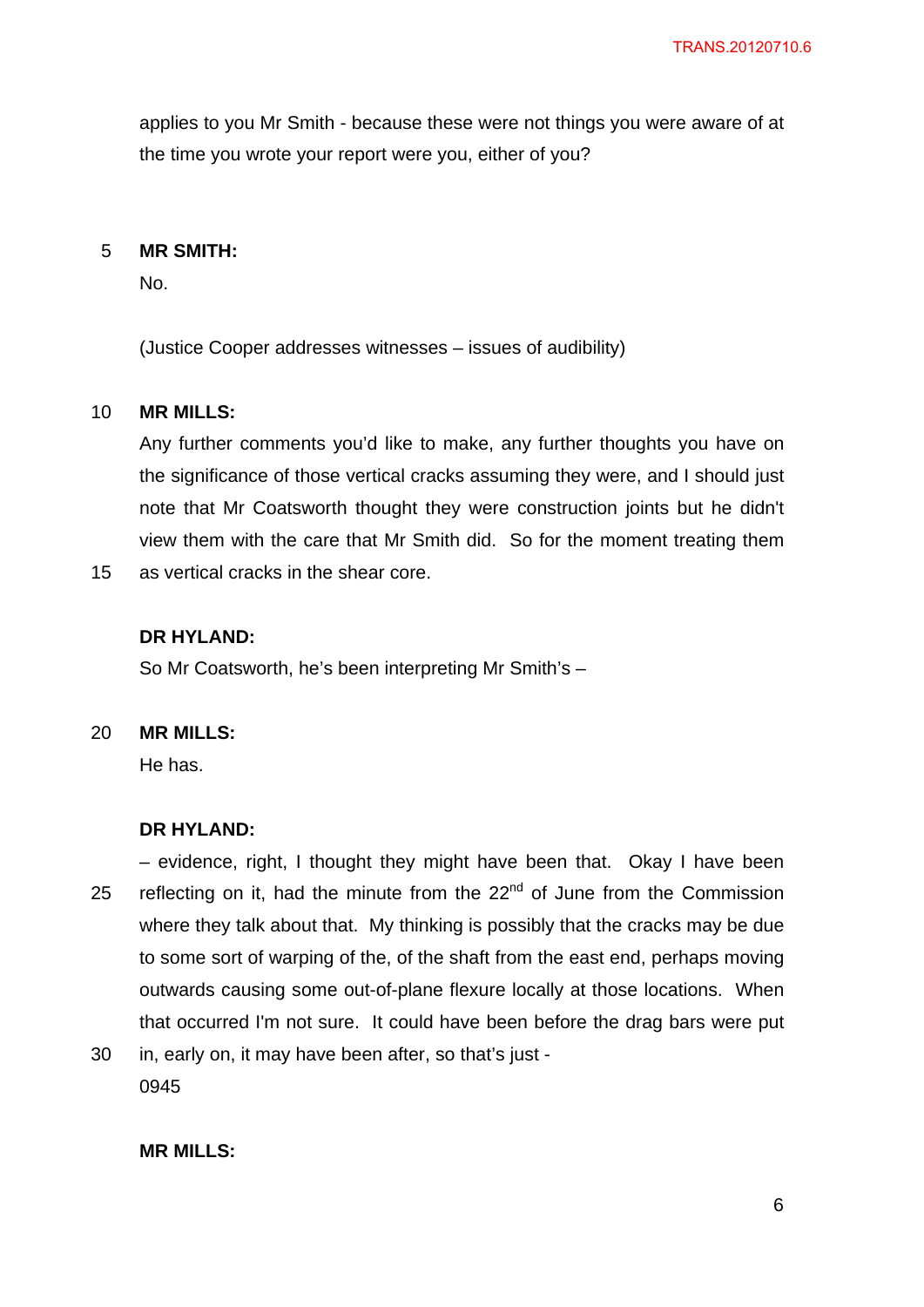Yes.

## **DR HYLAND:**

That's my thinking.

5

## **MR MILLS:**

Any thoughts from you Mr Smith?

### **MR SMITH:**

10 I mean, I concur with Dr Hyland. I am not, I didn't expect they would be construction joints as we thought the construction joints would be horizontal such cracking of a warping nature is quite reasonable explanation.

## **MR MILLS:**

15 Yes, and no thoughts on when that might have occurred and whether that tells us anything significant about the building response?

#### **MR SMITH:**

Not really, I mean, yeah, no, I'm not sure when they could have occurred.

20

## **MR MILLS:**

Just on this question of warping, my co-counsel has just passed me a note saying, "Wouldn't warping have affected the lift use?" If that's the cause?

#### 25 **MR SMITH:**

Oh, we're talking about, it's interesting it's come up now. I actually telephoned, when we did the survey after the collapse of the lift core and we found some out of alignment, I telephoned the lift company, Otis, I can't recall the name of the person I spoke to but he was aware of the project. I told him about this out of alignment and that we would like to know if he had any record of that being

30 a difficulty during construction. He checked his records and confirmed there was no record of anything there and so that, that would, I guess, cover your question about the warping that that there wasn't any record of them having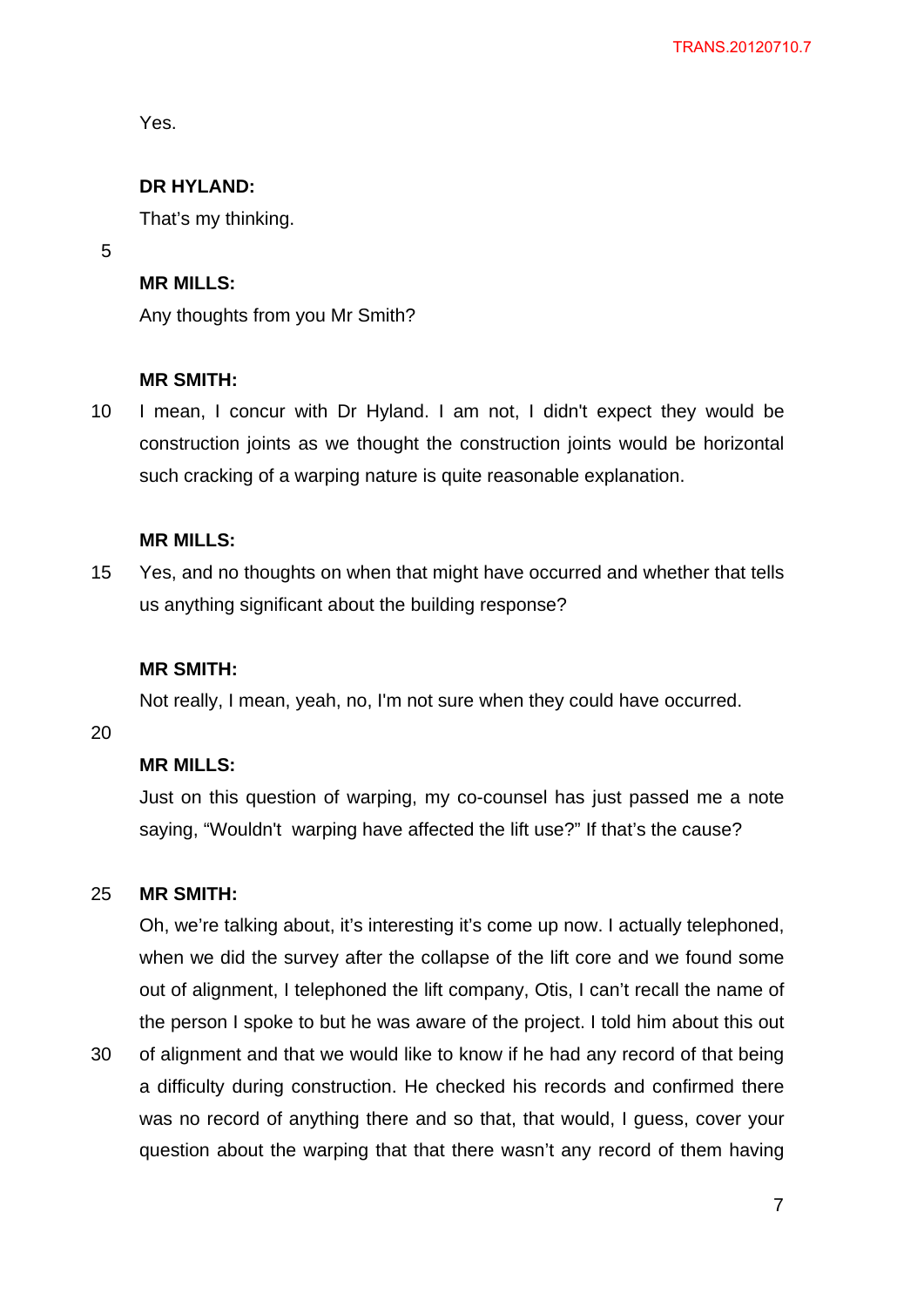difficulty with the alignment of the lift, whether it was warping or leaning from that point of view so I do have experience on other projects where taller buildings have been built somewhat out of alignment and it has caused difficulty for the lifts so we would expect that to have been recorded if that had been the situation during construction.

## **MR MILLS:**

So you're saying that this is something that's occurred subsequent to construction:

10

5

#### **MR SMITH:**

After construction, yes.

#### **MR MILLS:**

15 And with the degree of warping that you're referring to that might explain the vertical cracks, would you expect that to have been such that it would also have affected the operation of the lifts?

#### **MR SMITH:**

20 No, I wouldn't think so.

#### **MR MILLS:**

25 30 I want to ask you now about an issue that Graeme Frost raised and it was touched on in a question that was put to you by my friend, Mr Rennie, and this is one of three theories that he, I think they're not put any stronger than that, that he referred to at the end of his evidence and this is the one that relates to what at least I call his wings theory, the jaws theory, the jaws around the connection between the column and the beam and because he has put a lot of work into the work he's done and because he said in the course of his evidence he'd like to hear the views of others on this, I'd just like you to take a look at this, and I'll just bring up the drawing which I think is the one that will remind you of this, and if I've got the number right, it's BUI.MAD249.0371A.2, it's a drawing that we've had before during the course of his evidence. Yes,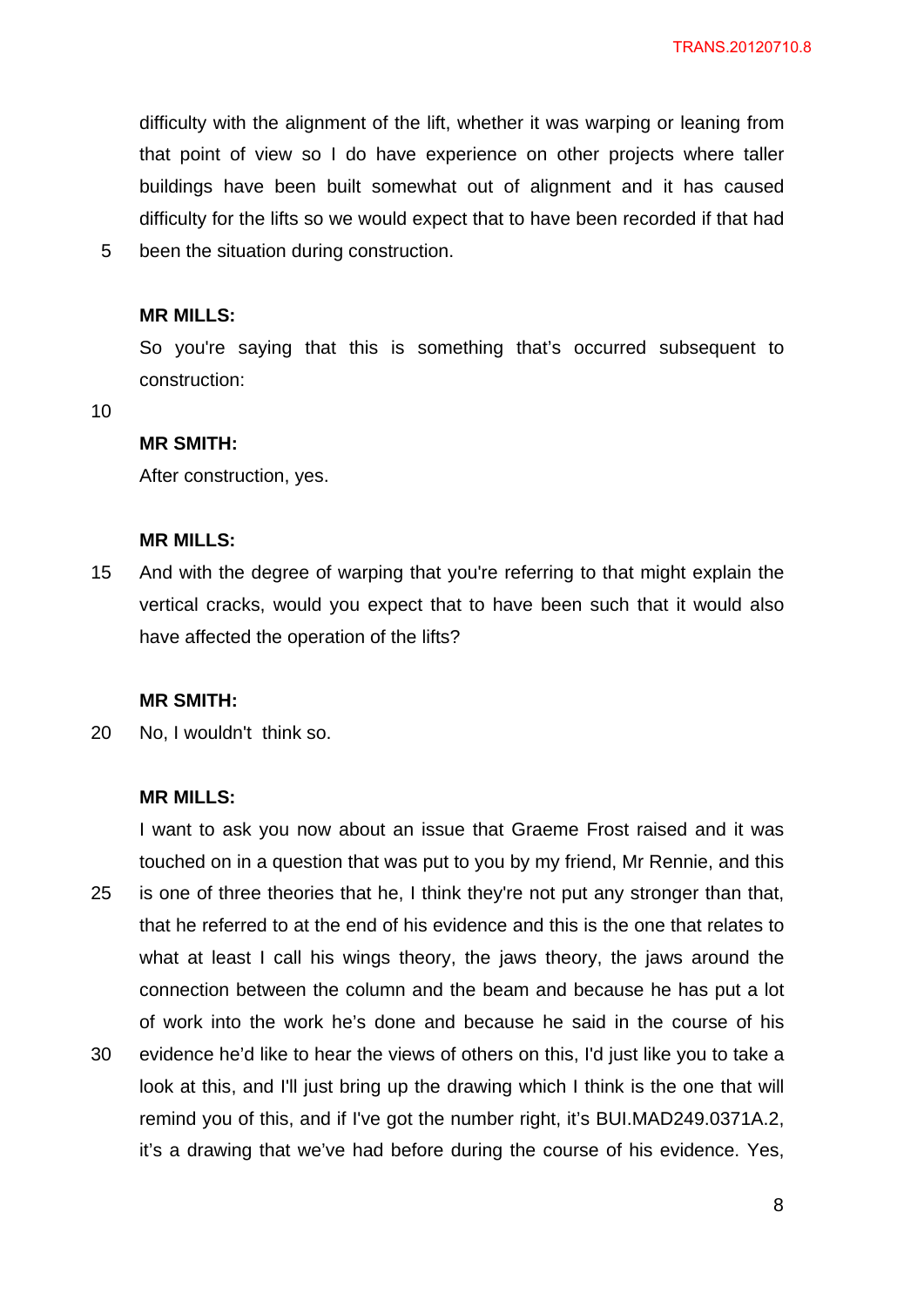TRANS.20120710.9

that's it there. Now I think you know that in his evidence he said that, I think he went so far as to say that they didn't see a single beam where those curved ends, the jaws if I can use that terminology for the moment, had not come off. Are you aware of what he said then about what he thought that might mean? I

5 can you to it in transcript and refresh your memories if you, or give you information about what he said if that's necessary, would that be helpful? Or do you know what he's –

#### **MR SMITH:**

10 I think you're talking about, I don't know if I've got a mouse on here, these diagonal cracks here? So breaking off at this location?

#### **MR MILLS:**

15 20 25 30 Correct, and the thoughts that he had on it, I'll just perhaps remind you of them because I've got the transcript here. I'll bring it up if we need to. But what he said, he's referring to that sketch there, and he said, "It demonstrates to me a possible failure mechanism," and this for the Commissioners is page 38, beginning of page 38 of his transcript which is TRANS20120627.38 and it follows on from that, just so that you've got a note of this. He says, "If the unconfined wings at the end of the precast beams split off, these are potential crack lines I've shown here where those wings could break off, as I postulate was a very likely scenario if the building was subjected to very high vertical accelerations during the February earthquake. The concrete in the compression zone between the bottom of the narrow, remaining section of the beam and the column in-fill concrete would have been under much greater compression than ever anticipated in design," et cetera, then he says, "In this sketch," and this is the sketch that we've got up on the screen right now, "I have shown some red arrows indicating the direction of the compression stresses that would be operating in the bottom of the beam where it met, where the beams met at a column joint. In most buildings where you have pre-

cast you would typically have square ends," and so on. Then he says, "Where we have these curved ends on the end of the pre-cast you can see these compression loads can't transfer straight across, especially when we have a

9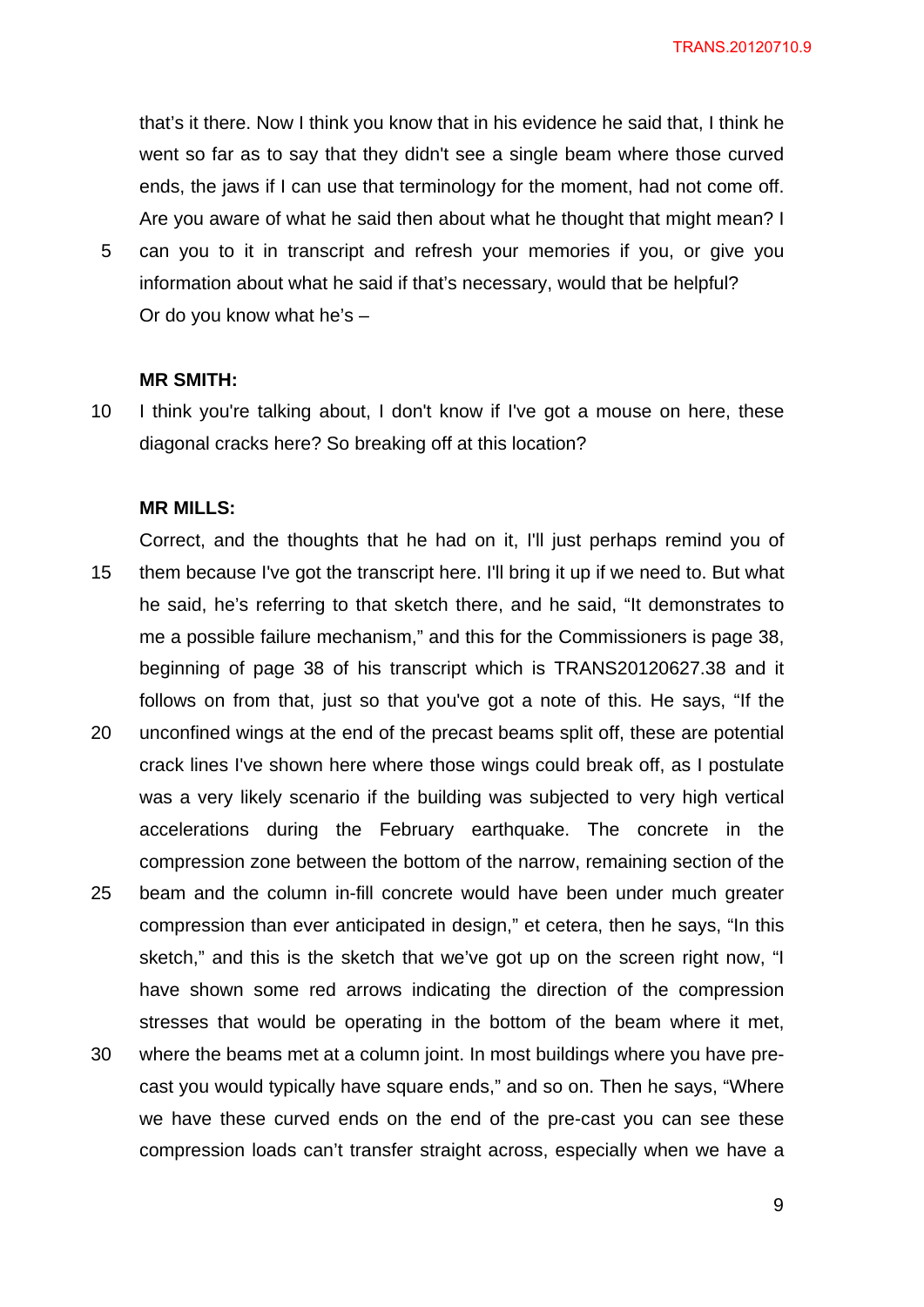very smooth concrete surface…" "So the combined effect of these compression loads coming in from the beam being met by compression loads coming out radially is that you end up with very high forces trying to split these sections, these wing sections off and there's no reinforcing in those wing

- 5 sections to keep them confined. So I think there's a very strong possibility that a pulse vertical acceleration would create a slightly higher moment, or a much higher moment, temporarily at that joint and could easily be sufficient to break those corners off at which stage they have very little capacity left". Then he goes on to make the point that he looked at over 50 of these in the building,
- 10 sorry, there were over 50 in the building, he looked at at least 20 or 30 beams and, "every beam specimen we found had no wings". And then of course he goes on to postulate which is what I'm inviting you to give any views you have on that once those wings had come off the capacity to transfer loads was hugely diminished and he said at the end of his evidence when he was listing
- 15 three possibilities that it occurred to him about collapse after being on site doing all this forensic work that this is the one that he lent towards as a cause of beam column failure. So I'm just inviting you, if you've got any views on that, to let the Commission have the benefit of them?

#### 20 **MR SMITH:**

25 30 I think the, we had the view we were aware when we were looking at the photographs of, well I should say I was aware, just keep it to me at the moment, I was aware when I looked through the photographs after September that even if there had been some damage to beam column joints we may not have seen it because of this effect that the beams in effect masked the joint so that we could not see the interior of the joint but having said that, you know, there was no damage reported and there was a limited number of beam column joints that were photographed or in that report of CPG. The effect you're talking about now is something I specifically talked to the guys at Compusoft when they're carrying out this further non-linear analysis trying to model beam column joint behaviour that they did recognise this effect of these beams circling the column and in effect reducing the joint zone so they are attempting to take account of that in this further analysis so you know I saw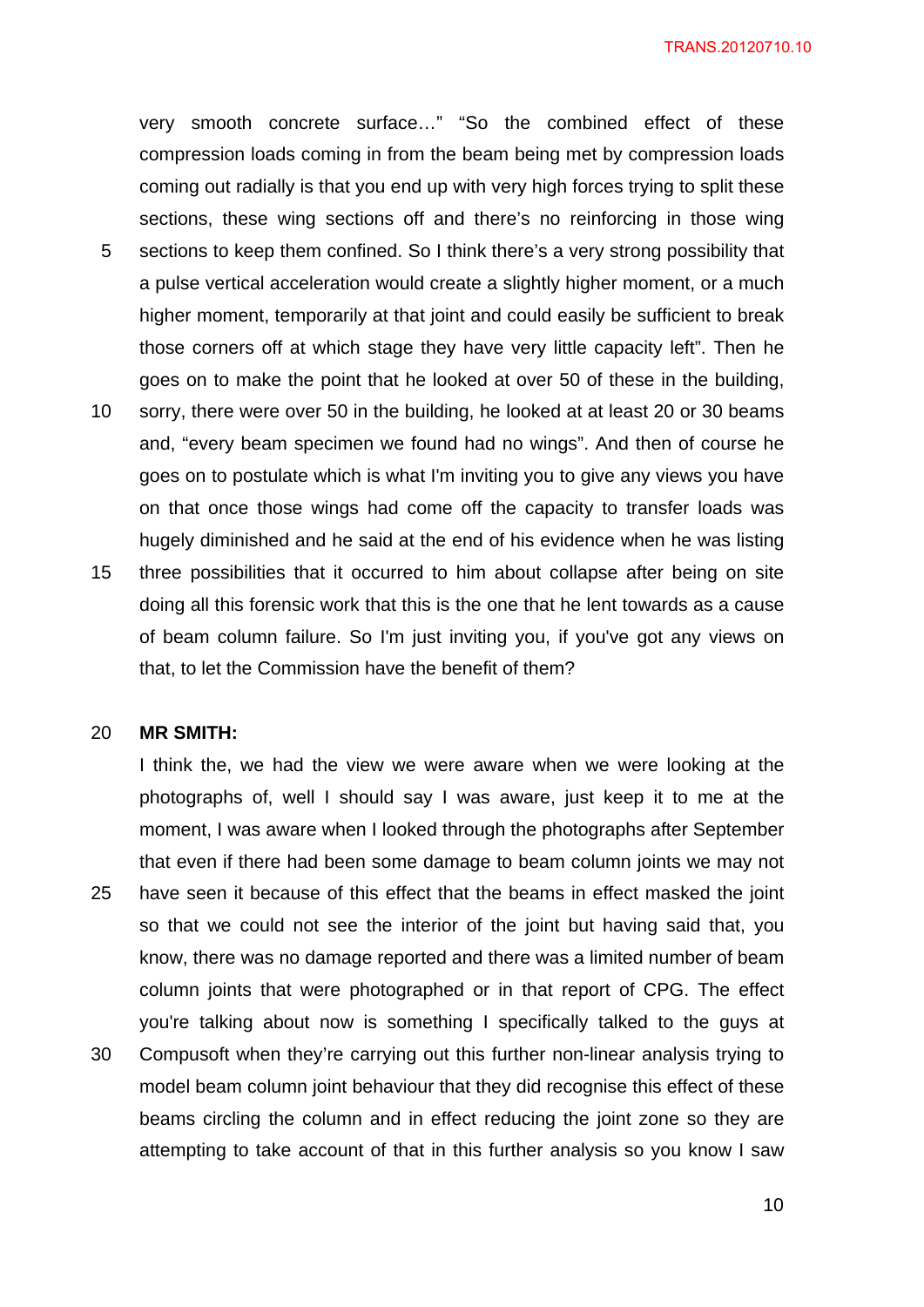many beams of these internal beams. The other point that I noted I could see this semicircular, can I have the mouse back please? Yeah, look I, I didn't take careful note of whether the crack was here or further out but I certainly saw this semicircular surface here and the bottom bars of the beam projecting

5 largely undeformed from their original shape so that they'd pulled out of that joint without deforming which was an indication of a weak joint.

#### **MR MILLS:**

10 And I take it you would agree with what Mr Frost was brooding on, which is that once those wings came off the available connection, the capacity to carry loads across is significantly reduced?

#### **MR SMITH:**

The contact area is reduced so the stress goes up, yes.

15

## **MR MILLS:**

Dr Hyland? Anything you'd like to add to that? 0955

#### 20 **DR HYLAND:**

25 Well I guess just the issue I guess is that the vertical support in there would've been still there with the bars going into the, into the beam column zone, if he's just talking about a vertical pulse sort of thing. So there was still the concrete that was in there and the reinforcing steel. We didn't see the reinforcing steel with significant bending in it. The hook still seemed to be as if they were stressed if you like, they were just still as, as they were, so they didn't appear to have been significantly deformed. You know, they weren't sort of bent up, kicked over, that you might expect if, if you did have that vertical pulse. The shear reinforcing in the beams normally stops a certain distance from the face

30 of the column just as of, as of right, as normal so the shear capacity is, would be as, as assumed I guess. The spalling of concrete is, is known to occur in seismic frames. I guess in this case the frame wasn't designed for seismic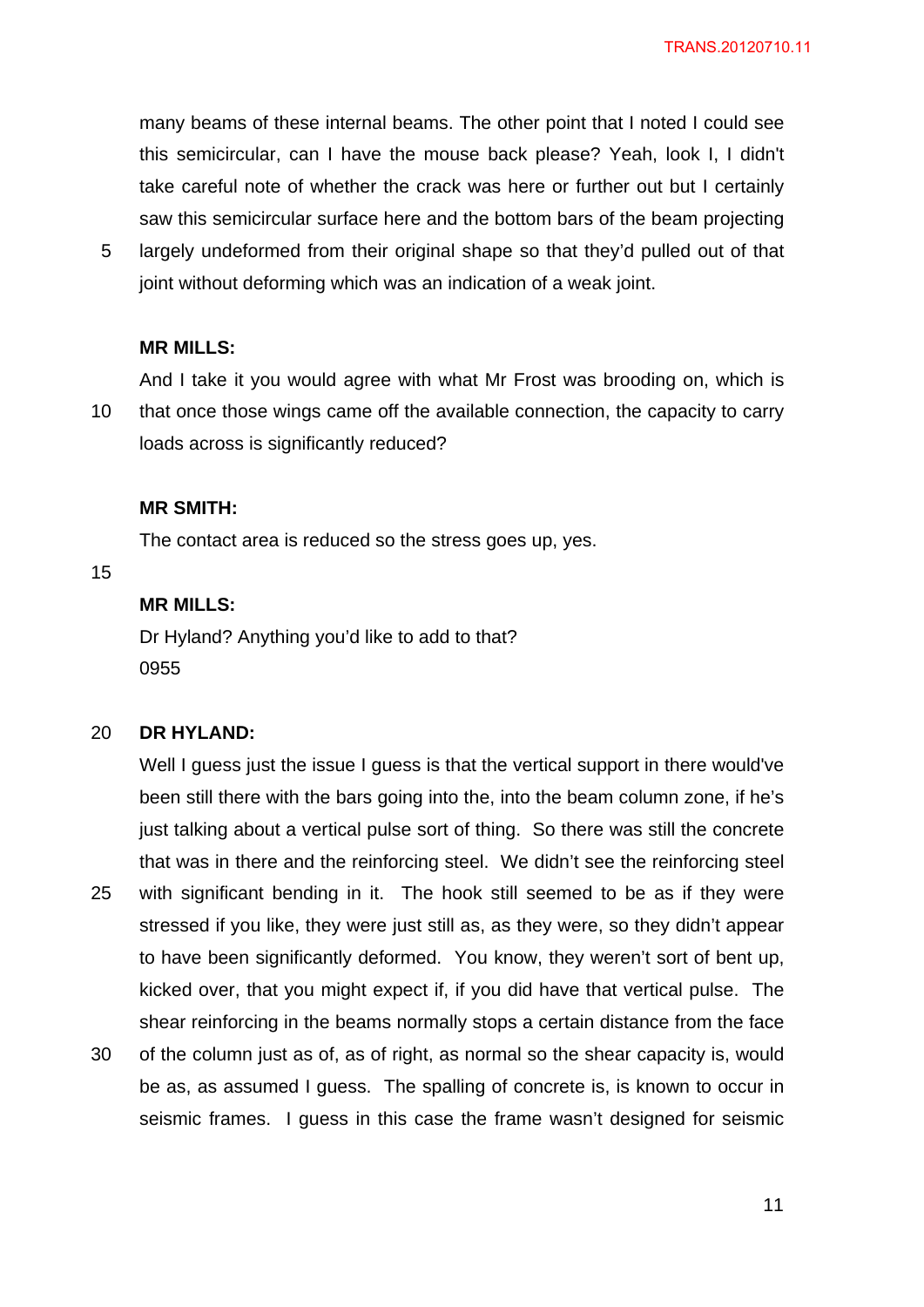purposes so, there's that, but normally a bit of spalling isn't considered to be a major structural issue, you know, so.

#### 5 **MR MILLS:**

I think he's more concerned about load transfer than structural issue per se, at least as I understand his evidence?

#### **DR HYLAND:**

- 10 Yeah I don't see there's a big change in load transfer. I could understand there being a bit more concentration perhaps into the, into the zone where the, where the actual reinforcing steel went in. But then, you know, usually there's, there's a, the depth of zone, the compression zone in the concrete that you're relying on is reasonably small and it can cope with a little bit of, a
- 15 bit of movement so, I mean I think it's an interesting observation, yeah.

## **MR MILLS:**

Well I don't think I've got anything more for you. Before, as I discussed with you this morning and as I've raised with the Commission, before you're

20 actually excused we have to tidy up an issue about supplementary briefs and so on but I'll do that after I've seen if anyone else has got anything they want to ask?

#### **MR ELLIOTT:**

25 Dr Hyland and Mr Smith, only three short topics. Firstly, you saw the drag bars in place during your inspection of the north core I take it?

#### **MR SMITH:**

Yes.

30

## **MR ELLIOTT:**

How did you become aware that they were put in place during a retrofit?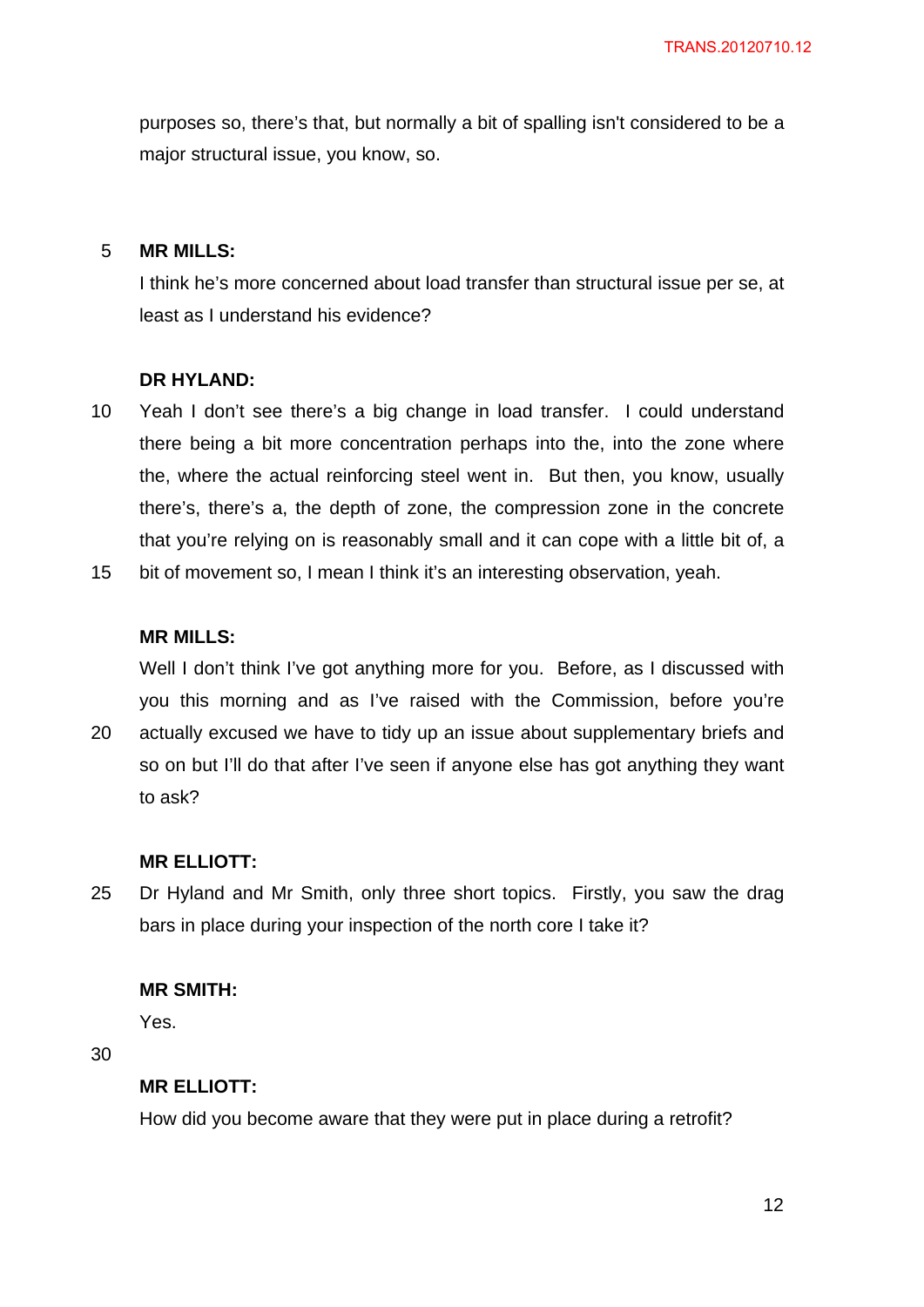My recollection is that we weren't expecting to, I wasn't expecting to see any drag bars there. I wasn't, there weren't any on the drawings that I had and so that then led to questions about how'd they get there.

5

## **MR ELLIOTT:**

Questions to who?

### **DR HYLAND:**

10 I'll just try and recall the events. I think I may have asked, put a question to Alan Reay on that.

## **MR SMITH:**

15 I just clarify that I think it was in the same visit to Christchurch, Dr Hyland and I both visited Christchurch to inspect the core and also to meet with Alan Reay.

### **DR HYLAND:**

That was the second visit.

20

## **MR SMITH:**

The second one?

### **DR HYLAND:**

25 Yeah. Oh, sorry.

### **MR SMITH:**

30 I'm just trying to recall, so whether we saw them first or whether we were, Dr Reay mentioned that he had a vague memory of some, some alteration that was done that he didn't have records on at the time we spoke to him but it led me to call, he pointed me to Holmes Consulting and I called John Hare of Holmes Consulting who provided me with their report, so that was the first that I saw of their report.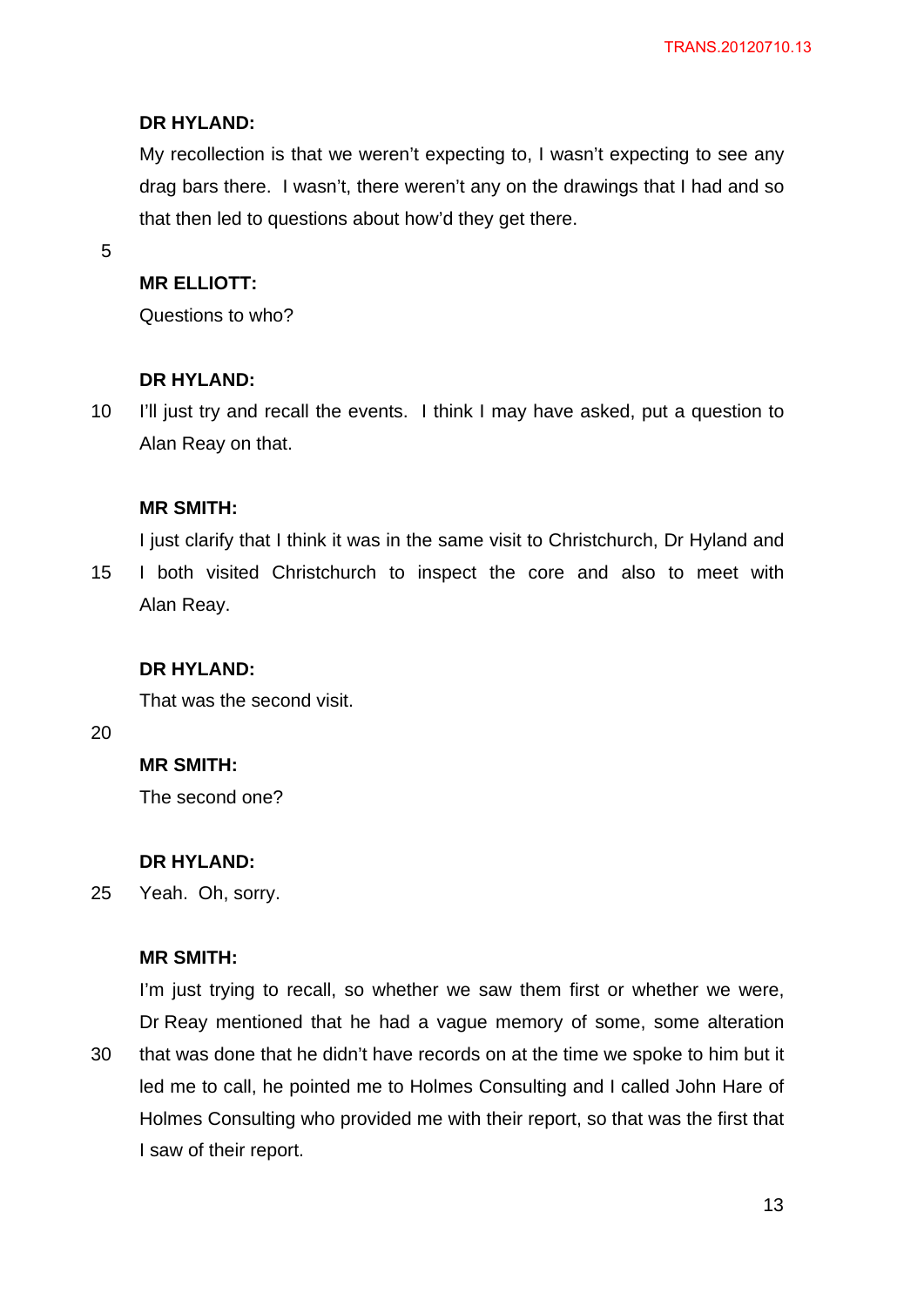I had a slightly different, different approach there, you know, because I investigated the call prior to you so.

5

## **MR SMITH:**

Prior, yeah, okay, sure.

## **DR HYLAND:**

10 And I, we made inquiry, I made inquiry through Department of Building about it eventually and they put a question to Holmes to see if they could find information about it.

## **MR ELLIOTT:**

- 15 Secondly, there's been a great deal of interest in this demolition of the neighbouring building as you know, and I'm just going to refer you to your conclusion in the report which is BUI.MAD249.0189.88 and as that comes up I'll just read out to you what you say in your report about that. "The authors consider it unlikely that structural damage was caused by the demolition
- 20 25 sufficient to affect the earthquake resistance of the CTV building." This is the last paragraph, "This is because it is common practice to use such equipment for demolition work like that seen in figure 29 and not to cause any significant structural damage to adjacent buildings." My question just is your conclusion that the demolition was unlikely to cause structural damage, was solely based upon it being common practice for that to happen without causing damage, is that right Dr Hyland?

## **DR HYLAND:**

30 Well I mean the sort of equipment that you can see in the photo and that's being used there is commonly used in demolition of, of buildings, and you know the, this sort of energies and effects that that sort of equipment causes is, is generally accepted not to have, not to cause significant damage. You can get damage when you know people are digging out underneath or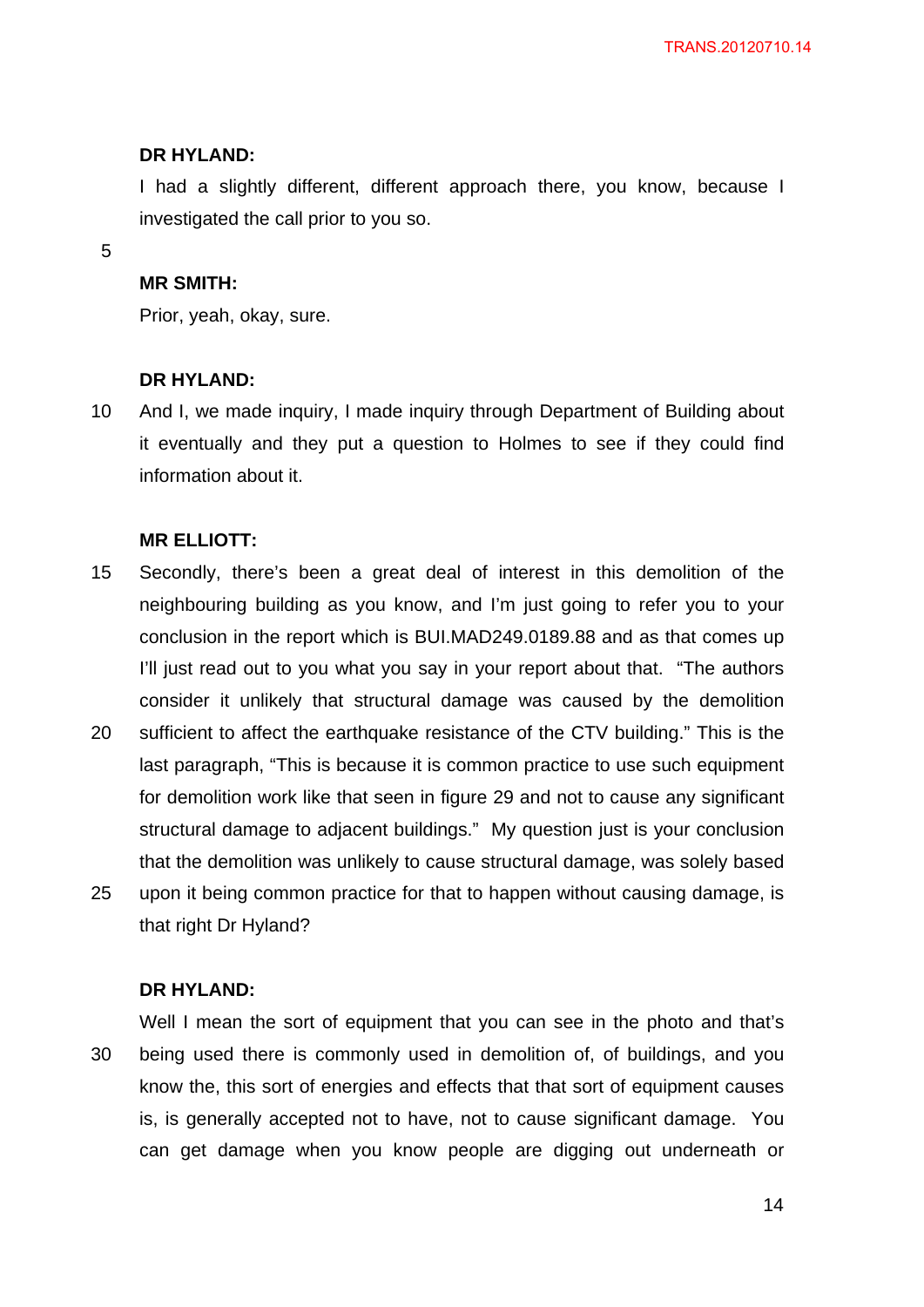adjacent to buildings and you get settlement and things like that, but it's not normal to expect, you know, serious damage to occur.

#### 5 **MR SMITH:**

10 15 20 I've got, I could offer some further information. We were aware that that was a recurring theme from our interviews with tenants that it was obviously a big issue for them. There may be a perception that we didn't give it adequate coverage in our report. Certainly, and perhaps the explanation that, you know, some of the explanation is heightened sensitivity of people to vibrations in that situation which was not intended to mean that they were not real effects, so I certainly, I have felt vibrations from demolitions and I know, you know, we certainly appreciate they are real effects, so they weren't discounted, those tenants' views. The other point I'd make is that I have experienced on a number of times doing what they call dilapidation surveys, so you would inspect the building where construction work is planned on the adjacent site to survey the building for damage before construction and then again after construction, so that any effects of the construction on the adjacent site that have caused damage can be, shall we say the contractor of the adjacent site can be held to repair that damage. So I've done that on a

- 25 number of occasions. This was a somewhat different situation, I guess we could call the CPG report the pre-inspection because that was prior to the demolition work. The different situation than normal is that obviously recorded quite a bit of internal damage, so you know, it's not the normal situation when you've got a dilapidation survey. I think, we are aware or I became aware when I saw Steven McCarthy's evidence that they used procedures in the demolition that weren't approved, including a wrecking ball which would've
- caused stronger vibrations, but I still, you know, we still have the view that that did not impair the seismic resistance. It would've certainly led to big vibrations
- 30 in the building. The main interest for us relating to this is the floors and we've already explained that the floor design was quite a long span for that type of floor system, so was reported even prior to the demolition as being lively, and so vibrations could've been felt, which is not surprising. We are trying to,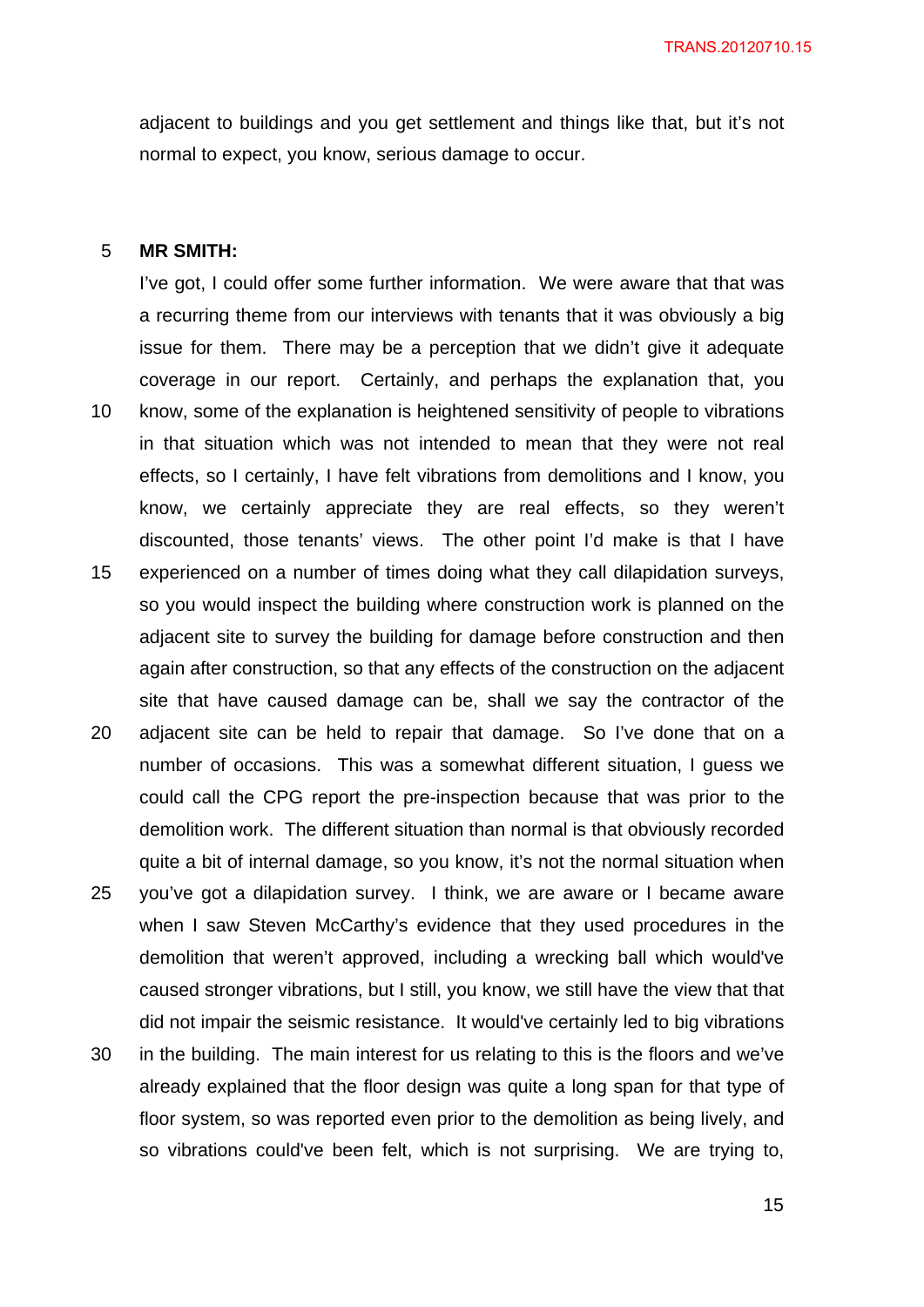even our original analysis did a sensitivity study on the floor stiffness. So the floor stiffness is quite important to assessing the variation in column loads that occur due to vertical earthquake accelerations and the stiffness you assume for the floors is quite critical for that. So our original report tested the sensitivity of that, the latest information Professor Mander has a view that the floor may be somewhat more flexible again that what we assume, and so we're considering that further. But the main interest is for the effect on columns, so it does affect how much axial load the columns feel from those vertical vibrations. So that's a bit more explanation than, than what we put in

10 there.

5

1005

#### **MR ELLIOTT:**

15 So even though you have referred to heightened sensitivity you weren't saying that these things didn't happen, you accepted that the tenants felt –

#### **MR SMITH:**

Absolutely. Definitely.

#### 20 **MR ELLIOTT:**

And then you were assessing whether those vibrations may have reflected in damage to the building?

#### **MR SMITH:**

25 Absolutely.

30

## **DR HYLAND:**

It can get quite, you know the amount of displacement to get a feeling of discomfort is quite small. You know it only can be in the order of a millimetre or two and you know we can be sensitive to accelerations of you know, .25 G

you know, sorry .25% of G so quite small accelerations can annoy us and cause us discomfort.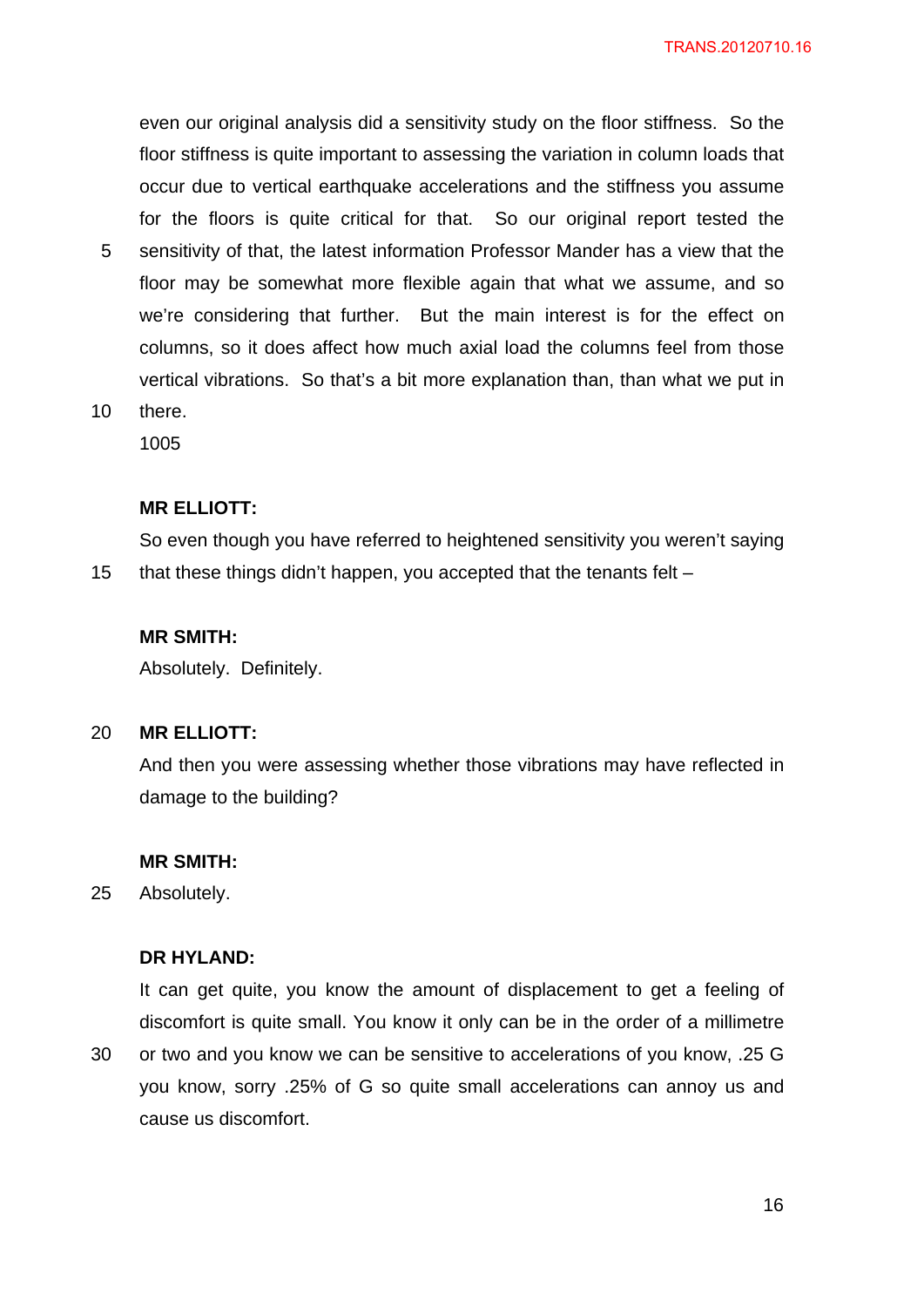## **MR ELLIOTT:**

Would it have been possible to do some sort of calculation to quantify the amount of energy or shaking produced by the demolition work next door?

### 5

## **DR HYLAND:**

Yeah you could, yeah I mean you could look at the dropping a ball six metres, work out that yeah.

#### 10 **MR ELLIOTT:**

And could you then take that energy and compare it to how it might affect the building and its components?

## **DR HYLAND:**

15 Yeah, yeah could be done.

## **MR ELLIOTT:**

But I suppose you are saying that you think you would have arrived at the same conclusion even had you done that type of quantification?

20

## **DR HYLAND:**

I believe so yeah.

### **MR ELLIOTT:**

- 25 30 Finally your conclusion in the report about the effects of damage after 4 September and after Boxing Day which is also amongst other things an area of particular interest. The conclusion you have reached was that there was no evidence of significant change to the building's seismic resisting capacity from either earthquake. That is right isn't it, that was your conclusion on both fronts?
	- **DR HYLAND:**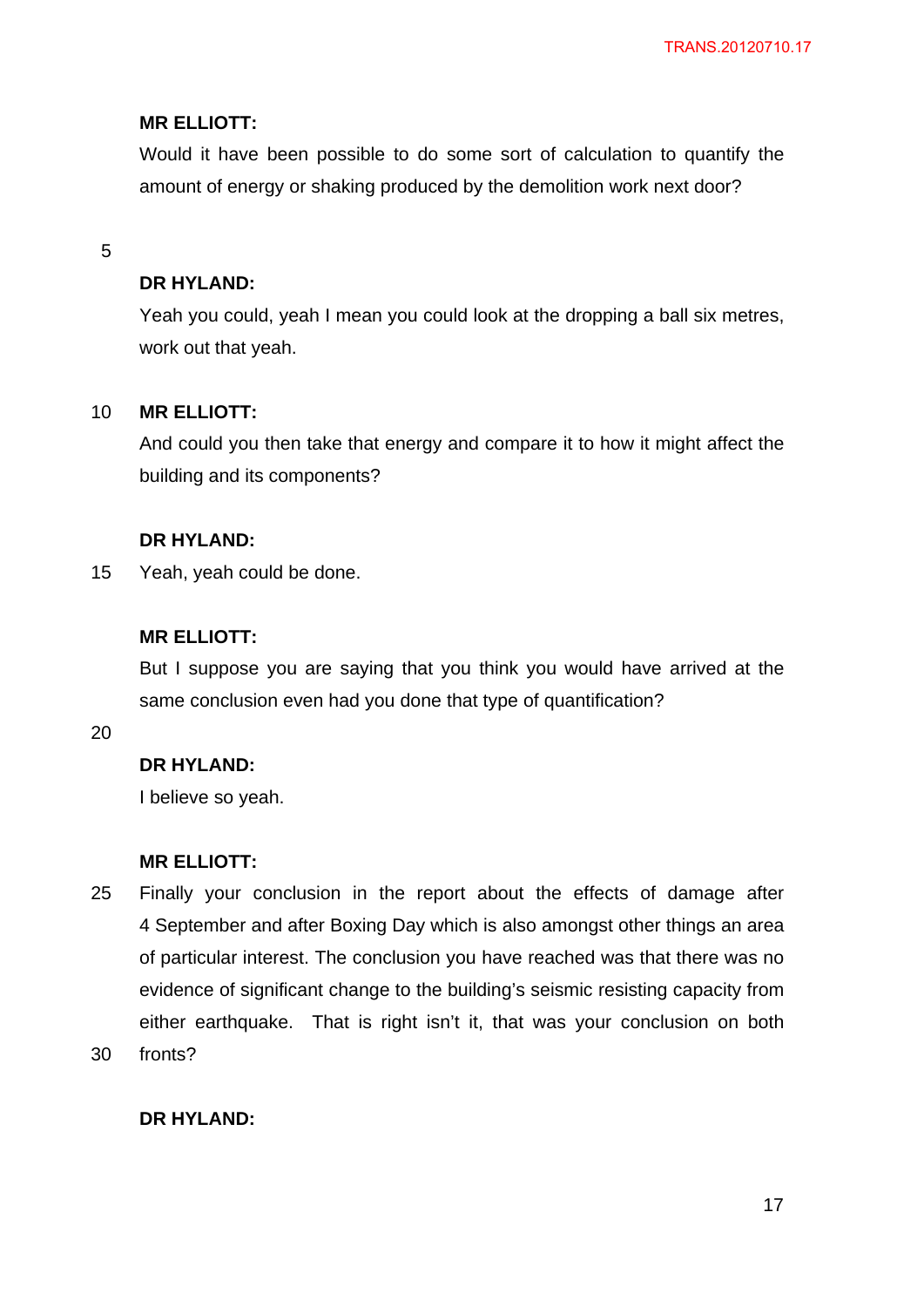I think the only new evidence we've had that was relevant was the photograph of the connection of the column to the core which did show signs of that connection failing shall we say, so that had, would have had some effect on the response. In effect we had assumed in our analysis to disconnect that connection anyway because we realised it had limited capacity and you know, so, certainly for the February shaking we disconnect it for our analysis

## **MR ELLIOTT:**

because we anticipated that.

5

10 So dealing with that latter point, to the extent there was diminished capacity due to that area you have just described, would that have been relevant to the collapse scenario that you have preferred?

## **DR HYLAND:**

15 Well it wasn't – we don't believe the collapse initiated at that location of the building but it may have affected the overall response to some degree because the north wall is such a key raising element.

## **MR ELLIOTT:**

20 What do you mean by affecting the overall response?

### **DR HYLAND:**

Well it had a stiffening effect on the north core, that column being connected to it.

25

## **MR ELLIOTT:**

And that stiffening effect was diminished?

### **DR HYLAND:**

30 That is correct.

## **MR ELLIOTT:**

Due to the damage?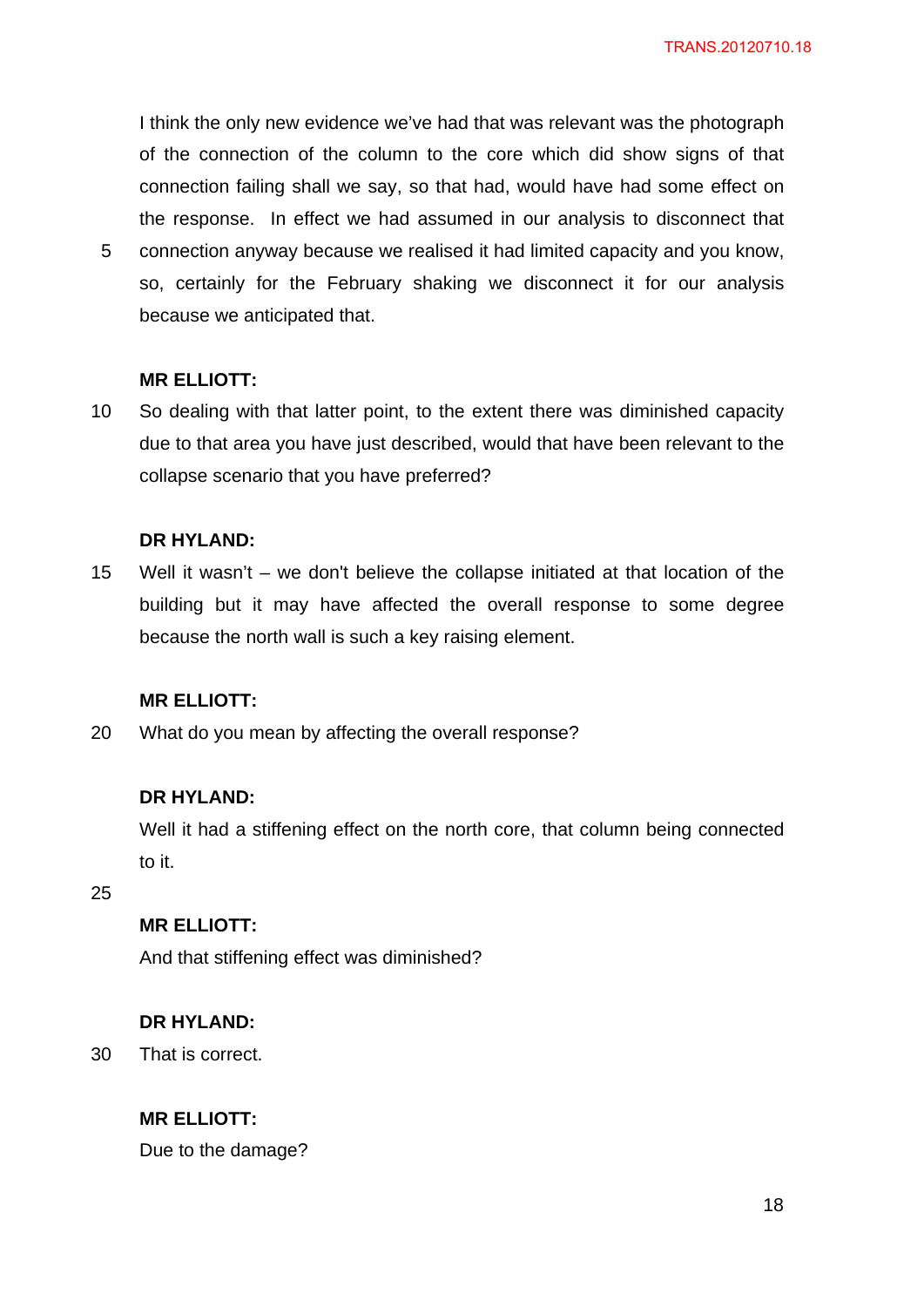That's right.

## 5

## **MR ELLIOTT:**

What does that mean in terms of the behaviour of the building on 22 February do you think?

#### 10 **DR HYLAND:**

Well our analysis assumed it was disconnected so we are, if you like taking a low – depends which way you look at it, lower bound or upper bound on deformations from our analysis but in effect that was what we considered to be the most realistic representation.

### 15

## **MR ELLIOTT:**

Well just putting that issue to one side and dealing with what you have said in your report about there being no evidence of significant change based on the evidence you had at that time, we know that Mr Coatsworth took over 100

20 photographs of cracking and damage and various parts of the building and that Mr Pagan assessed damage which would cost \$290,000 plus GST to repair so it seems there was a great deal of damage and cracking to the building?

#### 25 **DR HYLAND:**

Yep.

## **MR ELLIOTT:**

30 But in effect what you are saying is that the presence of a crack doesn't necessarily indicate that seismic capacity of a building has been diminished, is that right Dr Hyland?

## **DR HYLAND:**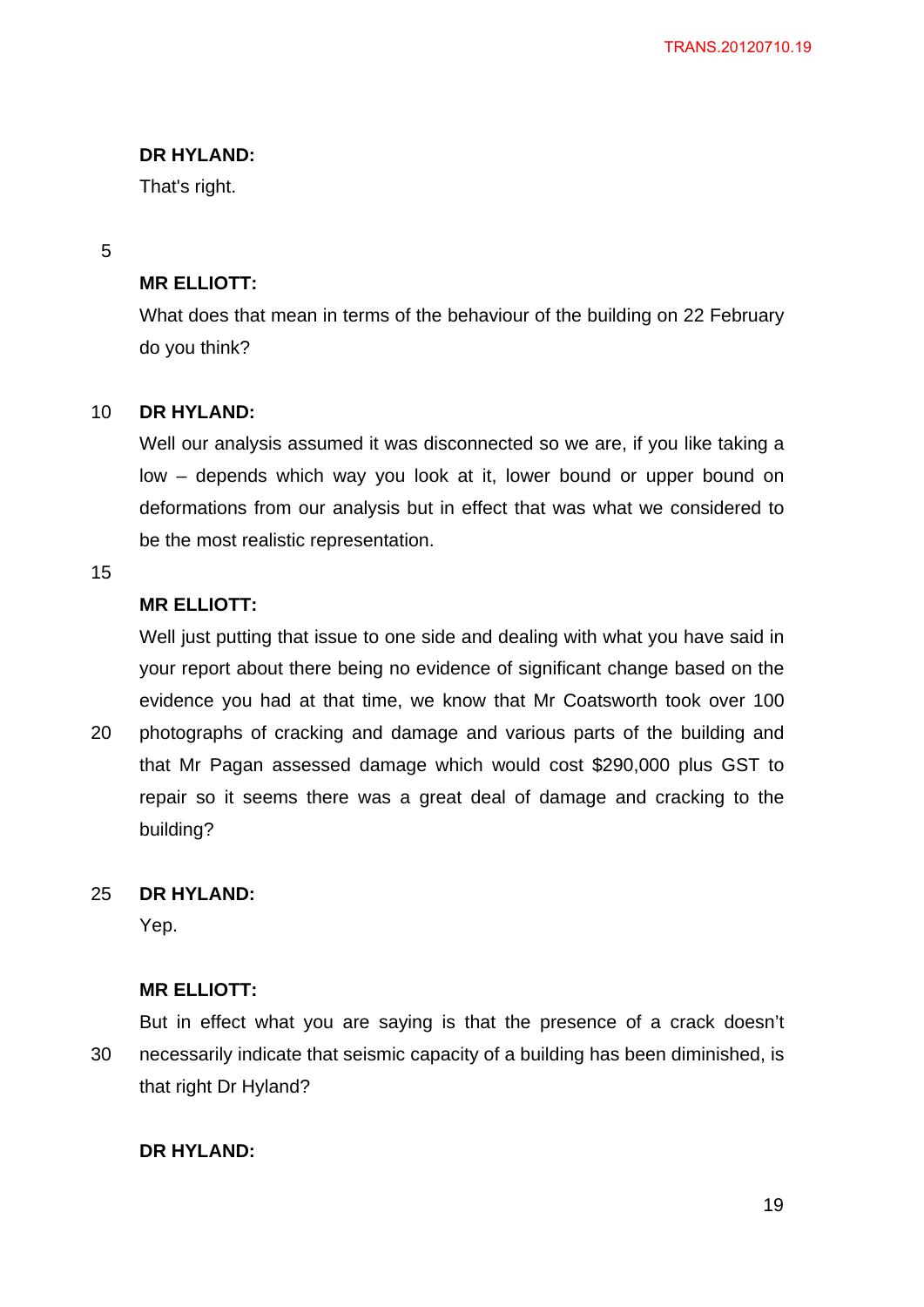TRANS.20120710.20

Yes it is and I think it is important to realise that the only, in all the inspections only found one column between level 1 and level 6 that had a crack in it, so, and that one was a, Mr Coatsworth felt wasn't significant enough to require the epoxy injection. The other three columns that were damaged were up on

5 level 6. There was the one, C18 which was connected into the core which looking at it now with the connection to the head indicating that it may have suffered some significant damage in September. That's sort of a special case column because it is part of the core. The other two –

#### 10 **JUSTICE COOPER ADDRESSES WITNESS – MICROPHONE**

### **DR HYLAND:**

15 20 So we had C18 at the time that was damaged and was reported widely. The other column at level 6 was out on line 1 near grid, between grid B, A and B I think out on that side and that was reported by Mr Coatsworth and David Bainbridge, he reported seeing a column around about grid line 3C at level 6 with some cracking in it that he was concerned about. So there were two columns at level 6 that were damaged. Now the thing about columns that are sitting on top of a building is that they respond to the building itself response so they actually have an amplified response because they tend to

25 act as cantilevers off the top of the structure, whereas the ones below the structure are moving with the structure as a unit so it is not unusual to expect to see perhaps more cantilever type damage at level 6 than those ones but in fact we only saw one column reported that had damage or a crack down at level 4 line F4 indicates there really wasn't significant structural damage to those columns.

#### **MR SMITH:**

I am happy with that explanation.

30

**MR ELLIOTT:** 

<u>20</u>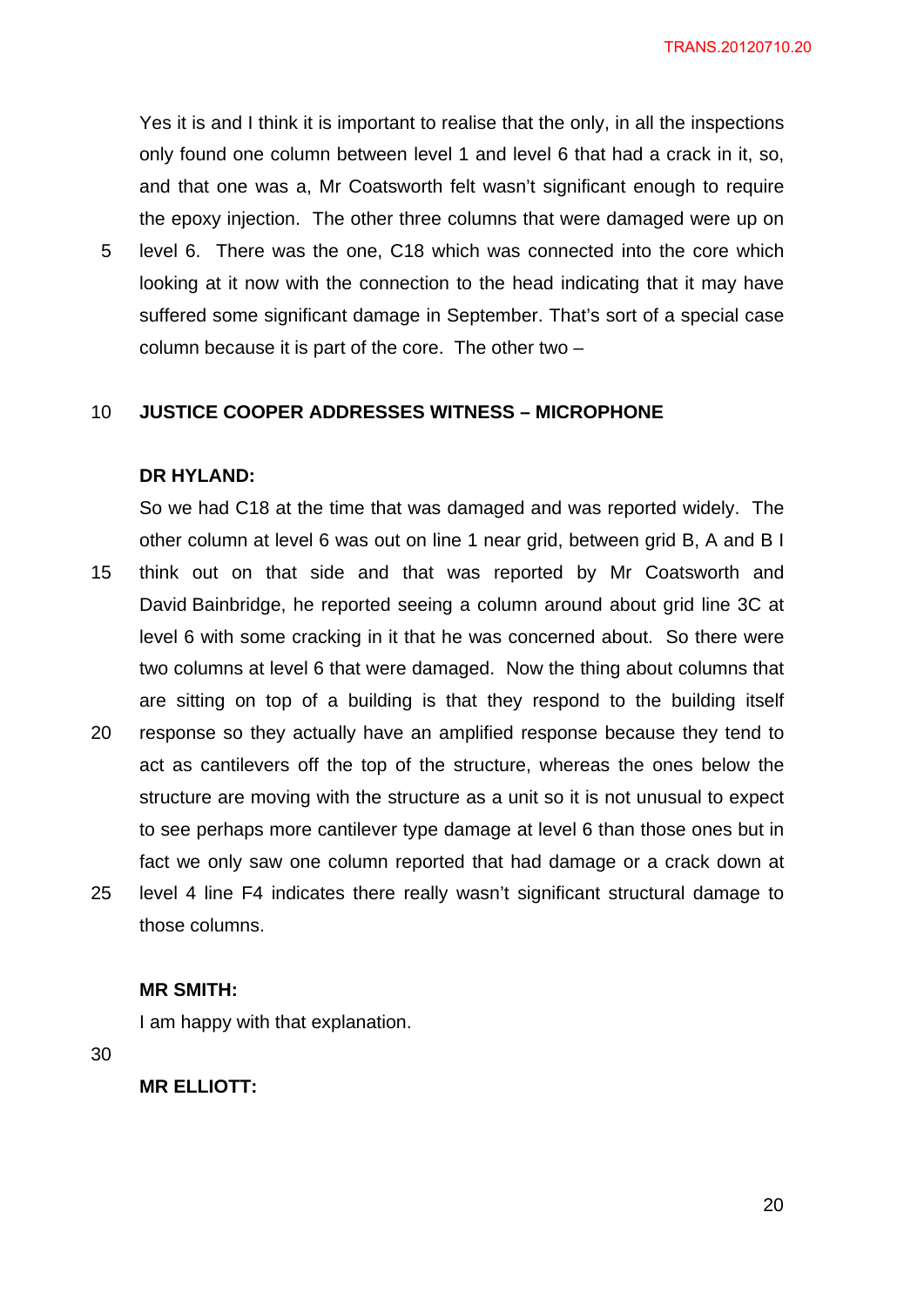So what you are really saying is that one can categorise damage cracking depending upon whether it is related to structural elements or not, is that right?

#### 5 **MR SMITH:**

Yes I mean there was a lot of damage to non-structural performance in the partitions and that's quite an interesting observation and may be one that you know, could indicate that there may be was quite a bit damping perhaps resulting or some sort of effect of that to the structure, you know, I am thinking

10 about the response of the floor, the vibration of the floor, whether there was something going on there with movement in the floor that may have increased structural, non-structural damage to partitions but it is just thinking at the moment.

#### 15 **MR ELLIOTT:**

Mr Smith you referred just now to in response to a question from Mr Mills to a potential to the potential for cracking in the beam, around that beam column joint area, would that not have been visible on a visual inspection?

#### 20 **MR SMITH:**

25

30

Well it is difficult for us to judge. We can only go on the photographs that were provided and we didn't see any evidence of that in those photographs. It also wasn't raised in – the report by CPG did not identify any cracking there so that's, it was a limited coverage and there was no report of that type of cracking so that is all we had to go on.

## **MR ELLIOTT:**

Do you think, do either of you think the engineers would be assisted in post-earthquake inspections by having any sort of tools to help them carry out inspections in addition to just a visual assessment?

## **DR HYLAND:**

What do you mean?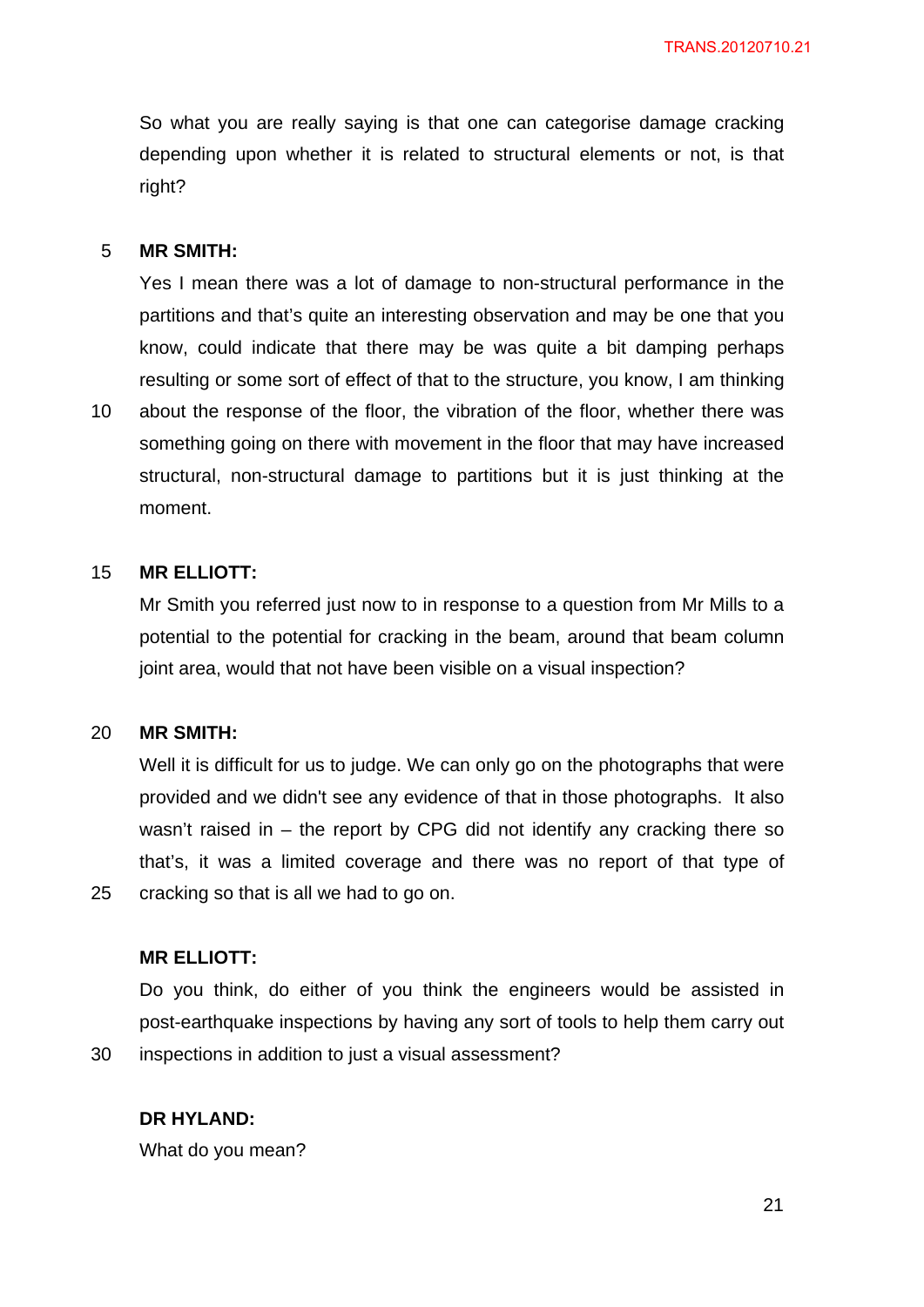## **MR ELLIOTT:**

Are you familiar with FEMA 306 and some of the suggestions of various tools there?

5

## **DR HYLAND:**

10 Well it depends on what sort of inspection you are doing but for you know a structural evaluation type of inspection if you could, if you have the drawings it is going to be a big help. I think in this case when they did the detailed inspection they didn't have any structural drawings so perhaps didn't point out, you know they weren't aware of perhaps some of the issues that were there like the C18 column beam connected to the north core.

15

## **MR SMITH:**

I think I am just aware that there was a separate session for discussing those which I haven't looked at all that testimony but I am sure evidence would have come out of that to give you some recommendations yeah.

20

## **JUSTICE COOPER**:

Mr Allan?

1015

#### 25 **MR ALLAN:**

Sir I have no re-examination but I'm conscious that we're about to embark on a process pursuant to which these men will put into evidence their supplementary briefs. I'm wondering if I need to do anything now to put into evidence the actual reports, the building materials report and the joint report?

30

### **JUSTICE COOPER:**

Well, all right, yes.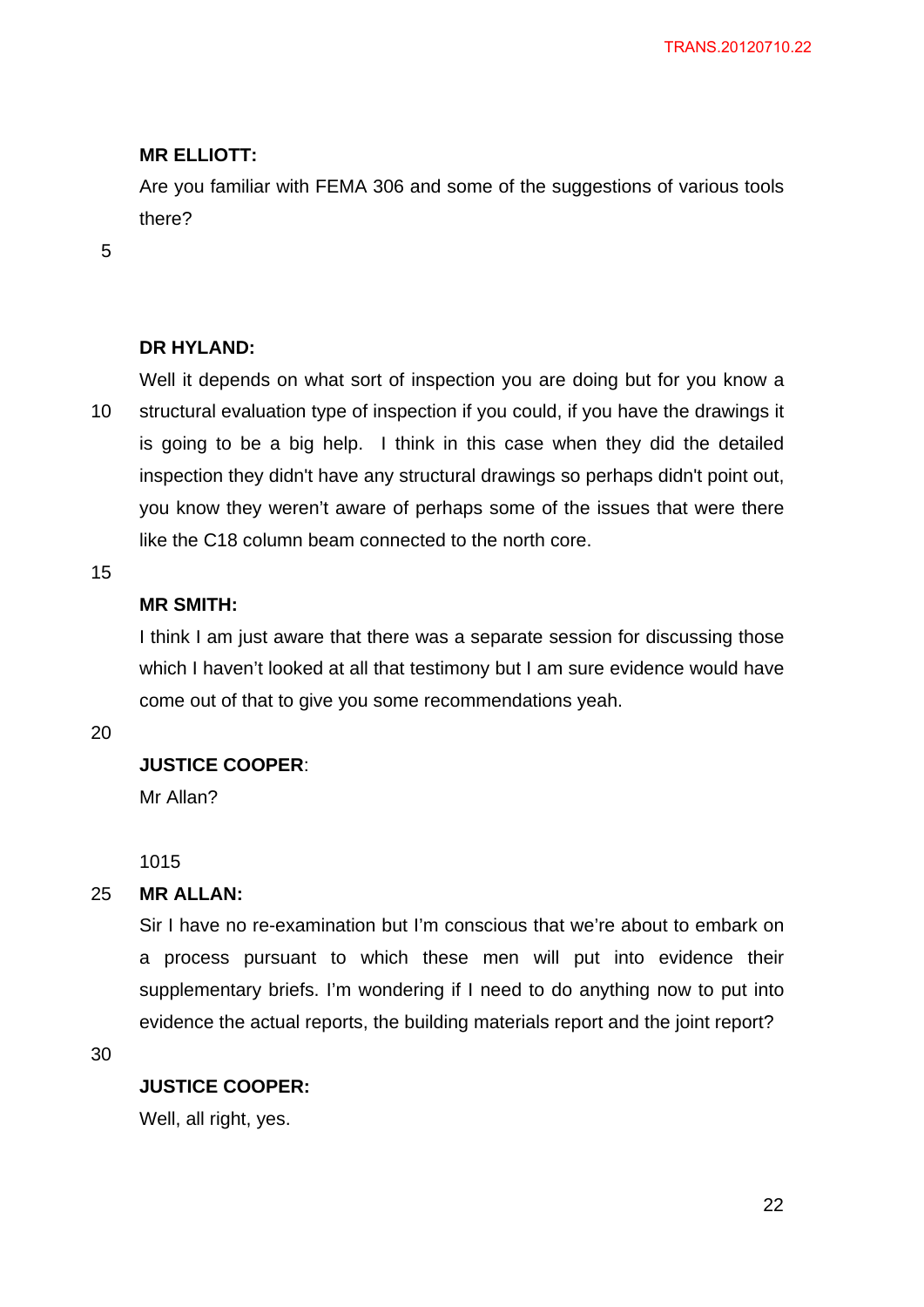## **MR ALLAN:**

So if I can just, briefly, I'll so this through you if I may Dr Hyland, you've given evidence over the past couple of days now concerning findings and conclusions reached in reports that you have prepared. Firstly a building materials report dated the  $16<sup>th</sup>$  of January 2012?

# **DR HYLAND:**

Yes.

5

#### **MR ALLAN:**

10 And secondly a, what's been called the building collapse report dated the  $25<sup>th</sup>$  of January 2012 which is in three parts, and that is jointly authored by you and Mr Smith?

### **DR HYLAND:**

15 Yes, yeah, I mean it's just one part here but.

## **MR ALLAN:**

And you've got the copy of that with you today?

#### 20 **DR HYLAND:**

I've got those yes.

## **MR ALLAN:**

Yes, all right, if we could put that into evidence please?

25

## **JUSTICE COOPER:**

I think Commissioner Fenwick has some questions Mr Mills, is there anything else that needs to be tidied up first?

#### 30 **MR MILLS:**

Well I can leave the supplementary evidence until after the Commissioners have had their questions Sir.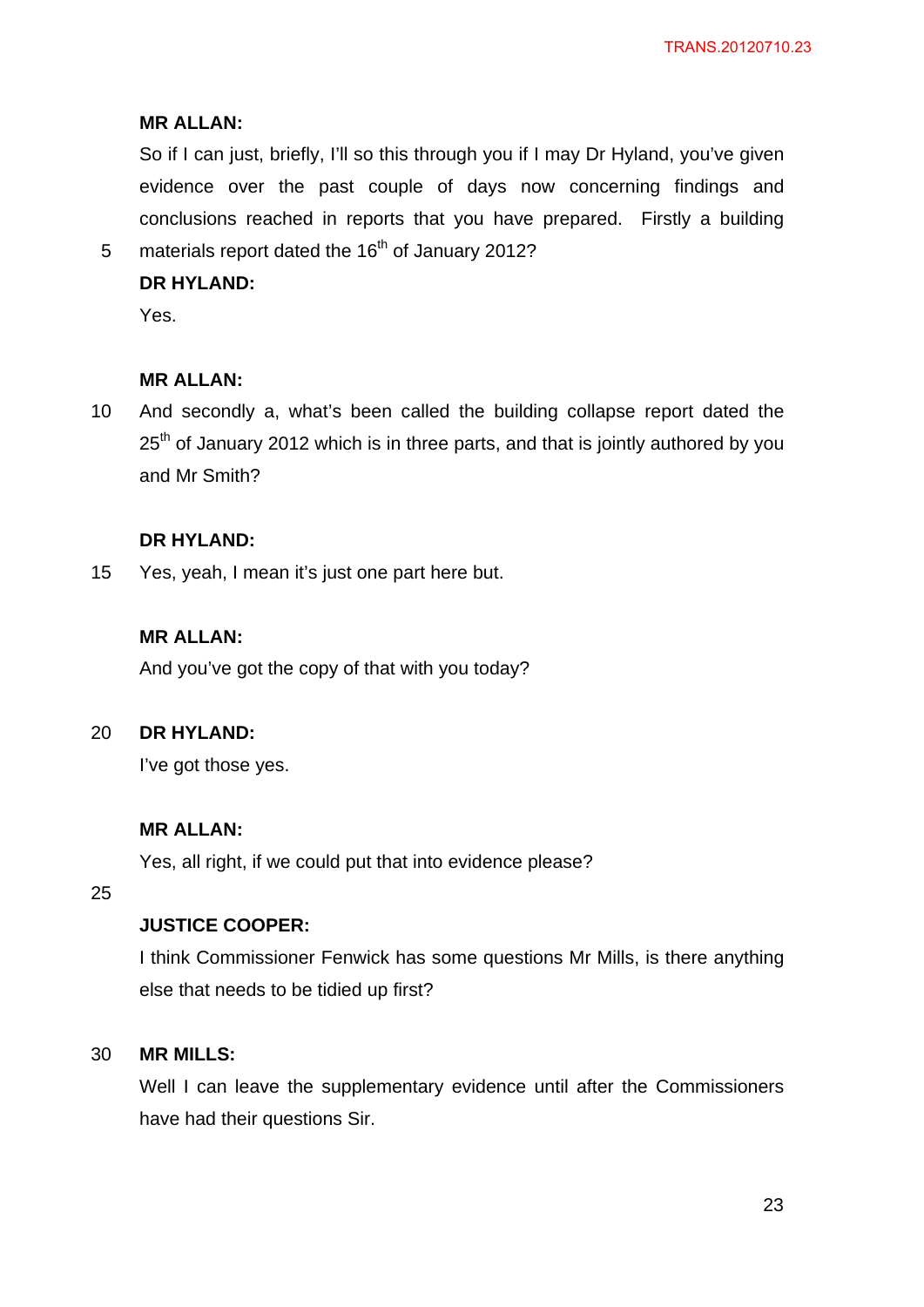#### **COMMISSIONER FENWICK:**

Well you've given us a lot to think about. There are just a few issues I'd like to take you through. Clearly when you venture into a time history analysis it's the last thing you do. You look fairly carefully at the individual components

5 and analyse those so as you knew where the weak spots where and so where you could concentrate your analysis results from your time history analysis, that would be I assume the approach you would take?

#### **DR HYLAND:**

10 That's correct.

## **COMMISSIONER FENWICK:**

There are just I say three different areas I'd like you just to go through with me. First of all if we could look perhaps at the beam column joints. Could we have BUI.MAD249.049.3.3? You can see that figure?

#### **DR HYLAND:**

Yes, yes.

15

#### 20 **COMMISSIONER FENWICK:**

25 30 What I've done there is this is a sort of back of an envelope calculation, no level of accuracy in there but just to get a general idea and I'm sure you've looked at this. The column is analysed, I've given the assumptions there, are just based on nominal strengths. I haven't tried to over-strength or anything like this so 35 megapascals for concrete and 380 megapascals for steel and just analyse that sector column, plain sections remaining, plain using the Mander stress strain relationships for that, and you can see there I have identified where the compression is in the concrete due to flexure and axial load and you can locate the compression force coming up, the centre of the compression force in the concrete is 92 millimetres from the outside edge of

the column. Now if I can just backtrack for a second. This goes into a, a beam and I have just assumed the beam is a continuous beam. Plastic hinges will presumably form, well, will form in the columns. The answer is would they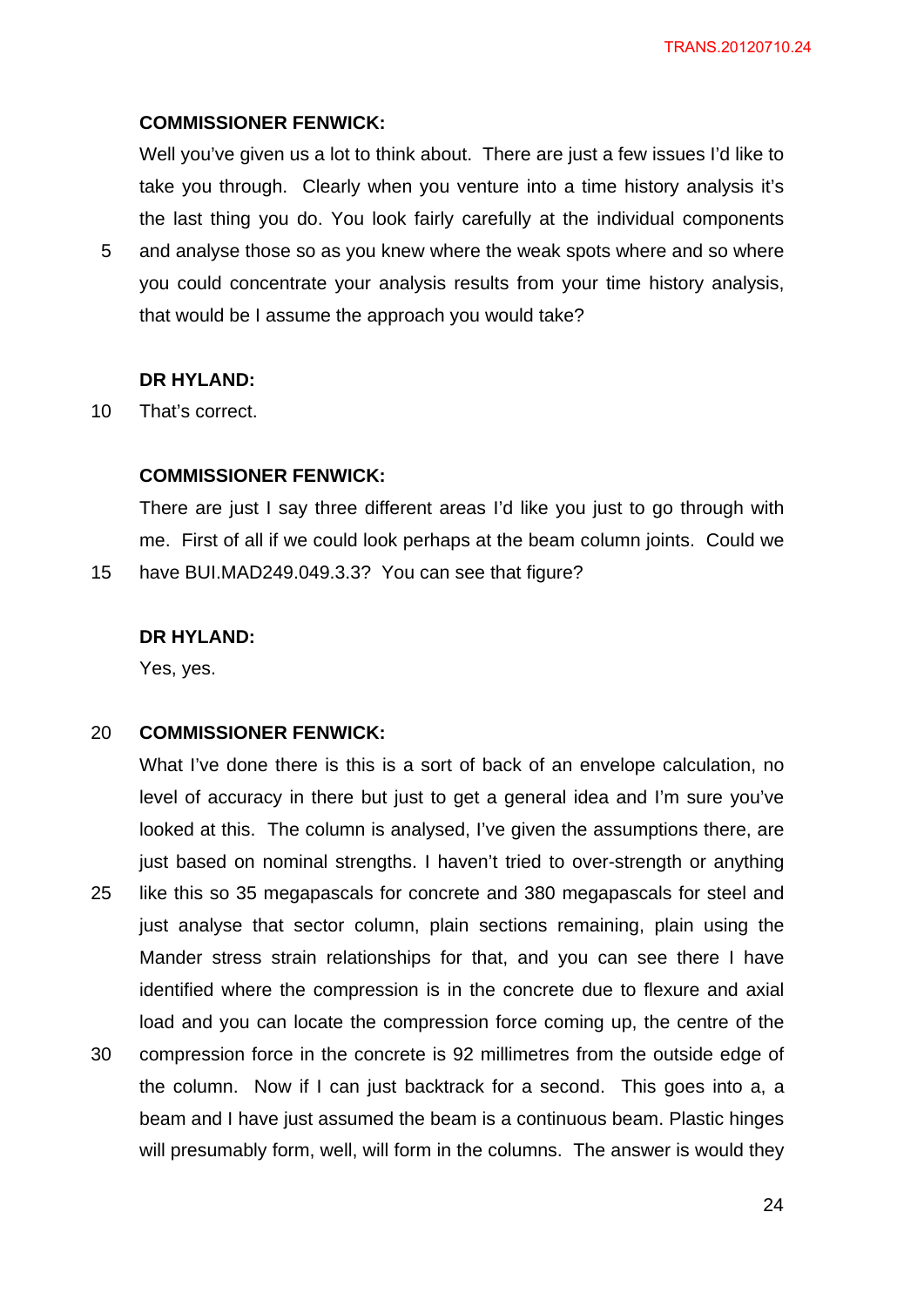form in the beam or not, and so, well, the beam is resisting gravity loads and it's resisting seismic actions. Perhaps I should ask you what do you think would happen to that beam? Would the plastic hinges form in the beam or partial plastic hinges form in there? Would the, the moments redistribute or

5 not under those actions?

#### **MR SMITH:**

I think, yeah if I'm talking –

#### 10 **COMMISSIONER FENWICK:**

Did you look at this?

#### **MR SMITH:**

Yes we did yeah.

15

## **DR HYLAND:**

Yes.

#### **MR SMITH:**

- 20 25 30 First comment is about the, okay, let's talk about the beams. There is definitely some hinging of beams evident in our first nonlinear time history analysis. That was the basis of the report in some locations. Not all locations. So in some cases the furth – definitely beam hinges form adjacent to the south wall because that is very rigid element, the beams are constrained rigidly at their ends at that location. They're definitely beam hinges forming at that location. Other locations it is not immediately apparent. The model did show some beam, beam hinging the way we set it up originally, but that was with linear properties for the joint. So one of the issue we're currently looking at in this further analysis is more trying to more accurately model the joint properties so that we see the distribution between the column and the beam
- and the joint, and it probably wouldn't immediately come out of our initial, our analysis that formed the basis of our report. I think the comment that I note on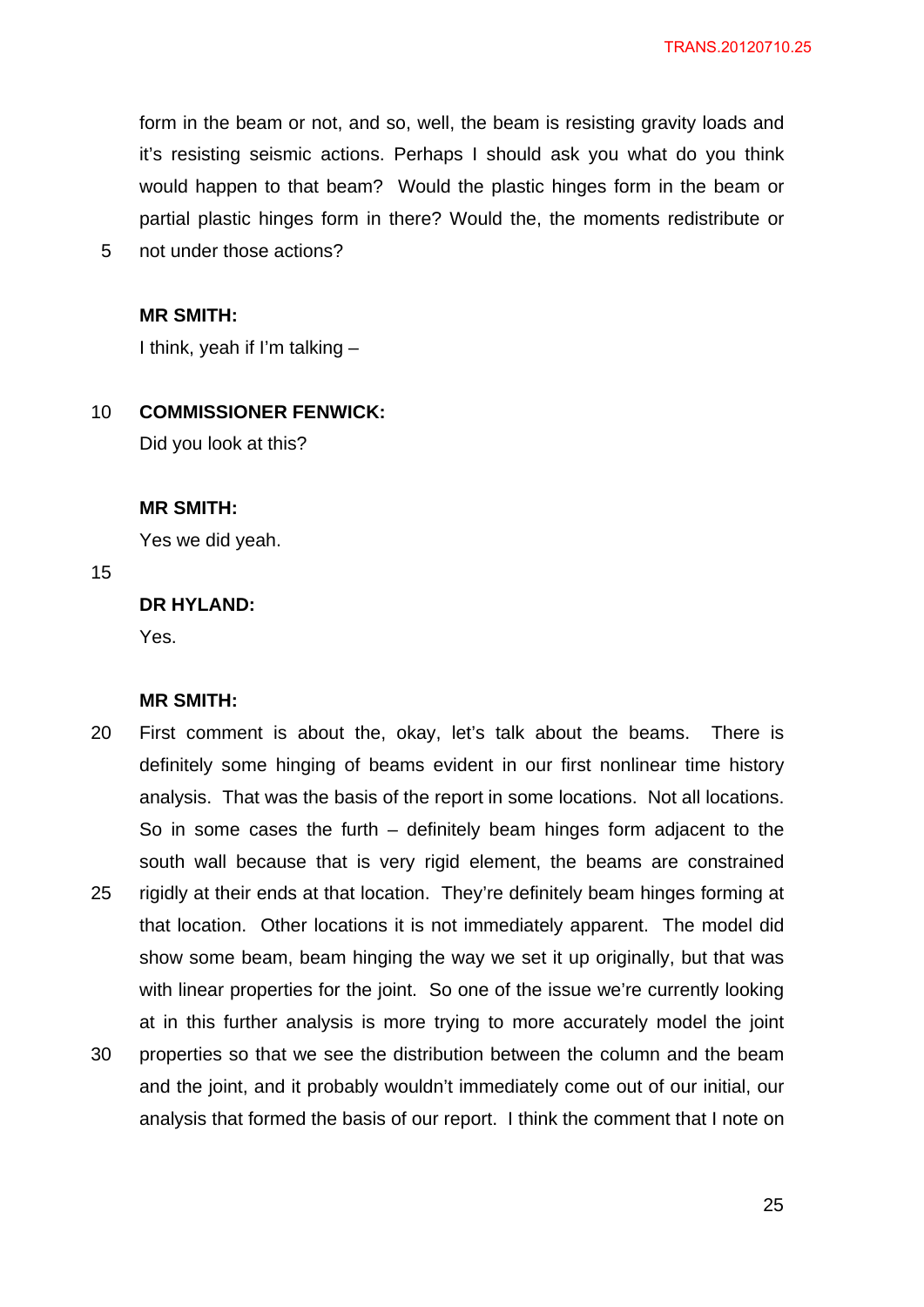the right-hand side there, you've got, "Moment capacity at base of joint zone approximately 80% of the column."

## **COMMISSIONER FENWICK:**

5 Well we're coming to that.

## **MR SMITH:**

Yeah, no –

#### 10 **COMMISSIONER FENWICK:**

Put that on one side, later on.

### **MR SMITH:**

15 Okay, so, well it's relevant to, to what I was just explaining, that I think the properties you assume for the column and the joint do influence the beam, whether it hinges or not basically.

## **COMMISSIONER FENWICK:**

20 Yes. I mean my back of an envelope calculation said actually when you add your live load moments, sorry your gravity load moments to your seismic, it looked to me as though you'd get some yielding in the beams under cyclic conditions, not a whole lot but enough to redistribute quite a bit of the gravity load moment as it swayed backwards and forwards. That's really the point I was getting at.

25

## **MR SMITH:**

Right.

## **COMMISSIONER FENWICK:**

30 Now I just don't know, do you think that's rational? That was my calculations, a bit crude but do you think that's a rational assumption?

### **MR SMITH:**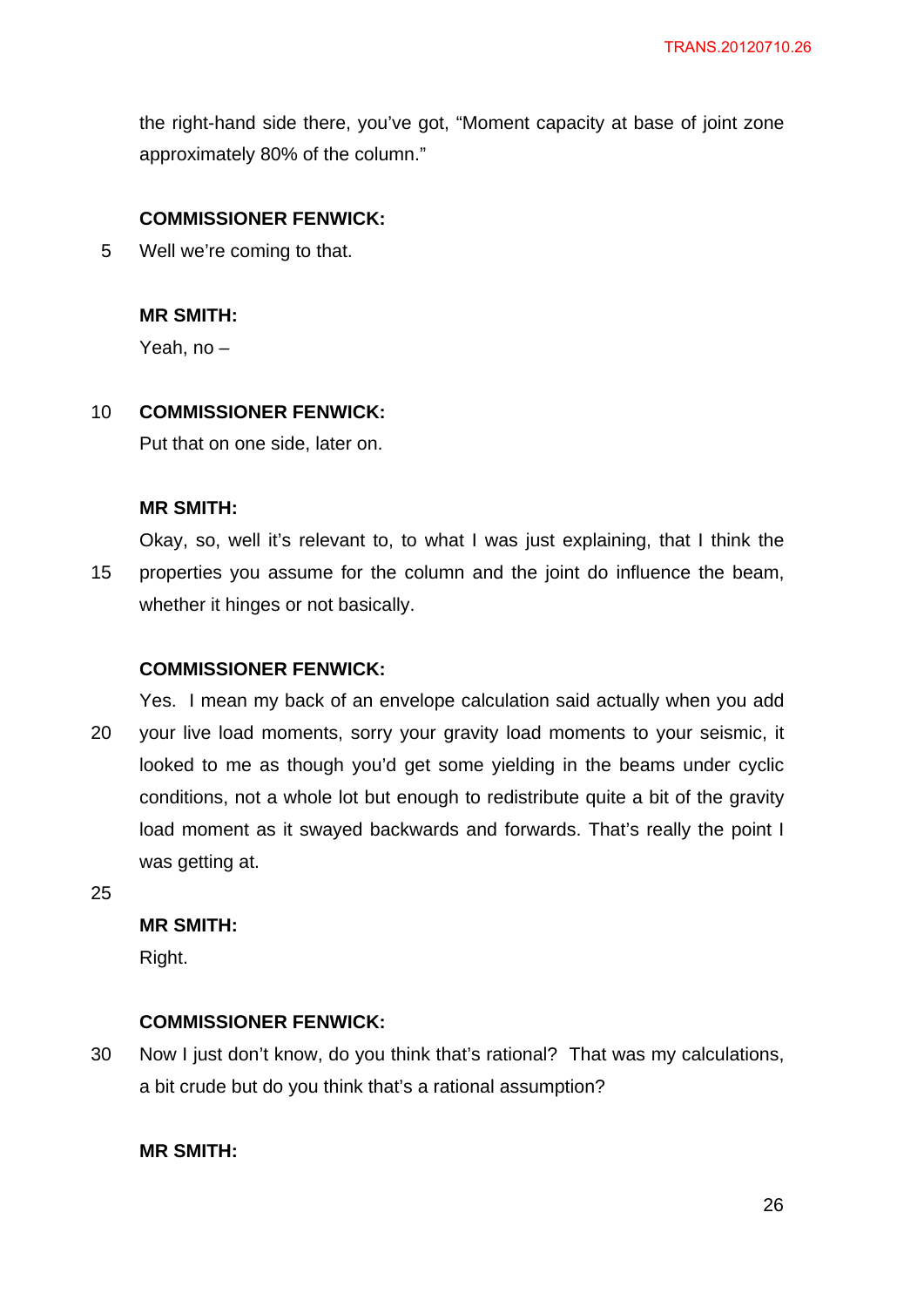Well I'm saying that we did, in the nonlinear analysis we did, we did see that effect of that redistribution in some areas.

### **COMMISSIONER FENWICK:**

- 5 10 Yes, okay. If you get that redistribution then you're going to get the force, type of forces I've indicated in that as a very crude first approximation of a strutand-tie, and I mean I'm disappointed I didn't see a strut-and- tie analysis of this in your report in more detail, but I think having said that you can see that there's a tension force in this bottom reinforcement on the left-hand side coming in onto that bar which hooks up, and you've now got to see if the forces can be resisted in that hook bar. It's, the hook is traditionally in the wrong place. Normally we'd say it should be right at the extreme side of a joint, not in the middle of a joint as is located here. That's a scale drawing by
- 15 know, if forgetting about construction errors. So if you've got some tension force coming in on the left-hand side that's got to be resisted by bearing against that hook and that means that if half the forces coming in on one side in tension and half the other side in compression at the bottom there, then you've got to balance that force and that can only be balanced by a diagonal

the way, pretty accurately where it'd be if it was, followed the drawing, you

- 20 25 compression force from the compression side. Of course it implies what I've shown there in the green struts coming down is a very unconservative assumption because it implies that you've got sufficient development of that hook with virtually no distance from the end. I mean if you were to apply the code and work out the development length of that hook bar it would be outside the beam column joints, and I'm going to get about two thirds of that in
- 30 the joints, so but to get the incline compression force, so this is an upper limit possible, what I've shown there. If you then say, well half the force goes on that hook bar and half on the balancing the compression force on the righthand side then your compression force coming up in the column has got to migrate across the interface. Now does that seem a sort of reasonable
- assumption to you?

## **DR HYLAND:**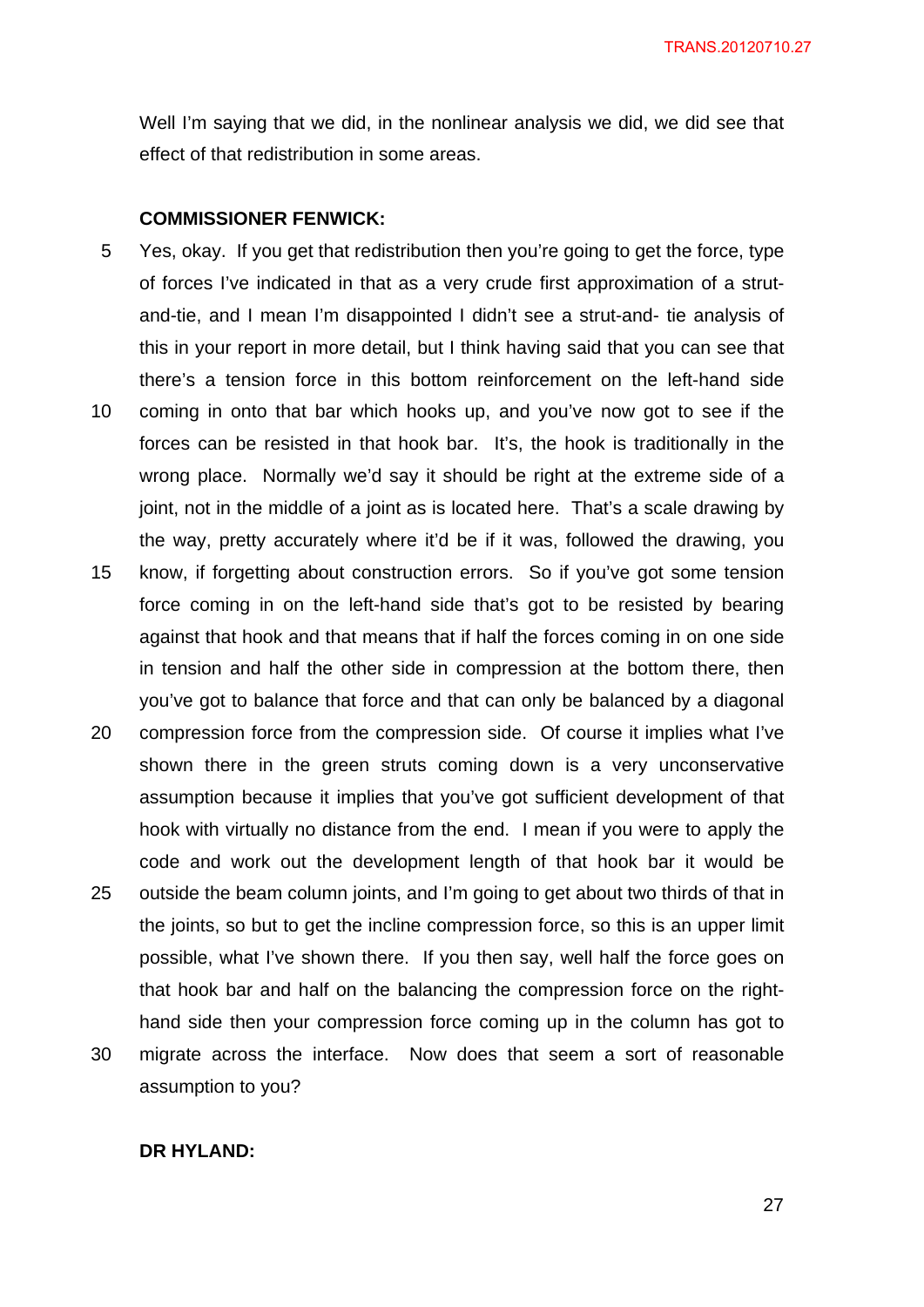I think the thing is what, it depends on what level of seismic load you're putting into it.

1025

5

## **COMMISSIONER FENWICK:**

I'm assuming you are working your column to the stage it's, it's going to form the plastic, plastic hinges. I mean do you people have assumed you're going to get a plastic hinge link, I think you said was it 200 or 400 millimetres, 200 or

10 300 millimetres down the column?

## **DR HYLAND:**

Yeah, yeah.

15 **COMMISSIONER FENWICK:** 

Yes.

#### **DR HYLAND:**

20 So it just depends on the level of drift that you're, you're putting on the columns whether you're going to get that –

### **COMMISSIONER FENWICK:**

Sure, it's elastic. You're going to get no plastic hinge but I mean if you –

#### 25 **DR HYLAND:**

Yeah.

### **COMMISSIONER FENWICK:**

30 If we're going in elastic, I mean the amount of curvature involved in reaching this, the stress distribution I presume there, it's based on a, I think the peak value is at limiting .0035 strain in your, theoretical strain in your concrete.

## **DR HYLAND:**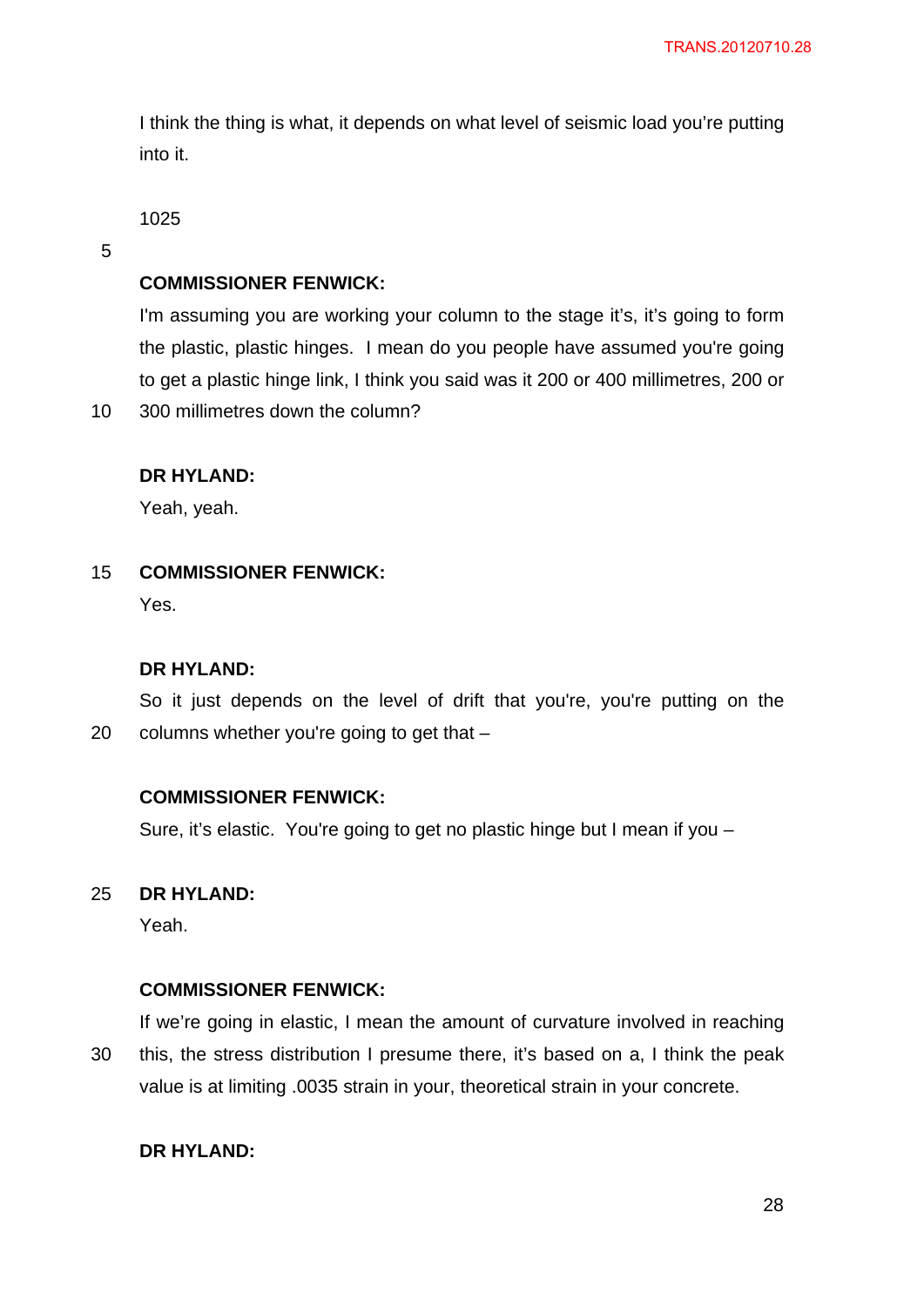Yeah so –

## **COMMISSIONER FENWICK:**

5 So it's highly untheoretical at this point, the process, a highly confined zone because of the location of the beam.

## **DR HYLAND:**

I think that thing where I was, where I was finding, if we're talking about drifts of sort of 1% or less then, then we're in a position where perhaps we're not

10 getting that reversing in the, you know through the joint, particularly on the internal columns so.

## **COMMISSIONER FENWICK:**

Have you got some numbers to support that?

15

## **DR HYLAND:**

Yeah, yeah.

## **COMMISSIONER FENWICK:**

20 I'd like to see them.

## **DR HYLAND:**

Yeah, no I'll get those to you.

#### 25 **COMMISSIONER FENWICK:**

Thank you. If we just carry on with where we were. The compression, if you've got to have half the compression force deviating in the concrete, deviating to the middle to that hook then if you do your sums you find that the, the strength of the column is at least 20% stronger than the strength of the

30 beam column, the joint zone now. I don't know if you accept that thesis, the compression force must migrate across. Do you accept that's a rational approach?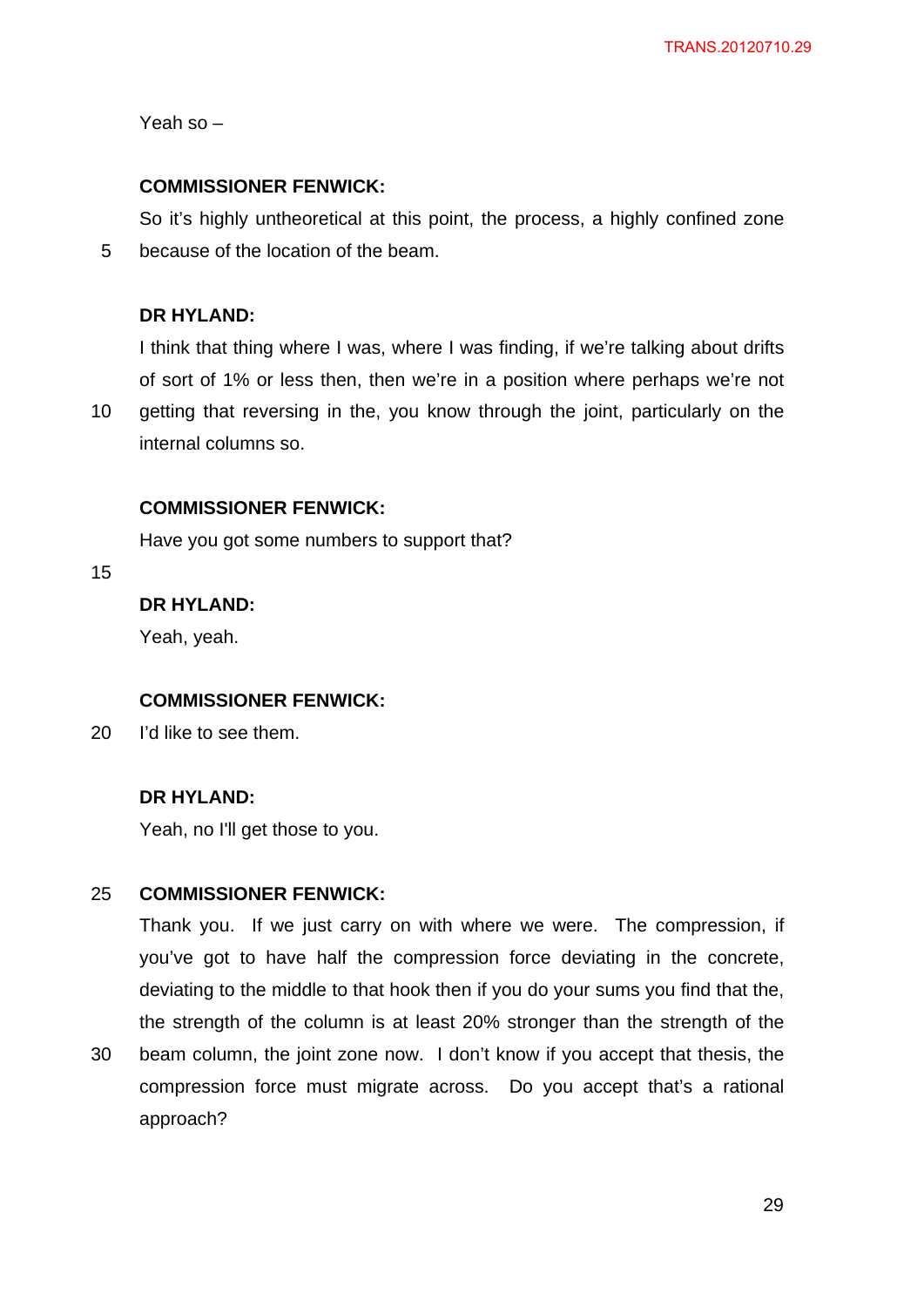When, when you're getting, when you're getting reverse, when you're getting that reversing behaviour, yeah, I don't have any trouble with that.

## **COMMISSIONER FENWICK:**

5 Right.

## **DR HYLAND:**

It's just whether we get to that point that's, that's what I was – that's why -

#### 10 **COMMISSIONER FENWICK:**

So you think that you may not, may not get to that point.

## **DR HYLAND:**

May not get to that point on those internal columns, yeah.

## 15

## **COMMISSIONER FENWICK:**

So what you're saying is that the tension force in the beam will never go into, this reinforcement will never go into tension at the bottom.

#### 20 **DR HYLAND:**

Yeah the calculations I did at the, at the low drifts levels were, you were getting, you either weren't getting the, getting the tension from the earthquakes sufficient to reverse the gravity compressing, clamping effect or that the –

25

## **COMMISSIONER FENWICK:**

I'm sorry I don't follow. Will you go through that a bit more closely, a bit more slowly. Clamping effect, what clamping effect?

#### 30 **DR HYLAND:**

The gravity, just the gravity closing effect.

## **COMMISSIONER FENWICK:**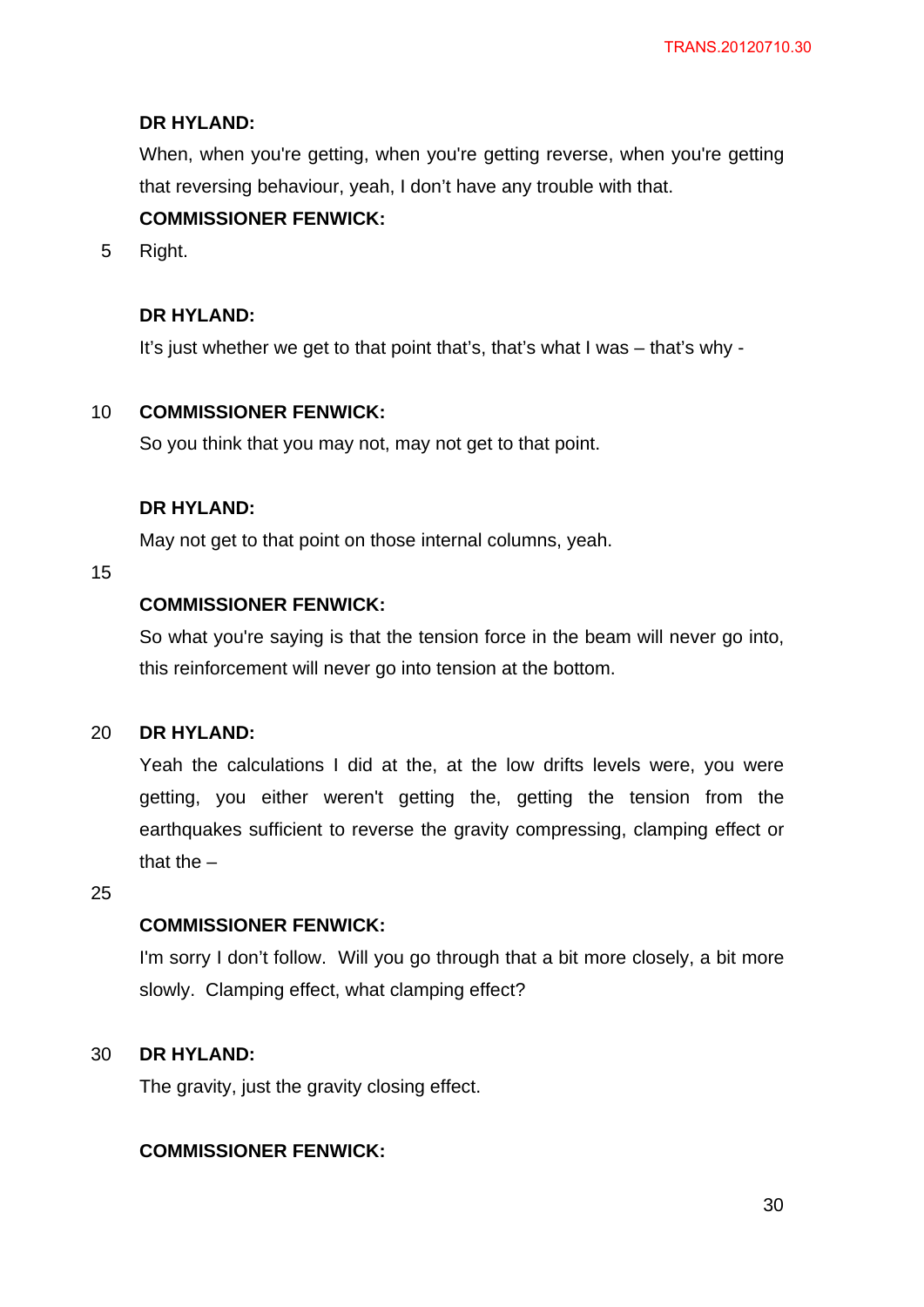Yes.

## **DR HYLAND:**

The gravity closing moments.

5

## **COMMISSIONER FENWICK:**

The gravity moment.

## **DR HYLAND:**

10 Yeah, the gravity moment.

## **COMMISSIONER FENWICK:**

The negative moment over the –

#### 15 **DR HYLAND:**

Yeah, yeah.

## **COMMISSIONER FENWICK:**

- support.

20

## **DR HYLAND:**

So once, you've got to get that, a certain amount of drift before you're going to get, overcome that and then get tensions.

#### 25 **COMMISSIONER FENWICK:**

That's of the order of 140 kilonewton metres above the, the centre of the column.

## **DR HYLAND:**

30 Yeah.

## **COMMISSIONER FENWICK:**

According to my approximate calculation, if you ignore the vertical excitations.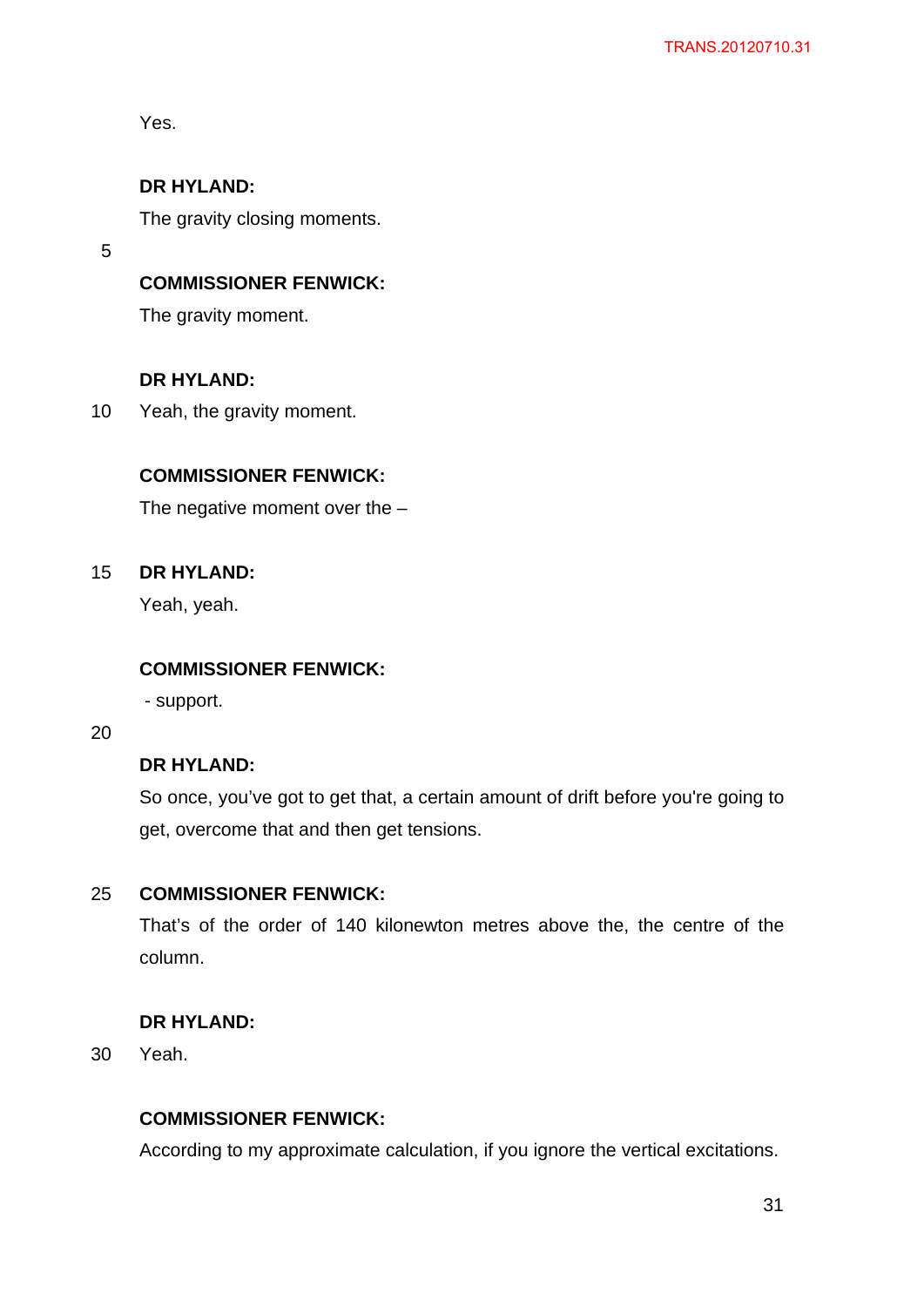Yeah.

#### 5 **COMMISSIONER FENWICK:**

So it may go up or down from that quite appreciably?

## **DR HYLAND:**

10 Yeah, sure, yeah, yeah. We found, I mean the, the hooks aren't, aren't standard hooks but with the development length but they'll still carry a certain amount of, of tension.

### **COMMISSIONER FENWICK:**

Yes.

15

## **DR HYLAND:**

Even if they did get a little bit in them.

### **COMMISSIONER FENWICK:**

20 Okay. Can they carry that tension? How would you balance your forces. If they're carrying tension how would you balance the forces without that inclined compression force near the centre of the member. How, how would that work?

#### 25 **DR HYLAND:**

That's, that's right. So, so that's a mechanism, I agree with that, once you get to that point.

### **COMMISSIONER FENWICK:**

30 So if you accept that then you, you accept inclusion that the, the position of the centroid of your compression force in the column has moved towards the centre of the column and thereby reduced its moment capacity at the interface with the beam column joint.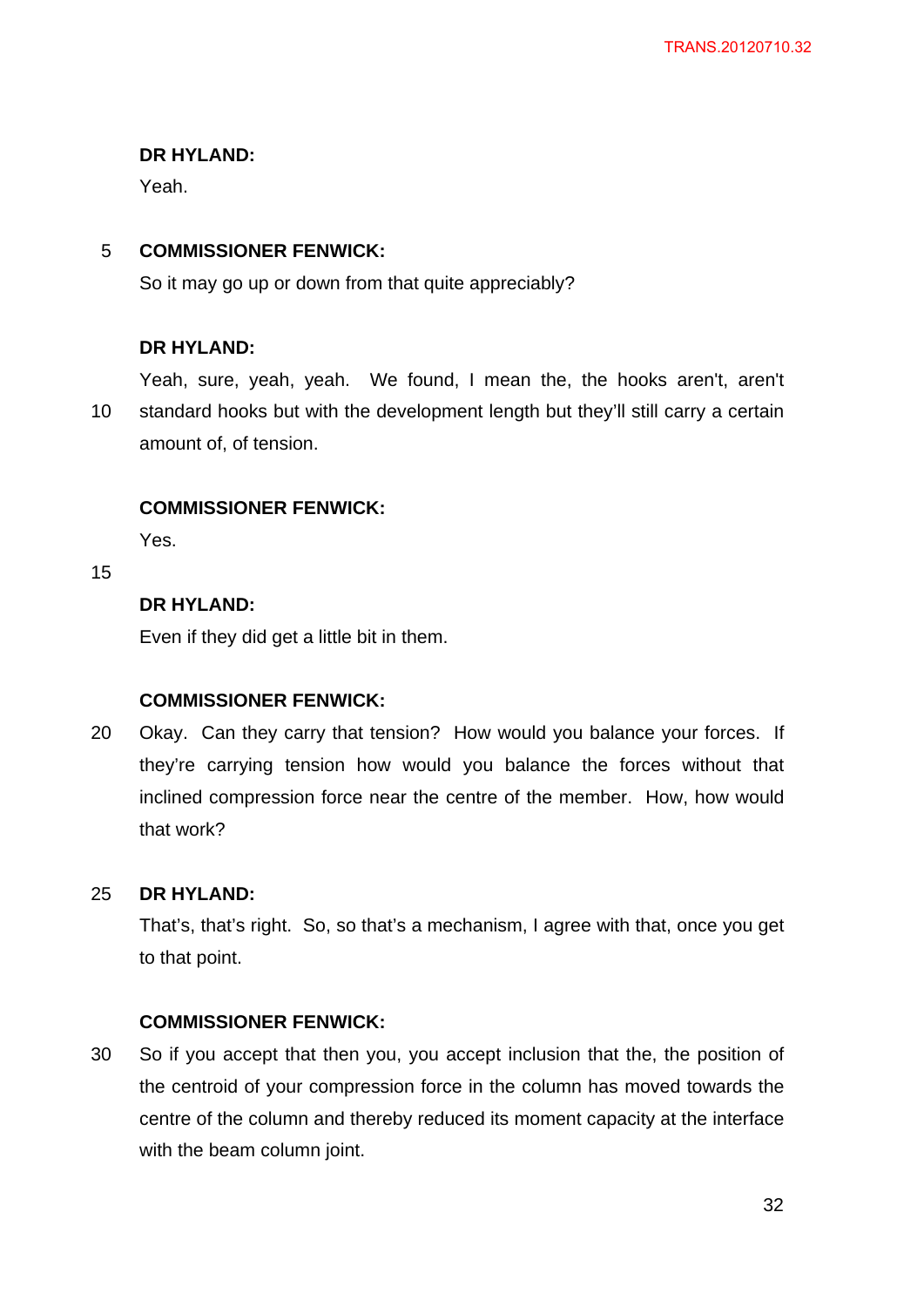Yep, yep I think that's right, yep.

#### 5 **COMMISSIONER FENWICK:**

So one can conclude from that if you're agreeing that provided you get a excitation which will actually induce an elastic deformation in the, in the beam, if it does you get redistribution, provided you get that then you will have a beam column joint zone which is weaker than the column right at the

10 interface, or between the two, you've got a loss by my assessment, and I believe it's a very conservative assessment, of about 20% of the strength. Do you accept, does that seem a reasonable –

## **DR HYLAND:**

15 Yeah I mean I've got to go through the numbers. I mean we've got some questions from you to, that we're preparing written answers and –

## **COMMISSIONER FENWICK:**

Okay, right.

20

## **DR HYLAND:**

So I want to do that for you.

## **COMMISSIONER FENWICK:**

25 Yes, yes.

## **DR HYLAND:**

I understand what you're saying though in terms of the theory and development.

30

## **COMMISSIONER FENWICK:**

Yes.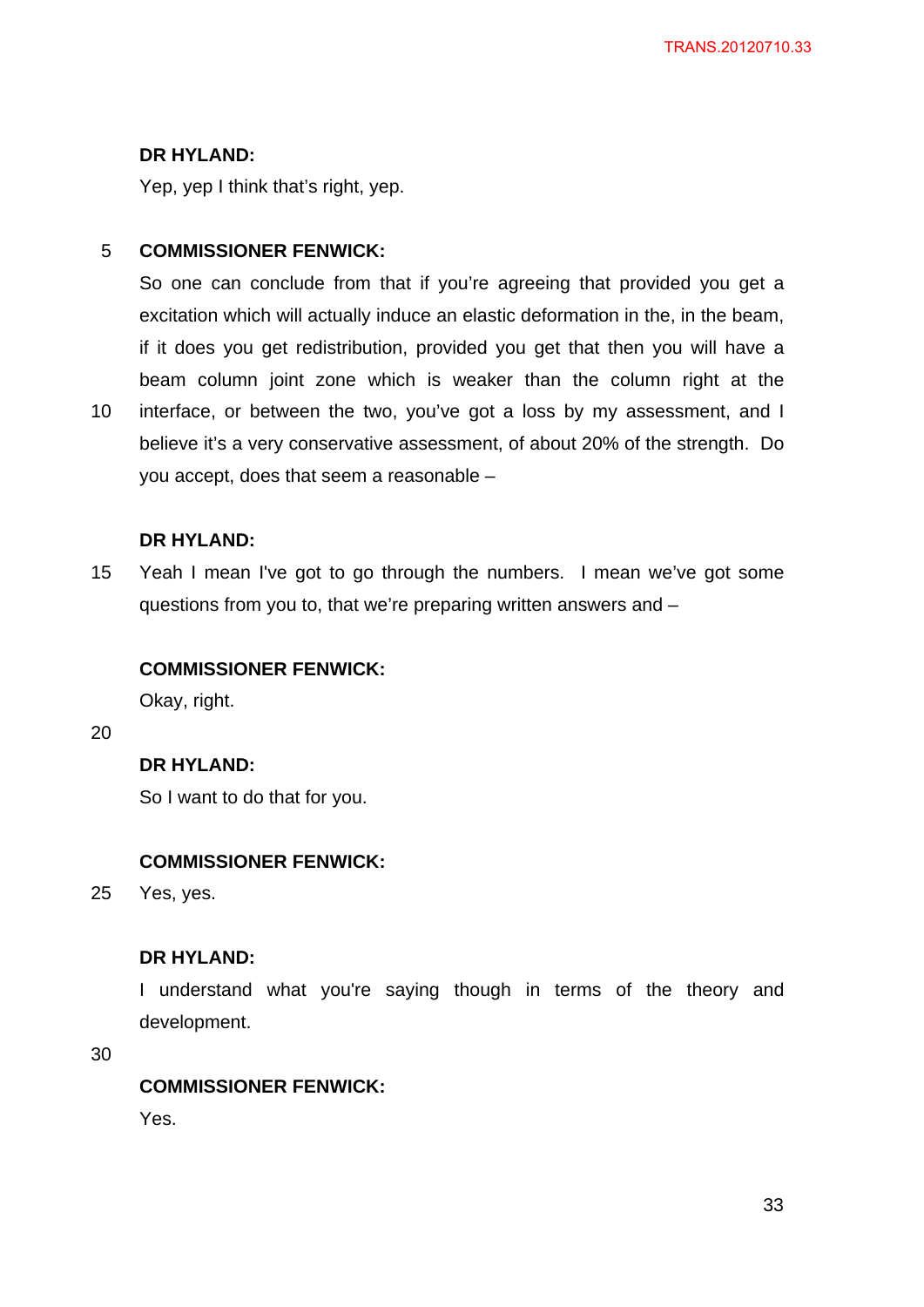But to actually nail the numbers at the moment, I can't really give you a quantitative answer if that's okay.

#### 5 **COMMISSIONER FENWICK:**

Okay.

### **MR SMITH:**

10 Can I just add, I think, you know, we certainly agree the, the embedment of these bottom bar hooks is precarious in the one that you've shown but even more precarious in, in the ones that don't even cross the centre line.

## **COMMISSIONER FENWICK:**

Of course, yes, I agree with you, yes.

15

## **MR SMITH:**

Yeah.

## **COMMISSIONER FENWICK:**

20 So if my, if the thesis of redistribution is correct and those bars go into tension then you cannot have a plastic hinge length of 300 or 200 millimetres in the column?

#### **DR HYLAND:**

25 Yeah if you're getting a hinge in the, in the beams, I'm not totally convinced on that one and …

### **COMMISSIONER FENWICK:**

You don't have to get much hinging in the beam to redistribute your moments. It's  $a -$ 

## **DR HYLAND:**

Yeah.

30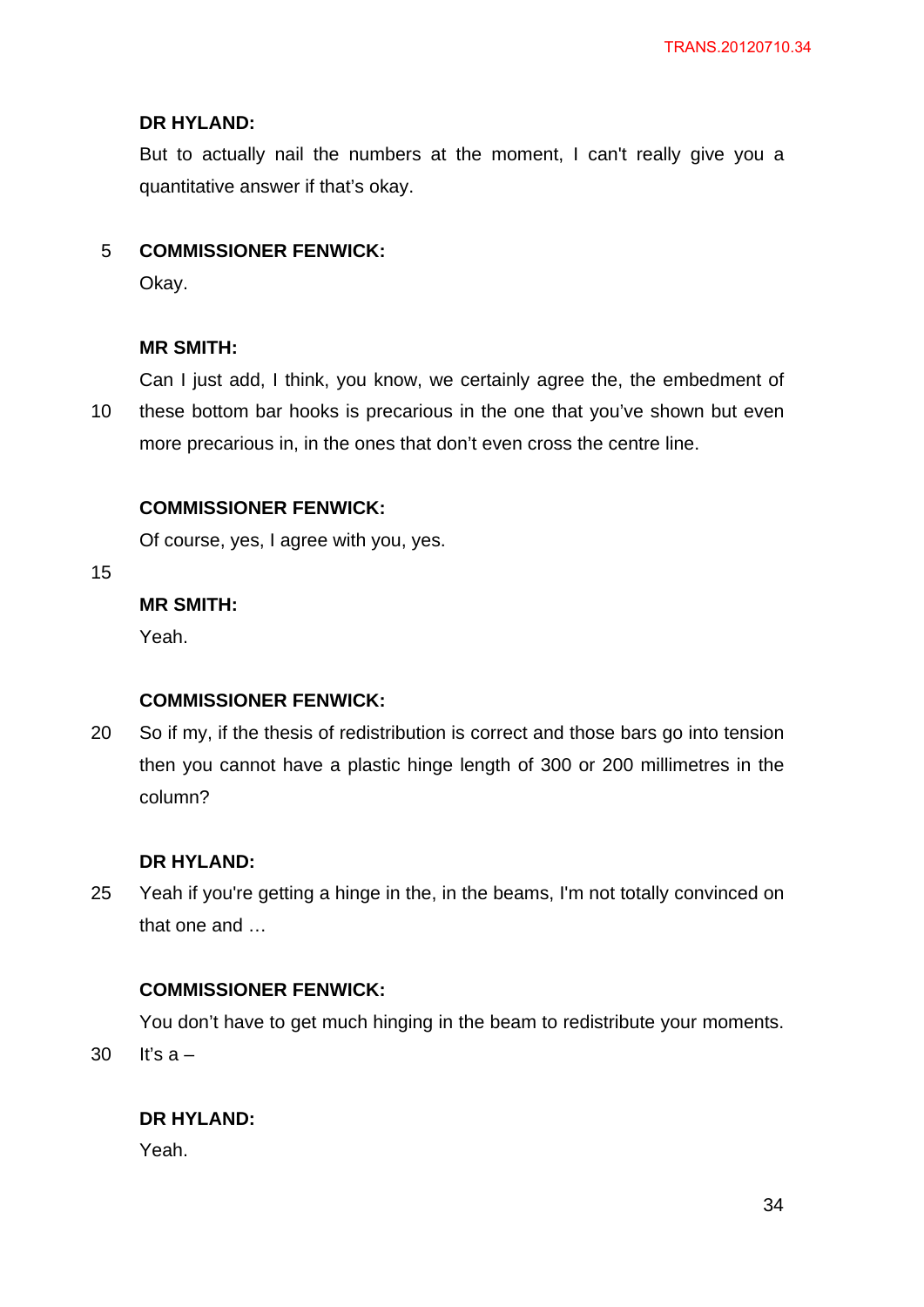#### **COMMISSIONER FENWICK:**

A movement I think, I calculated it out at something like a crack, a sum of cracks above the top of about a millimetre was enough to give you that redistribution.

#### **DR HYLAND:**

Right.

#### 10 **COMMISSIONER FENWICK:**

It's not something you actually see as a plastic hinge.

#### **DR HYLAND:**

Right.

### 15

20

5

## **COMMISSIONER FENWICK:**

And of course it's doubly bad because with the reinforcement you have four 28 millimetre bars but two of them stop right at the column face and two go in. So you've got a, a weak section there. Okay well that, that's what I wanted you to look – if we can just go to the next one which is same series but

- 25 instead of being point 3 it's point 4. This is just a quick summation of what were the shear stresses in the joint zone and it's a bit different from usual. It's a little bit like a, a pre-stressed unit, so you've got a pre-stressing cable through it giving you compression on each side. In this case you've got axial load which does the same. I just point out if you sum up the forces in this joint
- zone, I've shown the axial load there as 735 above the storey and 1050 below it with the associated bending moments going with it, assuming the column limits it, then you'll find that the, when you sum it up the, the vertical shear stress through there is, is seven megapascals. Now that doesn't mean to say
- 30 you've got to have shear reinforcement of seven megapascals. I'm just pointing out that this joint zone is actually pretty highly stressed. It doesn't, don't have to carry the whole lot in shear reinforcement because of the clamping type effect due to the axial load would you give you a, a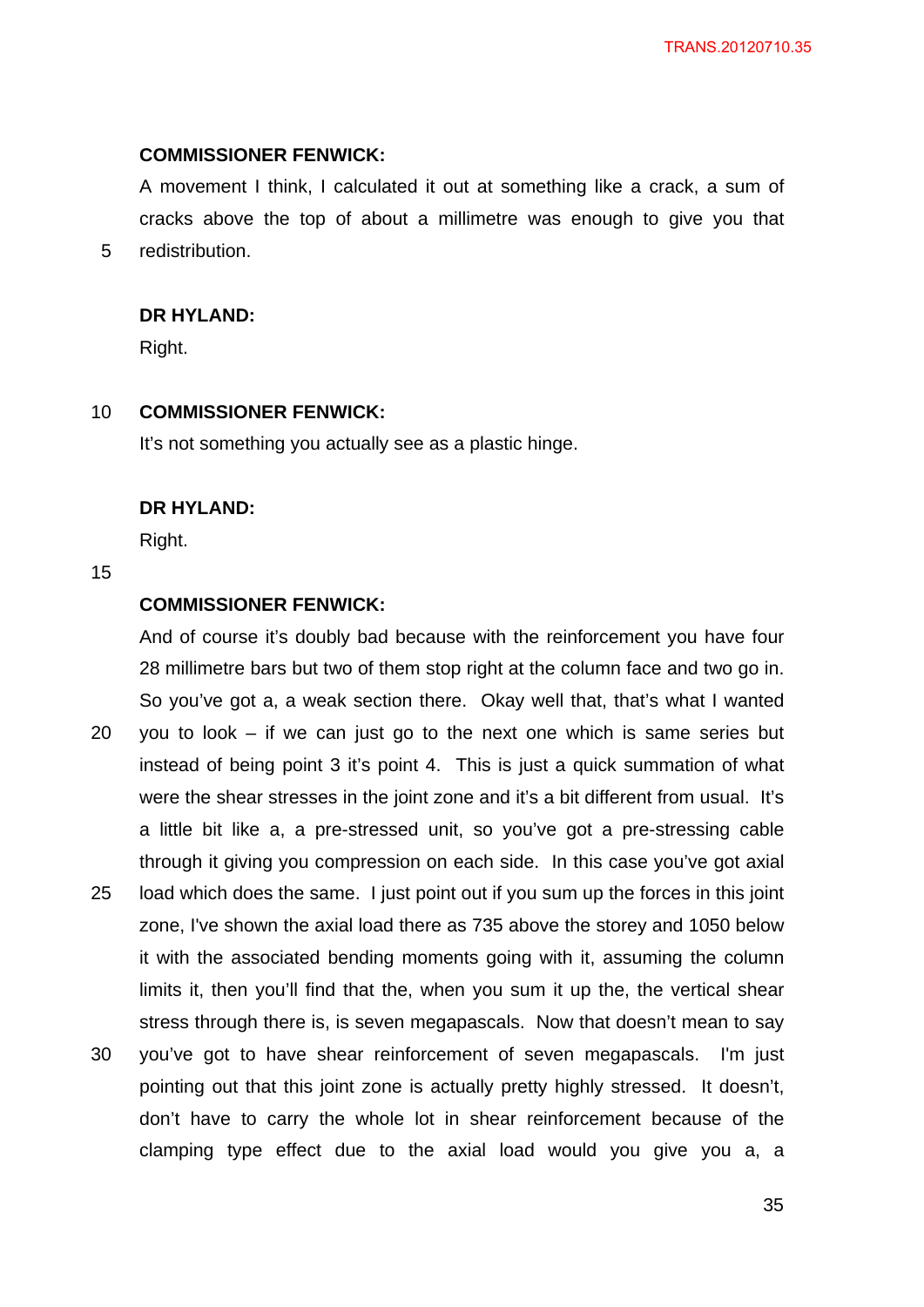predominantly diagonal compression force which you will know is a, a bottletype strut but there's no reinforcement in that joint zone, no shear reinforcement in that joint zone at all.

#### 5 **DR HYLAND:**

Mmm.

#### **COMMISSIONER FENWICK:**

10 And as you will know bottle-type struts, especially when you get that level of stress, only work if there's nominal reinforcement which stops the splitting action would you, would you agree?

#### **DR HYLAND:**

When you say bottle-type strut, okay, like a –

15

## **COMMISSIONER FENWICK:**

Strut and tie, standard strut and tie, notation bottle strut.

## **DR HYLAND:**

20 Bottle strut, okay. So the fact that there was no spiral or, or hoops is critical which –

### **COMMISSIONER FENWICK:**

Yep I mean there were –

25

## **DR HYLAND:**

I certainly accept that.

#### **MR SMITH:**

30 Yeah, no problem with that at all.

## **COMMISSIONER FENWICK:**

There were spirals shown on the drawing but they clearly could not be fitted.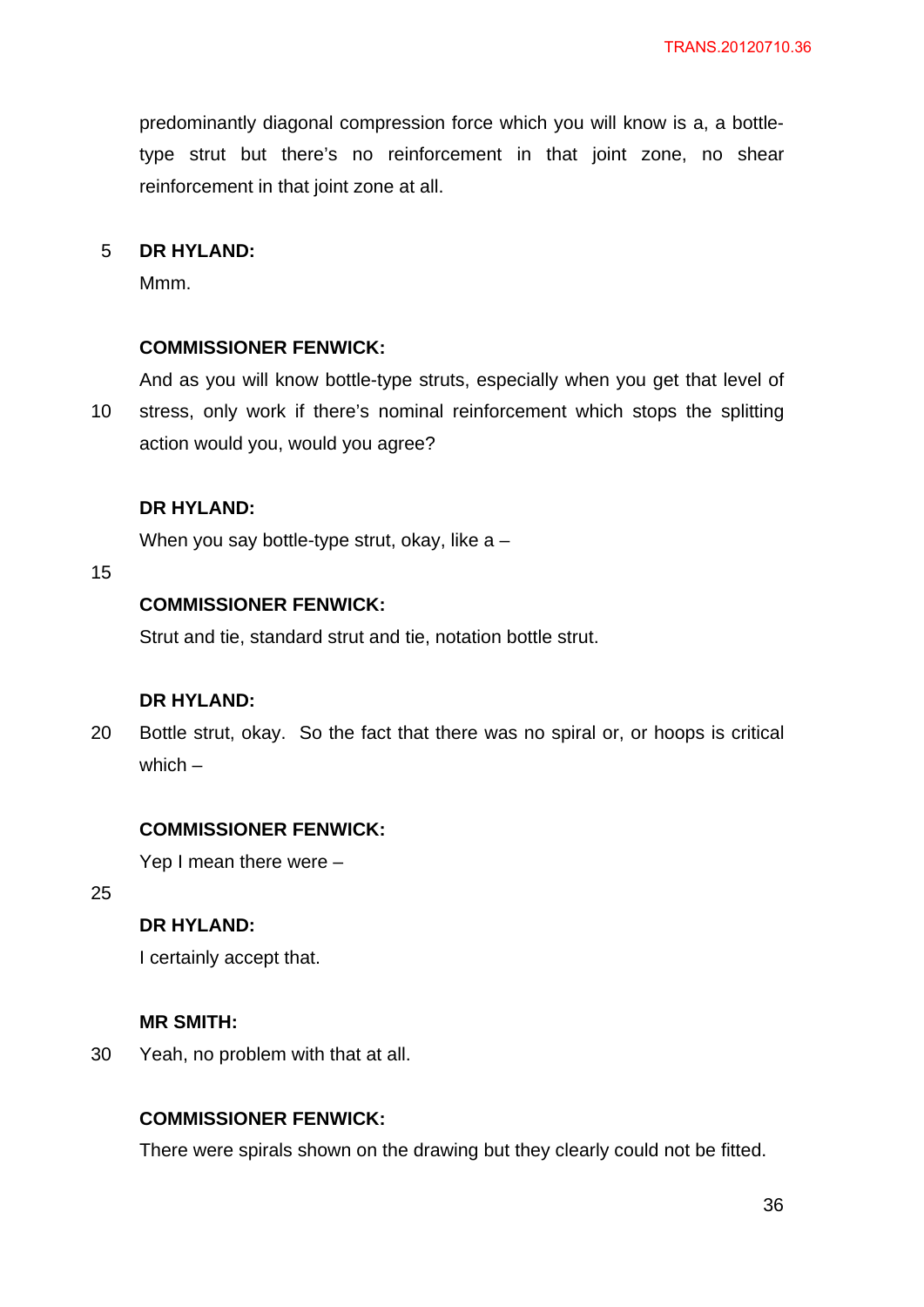## **DR HYLAND:**

Right.

#### 5 **MR SMITH:**

Yeah, very weak.

## **COMMISSIONER FENWICK:**

And even if they had been fitted it's probably insignificant to satisfy the –

10

## **DR HYLAND:**

Yes, yes.

## **COMMISSIONER FENWICK:**

15 – bottle-strut requirement. So there is, you're likely to get quite extensive diagonal cracking through that joint zone.

## **DR HYLAND:**

Mmm.

20

## **MR SMITH:**

Absolutely.

## **COMMISSIONER FENWICK:**

25 Well that'd be my, is (inaudible 10:33:41)

## **MR SMITH:**

I agree, yeah.

#### 30 **DR HYLAND:**

Definitely no. I mean we don't have any trouble with the –

## **COMMISSIONER FENWICK:**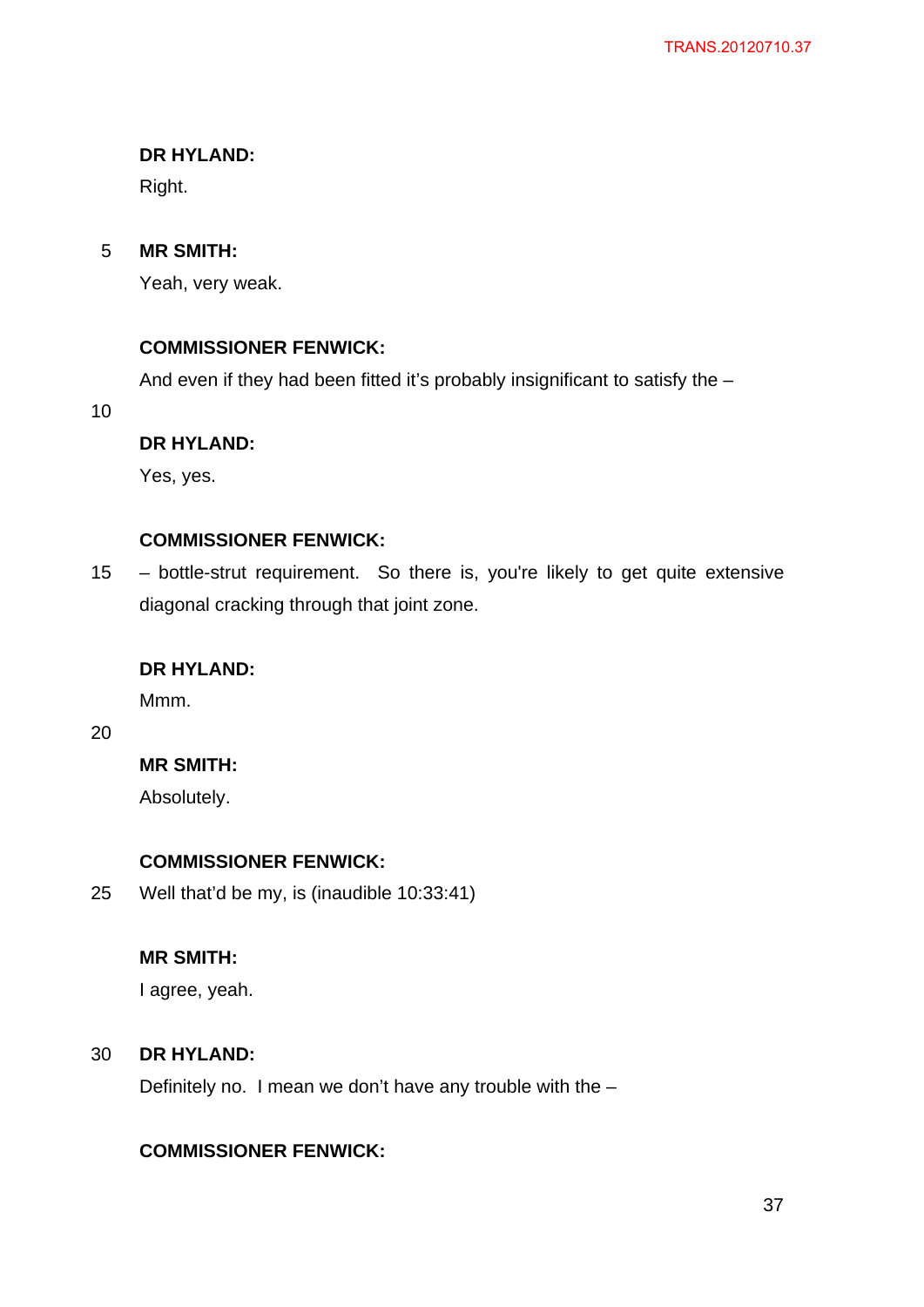Yes.

## **DR HYLAND:**

– fragility of these joints at all, no, it's …

5

## **COMMISSIONER FENWICK:**

Let's move on quickly to the next point then. If this is the case you really for the, for this joint zone to work you're really relying on the tensile strength of the concrete aren't you?

10

## **DR HYLAND:**

No, well I guess all I'm saying is it just depends on how much drift that, that joint zone had to cope with before it, before it gave up.

#### 15 **COMMISSIONER FENWICK:**

If those hooked bars pull, go into tension, what's stopping it pulling out? You've got this very steeply inclined compression force which is really at a crazy angle for that hoop.

#### 20 **DR HYLAND:**

M<sub>mm</sub>.

## **COMMISSIONER FENWICK:**

25 So I don't know, don't you feel it's dependent very strongly on tensile strength of the concrete?

## **DR HYLAND:**

Yeah I guess either way I've looked at it as just that, that, that these, these joints pulled, pulled apart consequentially as the, as we got failure out of the,

30 off the east face. So, so they, they were protected to some extent until we got the, the failures which we saw in the column hinging on the east face and these just pulled apart like pick-up sticks once things -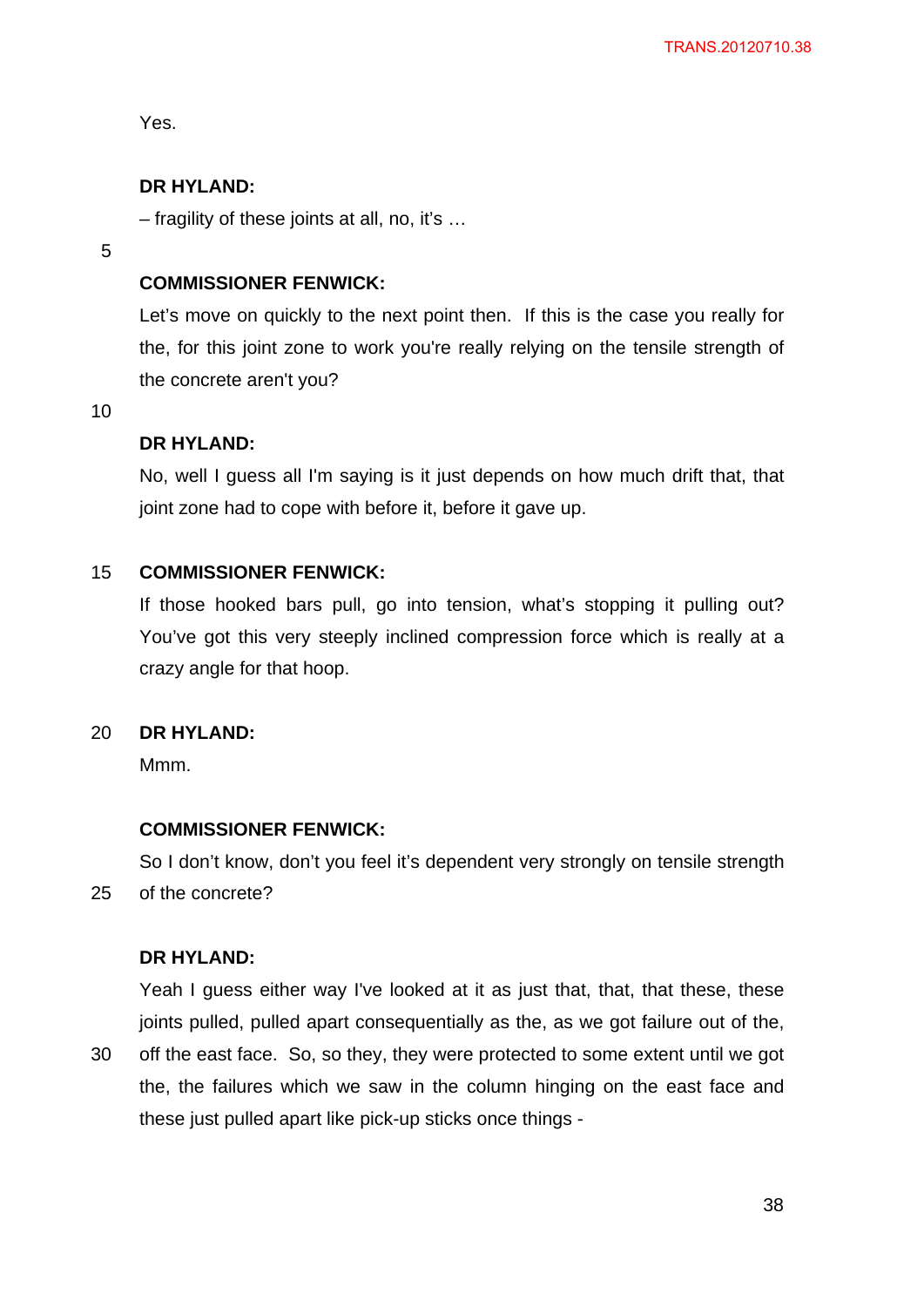#### 1035

#### **COMMISSIONER FENWICK:**

(inaudible 10:35:08) the tensile failure of the concrete wouldn't you expect the joint to pull apart?

5

#### **DR HYLAND:**

Yeah. I think, I mean the, that looked like those joints did pull apart and the precast beams were just seen on the site as sort of just units that'd pulled out so I don't think –

10

#### **MR SMITH:**

So I guess the point you're making we accept for a design we would not normally rely on tensile strength of concrete but this is the only mechanism that was available here because we had no circular hoops so I certainly

15 accept that.

### **COMMISSIONER FENWICK:**

The thesis I'm putting up is probably these joints were a lot weaker than the columns. It looks to me and the calculations I've done and they're very crude

20 25 and very rough and I accept they may be wrong. I'm hoping you people can support or show me where they're not, that this inelastic deformation was certainly pinched into the joint zones, actually the chance that the column was developing a plastic hinge at all is probably fairly remote so the joint zone's weaker then you can't sustain the actions which would give you a plastic hinge.

### **MR SMITH:**

We have seen some evidence of column hinging but we don't know which columns and where but you know and –

30

### **DR HYLAND:**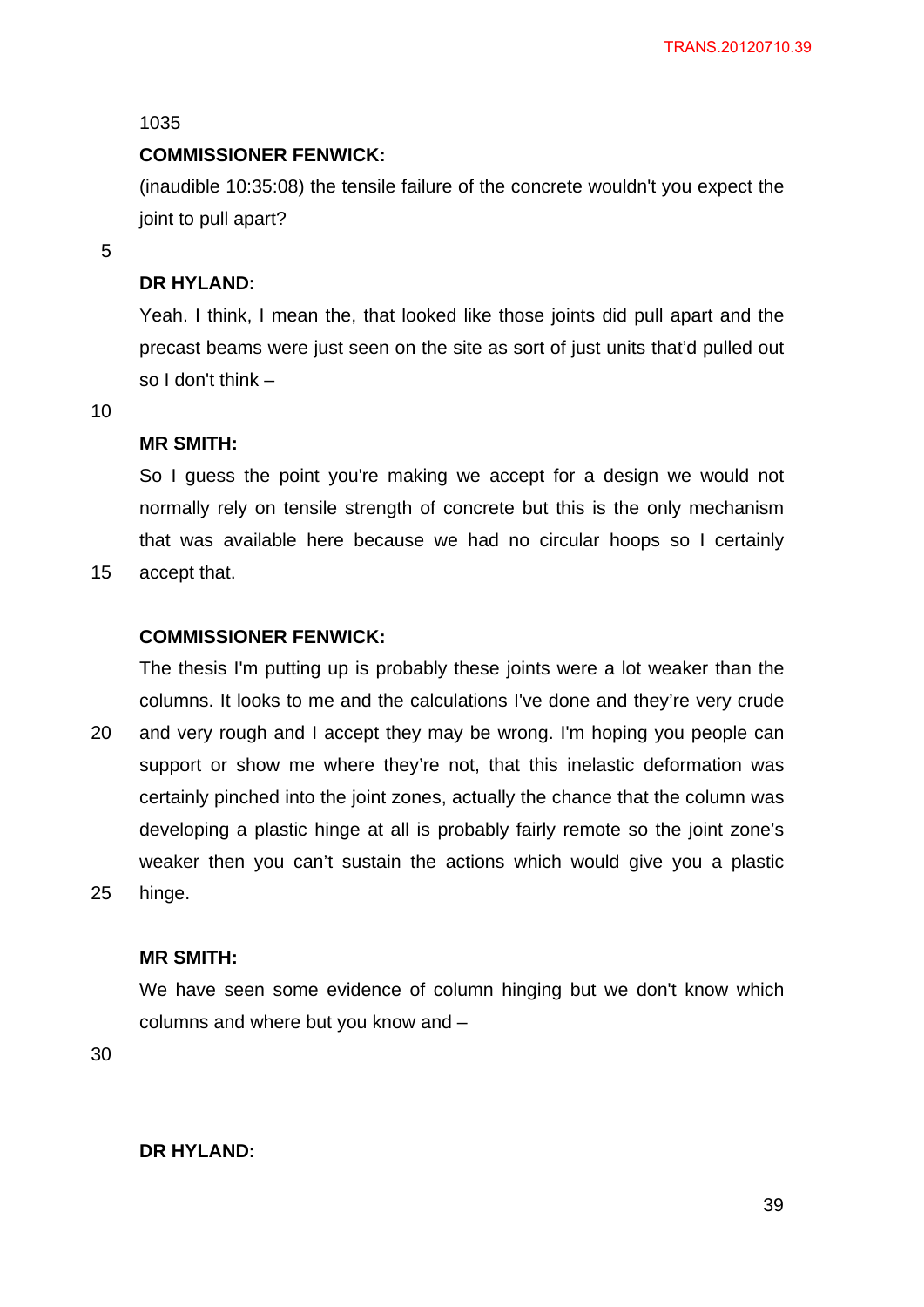(inaudible 10:36:33) seven out of the nine columns that we got out of Burwood that we were from the exterior of the building had hinging.

### **COMMISSIONER FENWICK:**

5 These columns I'm looking at here on the interior –

## **DR HYLAND:**

Yeah, so we know –

#### 10 **COMMISSIONER FENWICK:**

(inaudible 10:36:50)

### **DR HYLAND:**

15 Exterior columns did have, exterior columns developed hinging. We don't know about internal ones, whether there were any of those that did or not.

### **JUSTICE COOPER:**

So just to clarify it for me, Mr Smith, the columns that you're referring to as having developed plastic hinges were all exterior columns?

20

## **MR SMITH:**

Yes I believe so. The interior ones as far as we could tell were largely disintegrated. I mean, there's not much evidence of them.

#### 25 **DR HYLAND:**

Well I don't now about that.

### **MR SMITH:**

The joint zones and the hinge zones.

30

## **DR HYLAND:**

Certainly the beams that we see the joint, they're just pulled out of the hinge, you know, out of that beam column joint zone, yes.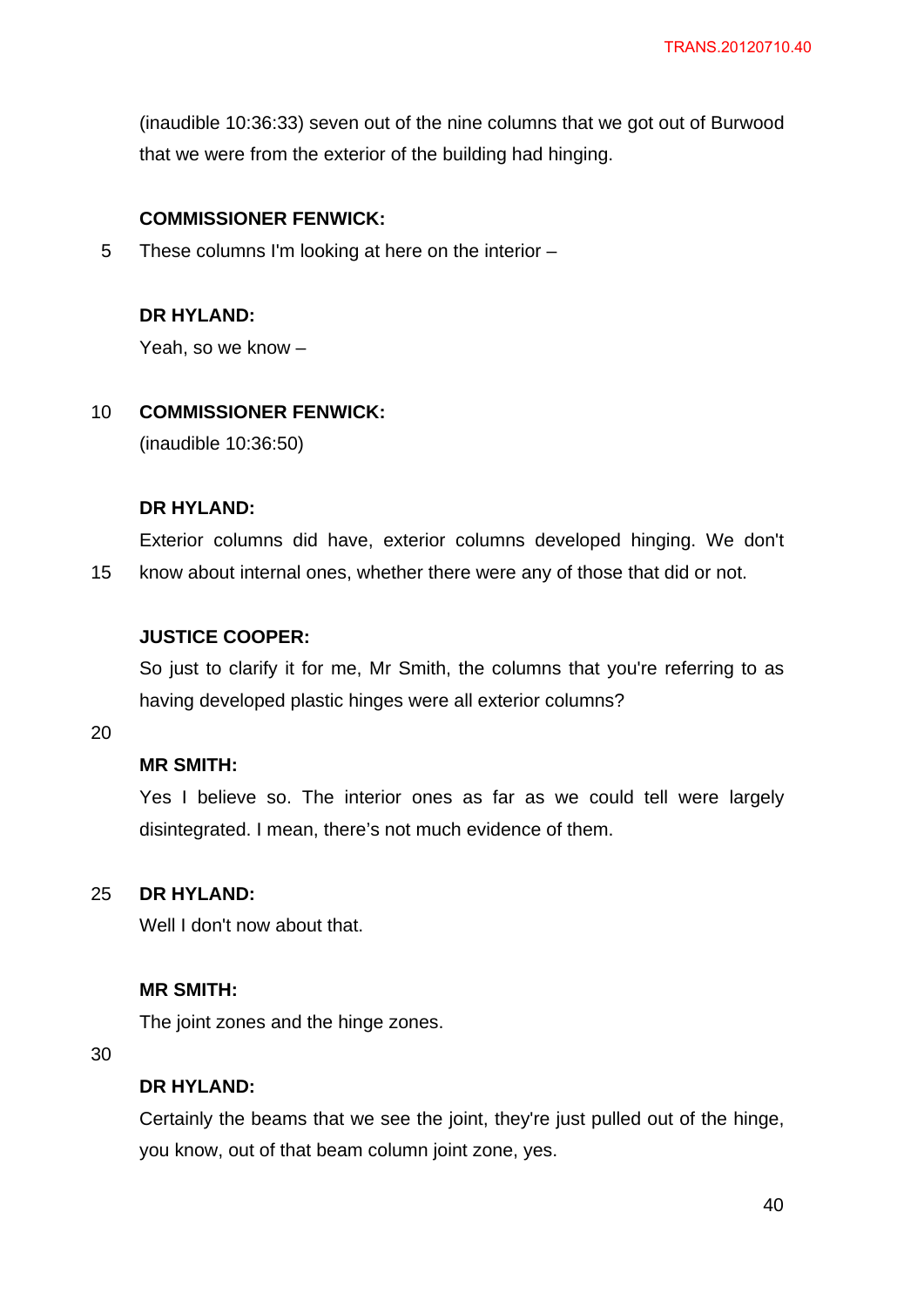### **COMMISSIONER FENWICK:**

That's what I would conclude from, I'm indicating here the joint zone would literally pull apart and the beams would fall out and of course the, you end up

- 5 with a column with the reinforcement sticking up, still there but no joint zone and a column above it. Can we look at perhaps then the, go to the, look at the south wall in a little bit more detail than, again you've probably analysed this more closely but can we have BUI.MAD249.0506.2? Now I did send round, we did send round a week ago a list of questions we had some doubts about
- 10 whether some of these features had been perhaps considered in the depth that we would hope.

#### **DR HYLAND:**

Oh, okay, no, no, we have, yeah, okay.

#### 15

## **COMMISSIONER FENWICK:**

I'm hoping you've looked at these. Have you had a chance to?

### **DR HYLAND:**

20 Yes, I've been looking at this in detail too just to answer questions. I haven't finished looking at it, sorry, we pulled ahead four or five days in the hearing and –

#### **COMMISSIONER FENWICK:**

25 Perhaps I can just take you through some of those points then?

### **DR HYLAND:**

Would be good.

#### 30 **COMMISSIONER FENWICK:**

Can we go to BUI.MAD249.0493.2 please? So we're looking at the south wall and that was clearly designed as a coupled shear wall so my first question to you is, would this have behaved as a coupled shear wall, that is forming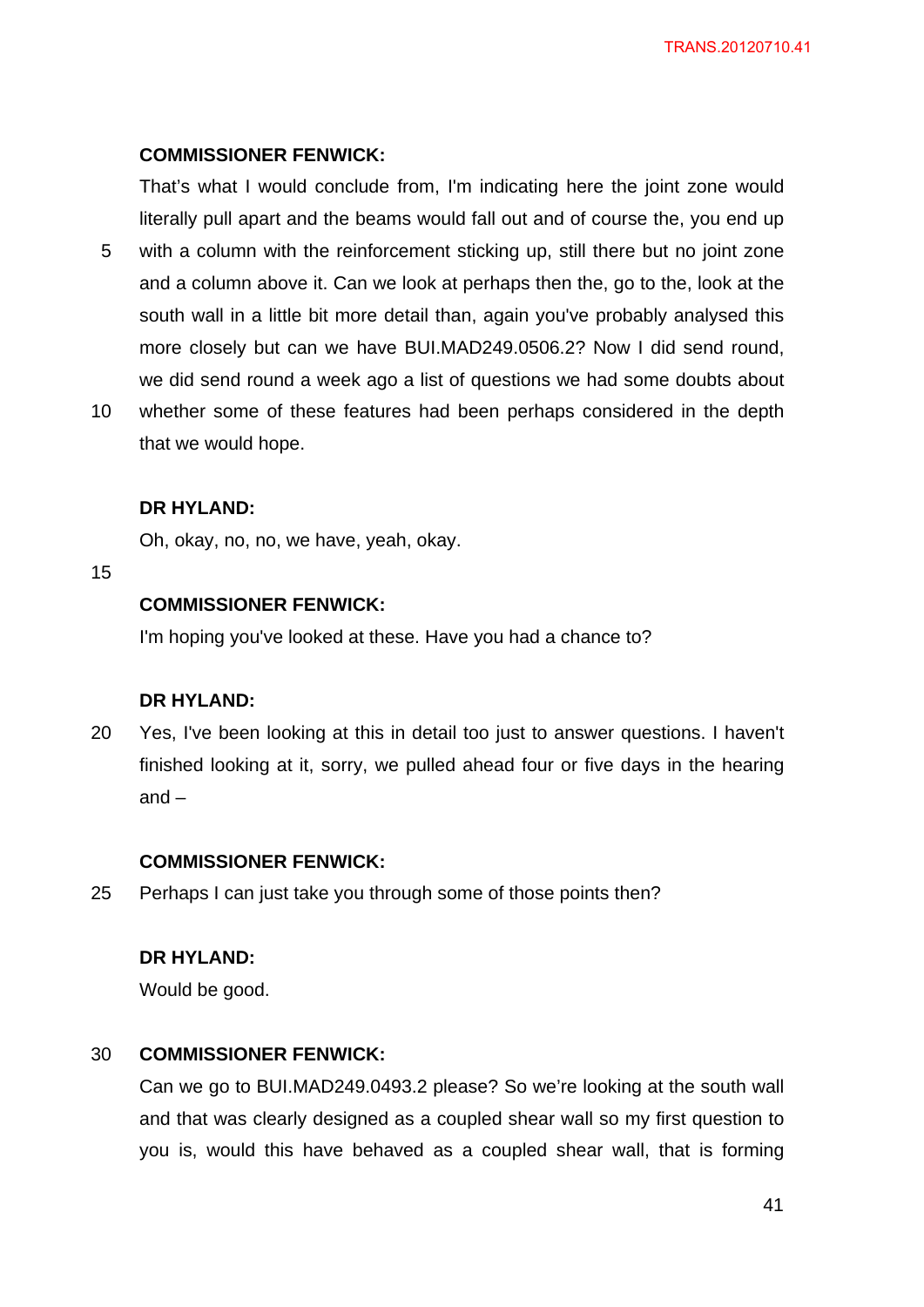plastic hinges at the bottom allowing the two walls to rock energy dissipation in the coupling beams. Could that have behaved, did you get this far as looking at that or?

#### 5 **DR HYLAND:**

Yes, no, I've been, I've done that. The interesting thing with the coupling beam design in 3101:1982 was that you were just to rely on the diagonal reinforcing to provide the shear in there but if you look at the contribution of the conventional stirrups and the concrete you get a significant increase in the

- 10 shear capacity of that coupling beam and while there was some cracking in those coupling beams we didn't sort of see what we'd expect the classic sort of, you know, breaking out of the you know the concrete and the diagonals going so I think that you know we're actually were getting a, well certainly at the time of collapse this the thing had maybe developed some yield but it was
- 15 still fully working as a conventional and a diagonally tied coupling beam so it was actually very strong sort of element. We didn't see at the base you'd expect to see sort of double flexural-type cracking at the base but we just saw it on each end. So –

#### 20 **COMMISSIONER FENWICK:**

So the wall instead of rocking independently they rocked as one?

#### **DR HYLAND:**

25 Yes, rocked as one and maybe with a little bit of as it went up perhaps became more of a coupling-type action.

### **COMMISSIONER FENWICK:**

That pretty well agrees with my again very rough back of envelope calculation where it looked to me as though the coupling beams were actually too strong to yield.

#### **DR HYLAND:**

30

I don't know if there's –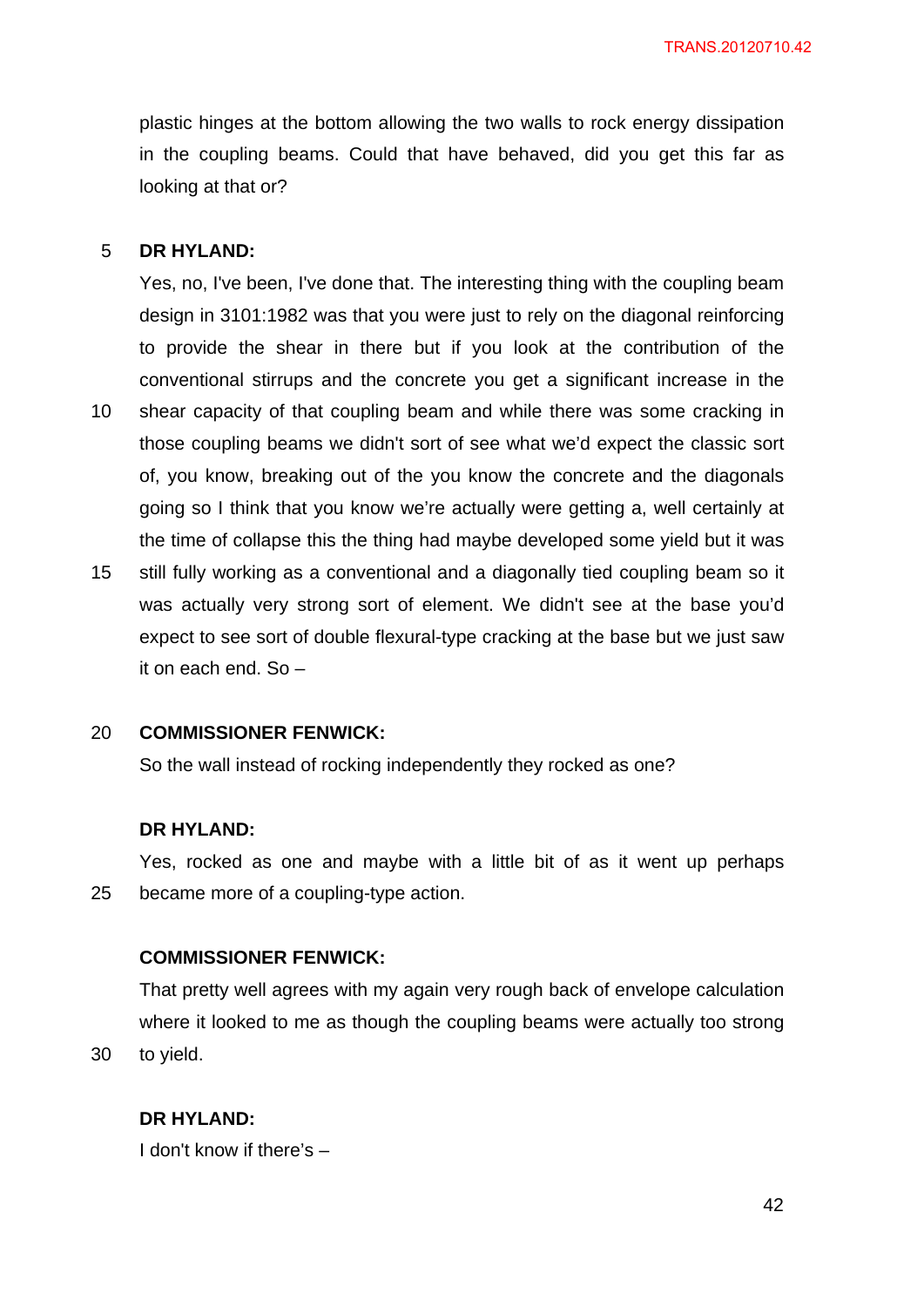## **COMISSIONER FENWICK:**

5 It's marginal but, just, just, let's go on to the next one, what influence would the floors do you think have had on the performance of those coupling beams? Now I've illustrated that in the diagram there but would you agree that when your coupling beam goes over whether you get yielding or not you get elongation because you cannot actually compress the diagonal compression member because there's a lot of concrete round those bars. You can stretch the steel in tension –

10

## **DR HYLAND:**

Right, at the base.

## **COMMISSIONER FENWICK:**

15 But you really you can't get appreciable compression there and the diagonals (inaudible 10:42:23) when you tip it over of course it's longer in plan than it is (inaudible 10:42:29)

## **DR HYLAND:**

20 Yeah, I mean it's a similar sort of issue you have with you know your eccentric base framed type things are you able to get the vertical displacements and the separation from the slabs to actually let them freely work.

## **COMMISSIONER FENWICK:**

25 Let's stick to reinforced concrete rather than (inaudible 10:42:49) structural steel?

## **DR HYLAND:**

Sorry, yeah okay.

30

## **COMMISSIONER FENWICK:**

I know your analogy.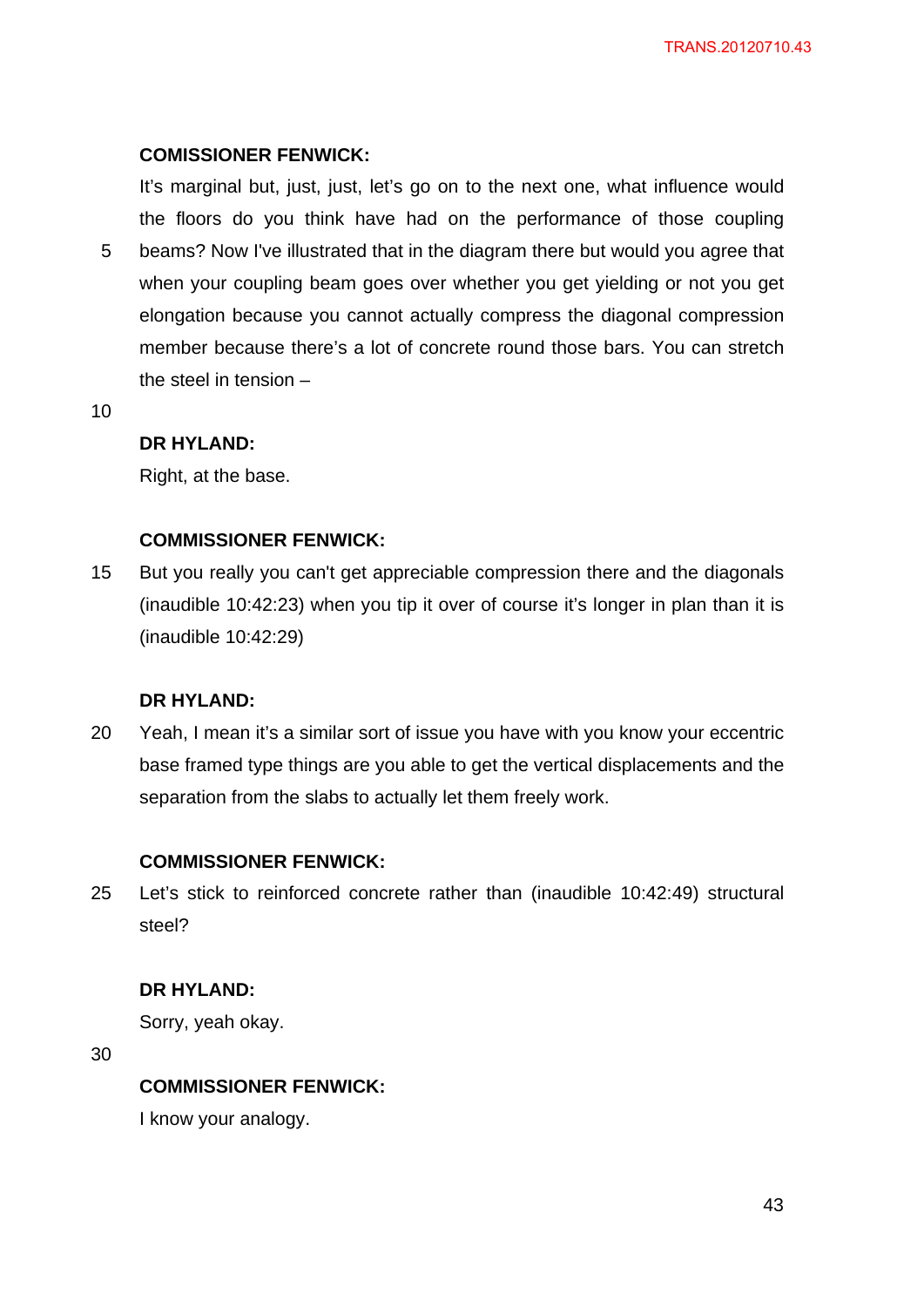## **DR HYLAND:**

Yeah, yeah, but it's that sort of thing isn't it so that the design model's reasonably simple but perhaps doesn't account for those sort of affects, yeah.

#### 5 **MR SMITH:**

So the floor has an additional stiffening effect on the coupling beams, yeah.

### **COMMISSIONER FENWICK:**

10 Yes, and do you think this would affect the performance of the coupling beams?

### **DR HYLAND:**

I think it would stiffen them up, make them stronger, yeah, yeah.

#### 15 **COMMISSIONER FENWICK:**

Well certainly by my back of envelope calculations I agree with you, a very significant increase again rather hard to say how much because is that force going to be sufficient to crack the floor and of course it's not much point in asking now whether you saw there were cracks in the floor there, they're just a year and a half too late to see.

# **MR SMITH:**

20

25

There was evidence in one of the CPG photographs of cracking adjacent to the wall of the floor immediately adjacent to the wall, parallel to the wall so we saw a photograph that indicated obviously some –

#### **COMMISSIONER FENWICK:**

Parallel?

30 **MR SMITH:** 

Yes.

## **COMMISSIONER FENWICK:**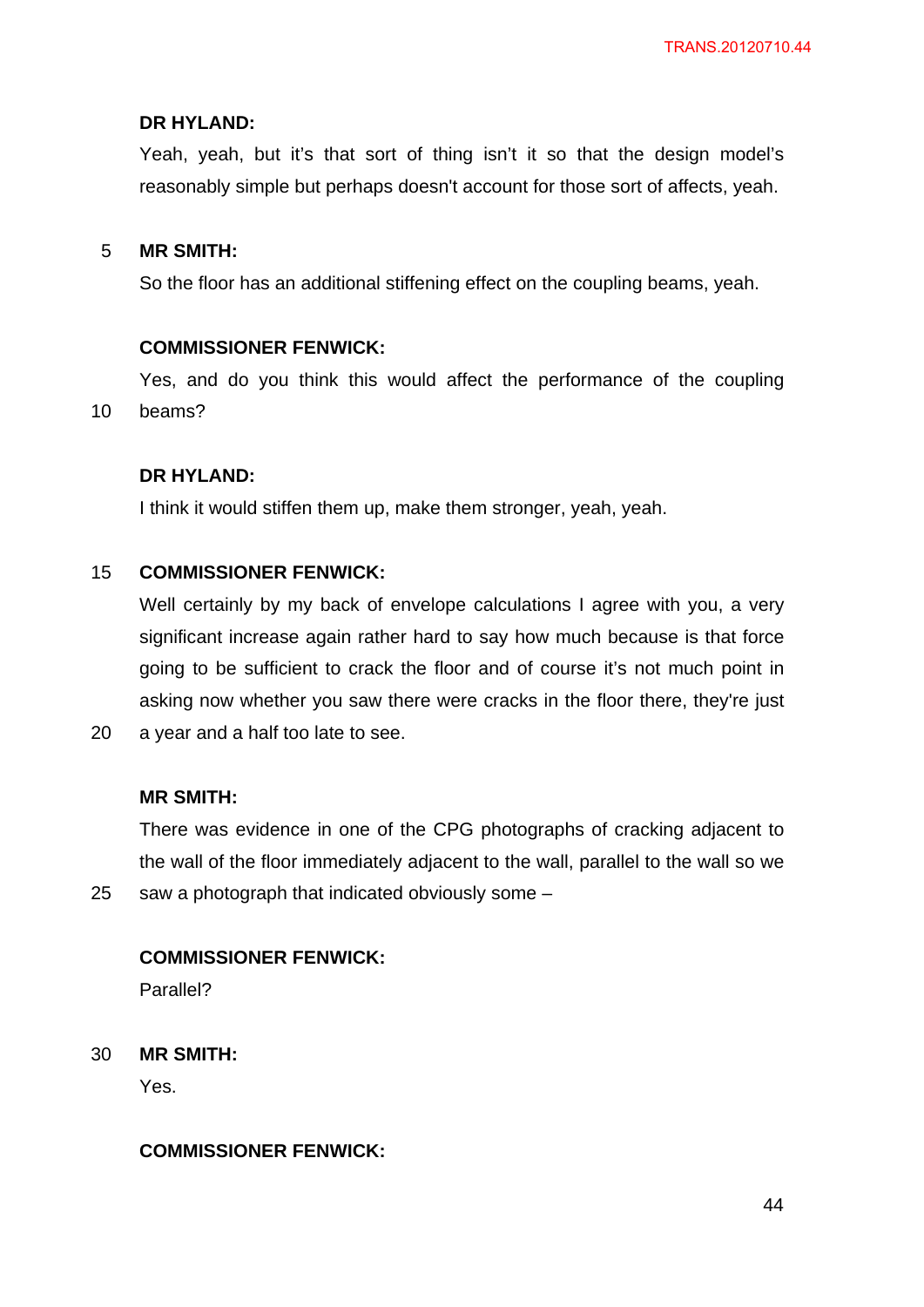Or normal?

## **MR SMITH:**

No, parallel.

#### 5

## **COMMISSIONER FENWICK:**

So, you've, but in this case of course tension showing in the wall there you would expect it to be normal to the wall.

#### 10 **MR SMITH:**

Perpendicular, yeah, so it's not the same effect but there is an interaction effect that obviously. Whether that was shrinkage cracking before we don't know I guess but I did notice that crack.

#### 15 **COMMISSIONER FENWICK:**

Not if you've put this tension into the slab and you know concrete doesn't crack, it's very high, if the concrete cracks you've still got the mesh. It's still quite a significant force, much smaller. That's then got to be transferred to those walls hasn't it by shear, I mean if you got compression here it's being

20 balanced by tension in the slab, so the tension force in the slab actually has to come back into the wall through shear interface between the wall and the beams looping into the wall.

## **JUSTICE COOPER:**

25 Do you agree with that?

## **MR SMITH:**

Well I'm just wondering is he going to ask a question following this or –

#### 30 **JUSTICE COOPER:**

That's the question. Do you agree Mr Smith? 1045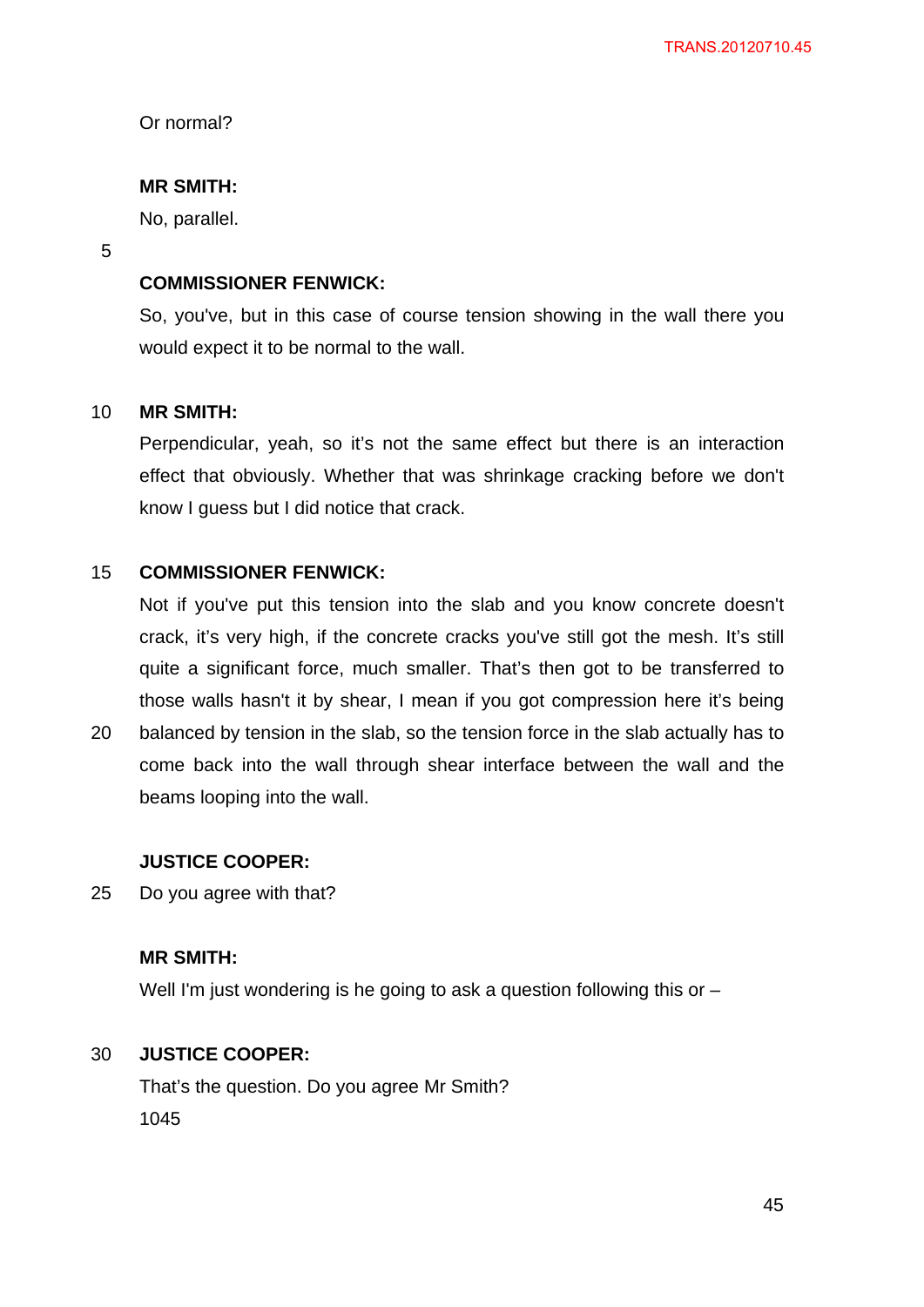## **MR SMITH:**

Okay, I mean well we have explained before that we felt in relative terms there was a better connection of the south wall because we had the whole side of the building slab connected via beams into that wall so there is considerable

5 capacity to transfer shear, whether it's locally at the wall or whether it is further along it would still come back to the wall so –

## **COMMISSIONER FENWICK:**

10 So are you saying right, well the tension force could be dragged into the beam and then back into the wall?

### **MR SMITH:**

Correct, yes.

#### 15 **COMMISSIONER FENWICK:**

Do you agree Mr Hyland that is the route it would go. There is only a limited amount of reinforcement coming out of the wall into the slab so the shear transfer would then go through that beam, is this – and back into the wall, do you agree with that?

20

## **DR HYLAND:**

Yeah okay if I just back-pedal. So we are saying we've got a zone at the coupling beam where the slab is, so they haven't put reinforce, transverse reinforcing into the slab. There is mesh, there is a bit of mesh there.

25

## **COMMISSIONER FENWICK:**

Mesh. Nothing else, there is mesh and there are a few 12 millimetre bars coming out at right angles which of course will act as a shear friction of –

30

### **DR HYLAND:**

Yes.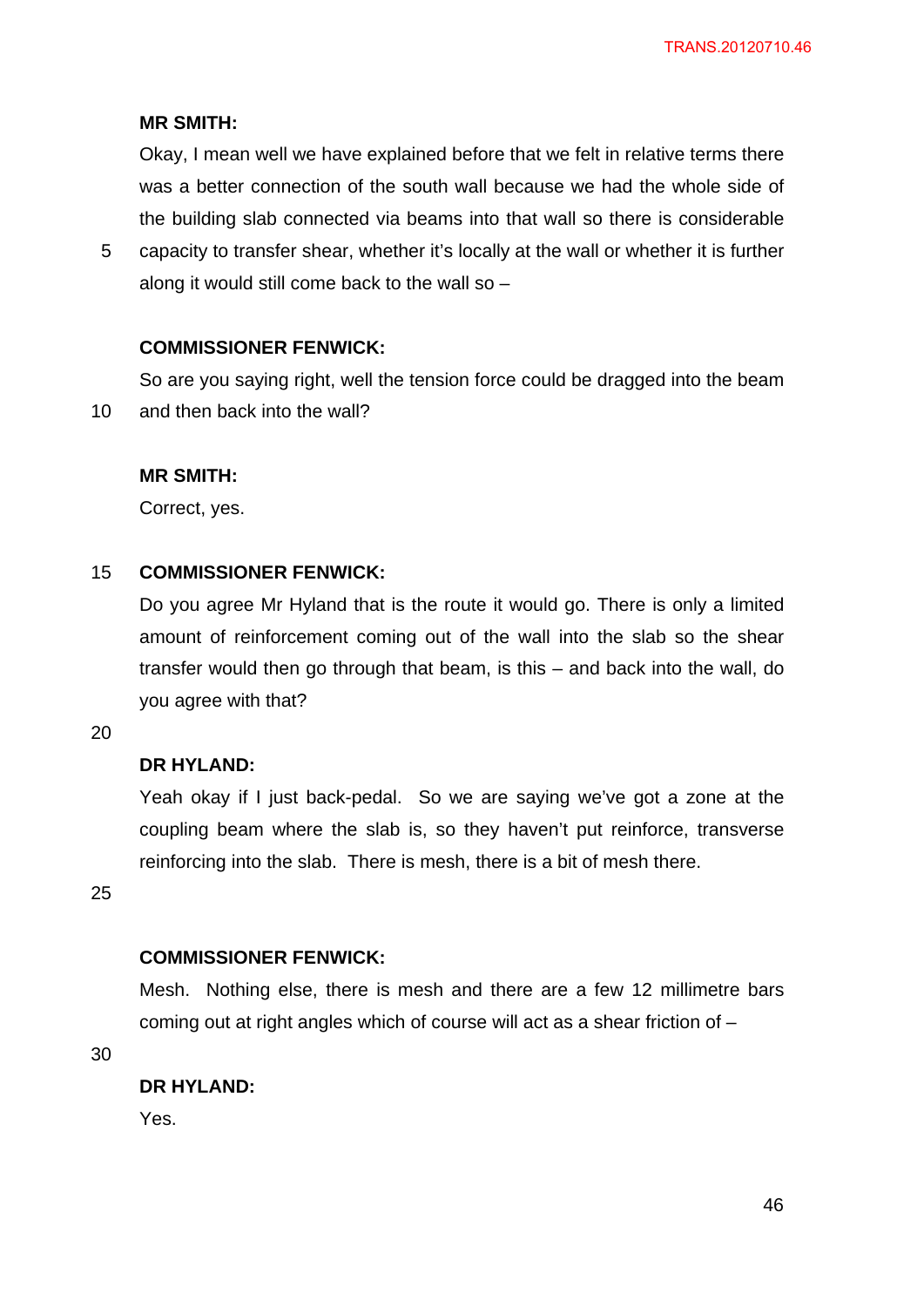#### **COMMISSIONER FENWICK:**

Diagonal strut action if you like?

#### **DR HYLAND:**

- 5 At the particular coupling beam they've, it appears they have deliberately put them there which would be reasonable but as an attempt to try to allow the coupling beam to perhaps move or that, so there'd be perhaps a zone there 900 if you took a, I don't know, a 45 degree line perhaps, say there is an influence area of concrete that might have moved up and down a bit. Probably
- 10 not very much though given the stiffness of these things. And then you have got the shear transfer from the diaphragm into the wall from the bars at 600 centres and then into the beams running east and west of it which are then connected in with the four H24s I think. So there was, there's, I have done some calculations and there's certainly quite a lot of shear capacity
- 15 there to get into that wall.

### **COMMISSIONER FENWICK:**

So on top of this you have a self strain shear, due to the tension force in the slab, we are then going to throw on the seismic shear which is quite significant coming on to those walls and that has got to be transferred into the walls and as you say, you have just outlined there it a shear transfer from the floor slab

into those beams and those beams back into the walls?

### **DR HYLAND:**

25 Yes.

20

### **COMMISSIONER FENWICK:**

30 Can we have – I can't find it now, sorry it's BUI.MAD.249.0493.1. Okay so there you see that the shear force V coming along and if you look at the time history analysis results from Compusoft and I agree there's a question mark over those and we might discuss that later. They are saying that the shear force you transfer in is about 1300 kiloNewtons and it's, if varies plus or minus as you go up but it is pretty well constant and so that force has to be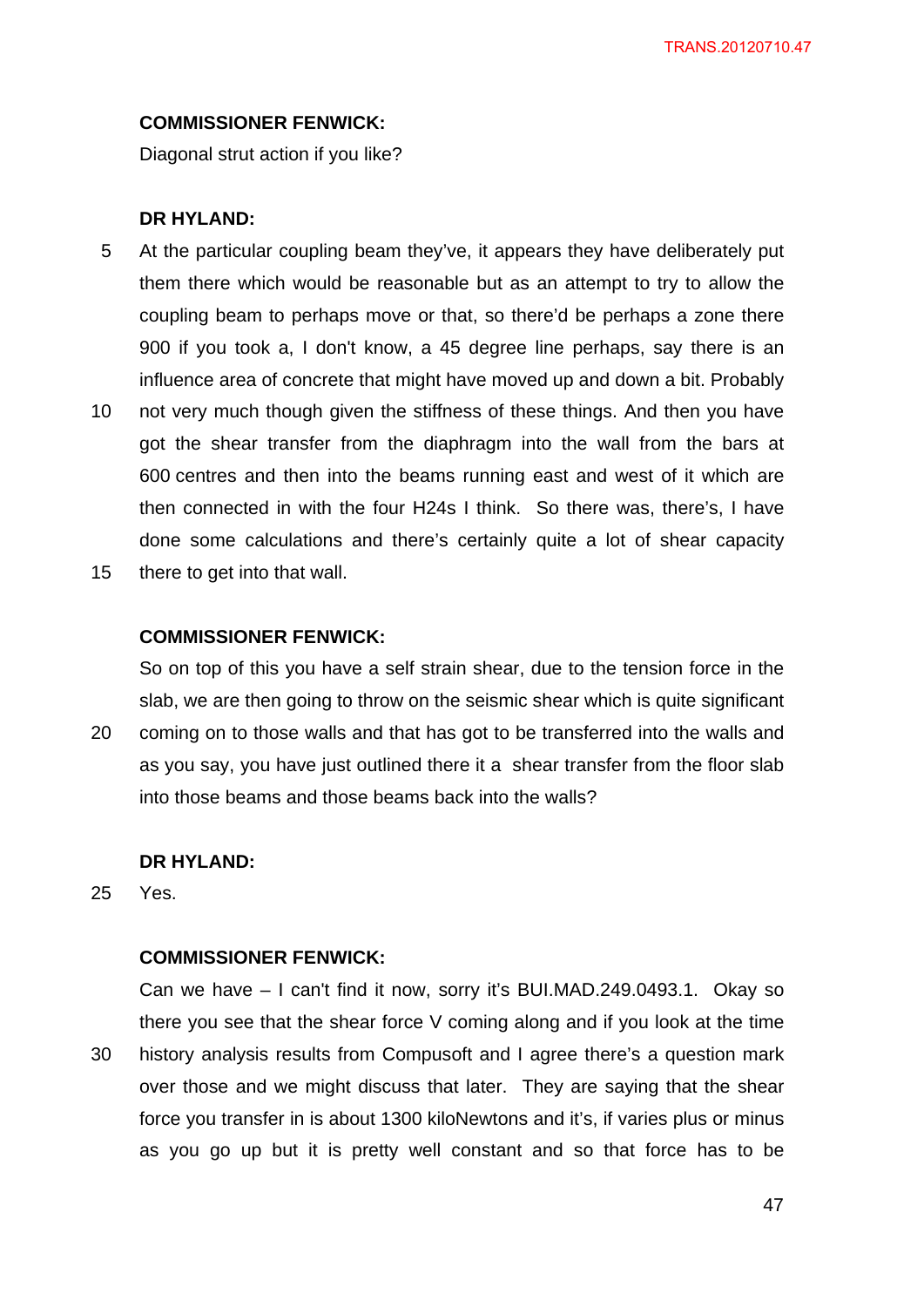transferred by shear from the floor slab into the beams and back into the wall. Now the question I have is, is that a valid load path? Is that a load path you checked out?

#### 5 **DR HYLAND:**

Yes, yes.

### **COMMISSIONER FENWICK:**

It is?

10

### **DR HYLAND:**

Yes.

### **COMMISSIONER FENWICK:**

15 The question I have then is, you've got these four 24 millimetre bars that you are signalling which go 75 millimetres into the wall, but what picks up the force from those bars and transfers them further into the wall. At the moment they are just stuck in 700 millimetres in length. So what does the force transfer to, how are those bars anchored?

20

## **DR HYLAND:**

Are we talking about the south wall or the north core?

### **MR SMITH:**

25 The south wall, yeah, talking about the south wall yeah. I mean we, those bars were fractured in a number of cases.

## **COMMISSIONER FENWICK:**

Some of them?

30

### **DR HYLAND:**

Some of them were, yeah and some were still connected to the, the beams were still connected so.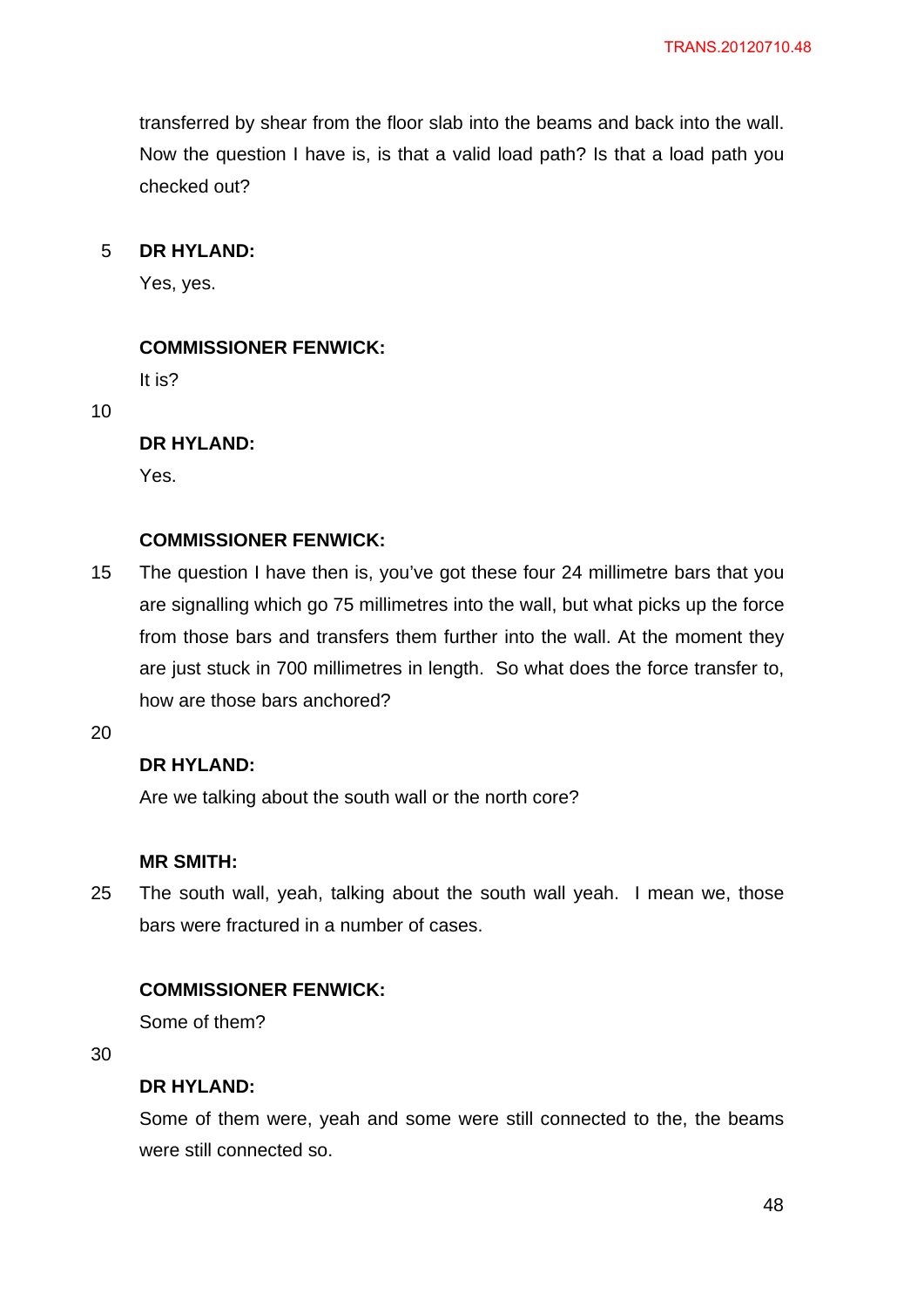### **COMMISSIONER FENWICK:**

And some were completely disconnected, is that correct?

#### 5 **DR HYLAND:**

No, no I think in the examination all the bars were fractured whether that had occurred during the earthquake or during the demolition they were there so I don't think there were any that were pulled out, you know they hadn't debonded. So they did have the ability to fully transfer the capacity.

10

### **COMMISSIONER FENWICK:**

Normally you would expect that steel to lap other steel, wouldn't you but the steel can lap to transfer that force and normally if you put it on one side –

#### 15 **DR HYLAND:**

Oh, right, yes.

### **COMMISSIONER FENWICK:**

20 - you could expect it to tear out a chunk of concrete around the bar. Now what I am saying is was that capacity there?

### **DR HYLAND:**

Yes I believe it was.

#### 25 **MR SMITH:**

I had a recollection it was longer than 700 but I mean if we are talking about design shortcomings as opposed to shortcomings in capacity there are other issues such as the connection of the floor starters into the beams was just by a straight lap on top of the beam rather than having any hooks so there's

30 certainly other weak points in that mechanism but I don't know, there wasn't evidence that that had led to the failure but certainly from a design point of view is not desirable.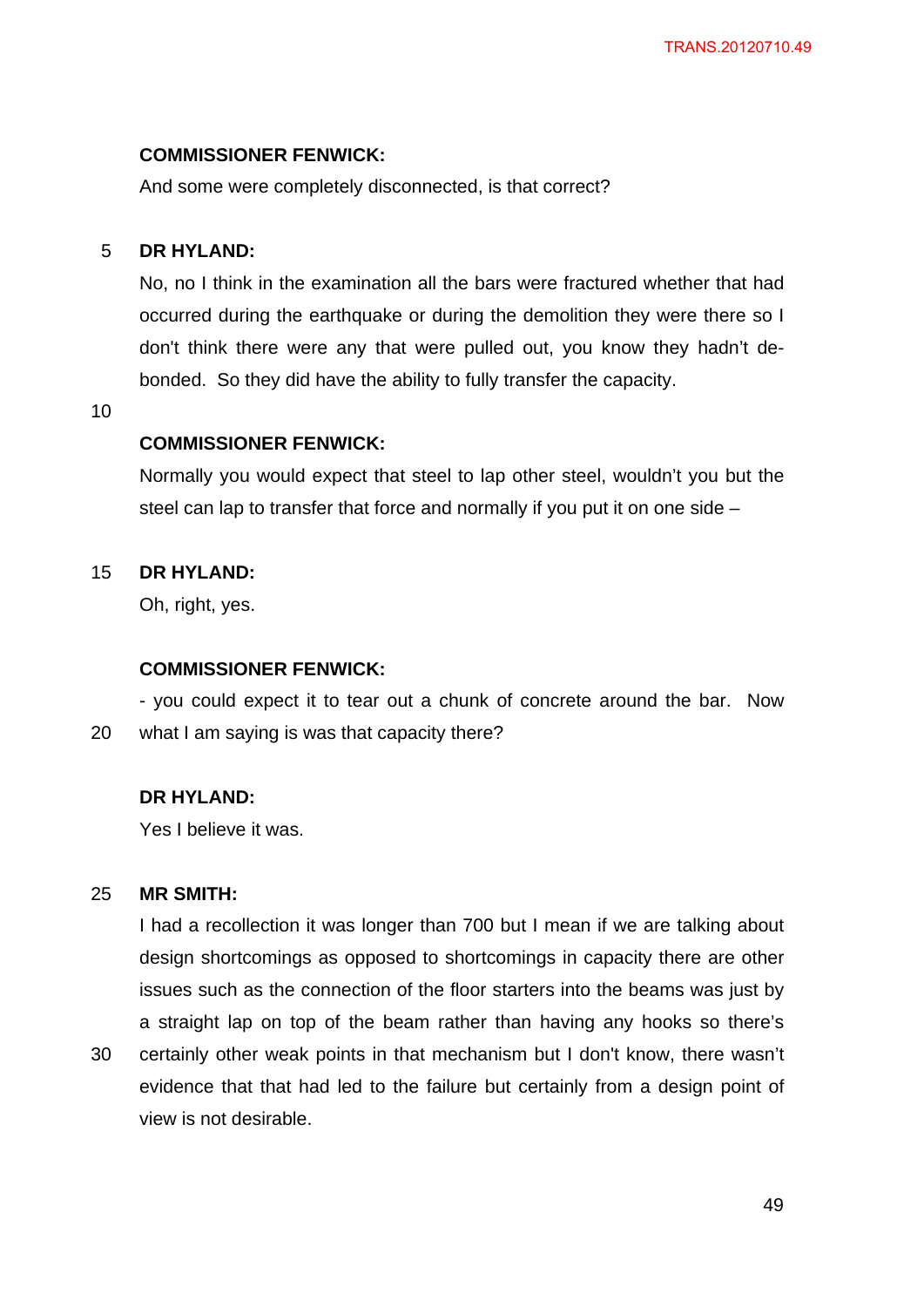## **DR HYLAND:**

Yeah I could go back through the, maybe get back to you with that on the observations of those H 24 bars.

#### 5 **COMMISSIONER FENWICK:**

The development length is there but what I am saying is the development length but you need to be able to pick that force up otherwise you might get a diagonal pulling out and I certainly didn't read but I may have missed it that all those bars were snapped, I read, as far as I can see some of them had

10 actually pulled out, but I may have got that wrong?

### **DR HYLAND:**

Yeah that is certainly my recollection that they were, you know that they'd either fractured at the ends or –

#### 15

20

## **COMMISSIONER FENWICK:**

The main concern I have I guess is, when I look at that wall and the residual you can see that there is yielding at one level which may have been due to a collapse and I think it was, Frost indicated that he thought it was a yield on one side that collapsed and not on the other but I couldn't see indications that that wall had gone to the level of deformation that was being indicated by the

time history analysis?

### **DR HYLAND:**

25 No, no.

### **COMMISSIONER FENWICK:**

30 Which then made me wonder could that separation occur at that wall, and that is why I am asking did you load track through all these different components and see, because the units have dropped very cleanly at that point?

### **DR HYLAND:**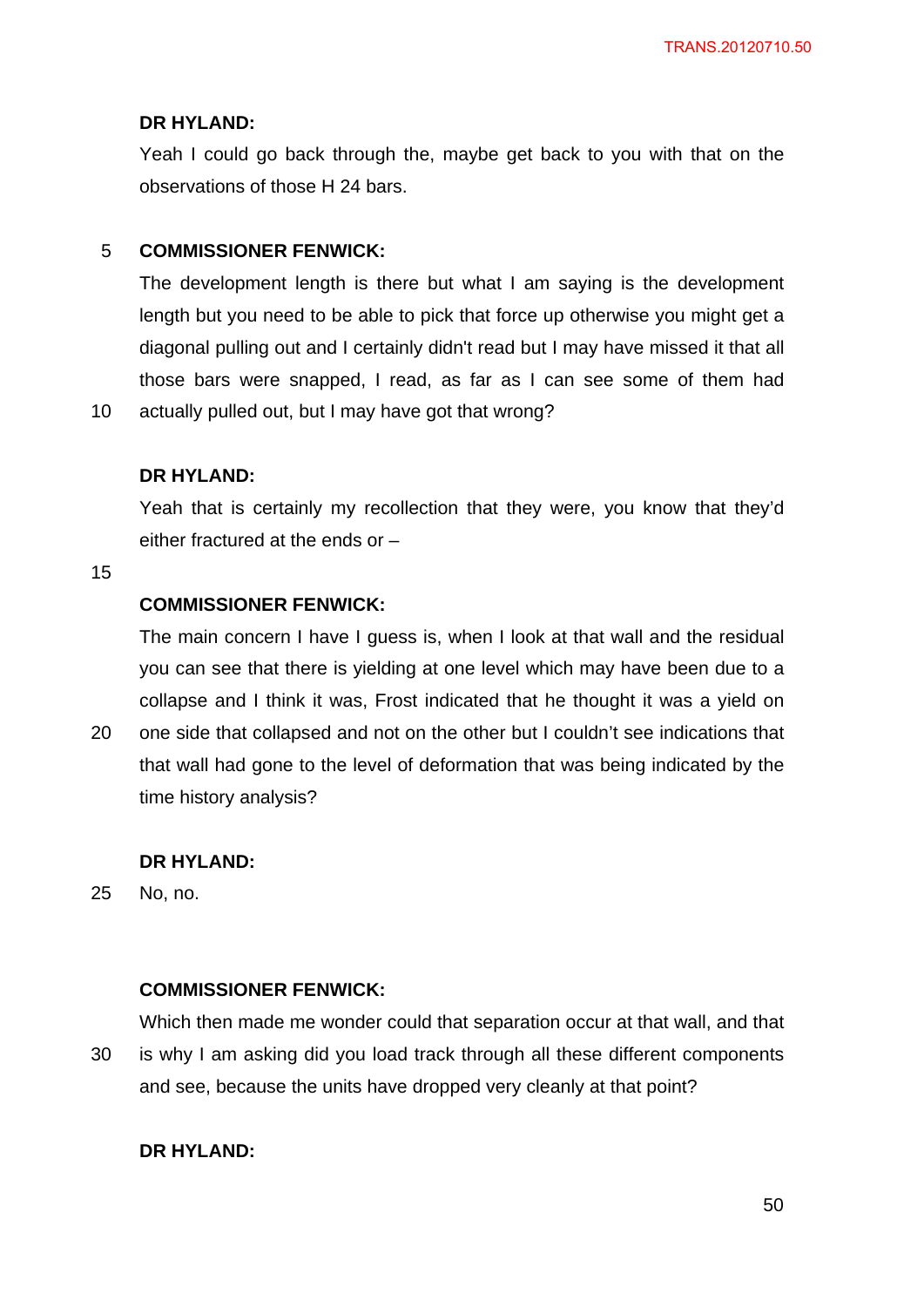Mmm.

## **JUSTICE COOPER**:

So did you?

5

### **DR HYLAND:**

10 Oh, so well I, my analysis just of, you know if you just analyse the wall as a unit just as a separate unit and apply the, you know the loading standard type loadings to it you are getting it to developing its capacity around about .3% drift. So it is getting to, it is starting to show some level of damage at quite a low level of drift and so my thinking is that it did achieve some, it didn't require a lot of drift to get some damage in it but it still had an awful lot more capacity in it. It could have gone a lot further but it just never got there so it just never got there so it just started to achieve its strength and then something else went

15

## **JUSTICE COOPER**:

What level of drift did you say you thought it was –

20 **DR HYLAND:**

Around about .3%.

### **JUSTICE COOPER**:

.3%?

25

## **DR HYLAND:**

Yeah.

### **COMMISSIONER FENWICK:**

30 Oh I see. I think the non-linear time history analysis had it going much further than that?

## **DR HYLAND:**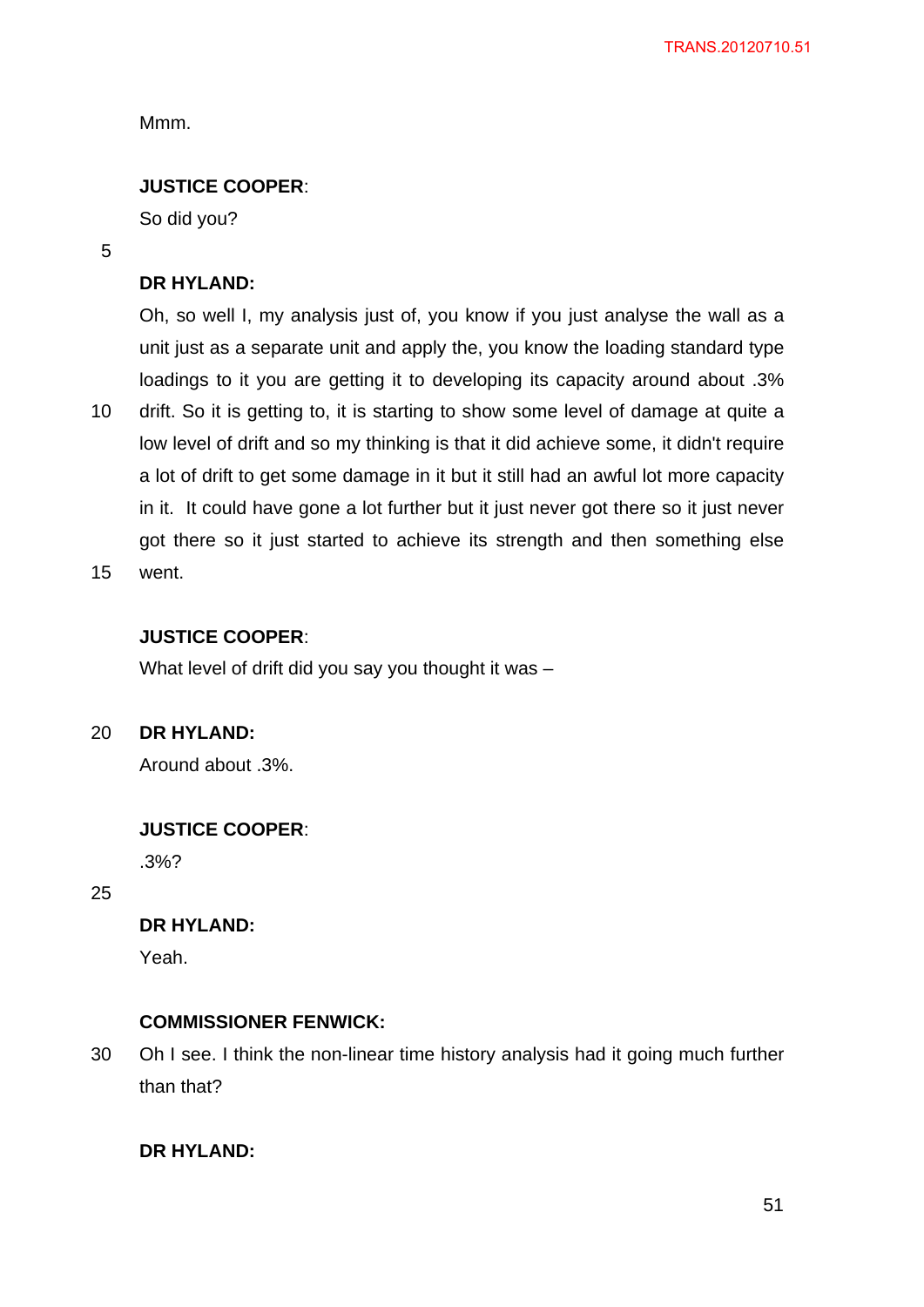Well that is right, exactly and that is part of the, this is the difficulty in trying to interpret the collapse with the analysis and you know...

#### **MR SMITH:**

- 5 I think to be fair the analysis was done and we had tried to explain that basically with the exception of the drag bars which again were an artificial thing, basically everything was modelled to remain connected throughout the duration of the earthquake and then we would go back through it to identify where, which element we believed failed first so the maximum drifts shown in
- 10 that analysis actually probably never occurred because it failed well before that point so, but. And I did also show a calibration of the September response with a strain in the bottom bars of that shear wall and it was again, there is a range of interpretations but it was not, shall we say, not inconsistent I believe the response of that south wall in September.
- 15 1055

#### **COMMISSIONER FENWICK:**

Can we look quickly at the north wall now? So we've got the right figure up. There's the north wall shown on the left-hand side.

20

### **MR SMITH:**

Yes.

#### **COMMISSIONER FENWICK:**

25 If you imagine the floor accelerating to the west, that's up the floor, then the shear force has to be transferred by the block, the only area where a cell has filled if you like between the fingers of the wall, this is just below the line marked C there, the shear force has to be transferred through there because everywhere else there are gaps.

30

#### **MR SMITH:**

That's correct.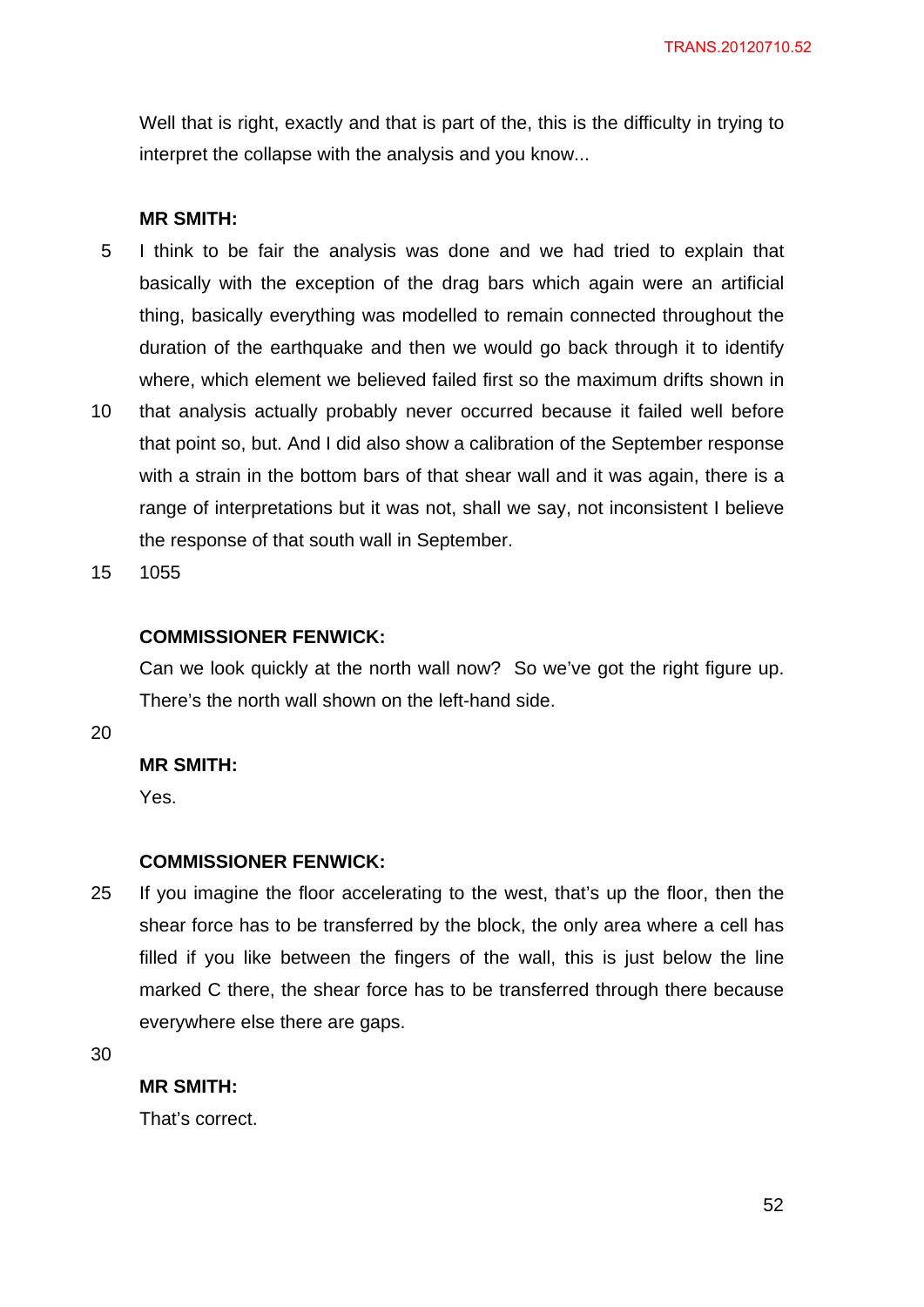## **COMMISSIONER FENWICK:**

So we have shear going up there and then we have, that force is balanced by the, the north wall on line 5, I'm sorry I've missed the five on the diagram. It's the red wall on the extreme right-hand side. That's as you understand it?

5

## **MR SMITH AND DR HYLAND:**

Yes.

### **COMMISSIONER FENWICK:**

10 Now, so this yellow portion at the top with an area that's in-filled is subject to a bending moment.

### **MR SMITH:**

Yes.

15

## **COMMISSIONER FENWICK:**

In fact the flexural or shear centre of that wall, like a channel, is some way to the right-hand side of that wall outside.

#### 20 **MR SMITH:**

Correct, yeah.

### **COMMISSIONER FENWICK:**

25 So it is quite, quite eccentric and you might normally expect warping to occur. So you've now got bending moment and shear acting at that face and obviously further back from that that section of wall as well. On top of that of course you have got the north south excitation which is going to induce further

direct tension on that zone and through the, the drag bars.

#### 30 **MR SMITH:**

Yes.

## **COMMISSIONER FENWICK:**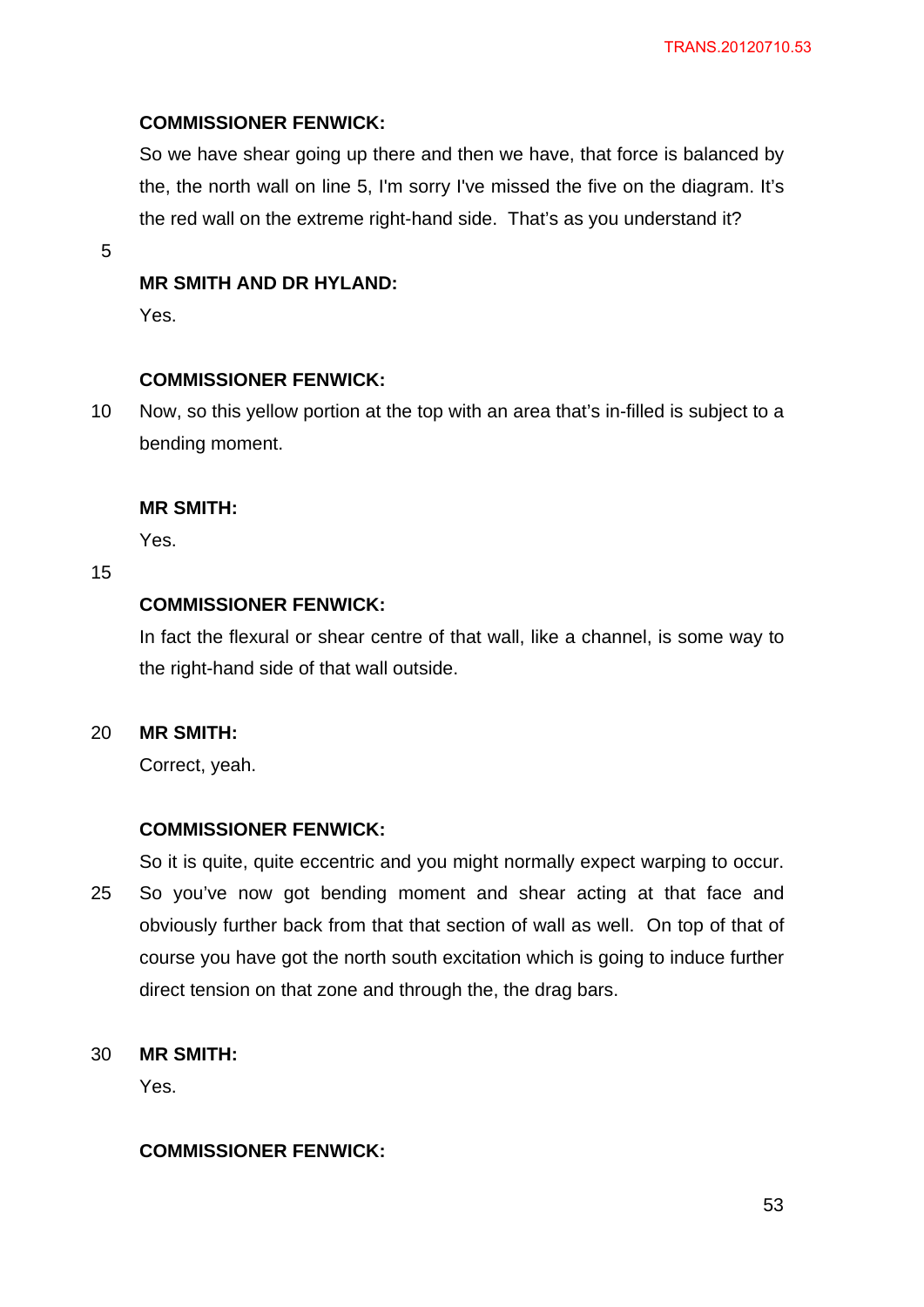How it will distribute we don't know. We don't know how long the drag bars stayed there.

## **MR SMITH:**

5 Yeah.

## **COMMISSIONER FENWICK:**

10 But if one just looks at the east west motion just to start with, you've got a moment and a shear at the section, intersection there of that beam going through there. So that cantilevered element, what's going to happen to it under those actions of the moment and shear? If you look on line C would that top wall which is running in a north-south direction, which is shown horizontal on the diagram, would that tend to pull out? Because you've got flexural tension. What do you see is going to happen as a result of that

15 bending moment?

### **DR HYLAND:**

Okay, is this assuming we've got drag bars or in the areas that we didn't have the drag bars?

20

#### **COMMISSIONER FENWICK:**

In the east-west direction. I don't think the drag bars would do much for you.

#### **DR HYLAND:**

25 Okay I did, I did some cross-section analysis on this with, with the drag bars in and without and –

### **COMMISSIONER FENWICK:**

Well are you saying, sorry I got you wrong, are you saying the shear transfer,

30 the drag bars would transfer shear effectively or they work in tension?

### **DR HYLAND:**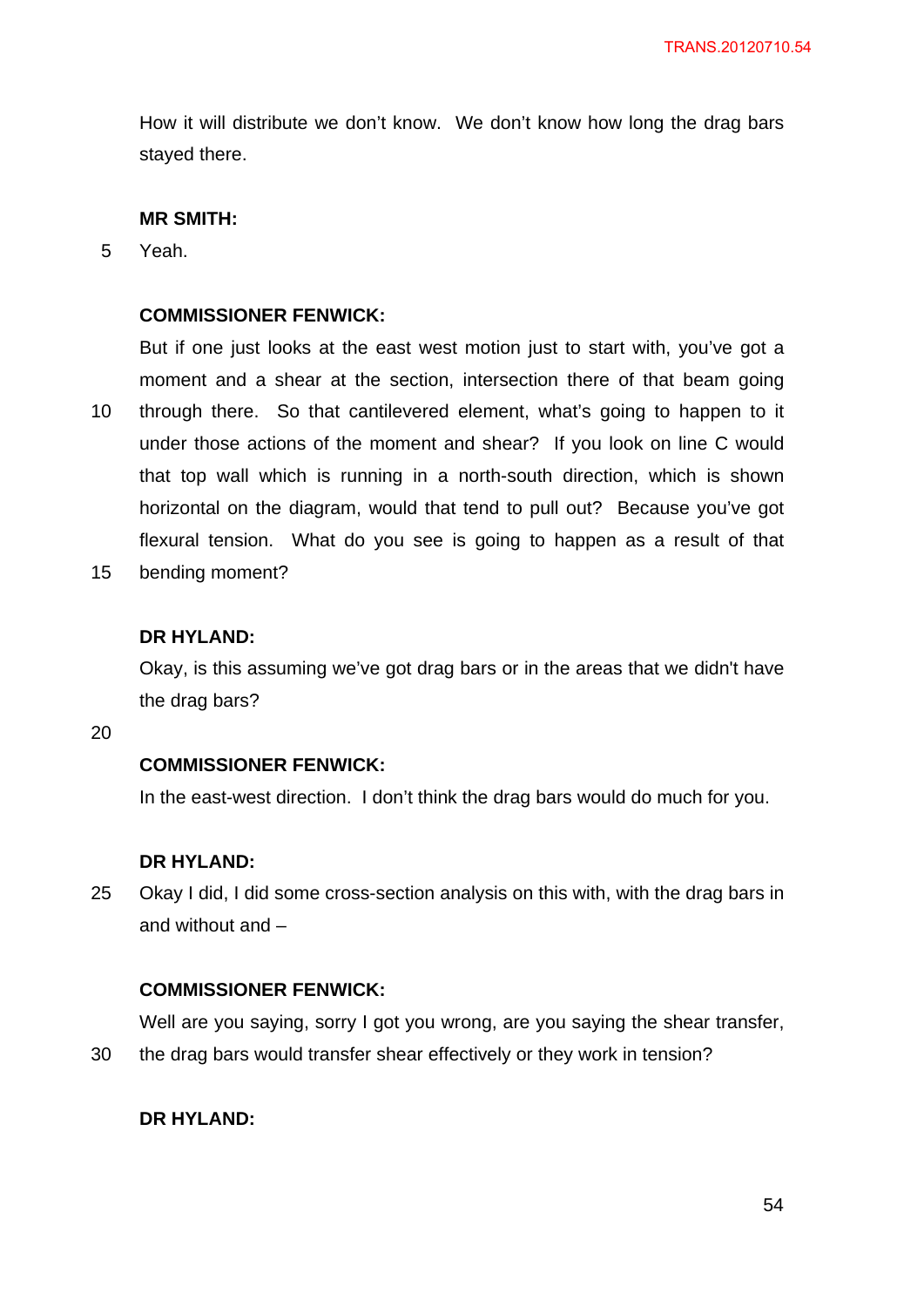Just in tension, just in terms of your moment couple they, they would be effective in terms of your moment couple. In terms of the shear, the direct shear though, no, I agree you'd be getting the, getting that shear coming in through those beams, so that's part of it and then the direct shear on the, on the face there going into that, into that amenity block area.

### **COMMISSIONER FENWICK:**

So would you agree then that you would have tension, unfortunately not having a mouse I can't point to it, but tension along that line C and below it

10 you'd have flexural tension going through into the base of the, the floor?

### **DR HYLAND:**

Like this, is that what you're saying?

#### 15 **COMMISSIONER FENWICK:**

Yes. Flexural tension, and below it.

#### **DR HYLAND:**

Yeah so you'd get a, you'd get a –

### 20

5

#### **COMMISSIONER FENWICK:**

Somewhere down below as well, further out. That's right. So you're going to have –

#### 25 **DR HYLAND:**

Out here.

#### **COMMISSIONER FENWICK:**

The tension would be presumably over quite a lot of that, that block?

30

#### **MR SMITH:**

I think the tension, I don't disagree there's tension. I think the magnitude of the tension is dependent on what I understood, what I interpreted, or my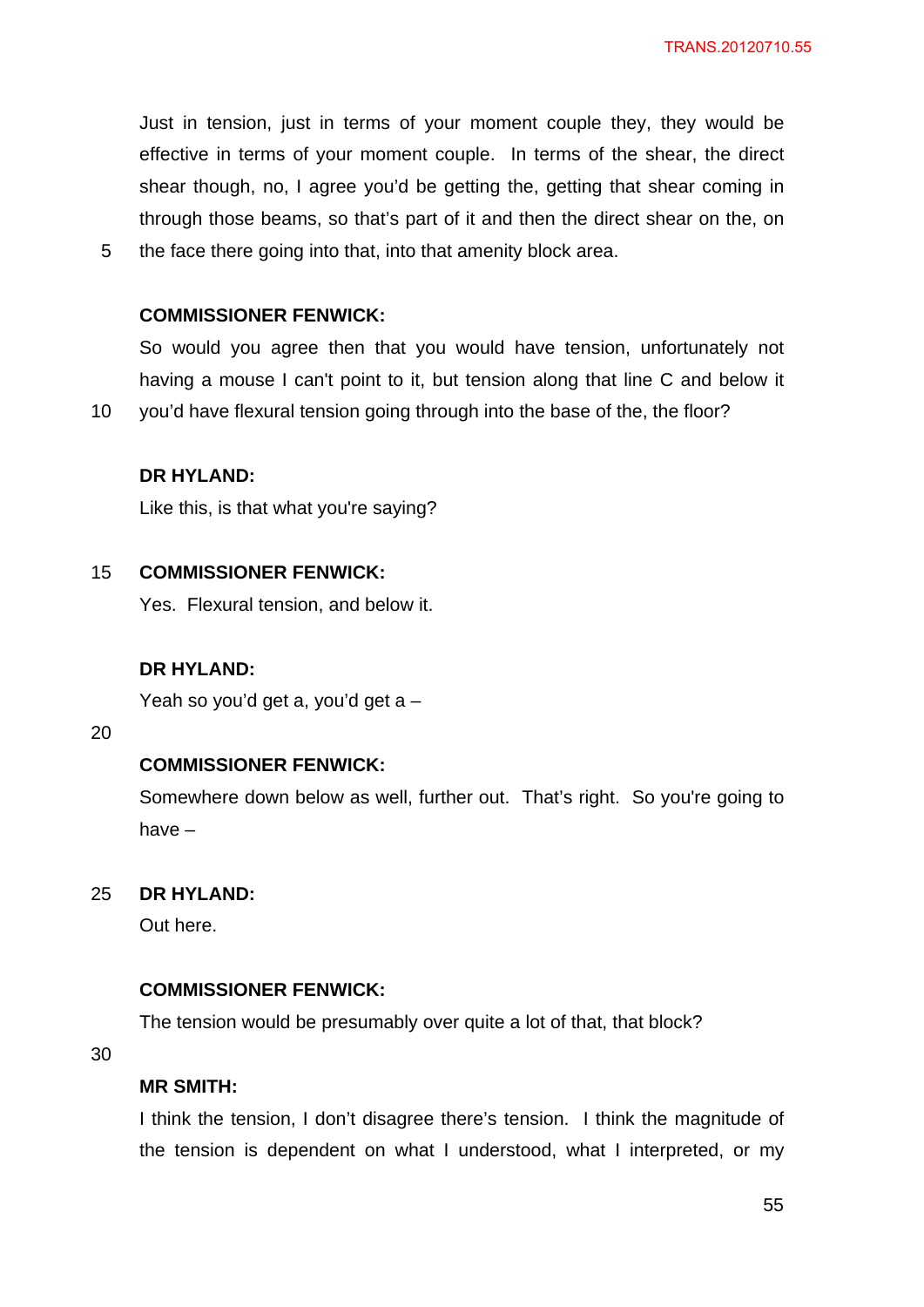assessment was, that the drag bars assist in that in-plane moment to reduce the magnitude of that tension at that line C because it's not only the slab that can take that moment. It's the whole slab rather than –

#### 5 **COMMISSIONER FENWICK:**

Right. If we follow your hypothesis then tell me if you've got this bending action then you'd have compression at the bottom of the wall wouldn't you, the bottom level down there, that would go into compression and the next one would probably go into compression.

10

## **MR SMITH:**

So the drag bar would go into compression.

### **COMMISSIONER FENWICK:**

15 So the drag bar's gone into – do you agree?

### **MR SMITH:**

Yes, yes.

#### 20 **COMMISSIONER FENWICK:**

Okay, right, so the tension's not helping in the drag bars is it because in this particular case they're in compression.

#### **DR HYLAND:**

25 I. I thought  $-$ 

### **MR SMITH:**

If you're, if you're turning this way, yeah, if you're coming this way yeah, yeah.

30

### **COMMISSIONER FENWICK:**

Yes, let's just follow that a fraction further.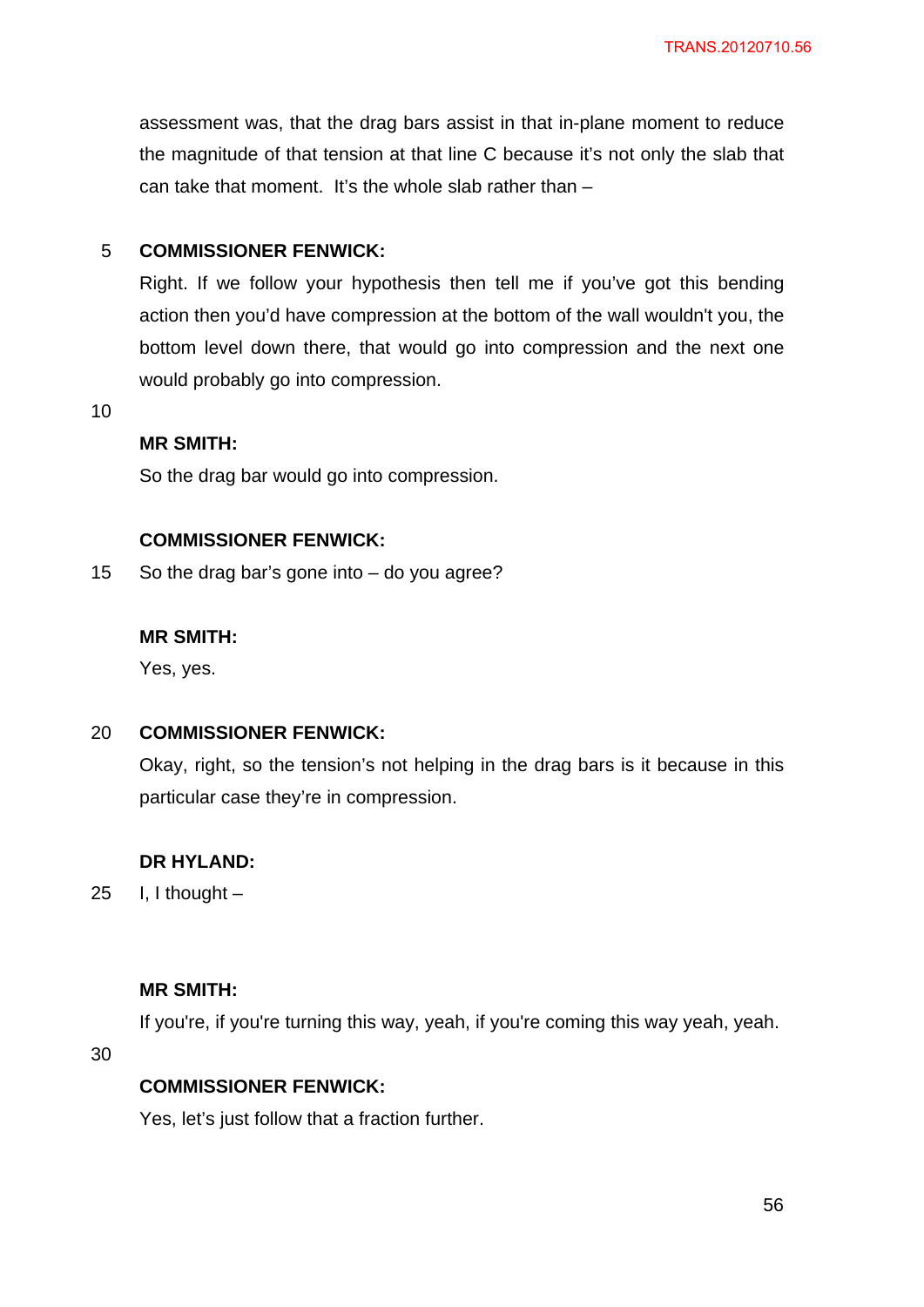## **MR SMITH:**

Okay.

## **COMMISSIONER FENWICK:**

5 If that drag bar on the bottom lip, can you move your arrow, your pointer down to the bottom one.

## **MR SMITH:**

Yep, down here, yep.

10

## **COMMISSIONER FENWICK:**

If we're now saying that's in compression and we now track where that compression goes, it goes along that wall –

#### 15 **MR SMITH:**

Yeah.

## **COMMISSIONER FENWICK:**

Into the vertical wall.

20

## **MR SMITH:**

Yeah.

## **COMMISSIONER FENWICK:**

25 What's that doing?

## **MR SMITH:**

Okay so –

#### 30 **COMMISSIONER FENWICK:**

No this is carrying on several floors simultaneously.

**MR SMITH:**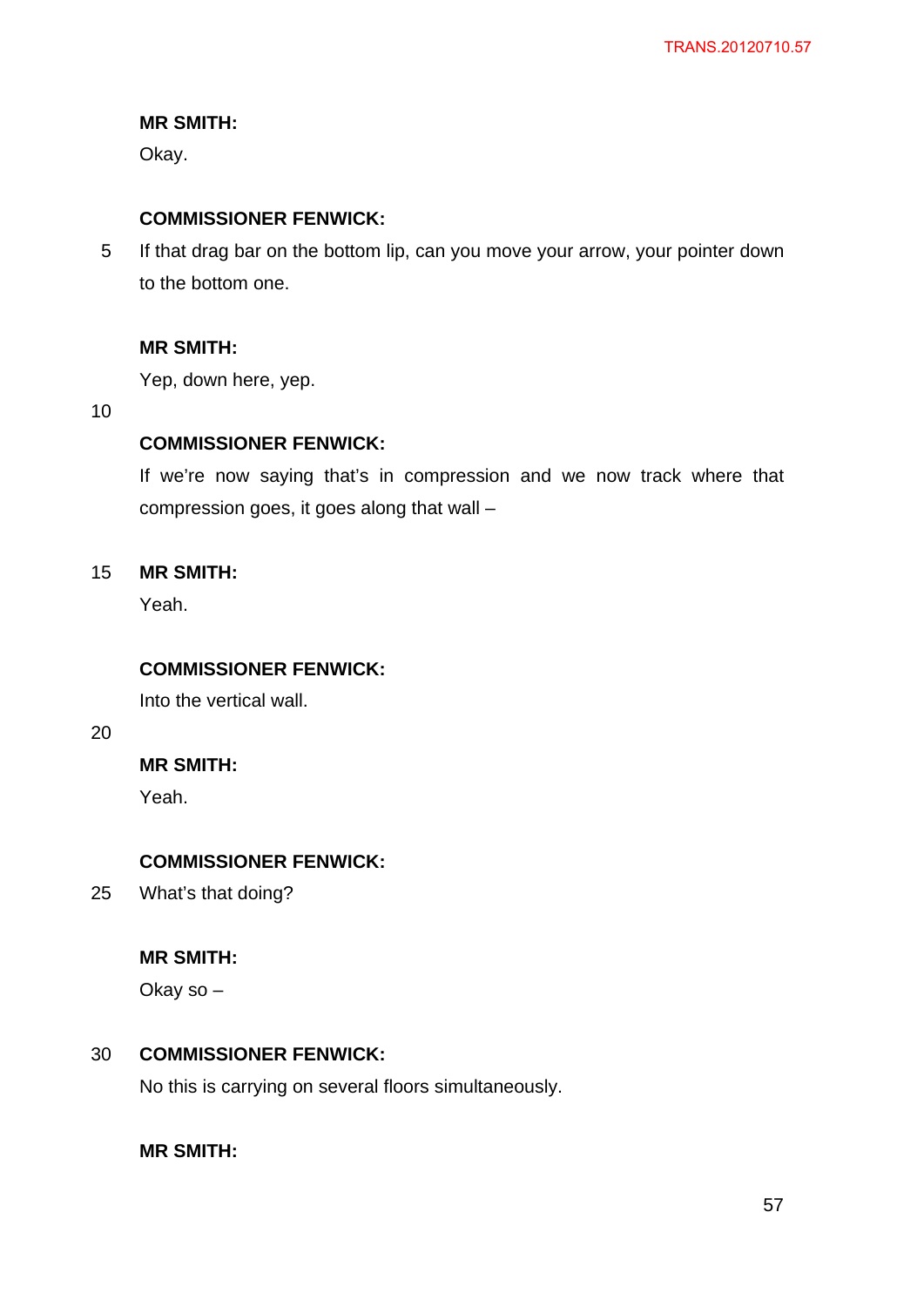Yeah, yeah. So you're talking about your warping.

## **COMMISSIONER FENWICK:**

You're warping it aren't you?

5

## **MR SMITH:**

Well you're getting, I think you're getting compression at every level.

## **COMMISSIONER FENWICK:**

10 All right, you've got compression in those drag bars at every level.

### **MR SMITH:**

Yes.

#### 15 **COMMISSIONER FENWICK:**

But that compression force is at right angles to your wall on level 5, the one on the extreme left isn't it? Now if you're saying that this is resisting the moment like compression at the bottom and tension at the top then that's, eccentric action, isn't that doing something to the wall?

20

## **MR SMITH:**

Well that, that would cause warping stresses and, and -

## **COMMISSIONER FENWICK:**

25 That's right.

### **MR SMITH:**

Yes, yes I accept that.

#### 30 **COMMISSIONER FENWICK:**

Do you think that might account in part -

## **MR SMITH:**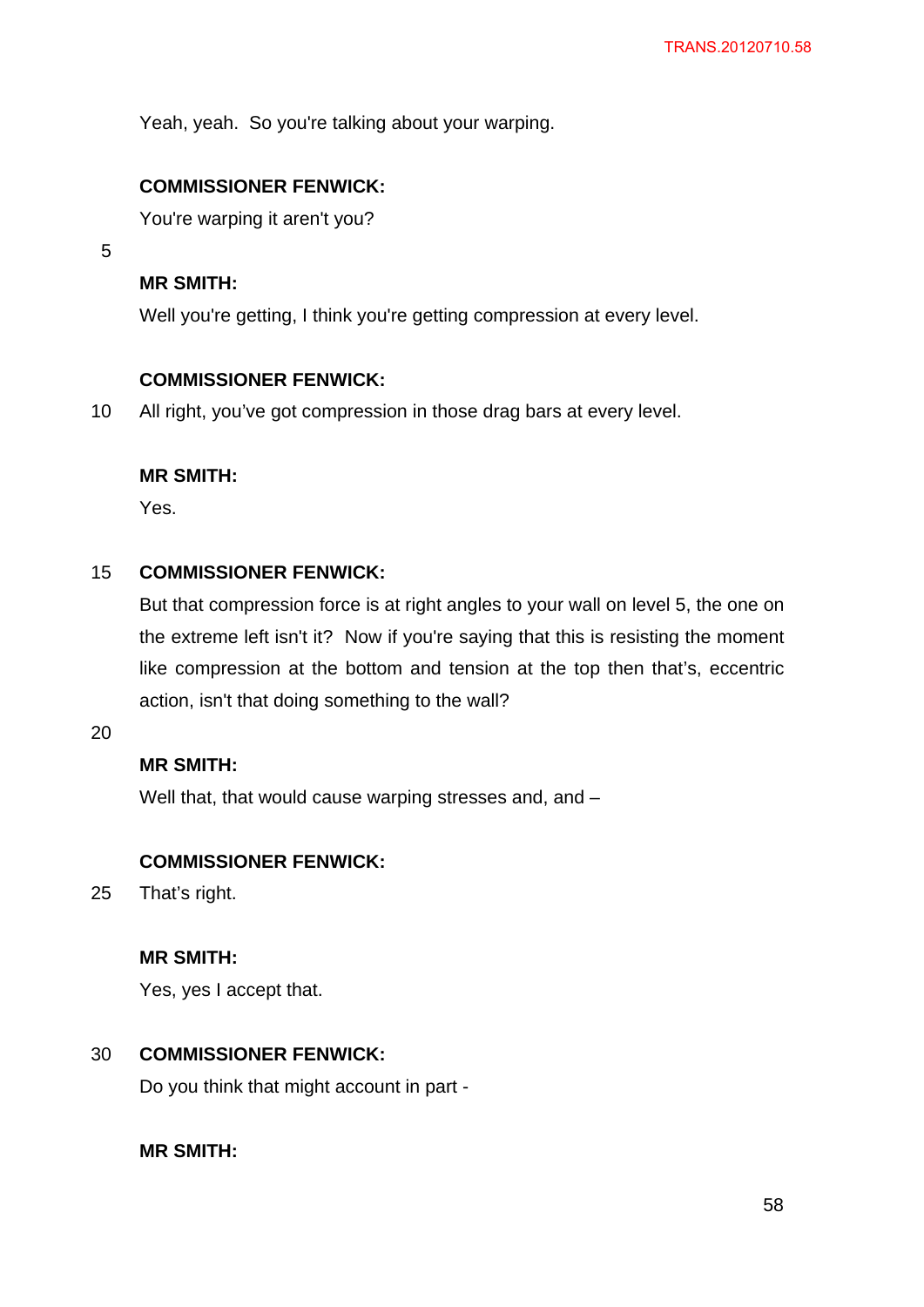For the cracking?

## **COMMISSIONER FENWICK:**

– for what Smith saw?

5

### **DR HYLAND:**

Yes, no I think you're right, I think that's, I think you've picked that, I, I didn't realise that at first but yeah now you've put it to us I've been thinking about it.

#### 10 **COMMISSIONER FENWICK:**

Now given that you, you would have some compression. I would say it would be very limited because the, the warping strength of that member is fairly low.

### **DR HYLAND:**

15 Okay, okay.

## **COMMISSIONER FENWICK:**

Would you agree?

#### $20<sub>2</sub>$ **DR HYLAND:**

Well –

### **COMMISSIONER FENWICK:**

25 A 300 millimetre wall with reinforcement at, I've forgotten what it was, 400 centres, a 60 millimetre diameter –

### **DR HYLAND:**

Yeah it doesn't, it doesn't take much. It's, from what we've done but the only thing is I guess the, the slab has to stay, the slab's relatively rigid so it will only

30 move as much as it can, you know.

### **COMMISSIONER FENWICK:**

What slab?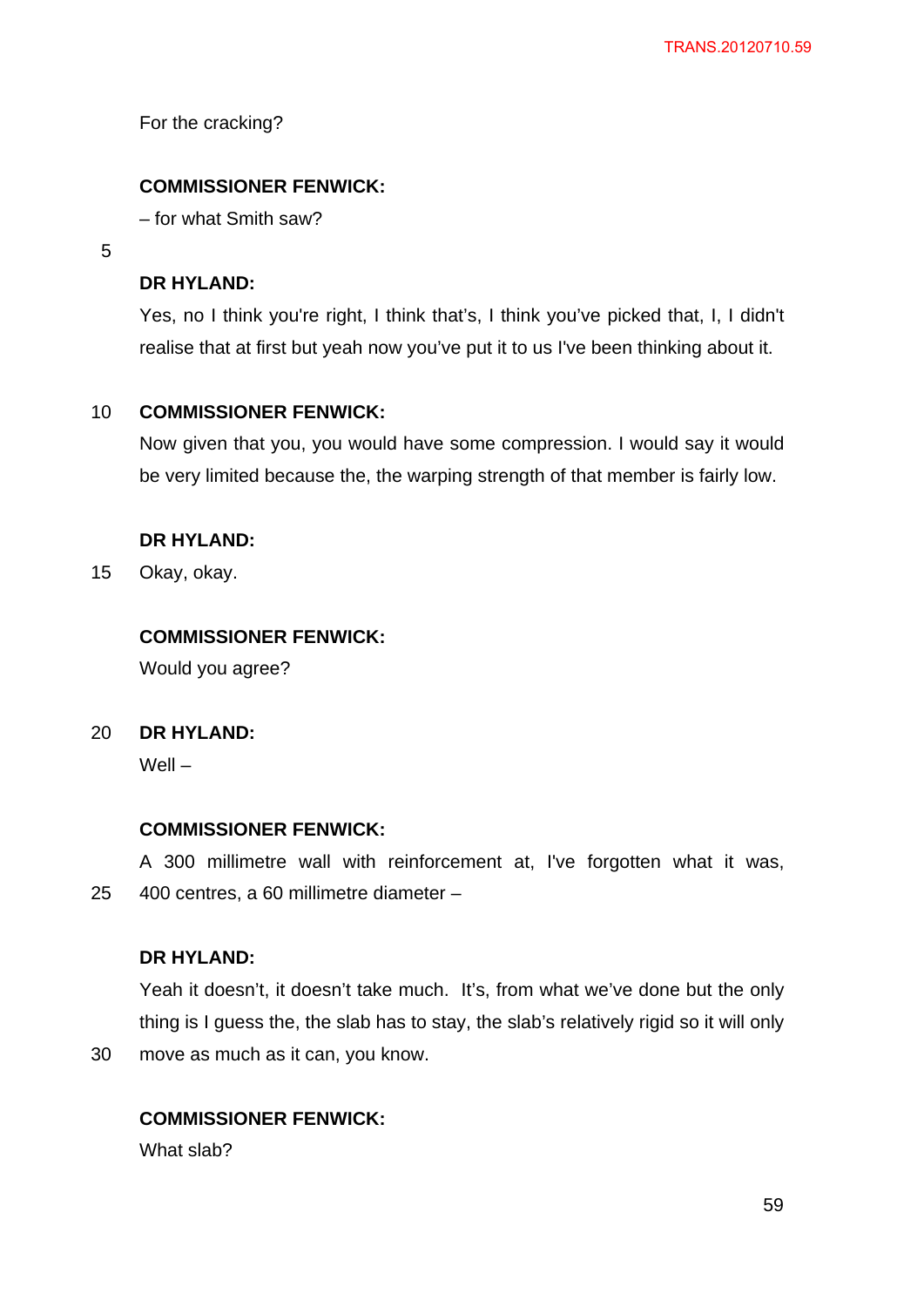## **DR HYLAND:**

The slab. What do you mean?

#### 5 **COMMISSIONER FENWICK:**

There's no slab. It's not connected. There's no slab there. The only slab is right where the thing is in there so you might get a bit of reverse flexure at the end but there's no slab is there and we're talking about distances of four, five, six metres aren't we. You know that's the distance between you and me, it's quite a lot of bending.

## **MR SMITH:**

But I think the point about the, if we just move away from the local area around the lift shaft the, and back to grid 4 and beyond is a very rigid slab,

15 there's a whole diaphragm that, obviously if you're pushing that compression force onto that it's got considerable rigidity so.

## **COMMISSIONER FENWICK:**

Can you just use the mouse because I can't find - you're talking about.

20

25

10

## **MR SMITH:**

The drag bar here connected to this wall, connected to this slab, pushing compression along this line here, we've got, we've broken a section but this actually continues on. So actually from, on this line here we've got that rigid body we're pushing against.

## **COMMISSIONER FENWICK:**

I don't think there's any failure, any chance of failure due to that compression force.

30

## **MR SMITH:**

No exactly. Yeah, yeah.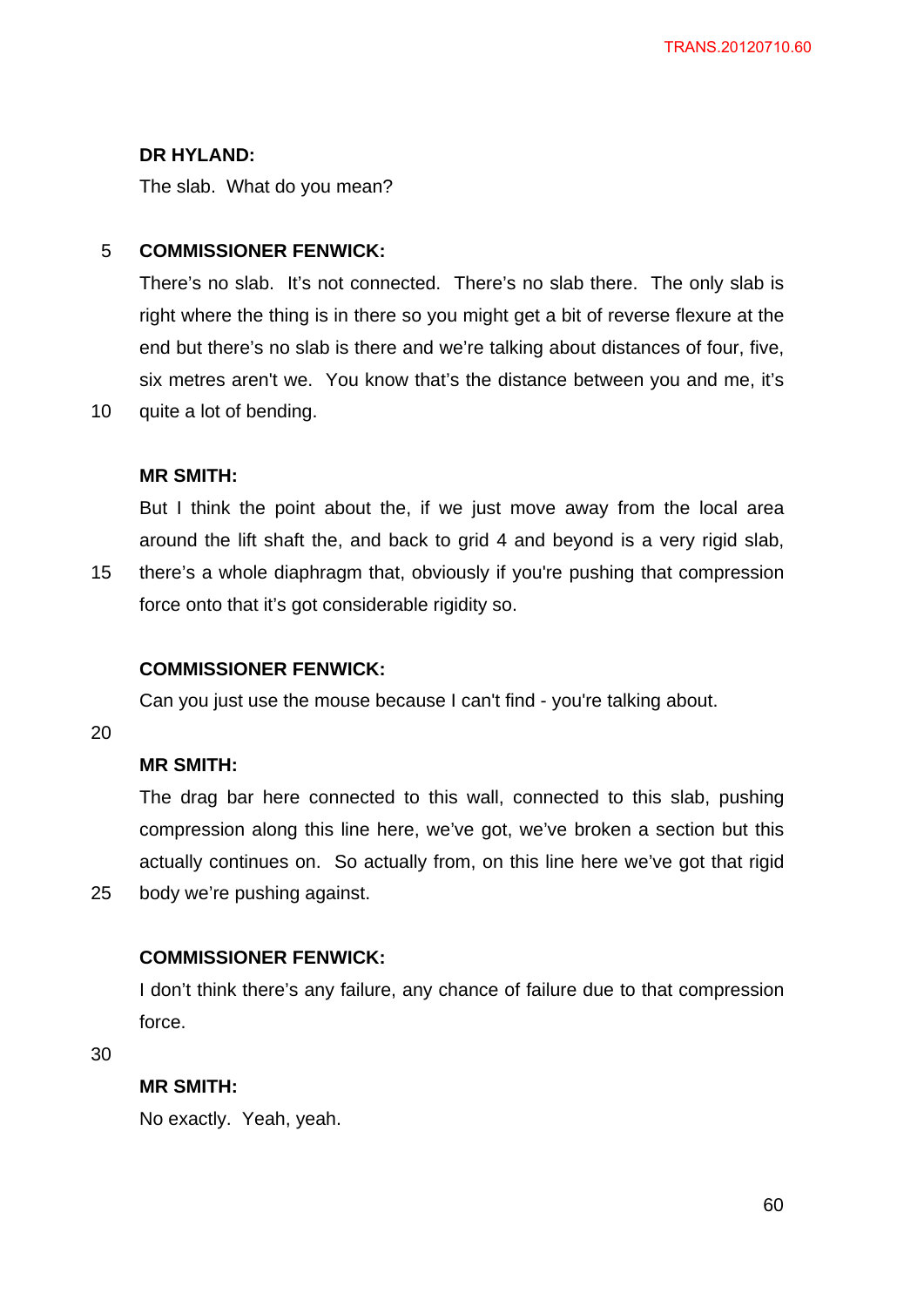## **COMMISSIONER FENWICK:**

Might be when it reverses and it goes into tension but not in the compression force.

#### 5 **MR SMITH:**

That's right, yeah.

### **COMMISSIONER FENWICK:**

10 Of course at the top level that compression force you've applied there could well bend that column C18 couldn't it?

### **MR SMITH:**

Yes, yes.

#### 15 **COMMISSIONER FENWICK:**

And at the same time as that column is being subject simultaneously to compression and tension as that, because it's looped into that floor isn't it?

#### **MR SMITH:**

20 Yep.

25

#### **COMMISSIONER FENWICK:**

Okay. So that's a partial account of why that column was damaged where everywhere else the column went with the, the floors in this one case it couldn't and so you'd expect that column to be damaged exactly as we saw.

## **MR SMITH:**

That's right.

#### 30 **COMMISSIONER FENWICK:**

Do you agree?

**MR SMITH:**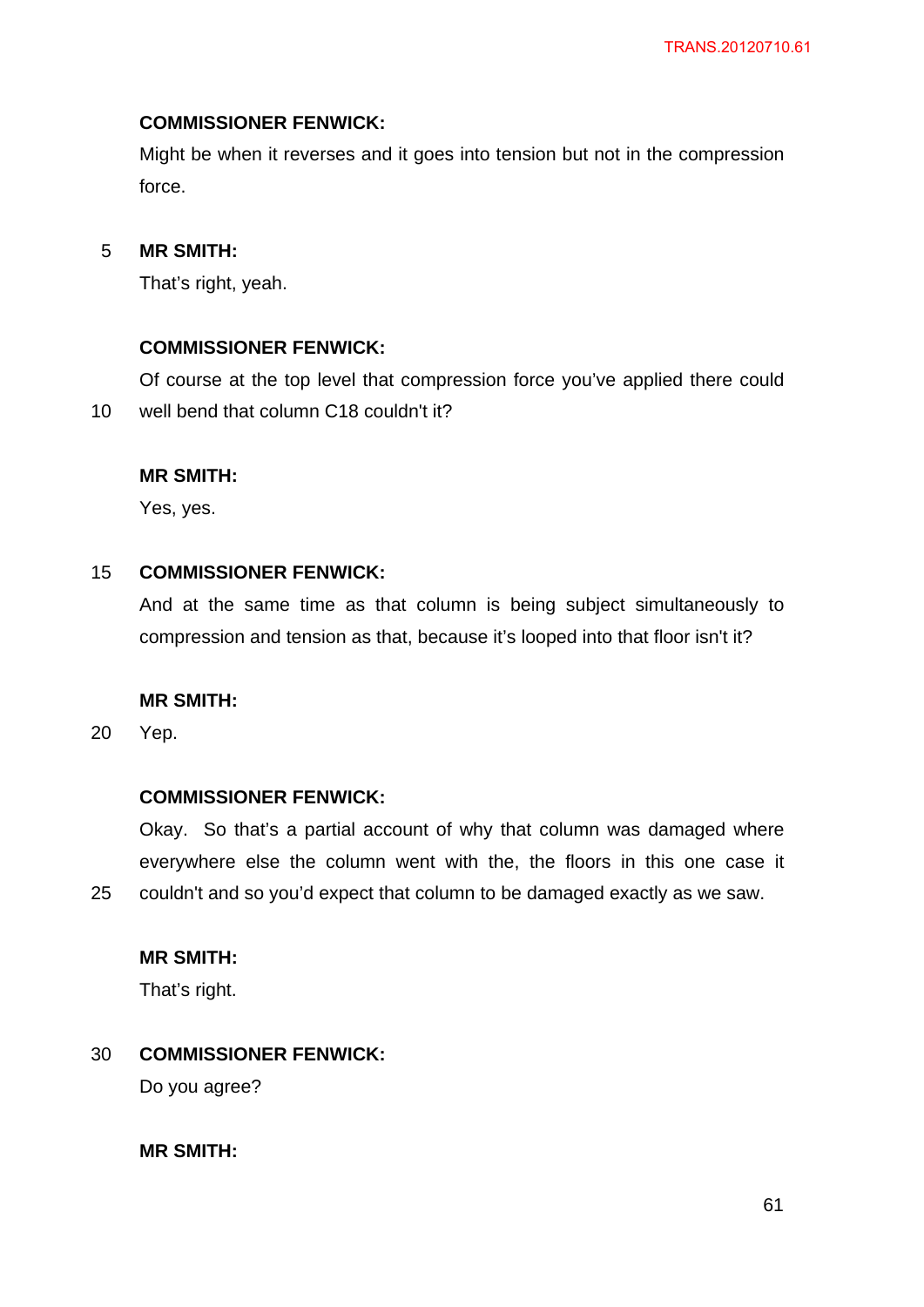Yes, yeah.

## **COMMISSIONER FENWICK:**

I mean you've partially told me, you've partially explained that before.

5

## **COMMISSIONER FENWICK:**

10 So can I just ask then, we've got this flexure. We know that the forces at this area according to the Compusoft analysis, and I agree there's some questions that can be asked about those and these values may be a bit high but they were looking at a 2000 kilonewton-odd shear goes above that and below it. I've just taken an average sort of value, a 2000 kilonewton shear which gives you quite a substantial shear stress in the zone I'd indicated, and now we're saying it's subject to flexural tension as well? The flexural bending amount of course is 2200 kilonewtons or whatever it is times at least times the distance

15 between the wall and the critical section which is knocking on five metres. That's quite a significant tension you get there. Did you examine this zone and say could you actually, could the reinforcement in that zone actually resist those actions?

1105

20

## **MR SMITH:**

25 I certainly did calculations of that. The limitations, when we came to model it, even though we knew there were limitations physically we could not model a total disconnection of that, it's just, the analysis would stop running so we elected to continue the analysis and then look back at the magnitude of the forces that potentially could exist at that location, and certainly a fracture of that slab and of the drag bars is from the analysis is shown to be a possibility or probability.

#### 30 **COMMISSIONER FENWICK:**

But you haven't actually, I mean it would be interesting if you actually went away and looked at these actions and said these are the magnitudes, or perhaps even they're only half the magnitudes. Could that slab have survived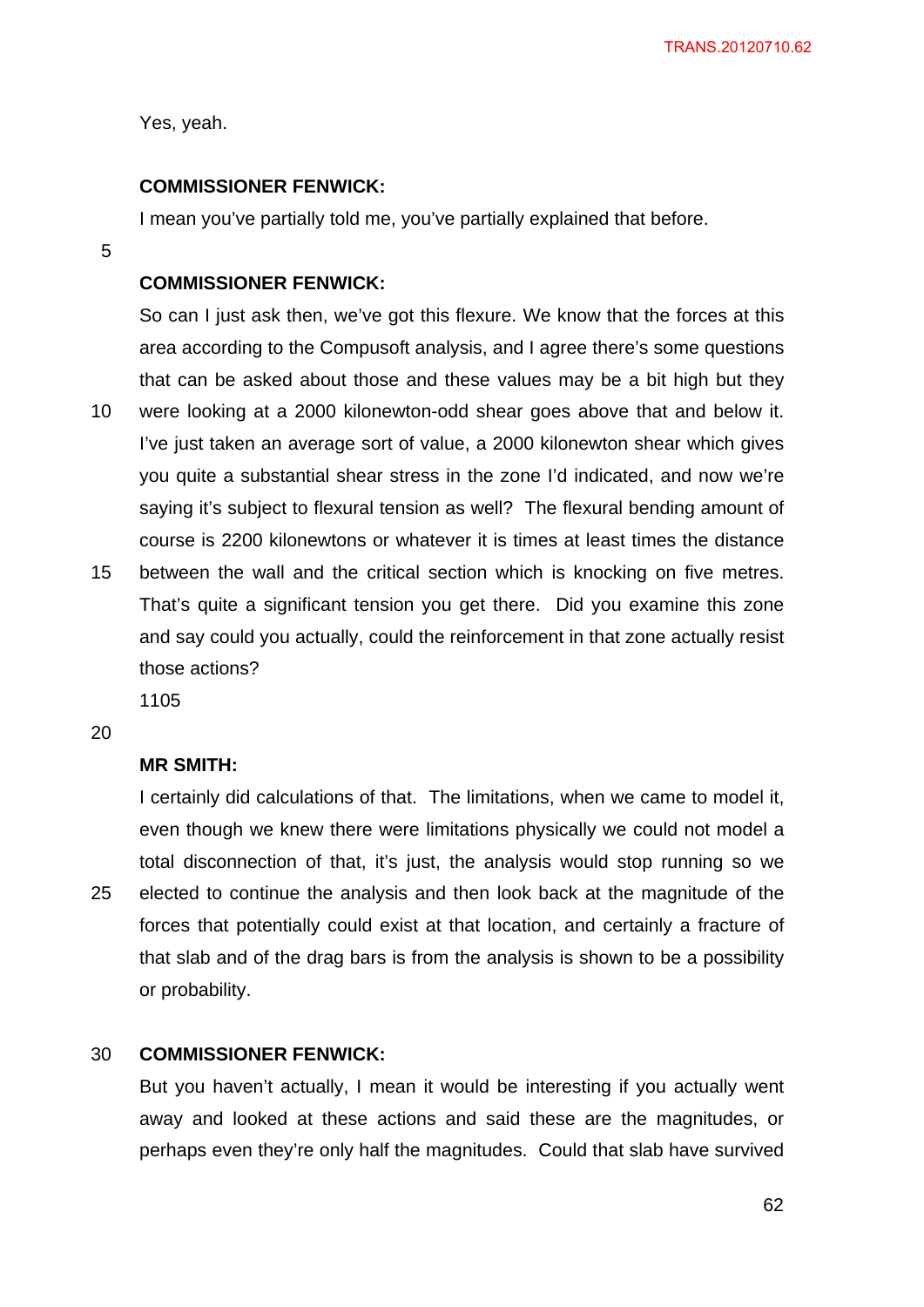that without starting to tear? I'm not saying the whole thing went but could it have survived without it starting to actually fail?

### **MR SMITH:**

5 Well I have done calculations and I can, I can send you those.

## **COMMISSIONER FENWICK:**

Well I'd like, I'd like to see them.

#### 10 **MR SMITH:**

Yep.

### **COMMISSIONER FENWICK:**

That would be quite helpful.

15

## **DR HYLAND:**

Yeah that's the same issue of, I mean if you apply those loads that we're getting out of the NTHA directly then you'd say these are, this is highly overloaded but again it just comes back to the question did the collapse occur

20 or indicates the collapse may have occurred before it got to those level of loadings.

### **COMMISSIONER FENWICK:**

25 Can we just look at perhaps some of those forces? So this is ENG.COM0001.69 and when you get there it's table 35 for the north core. Can we concentrate on table 35? Great.

## **JUSTICE COOPER:**

This is from Compusoft?

30

**COMMISSIONER FENWICK:**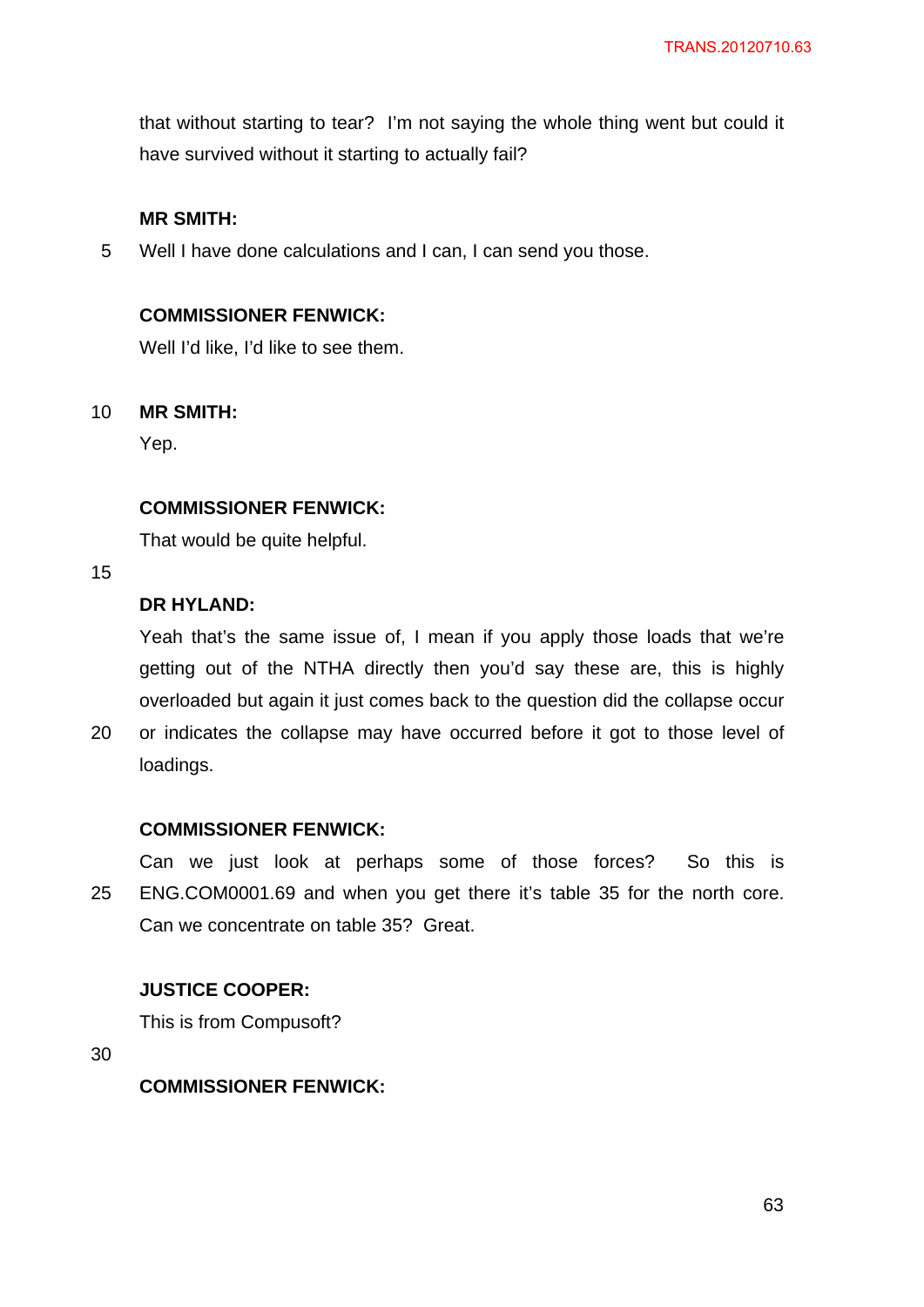Yes this is from the Compusoft document yes. So you can see there the different analyses running through and actually those figures don't surprise me. I think you've said before that they were, you felt they were too high?

#### 5 **MR SMITH:**

Look  $I -$ 

## **DR HYLAND:**

I do, that's my view. Ashley's maybe not quite as.

#### 10

### **MR SMITH:**

Well again we, on the basis that we, we remained, everything remained intact through the analysis so it's, it's, I'm not saying the collapse didn't occur and so that may not have eventuated for the same reason that the drift in the south wall. The peak demand was never reached because things fell over before

15 that happened, so the same would  $ex - the same would apply to this case$ here. So these are just the maximum values if we had left that analysis running throughout, throughout that, so I'm, certainly the '84 as I understand it well underestimated these forces.

20

### **COMMISSIONER FENWICK:**

Seriously underestimated.

### **MR SMITH:**

25 We know, we know that. I raised the point the other day that even a current standard may be short. I want to just await the results of this further analysis before we talk about that further but, so.

### **COMMISSIONER FENWICK:**

30 Did you actually find anything in the current 1170.5 which would actually tell you how to find the data in forces?

### **MR SMITH:**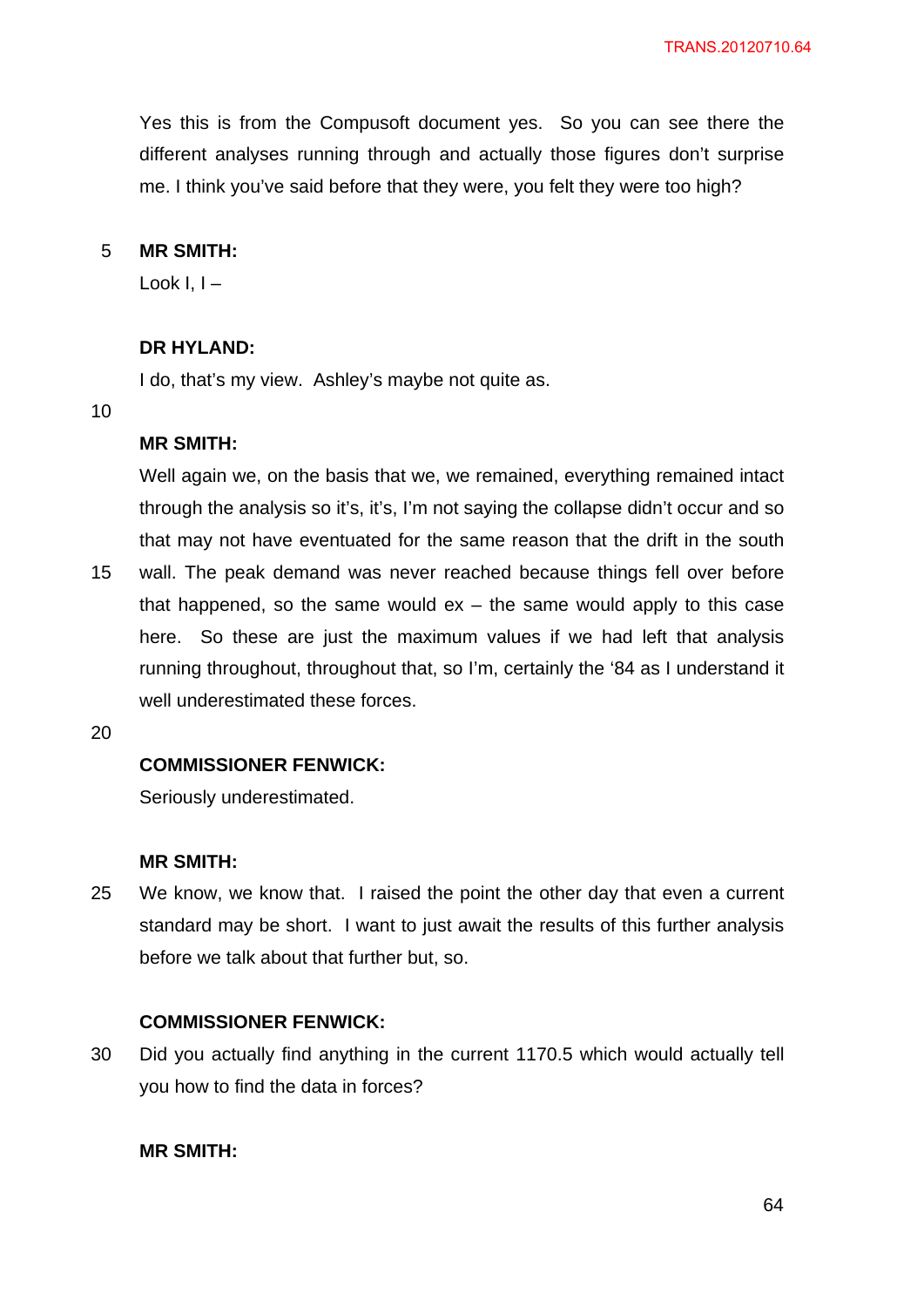Well we, the way we did calculate it was looking at the response spectra analysis, what we call using a section cut function to monitor the diaphragm connection forces for that analysis, so that's the way we interpreted the current standard would assess those actions but, so that's what I'm referring

5 to. I think there's an option if you're looking locally, perhaps you could use the parts option as well but, but I was talking about the response spectra analysis.

### **COMMISSIONER FENWICK:**

10 If you look through the commentary you'll find that parts and portions is almost excluded from the diaphragm forces as a whole. It mentions everything else but the diaphragm forces.

#### **MR SMITH:**

Yeah, so I –

#### 15

## **COMMISSIONER FENWICK:**

And it was taken out because it's clearly, you know, if you looked at the '84 and earlier codes, the parts and portions is clearly inadequate.

#### 20 **MR SMITH:**

Inadequate, yeah I agree with that. So I was referring to a response spectra result when I said that.

#### **COMMISSIONER FENWICK:**

25 And this was an elastic response spectra?

#### **MR SMITH:**

Yes it was, yeah.

#### 30 **COMMISSIONER FENWICK:**

No reduction for ductility?

### **MR SMITH:**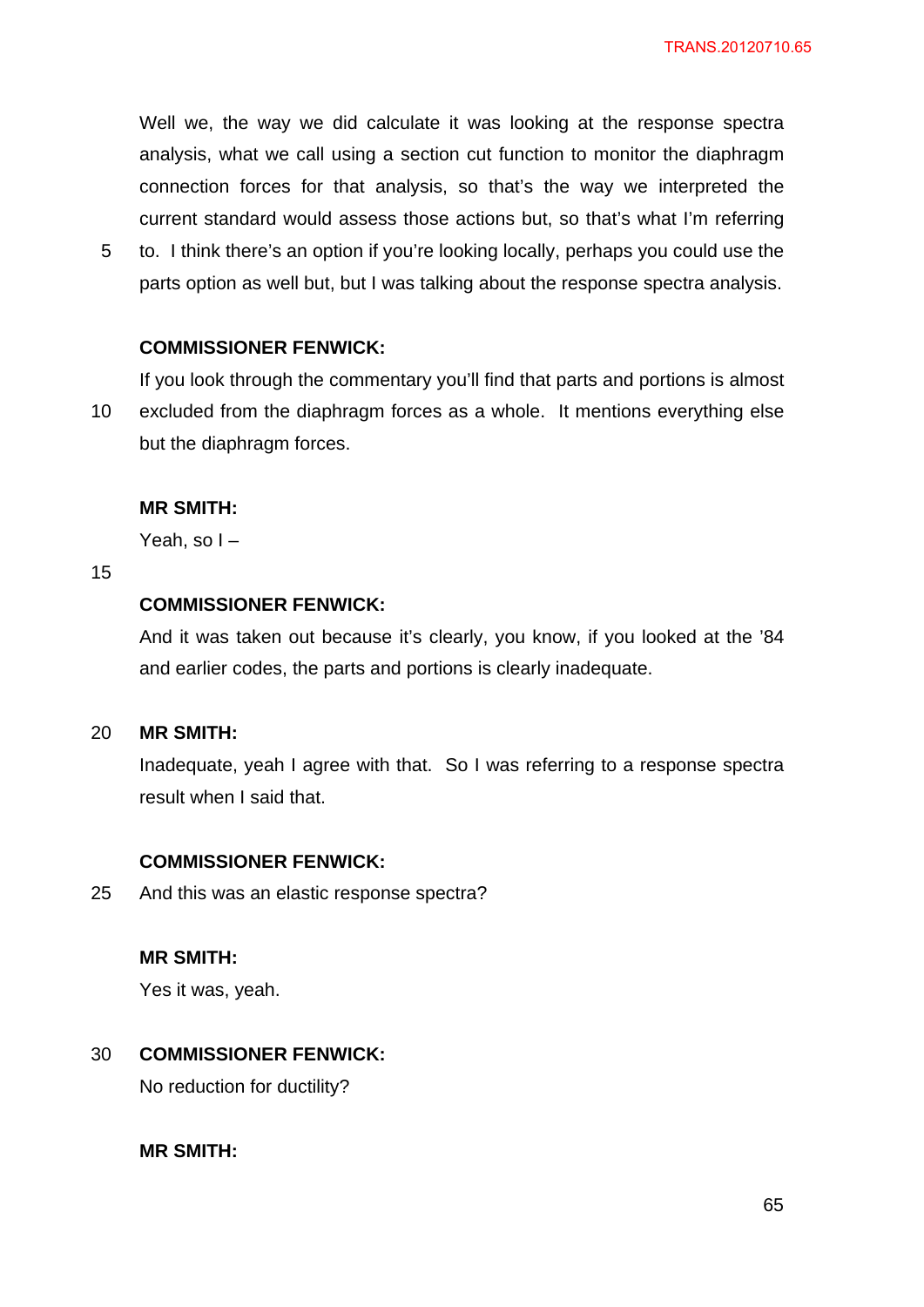TRANS.20120710.66

No.

#### **COMMISSIONER FENWICK:**

5 10 So you just take the elastic values? Yes, well that would be a valid way of doing it. If of course you look at the ground floor, okay it's not an issue because it's sitting on the ground and we had 0.9 G peak ground acceleration force, it would be 0.9 G wouldn't it? If one looked at one floor up it's probably going to be a bit lower, 0.8 or something like this. If you apply the 0.8 you get about these forces at that level. Then you, it probably goes down and then it starts to go up a bit as you get to the top. So the values here don't look out of

the order but there's always, well there will be reservation I'm sure you've got. I mean would you like to comment on, I mean I've got my?

## **MR SMITH:**

15 I think, I'm looking at it further. The reason it wasn't part of our initial brief to look at how it stacked up against current code, we were looking at the original and so, but I am looking further into this with this further non-linear analysis so I should be able to come up with a comparison.

#### 20 **COMMISSIONER FENWICK:**

Yes, how do you feel about these non-linear values, are they – the fact they've come off there, do you think they are realistic or do you think that they may be, I mean what is your feelings about these values?

#### 25 **MR SMITH:**

Well I was certainly surprised at the magnitude of these values when I first saw them. I accept there are, it is very much dependent on the stiffness you assumed for the floors and things and I am uncomfortable shall we say making reductions to the floor stiffness because we know in effect that what

30 that is modelling is possibly fracture of the mesh or some other thing so it is not a dependable ductile thing that we are choosing to down rate in our analysis so I do have reservations about it, you know but I think we will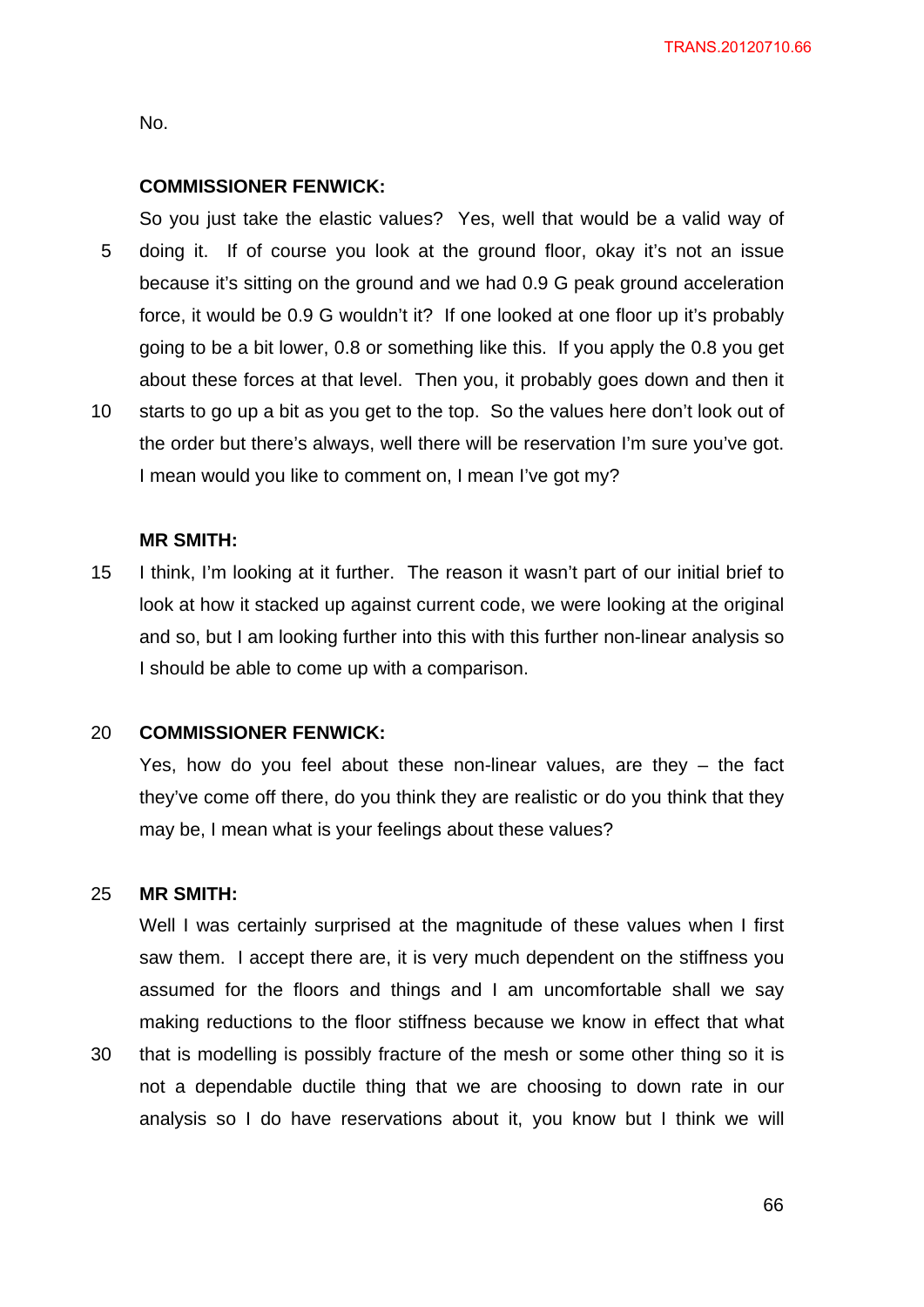compare this analysis with the new one we have got and we may make some judgement from that.

#### **COMMISSIONER FENWICK:**

- 5 Must be, some of these questions should go to, when we get the time history and analysis back, but the concerns I would have I guess was the way the damping was modelled because a lot of these forces come from higher mode effects and it easy to use a damping that gives you, a model which gives you high damping for the very higher modes and that can give you a falsely high
- 10 forces but –

### **MR SMITH:**

We've certainly discussed that in detail with Professor Carr so...

#### 15 **COMMISSIONER FENWICK:**

Right, yes and the other thing of course is that if the force lasts for .1 of a second it gives you .01 of a millimetre of movement?

### **MR SMITH:**

20 Yes. That's right it is going to go isn't it.

### **COMMISSIONER FENWICK:**

So that may be high but yep.

#### 25 **MR SMITH:**

But I think the point I am coming to is I would like to know that our current standards because we don't normally, we want to ensure that that is never a failure mechanism we want to have a conservative value so...

#### 30 **DR HYLAND:**

I thought Andrew King's approach was quite good that Charles Clifton used, seemed to have you know quite a reasonable sort of practical application with, that may be worth following through.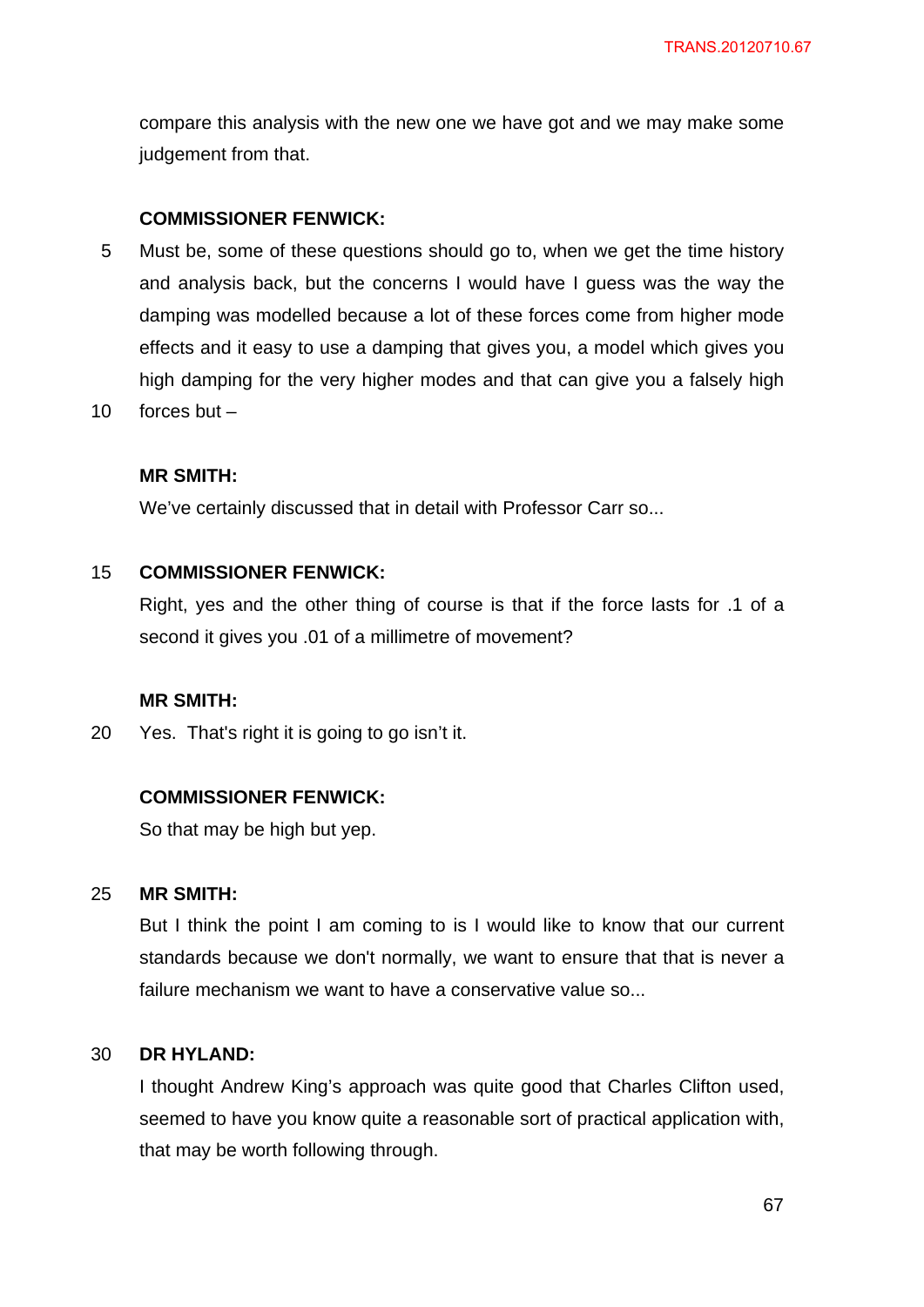#### **COMMISSIONER FENWICK:**

Certainly one of our aims is to look at what we are doing now is it adequate in what we are learning from this and the point about there being nothing in the

5 standard which specifically directs you to as how you can determine these diaphragm connection forces is something which would concern us.

#### **DR HYLAND:**

Mhm.

#### 10 **COMMISSIONER CARTER:**

Nothing further, I think it would be helpful though if Dr Hyland and Mr Smith could just give us a response to the questions that were sent around –

#### **DR HYLAND:**

15 Yes, no we are doing that.

### **COMMISSIONER CARTER:**

But that has been very helpful to listen to that exchange thank you.

#### 20 **JUSTICE COOPER:**

Mr Allan, have you noted the two sets of calculations that are to be provided?

#### **MR ALLAN:**

Yes Sir.

#### 25 **QUESTIONS ARISING – MR RENNIE - NIL**

**QUESTIONS ARISING – MR REID - NIL** 

**QUESTIONS ARISING – MR ALLAN - NIL** 

**QUESTIONS ARISING: MR MILLS**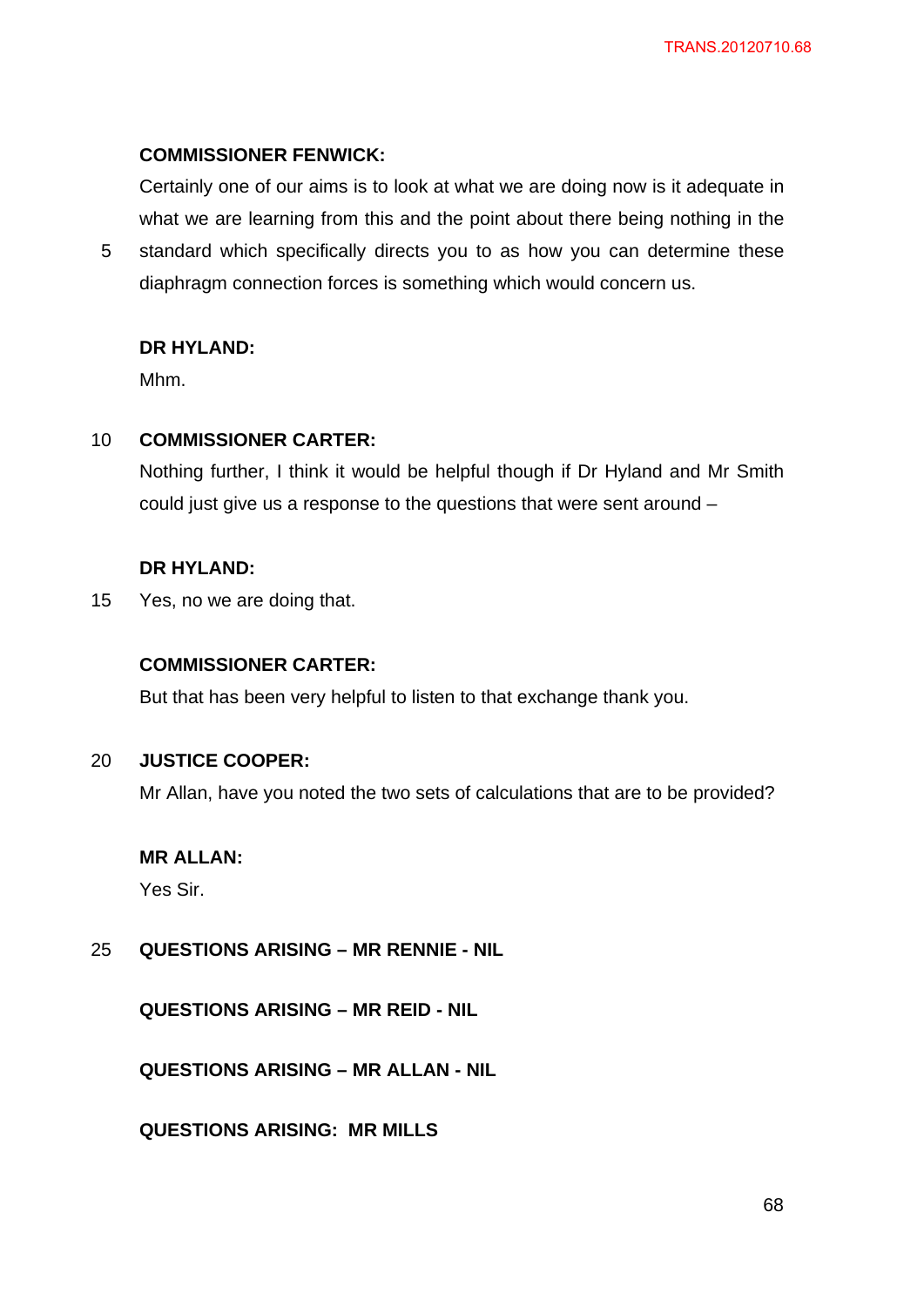- Q. Now I'll deal with Dr Hyland and Mr Clay I think is going to deal with putting Mr Smith's evidence in. Now Dr Hyland you've prepared two further supplementary briefs of evidence?
- A. Yes, yes I have.
- 5  $Q.$  They're both dated the 24<sup>th</sup> of June 2012?
	- A. Yes that's correct.
	- Q. And am I correct that these are briefs that have been prepared in your personal capacity

1115

#### 10

## **MR MILLS:**

They are both dated the  $24<sup>th</sup>$  of June 2012?

### **DR HYLAND:**

15 Yes that is correct.

## **MR MILLS:**

And am I correct that these are briefs that have been prepared in your personal capacity not as a representative of the Department?

20

## **DR HYLAND:**

Yes that is correct.

## **MR MILLS:**

25 And you have got those briefs with you now?

#### **DR HYLAND:**

Yes I have.

30

## **MR MILLS:**

And they have been signed?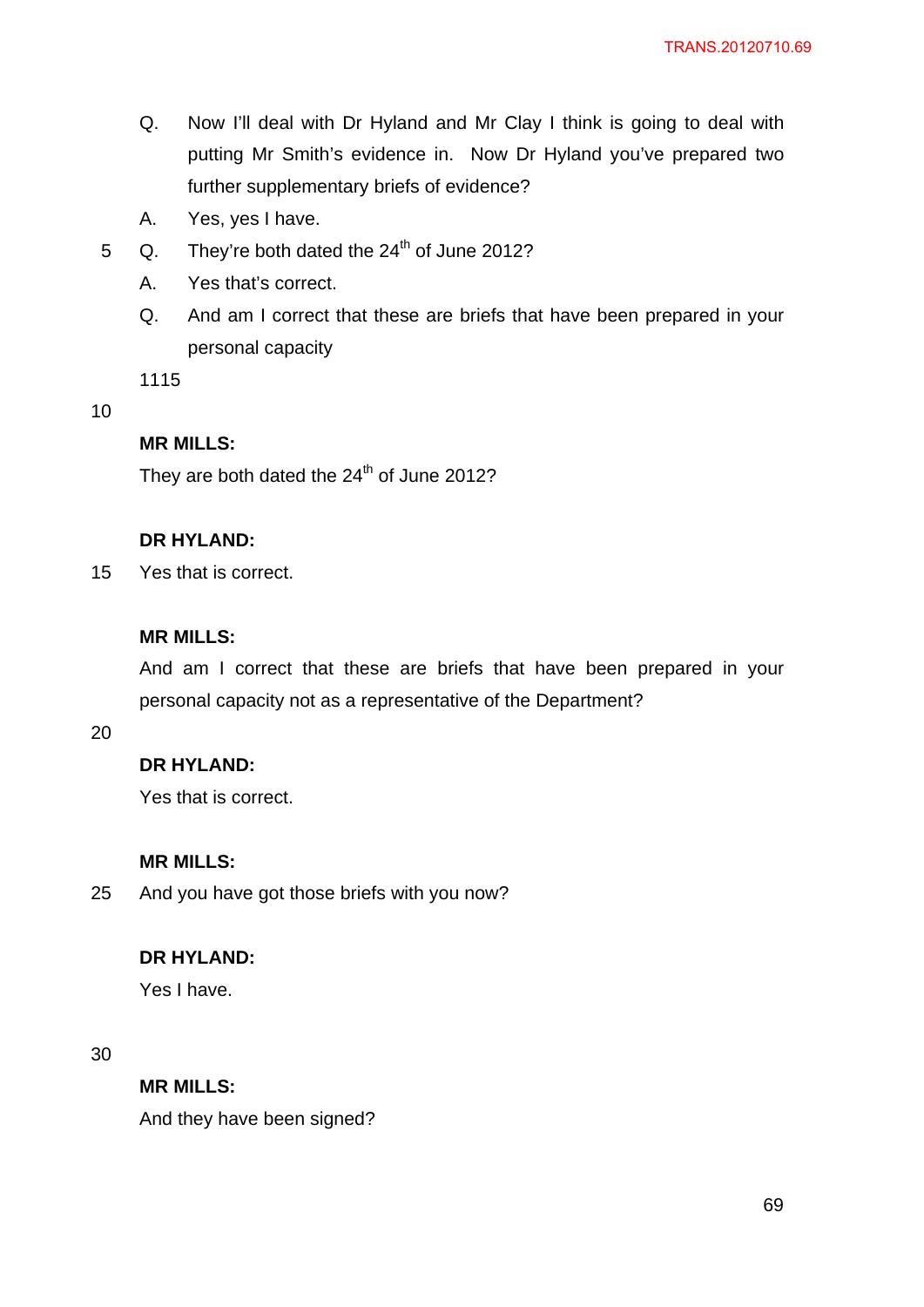## **DR HYLAND:**

Yes they have.

## **MR MILLS:**

5 Can I just ask they be put formally into evidence.

## **EXHIBIT PRODUCED - BRIEF OF EVIDENCE OF CLARK HYLAND**

## **MR CLAY:**

10 Mr Smith, I think you have before you your fourth, fifth and sixth supplementary briefs of evidence?

### **MR SMITH:**

That is correct.

15

## **MR CLAY:**

You confirm that four and five are dated 25 June 2012?

## **MR SMITH:**

20 That is correct.

## **MR CLAY:**

And 3 July 2012 for number six?

#### 25 **MR SMITH:**

Yes.

## **MR CLAY:**

Those are signed by you?

30

**MR SMITH:** 

Yes they are.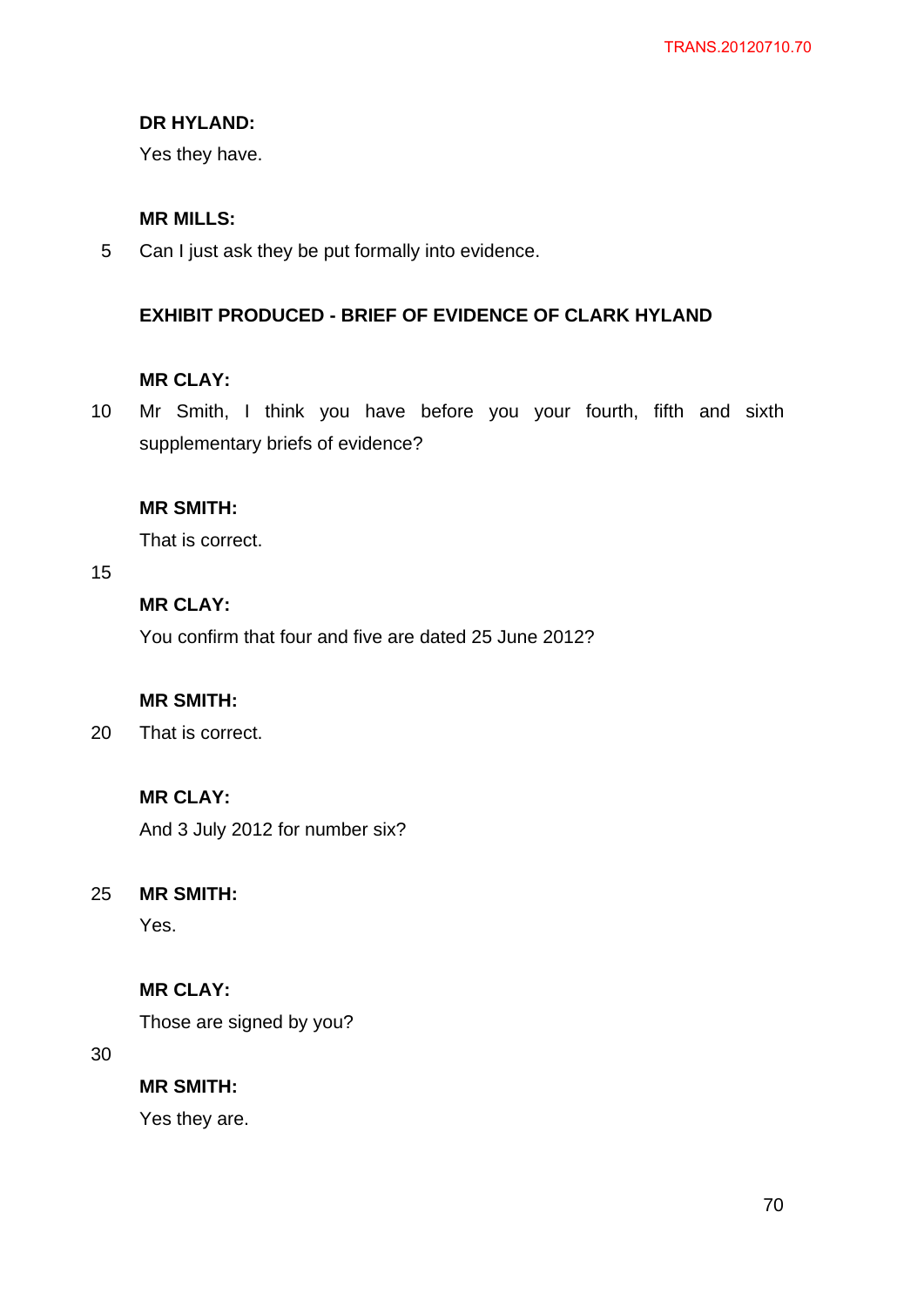## **MR CLAY:**

They are your personal briefs of evidence?

## **MR SMITH:**

5 Yes they are.

## **MR CLAY:**

Those Sir be introduced into – as an exhibit.

#### 10 **JUSTICE COOPER**:

What happened to 1, 2 and 3?

## **MR CLAY:**

Well Sir I have discussed that with Mr Mills and one I think has gone in and it

15 has been decided to put the other two in at the end when the evidence is given.

## **JUSTICE COOPER**:

Okay.

20

## **MR CLAY:**

It is more germane to that issue Sir.

## **JUSTICE COOPER**:

25 Very well. Yes, well I have nothing to add, thank you very much.

## **WITNESSES HYLAND AND SMITH EXCUSED**

**HEARING ADJOURNS: 11.17 AM** 

## **HEARING RESUMES: 11.35 AM**

30 **MR ALLAN CALLS**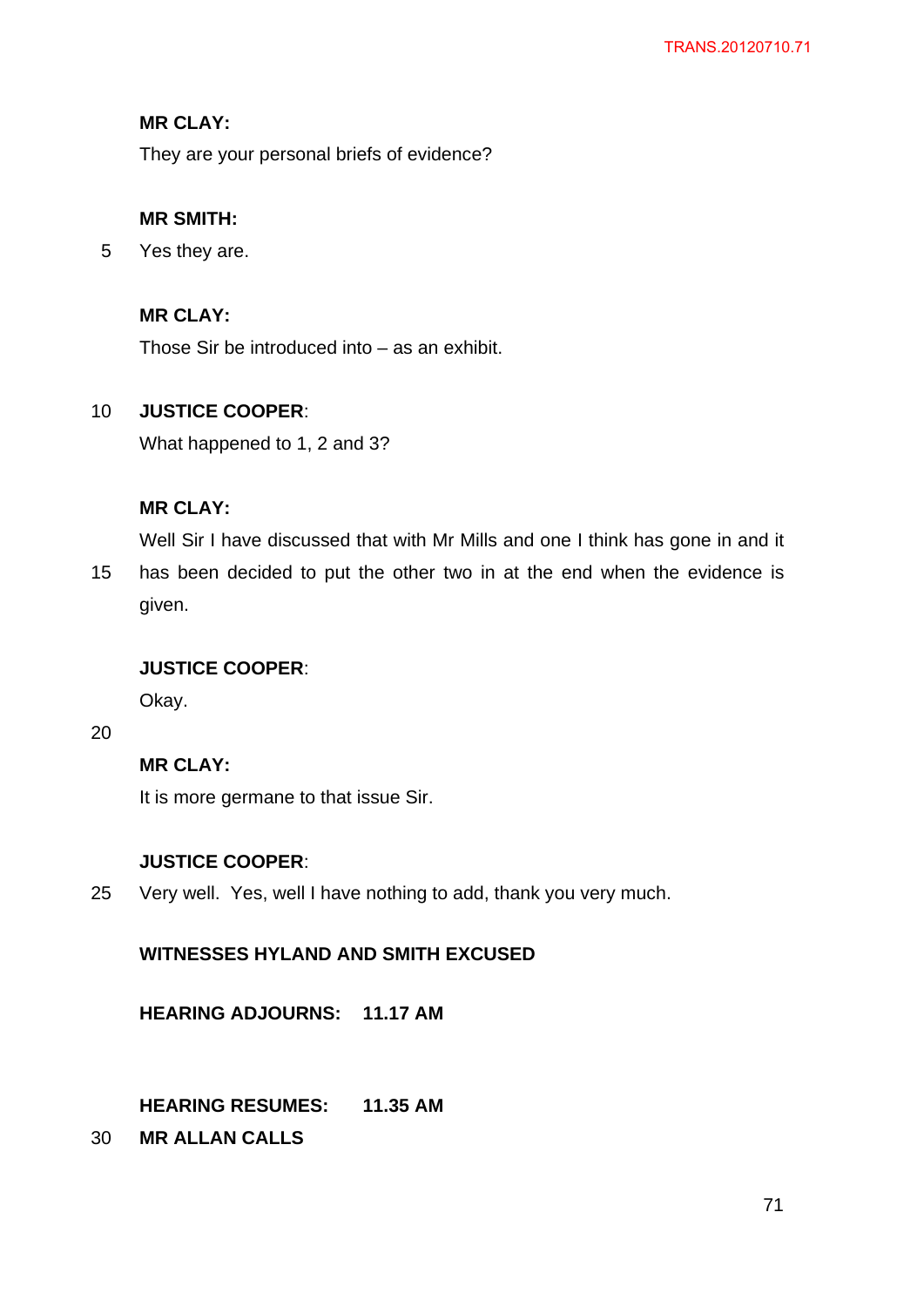## **ROBERT DAVID JURY (SWORN)**

- Q. Good morning Mr Jury.
- A. Good morning.
- 5 Q. Now you're here giving evidence today because you were a member of the expert panel that was charged with overseeing amongst other things the preparation of the report that's been subject of discussion over the last few days?
	- A. That is correct.
	- Q. Now your own expertise or your current role, perhaps I start with that, is

10

15

you are a technical director in the discipline of structural engineering at Beca Carter Hollings and Ferner?

- A. That's correct.
- Q. You've got over 30 years' experience in the field of structural engineering consultancy, in particular relating to the performance of structures in earthquakes?
- A. That's correct.
- Q. And over that time you've received several Excellence Awards for projects with which you've been involved including the Sky Tower up in Auckland?
- 20 A. Yes.
	- Q. And you've authored, co-authored over 40 technical papers on various issues relating to structural engineering and you were a member of the Standards Committee that developed the current New Zealand Loading Standard?
- 25 A. That's correct.
	- Q. And its predecessor?
	- A. That's correct.
	- Q. Now Mr Jury, in order to walk us through your role in the panel and the panel's deliberations have you prepared a presentation to assist you with that?
	- A. I have.

30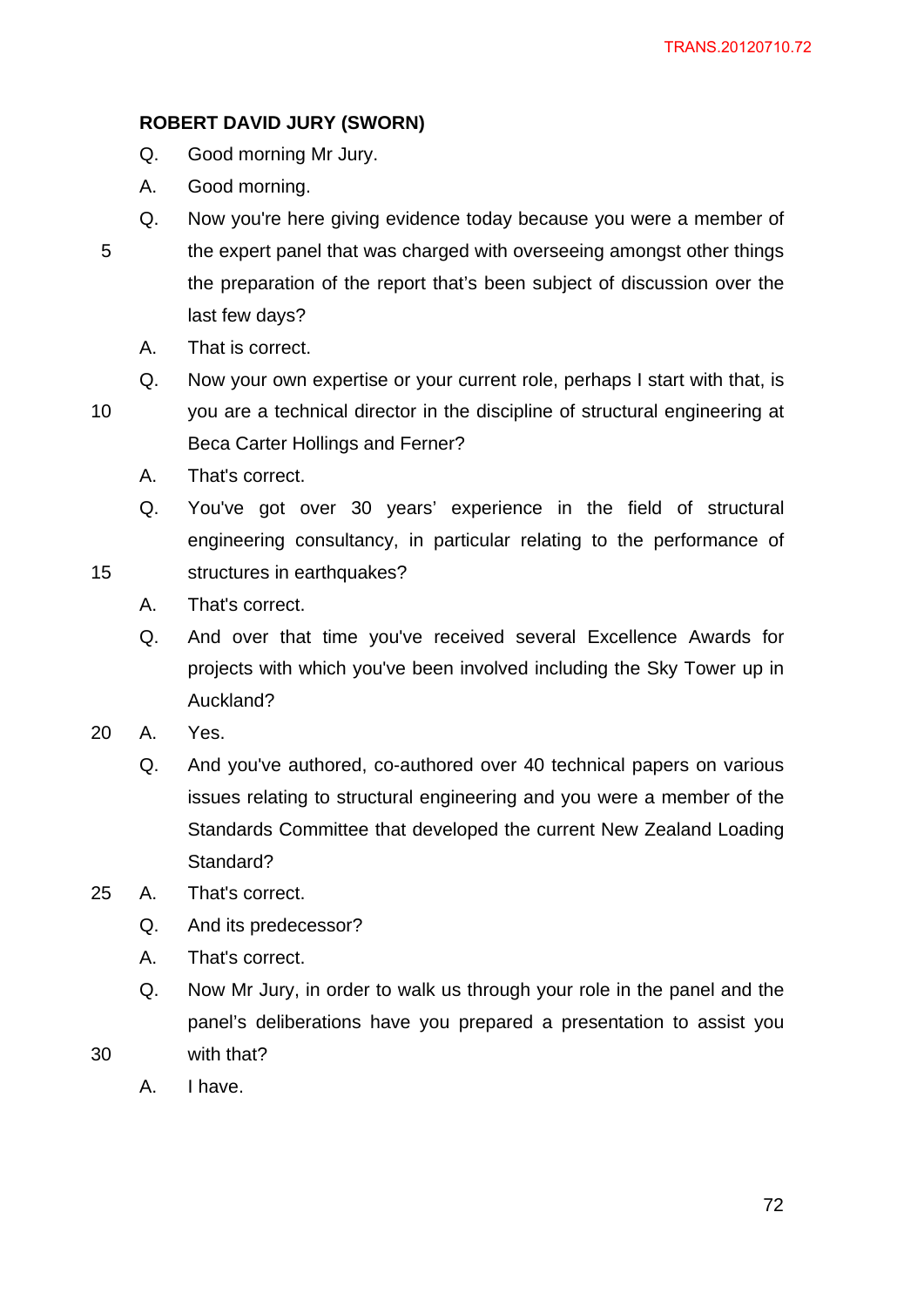TRANS.20120710.73

- Q. Yes and we've got the first slide up there I see. If you're able to just speak to this presentation for us please and I may have questions for you as we proceed?
- 5 A. Thank you. Well as counsel said I was a member of the expert panel that overviewed the production of the CTV building collapse report. I'm here today as one of those panel members and although my own views may come out as part of my presentation I am trying to be objective in presenting this on behalf of the panel.
	- Q. Is the scroll perhaps the -?
- 15 20 10 A. The scroll is the one? Oh, great, now we're right. The content of my presentation will cover the membership of the panel, its roles and responsibilities as was set out in terms of reference, how it functioned and how it deliberated and that may provide a bit of understanding in terms of the result of the panel's deliberations. I will present the key findings in relation to CTV because this panel report also covered the other building collapses as well that were investigated by the Department of Building and Housing. I will present the conclusions that were in the panel report. I will also attempt to give some discussion and make some comment on the differing views because there were obviously differing views, both within the investigating consultants' deliberations but also deliberations of the panel and the interaction of the panel with the investigating consultants. And finally I will present the recommendations of the expert panel in relation to the issues as they came out on CTV.

25

30

The panel was appointed by the Department of Building and Housing. Its main objective was to produce an overview report of the building investigations for, as I mentioned before, the CTV building, the PGC building, the Hotel Grand Chancellor building and the Forsyth Barr stair collapses. It was required to address matters relating to the investigations in quite a wide framework but also quite a restricted scope as well which I will outline, and it also had part of its objectives too to indicate issues that might be considered by the Department of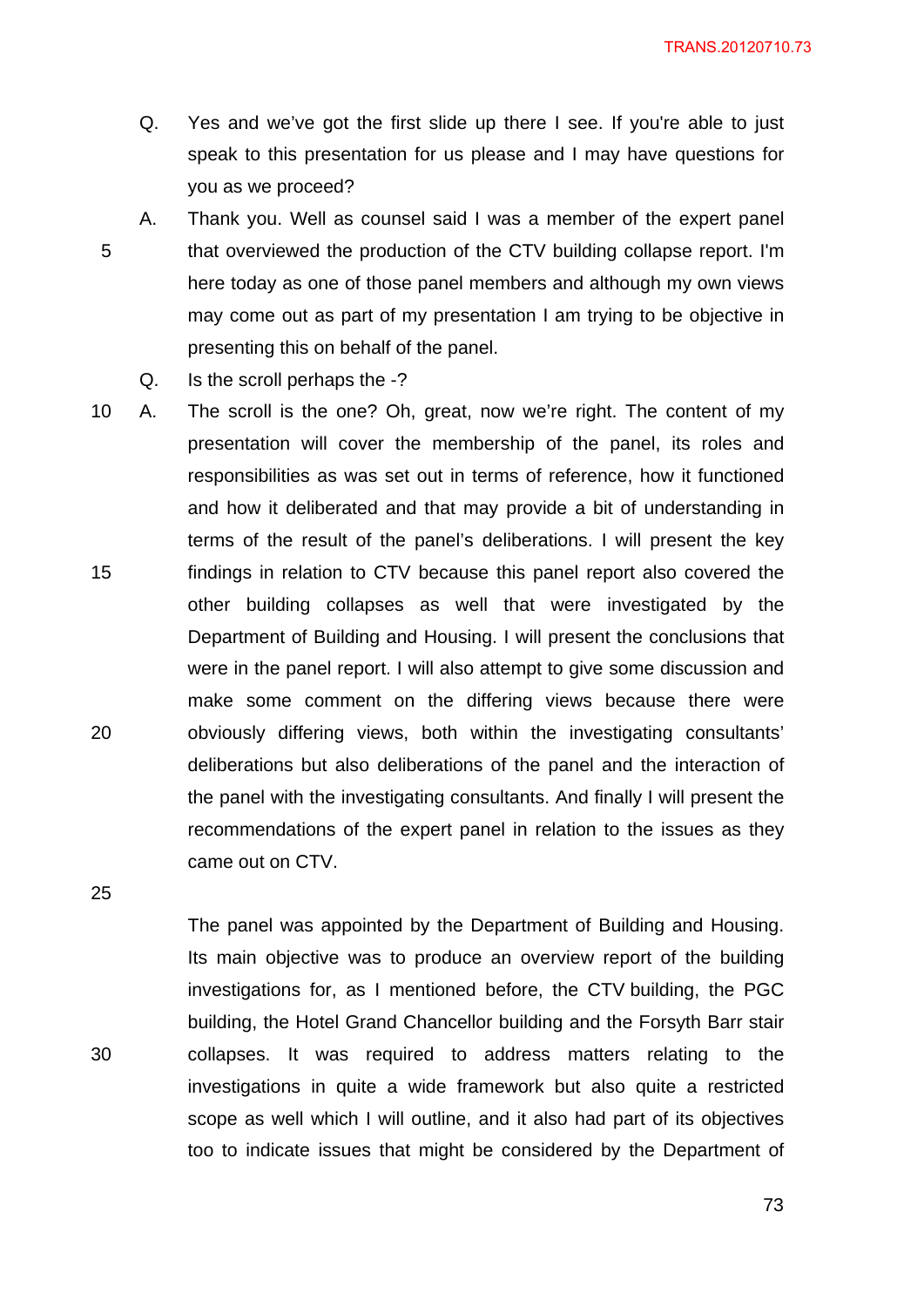Building and Housing in its role as a regulator, in other words, changes to standards, codes, that sort of thing, and issue advisory notes.

5 10 The panel was made up of 11 individuals. They came from a wide range of areas of expertise. The panel was led by Sherwin Williams who was a construction law expert. The deputy chair was, position, was taken by Professor Nigel Priestley, a leading authority on earthquake design and structures and he's presented at this Commission before. Dr Helen Anderson was a specialist with knowledge in seismology issues. Marshall Clark was a specialist –

#### **JUSTICE COOPER:**

Marshall Cook.

## **EXAMINATION CONTINUES: MR ALLAN**

- 20 25 15 A. Marshall Cook, sorry, was the specialist, had specialist knowledge of architectural building design for earthquake. Peter Fehl had specialist knowledge of construction and construction industry practice. Peter Millar specialist in knowledge of geotechnical engineering practice. Professor Stefano Pampanin, a professor at the University of Canterbury here, specialist leading authority on earthquake design and structures, and George Skimming with specialist knowledge of territorial authority roles in building procurement, et cetera, and also one of each of the investigating consultant teams was also appointed to the expert panel. That included Dr Clark Hyland representing the Hyland and Smith grouping. Adam Thornton who looked into the Hotel Grand Chancellor. And myself who looked at the Forsyth Barr stairs and the PGC building collapses. Those 11 people comprised the panel.
- 30 The panel activities were project managed by the Department of building and Housing and its project manager Dr David Hopkins. Dr Hopkins also fulfilled the role as the principal editor of the panel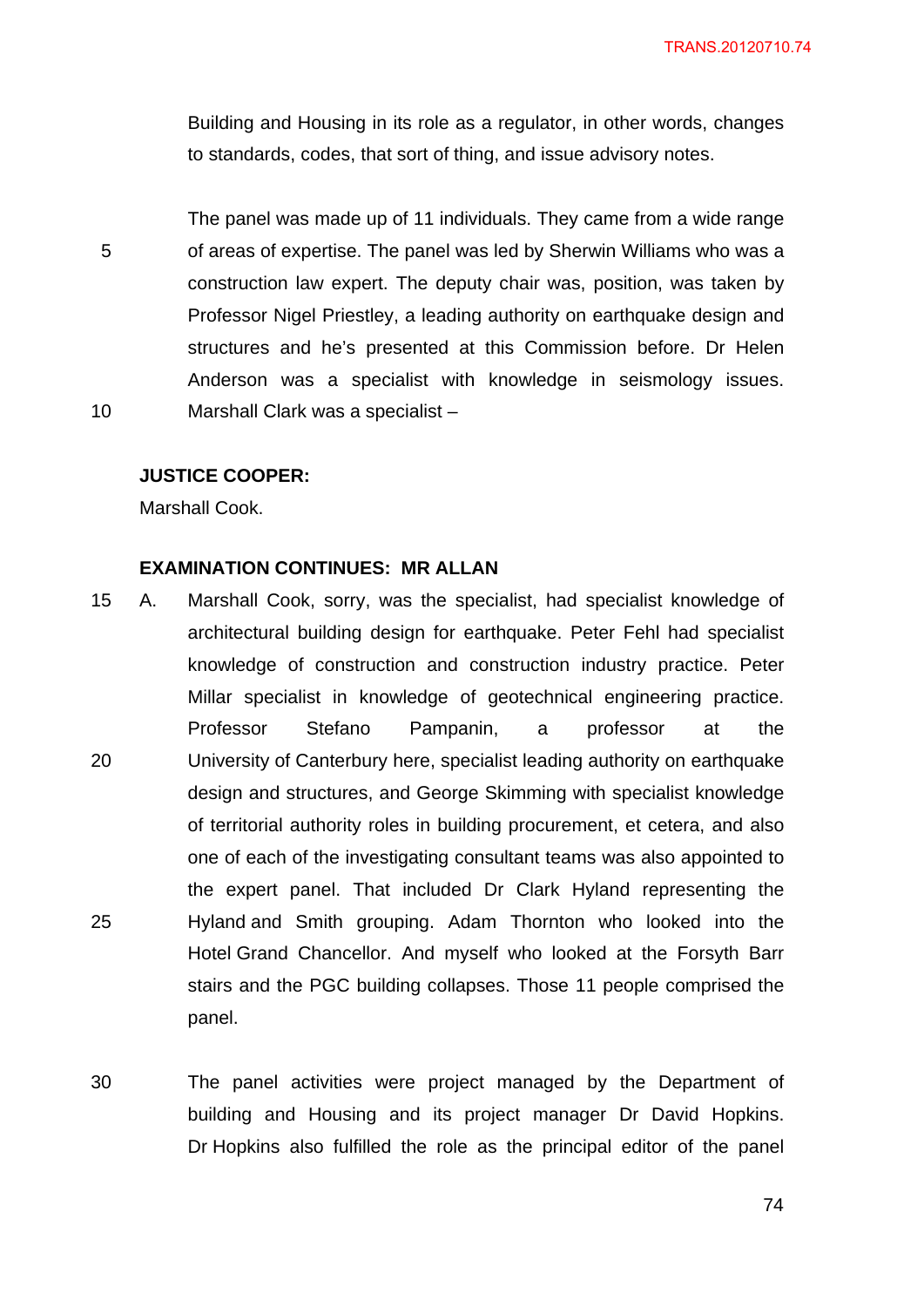TRANS.20120710.75

report. The panel and its terms of reference was charged with providing guidance and direction to assist in achieving overall objectives that I've already outlined. It was required to advise on the scope and extent of the investigation but not necessarily provide professional advice on that investigation. It was required to monitor and review the consultants' approaches, their investigations, the data and the data that was inputs and also the outputs. It was also required to recommend to the department any changes in scope necessary to address the matters for investigation and that occurred on a couple of occasions with the CTV investigation. It was also required to review and approve the consultants' report and then finally produce an overall, overview report covering all the matters. It's important to recognise though that it did not fulfil the function of a peer engineering peer reviewer and it was not required to carry out its own calculations but no doubt, and I know that I did myself, carry out calculations to investigate various aspects.

In terms of the process of the panel it met seven times between March and October 2011 and had other supplementary meetings also after that date. The meetings were run formally and minutes were taken. Each meeting included a presentation from each consultant followed by discussion. So this was quite important because over that period between March and October the investigations were developing.

1145

5

10

15

20

25 30 Early on in that process there was very little written down but as each meeting was held and the investigation was progressing those results were presented typically in a PowerPoint format to the overall panel and, and discussions ensured from that. Over that period also panel members corresponded freely via email and I think you've seen the evidence of that in the emails that are on the Commission's website. It was important to recognise that all panel members were given the opportunity to contribute and did so and from their different standpoints. It was probably true that the technical specialists in structural engineering probably participated more in the technical areas but all

<u>75 and 2011 and 2012 and 2014 and 2014 and 2014 and 2014 and 2014 and 2014 and 2014 and 2014 and 2014 and 201</u>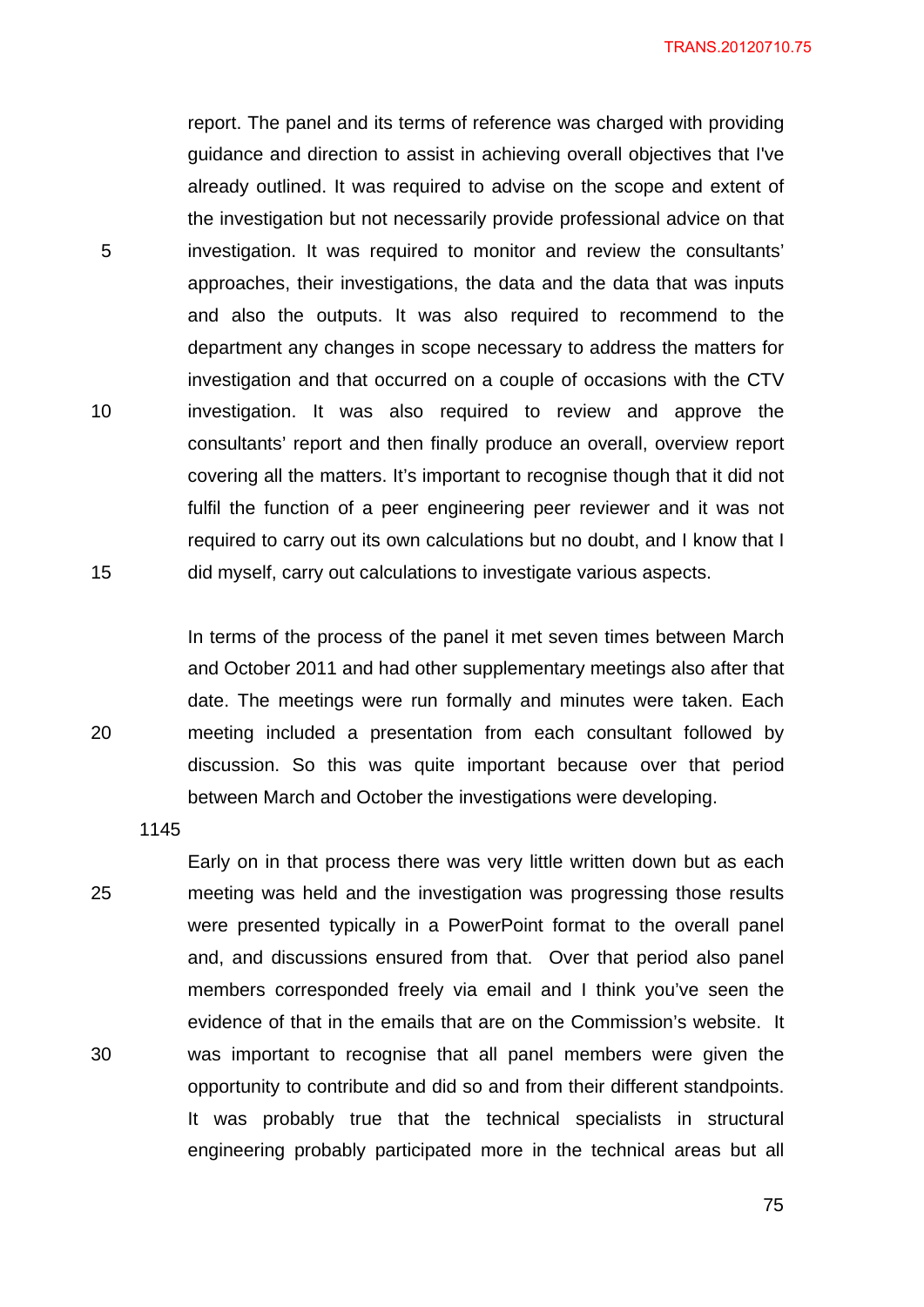panel members did contribute and the panel members were also given the opportunity to comment on the consultant's report which came in various drafts, in terms of the CTV building came in various drafts to the panel.

The expert panel did rely on the investigating consultant material. So their analyses, their results, the, those results were relied on by the panel. That's not to suggest that we thought that there was any doubt because we didn't but we were commenting on the inputs but we accepted that the outputs were, were accurate given those inputs. An iterative process was used to prepare the panel report in that drafts were prepared with comments fed back and adjustments made and new drafts circulated. So it was a very iterative process. Those report drafts were sent to every member of the panel and the overall objective of the panel report was to achieve consistency where it was possible with the investigation report.

- Q. Is that a function Mr Jury of the responsibility or role that the panel had in reviewing and approving the consultant's report?
- 20 A. That is correct. I think the, the panel was well aware that it would have to approve finally, as one of its requirements under the terms of reference, it would have to approve the investigating consultant's report.
	- Q. I believe yesterday it was described by my friend as an alignment process. Is that how you would characterise it?
	- A. I think that's a very fair summary, yep.
- 25 Q. Thank you. Please continue.
	- A. Thank you. Once the findings of the investigation had been agreed, and by that I mean that the investigating consultant had met all the requirements of the expert panel, the panel did meet to discuss overall conclusions and recommendations and in the case of the CTV building they mainly came out of the CTV investigations and then the final panel report was approved by all panel members and I think that's, that's an important point to make.

10

15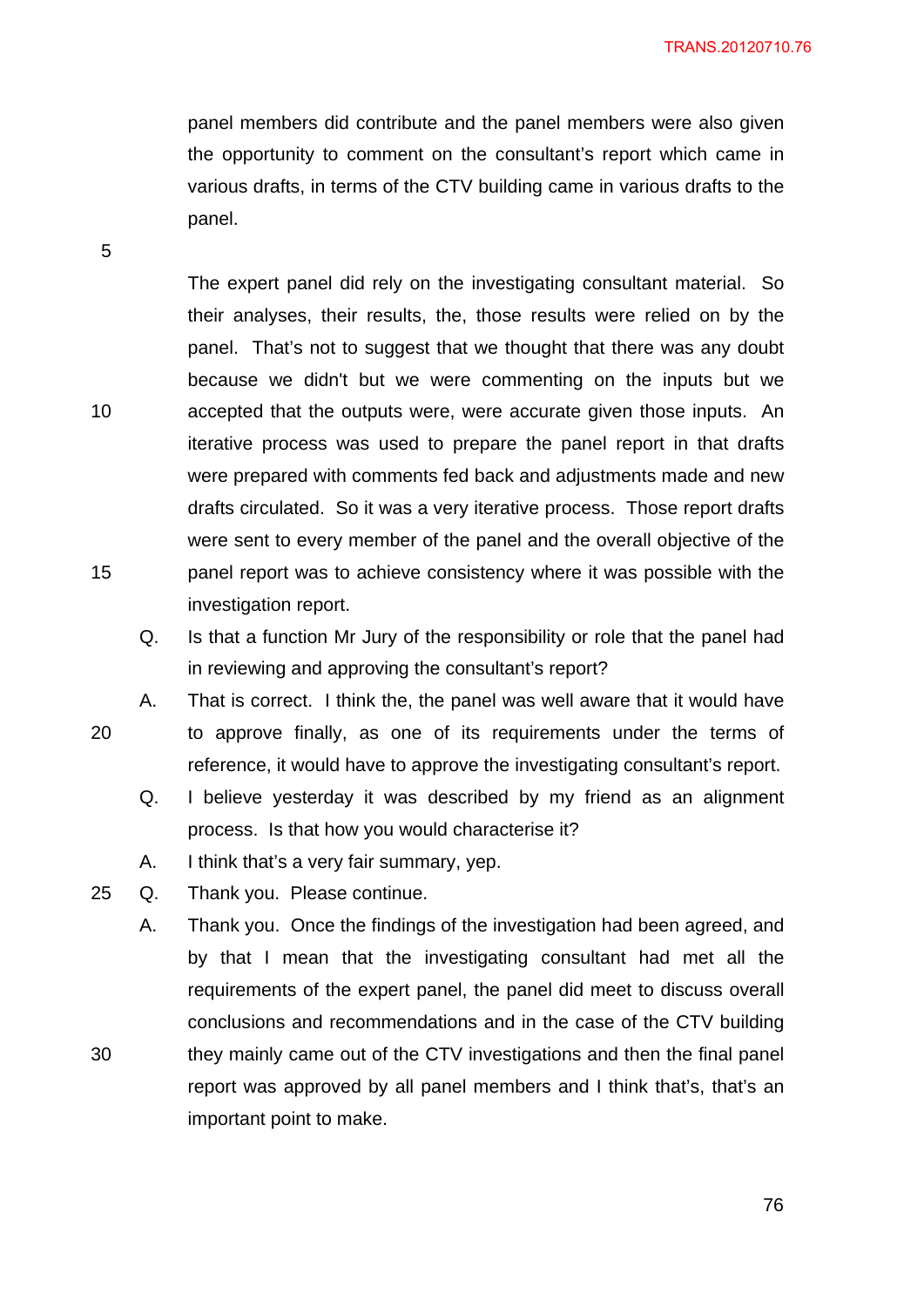The key findings that are reported in the expert panel report are, there are a number of them and I'll quickly go through those.

We found, based on all the evidence that had been presented to us via the investigating consultant's activities, that the damage during the  $4<sup>th</sup>$  of September and 24<sup>th</sup> of December 2010 earthquakes was unlikely to be a significant contributor to the collapse on the 22<sup>nd</sup> of February.

That the shaking during the  $22<sup>nd</sup>$  of February 2011 earthquake was stronger than design levels and by implication also that on the, it was stronger than design levels.

10 That the columns and beam column joints should have been detailed for ductility.

5

20

25

30

The columns did not meet minimum requirements for shear. I didn't mention in terms of the terms of reference when I was going through that slide that one of the requirements in the terms of reference was that

15 we did not go into the issues of culpability or liability but we were very interested to understand what had happened with the design and where that might have impacted on, perhaps, reasons for the performance of a building.

We noted that the centre of stiffness of designated primary seismic resisting elements was significantly eccentric to the centre of mass.

We noted that there were, that the ties between the floor diaphragms and the north wall had been retrofitted after construction but only on levels 4, 5 and 6.

We also noted that in its pre-September condition the building was calculated to achieve somewhere around 40 to 50% of new building standard.

There was no evidence of liquefaction within the site or a significant movement in the foundations.

And we also noted a number of issues relating to construction that had the potential to introduce weaknesses into the building and they included:

> low concrete strength in some columns, non-roughened construction joints,

> > <u>77 до село во п</u>редишни предишни предишни предишни предишни предишни предишни предишни предишни предишни преди<br>В 177 до село во предишни предишни предишни предишни предишни предишни предишни предишни предишни предишни пр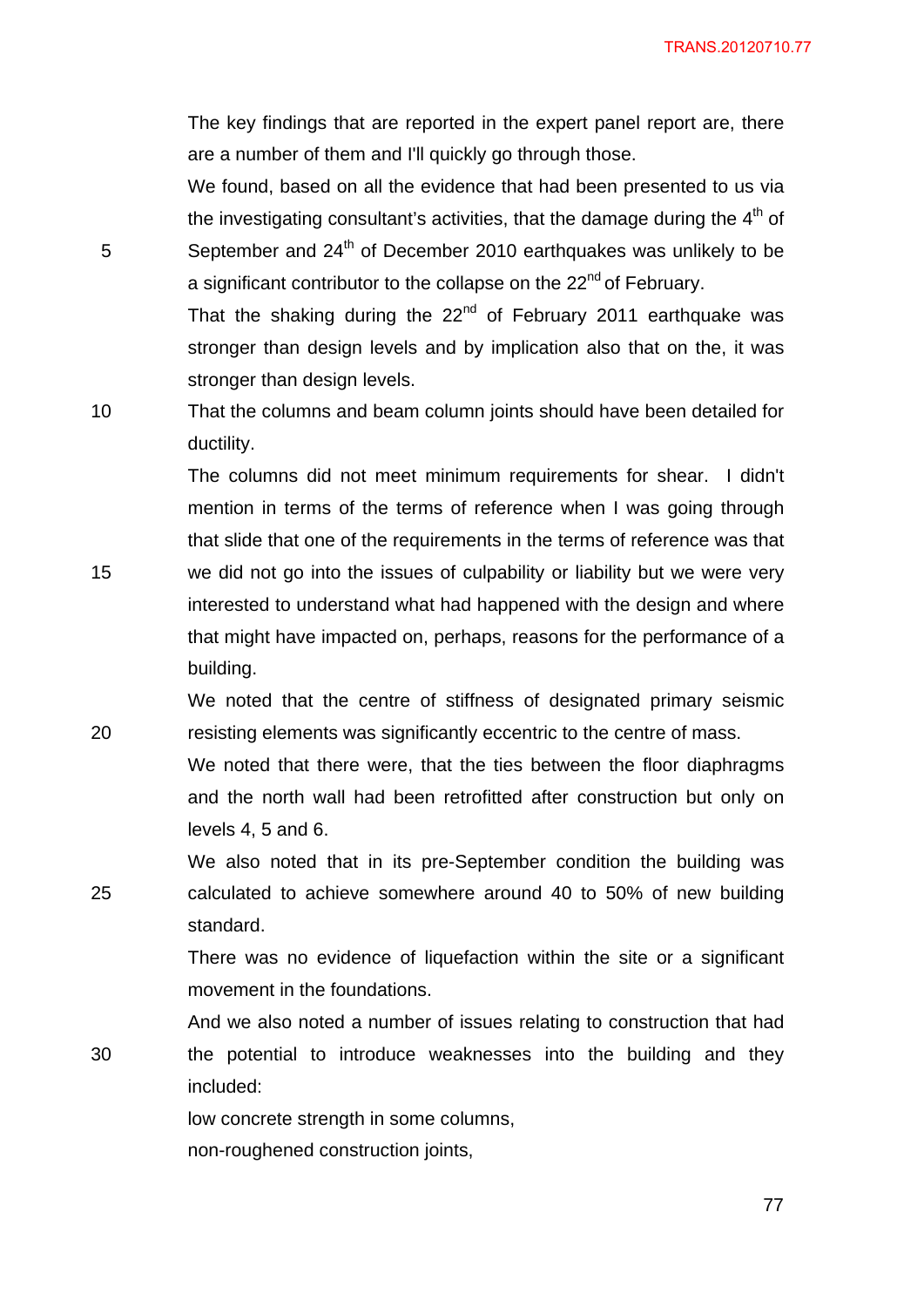poor connection of some beams to the north core on some levels and non-achievement of intended structural or non-structural separations in several areas.

Those findings very much align with the report of the investigating consultants.

Our conclusions based on all of that are encapsulated on this slide and they are:

That collapse occurred because shaking caused forces and displacements in a critical column or columns sufficient to cause failure And that once one column failed other columns rapidly became overloaded and failed.

We might fall into, or we might come under some criticism for the very general nature of this conclusion but I think it is a direct result of the number of scenarios that have been hypothesised already in our report, in the expert panel report and also by a number of others that it's not absolutely clear the exact sequence of the collapse but in some respects it's a bit like the fact that you die when your heart stops but anything can cause that to happen. The main cause of the failure was the loss in the columns in our view.

Q. The report, the expert panel report I am talking of now Mr Jury does contain a section headed up, "Possible collapse scenario," and in that section you note, the report notes that several possible scenarios were identified. That scenario 1 involving initiation of failure along line F was a strong possibility. Is that the scenario 1 that was referred to as that scenario 1 by Drs Hyland, or Dr Hyland and Mr Smith who have just given evidence?

A. That is correct. I would say also in comment that there is not much difference between any of the other scenarios in terms of when they might have occurred. To have the columns fail they need axial load and they need drift and all of those scenarios involve axial loads in various forms, some more, some less and, but they all involve drift and you need one or other or both of those to have failure.

5

10

15

20

25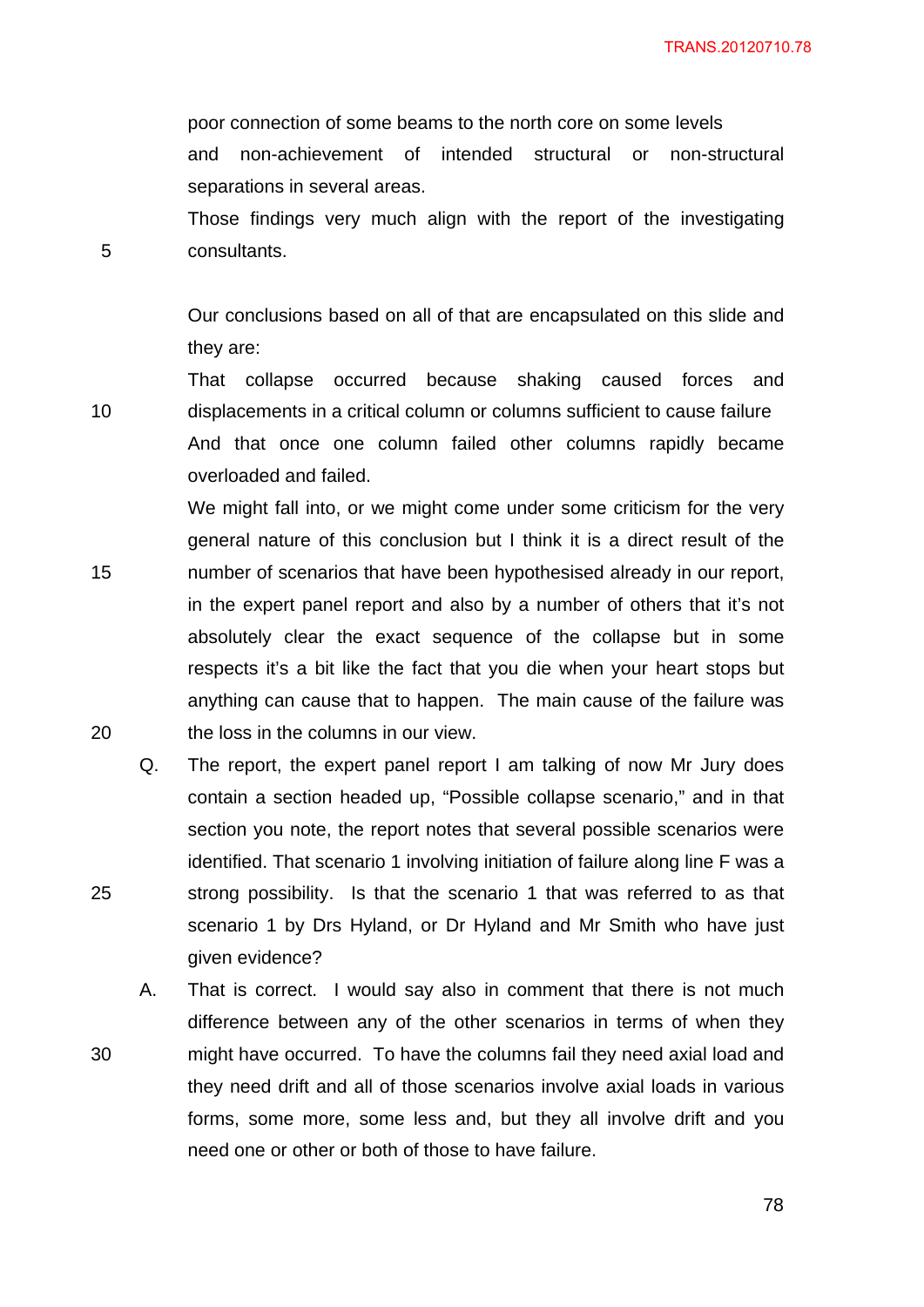- Q. Thank you.
- A. Factors that may have contributed or did contribute to the failure include:

the high horizontal ground accelerations on the  $22<sup>nd</sup>$  of February,

exceptional vertical ground motions potentially, of course these were not recorded exactly at this site but there are a number of other records around the city that would attest to these.

Certainly a lack of detailing of columns and beam column joints.

- High column axial stresses. Perhaps not exceptionally high unless you
- 10 bring all those issues that could lead to axial load, high axial loads into play at one time.

Potentially low concrete strengths in critical columns.

Interaction between columns and spandrel panels, certainly a potential issue, and quite important perhaps for scenario 1.

15 Separation of floor slabs from the north core as a potential issue. The plan irregularity.

Influence of the masonry walls on the west wall.

And perhaps quite importantly the limited robustness and lack of redundancy in the whole structure once things started to happen.

20 1155

5

- Q. By "redundancy" do you mean availability of alternative load paths?
- A. Alternative load paths and also particularly for vertical gravity loads. Once the columns' capacity have been exceeded there was nothing effectively to separate the floors and the floors came down.

25

30

It's of interest to note that out of all those potential issues there are a large number that relate to potential vulnerabilities in the structure and those I've highlighted in this slide in red, and all of these in combination on their own or in combination could be potentially major issues in terms of evaluating a potential collapse sequence.

There were differing views as I alluded to earlier on in my presentation, and I think in terms of emails that were presented yesterday at the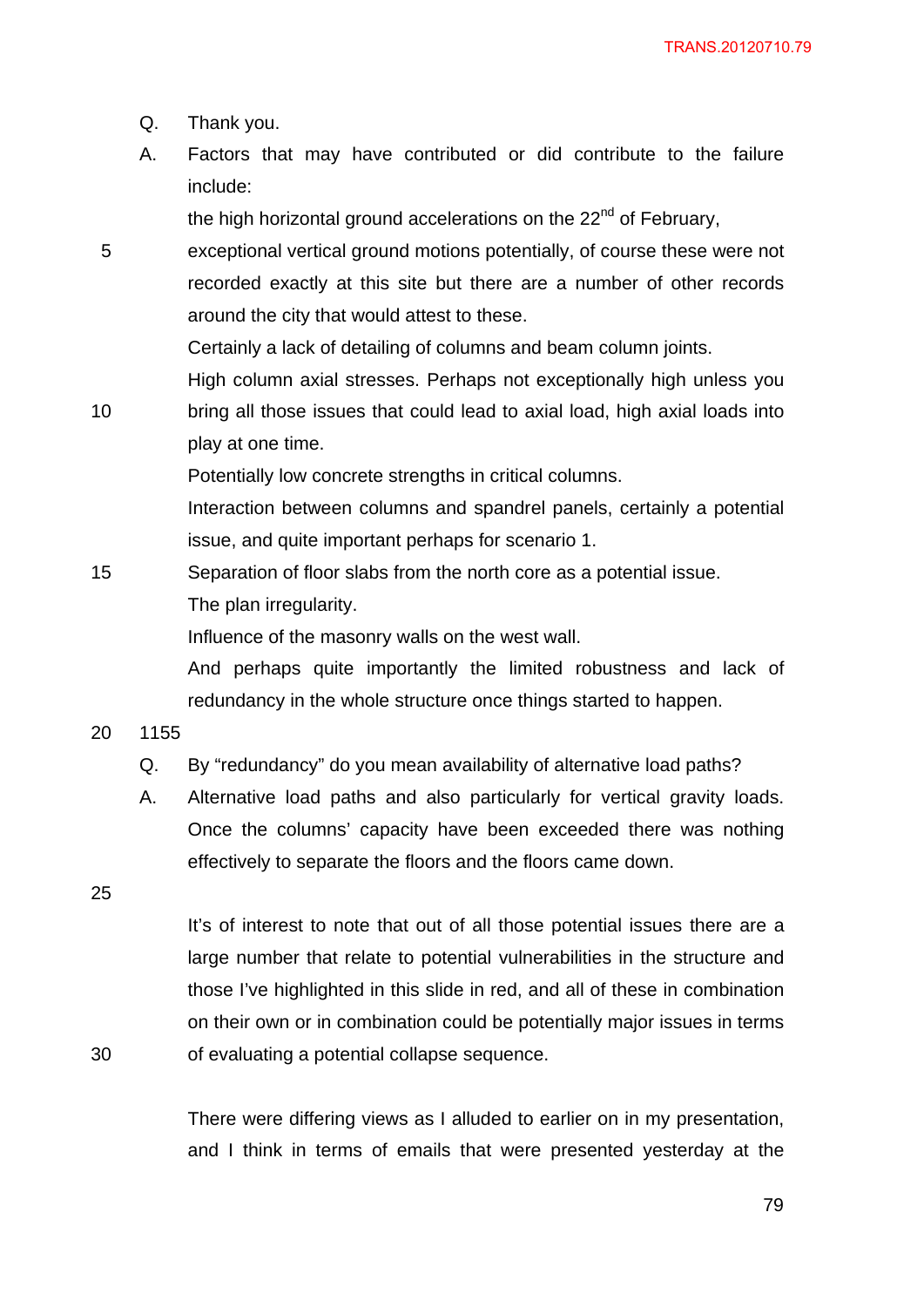TRANS.20120710.80

5 10 15 Commission, some of those were quite forthright. I think though that they indicate robust discussion amongst the panel and also with the investigating consultants about the conclusions that they were coming to in terms of collapse sequences. But these differing views included what was the most likely initiation of the collapse, the validity of modal, the response spectrum results and predicting the performance during earthquakes, and the relative importance in weighting of the identified potential contributors, particularly the influence of the spandrel panels and the time of any – timing of any separation of the floor slabs from the north core. I would perhaps add to that one comment that has been brought out in evidence which was certainly an area of differing views and that was in relation to the need for calibration of the analysis results, particularly the response spectrum results. I have read Professor Priestley's evidence and I agree or accept that the points that he's outlined cover these items and generally convey the issues well on the differing views that were expressed at the time. My own view, for example, on the collapse sequence probably tends more to scenario 2 rather than 1 but I accept that there is a lot of evidence around that could attest to any one of these scenarios.

- 20 Q. Mr Jury you said in a statement of yours at 31 May of this year that a final version of the panel report was prepared, that all members of the panel were prepared to accept as reasonable, so the report as finalised reflects resolution of these issues giving rise to differing views?
- 25 A. That is correct. I think a lot of effort went into preparing a report that all the panel members could accept and that would explain some of the careful wording in that report, to in order to accommodate all those views.
	- Q. Yes I was going to ask you if that had implications for the wording of the report?
- 30 A. I don't, I don't believe that anybody's views was compromised by those wording, particular wordings, but they were quite carefully crafted in order to get acceptance from everyone.
	- Q. Thank you, I interrupted you.

en andere de la constantin de la constantin de la constantin de la constantin de la constantin de la constanti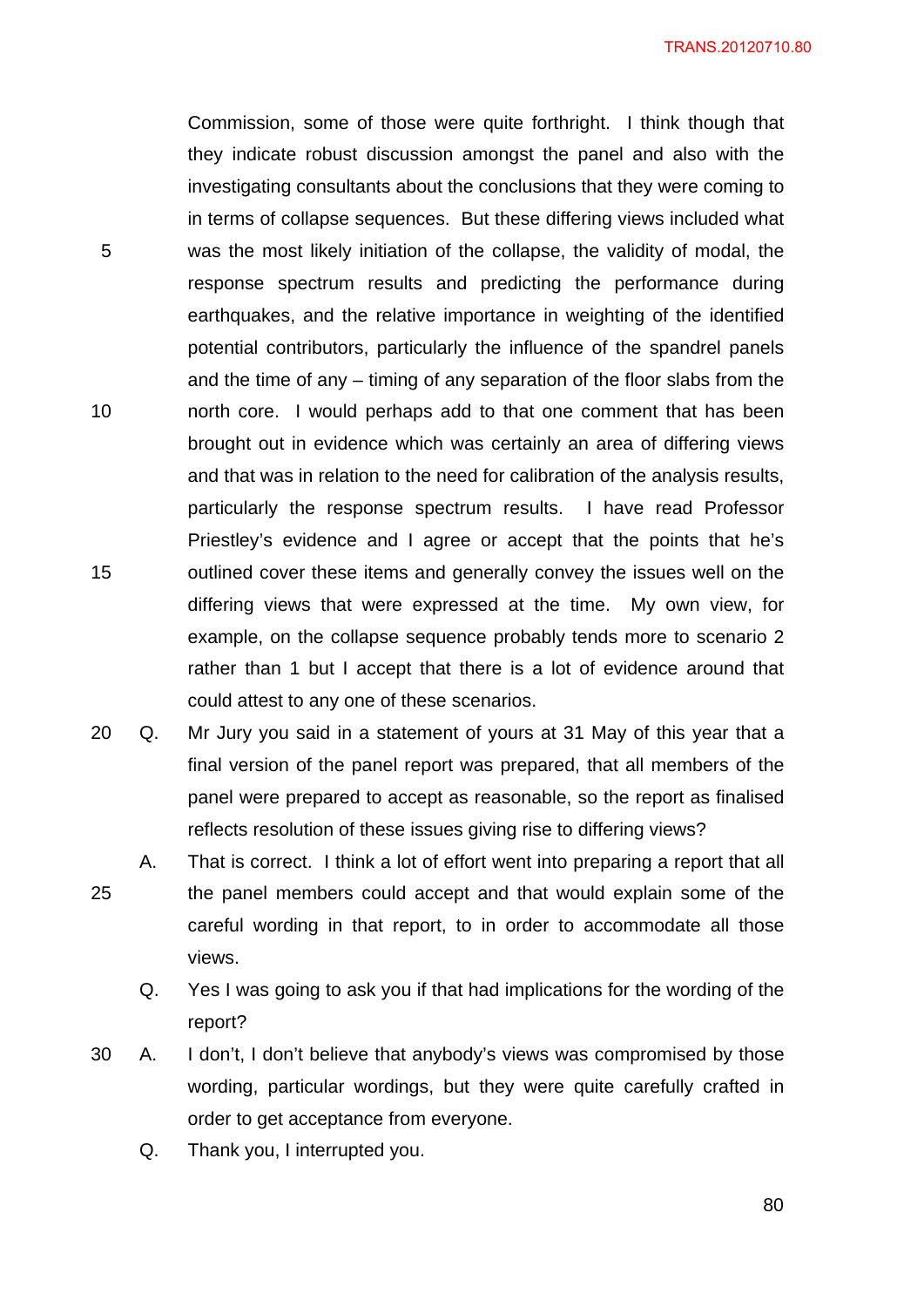- A. I think too that I alluded to before that we have presented a number of collapse mechanisms and I guess anybody, any engineer looking through the evidence will have, has the ability to come up with their own examples, or own scenarios of what might occur, and there have been others presented in evidence as well that I have seen. I think it's important though to concentrate on the conclusions and the findings, particularly those that we've presented in our report, because I don't believe that they are necessarily affected by any particular scenario that's presented.
- 10 Q. So all, just to be clear then, all expert panel members agreed with the conclusions in the report?
	- A. That is my understanding yep, and I guess there will be more evidence that comes out of the investigations that are currently underway to extend a nonlinear time history analyses and those things which will either sway the opinion to one or other of the potential scenarios.

Just thinking about these three bullet points I've got up here in terms of differing views. I've already indicated that my, my feelings more go towards the scenario 2, and I have listened over the last few days at the evidence given particularly around the beam column joint stiffnesses and what have you, they, and the strengths. The beam column joints have the potential to be a collapse initiator but they also have the potential to change the stiffness of the frame once the integrity of the joint may have been lost and I –

25

20

15

5

# **JUSTICE COOPER:**

Q. Just remind me about scenario 2 Mr Jury?

30 A. Scenario 2 relates to the internal columns carrying most of the vertical load but that perhaps having a, being an initiator though a failure of the column and I just offer that perhaps a failure of one of those internal columns at the ground floor level A, the junction with the foundation where the drifts and the time history analyses to date certainly show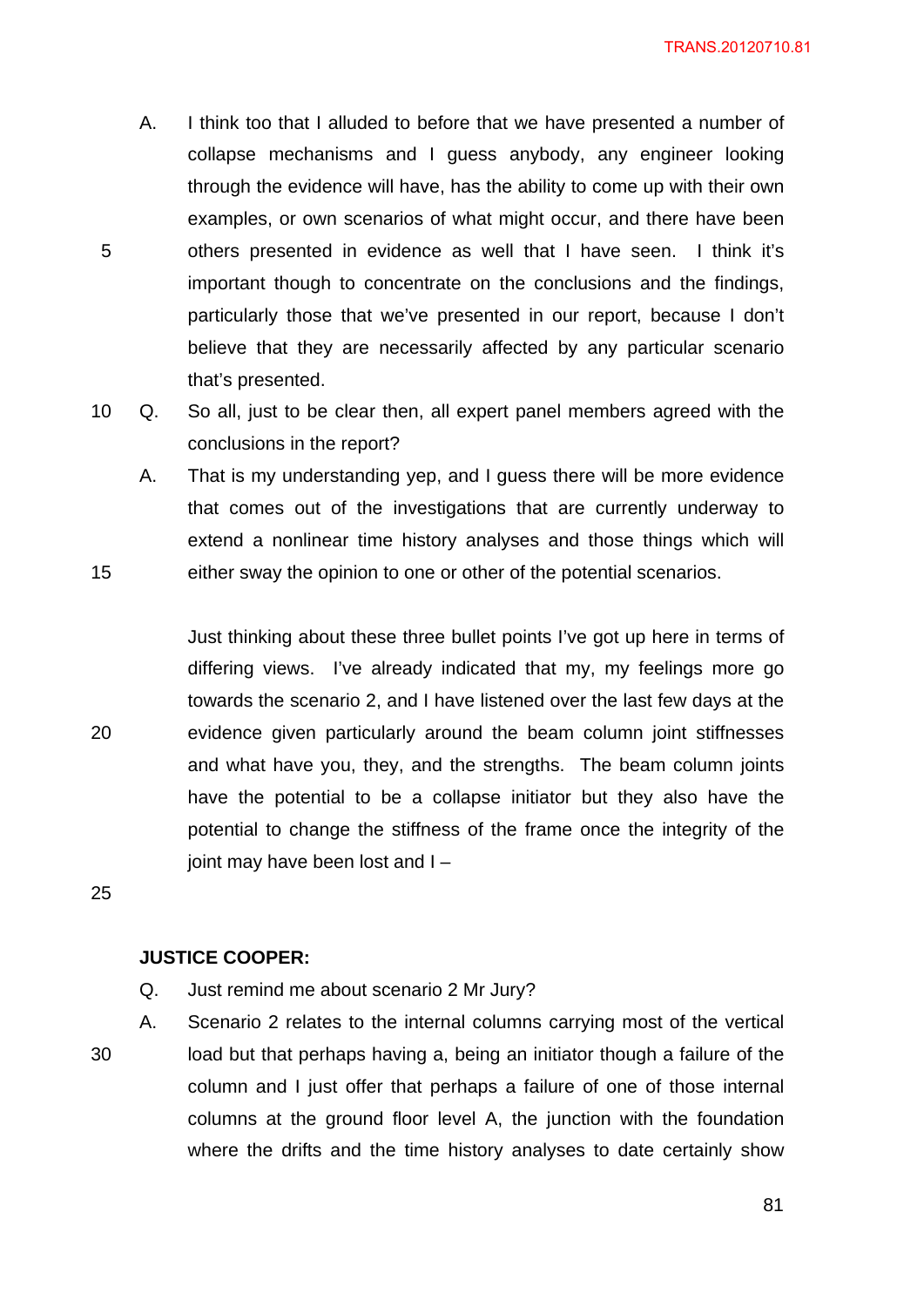drifts sufficient to cause failure are perhaps, is that those columns are perhaps less determined by the stiffness of the joints.

### **EXAMINATION CONTINUES: MR ALLAN**

A. So the recommendations that were outlined in the expert panel report 5 were that the DBH, Department of Building and Housing should take action to address a number of issues.

These included a review of design allowance for irregularity. I know a number of the technical panel members are concerned about the allowances that we have for irregularity even in our current standards 10 and I suppose it would be possible to suggest you should not have irregularity but it would lead to some perhaps uninteresting buildings, or should not have, we should always aim for regularity and achieve regularity but it's not always possible so there needs to be tools available to do that and we query whether the current requirements are 15 adequate.

We also recommended that there be some investigation made to identify other existing buildings around with perhaps this non-ductile gravity column issue. I think as Dr Hyland and Mr Smith pointed out there are a number of issues related to the 19 – the codes that were in 20 place in the 1980s when this particular building was designed. Those requirements were tidied up and made less ambiguous in the 1990 versions of the particularly the concrete code, but there were a number of buildings, a large number of buildings constructed in that 1980s period where some interpretation could've been made to the detriment 25 of those buildings perhaps in allowing those, allowing columns to be detailed without the confinement that we would now expect. Those investigations, some investigation has already been done by the Department in that, around that area.

And also we recommended that identification be made of existing 30 buildings with columns affected by part height spandrel panels. I think one of the areas of differing view was in terms of the effect that the part height spandrels may have placed, may have played in terms of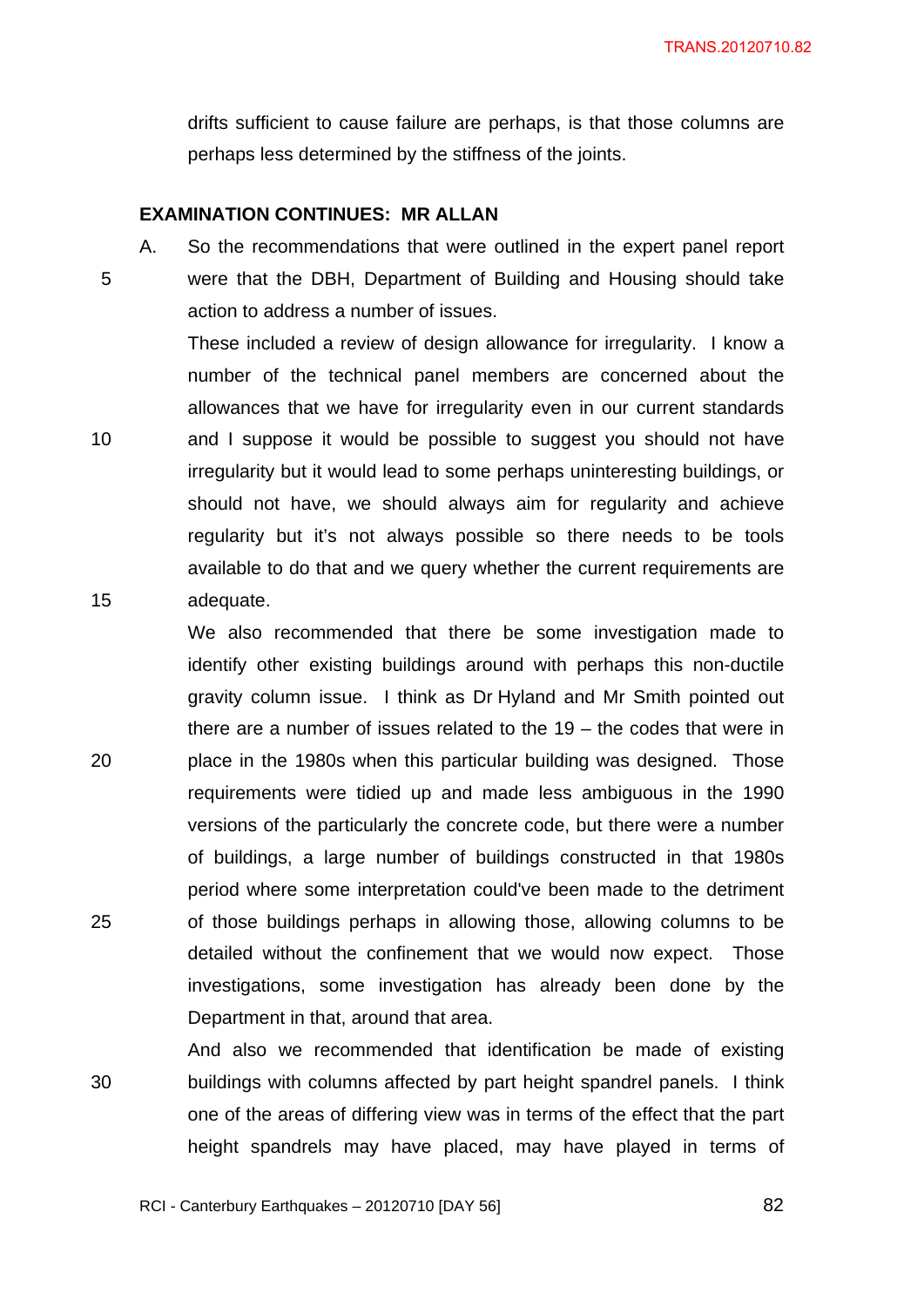affecting the column performance, particularly on the exterior faces. But there is no doubt that panels, spandrel panels affecting columns is a really, a real potential vulnerability in other buildings potentially.

5 We also recommended that design procedures should be developed or reviewed in relation to connections between the floor slabs and structural walls. There was no doubt in the expert panel's mind that the connections between the, particularly the north core and the slab but also potentially the south wall and the main floor system had no, had very little capability to transfer forces should they be required to.

10 And we also recommended that review be carried out of measures to improve the confidence and design and construction quality.

And that is the end of my presentation.

1205

15

25

30

Q. Thank you Mr Jury, now you appear to have a copy of the expert panel report with you and that is dated February of this year?

A. Yes.

Q. And there are some introductory chapters but the chapter that sets out the panel's views in relation to the CTV building is found at chapter 5 of that report?

20 A. Yes.

Q. If we could put that into evidence please, thank you. Now one of the points of difference that you referred to in your slide covering this was the validity of modal response spectrum analysis in predicting performance during earthquakes. You went on to state that as far as you understand each panel member agreed with the conclusions in the report. At what extent then do those conclusions turn upon the validity of modal response spectrum results?

A. I believe it was always the expert, the members of the expert panel's view that the response spectrum analysis techniques were primarily to determine whether it was possible to design this building in the way it was designed in the 1980s and so it was more around what an engineer might have done in the 1980s in order to design this building. It was extended by the investigating consultants to attempt to explain other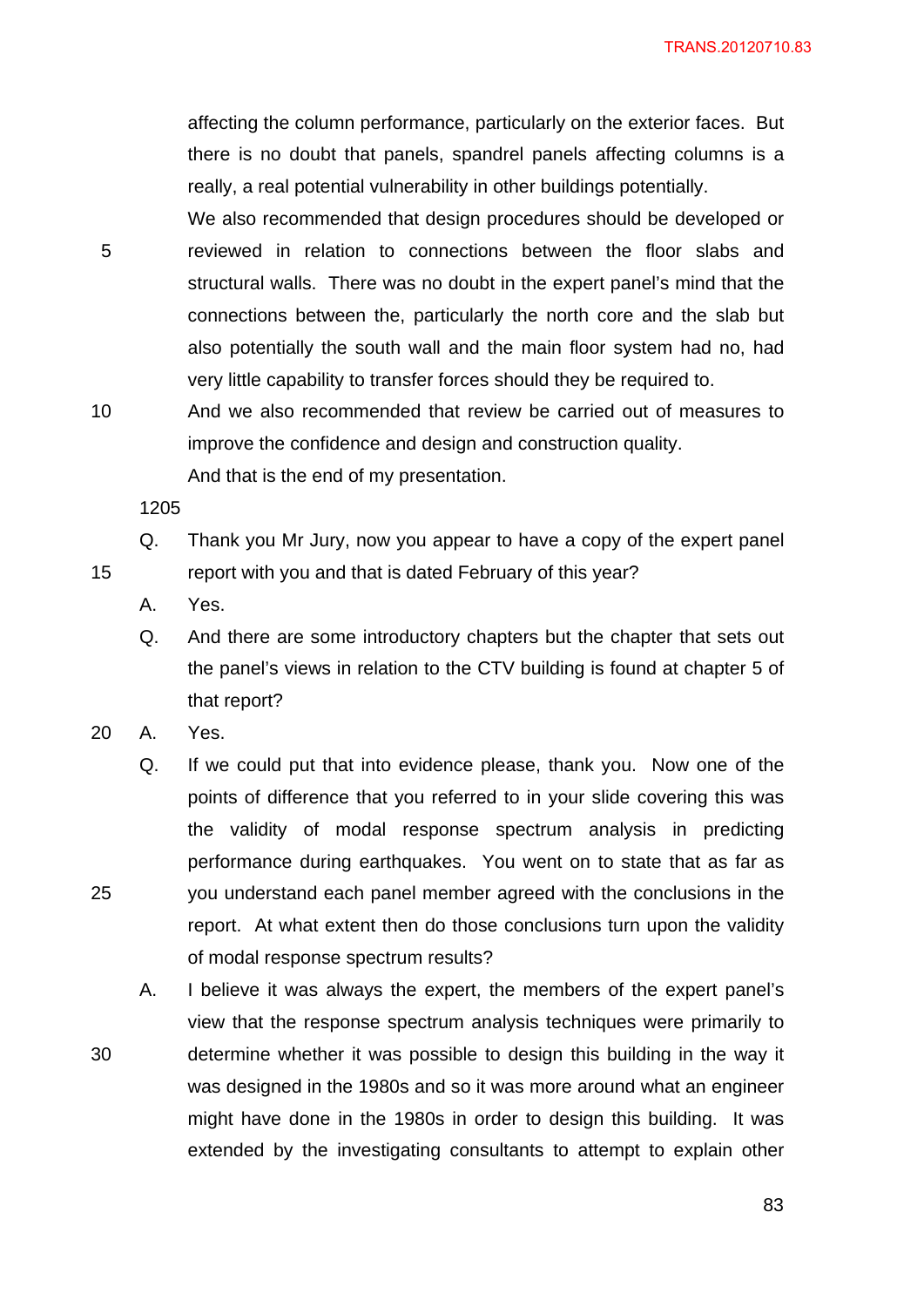TRANS.20120710.84

issues but I believe it was always the expert panel's view that elastic analysis like these were quite limited in explaining some of the issues and that it would be better if not essential that analyses of the non-linear time history nature also be conducted to test some of these issues. I don't hold the view that is expressed in Professor Priestley's evidence that undue reliance was placed on the results of the ERSA analyses in either the expert panel's report or the investigating consultant's report because I think an awful lot of discussion went on in terms of preparing the report to make sure that the various forms of analyses were given their appropriate level of importance if you like in terms of the conclusions that were reached.

Q. The non-linear time history analysis being the essential analysis underpinning the conclusions in the report, as opposed to the ERSA result?

- 15 A. Yes I think both provide some input into the final conclusions but I think the greater weighting has been placed on the drifts that occurred that result out of the non-linear time history analyses and I also accept the point that Mr Smith made that these analyses, while they attempt to get the closest we can possible get to reality they will always fall short because no matter how much accuracy you put into the analyses there are always question marks about the role of certain assumptions in the final outputs.
	- Q. Indeed. Now in that respect both Dr Hyland and Mr Smith emphasised the importance of reconciling analysis results with witness testimony and the debris observed after the earthquake, aftershock. The expert panel placed similar weight upon those other inputs into your thinking?
	- A. Yes I believe we did. Quite a lot of store in coming up with the scenario 1 as the primary means of collapse was the fact that did or did not the slabs detach from the north core and certainly the evidence of the – the photographic evidence and the evidence of investigators was that maybe it did not. There was a lot of discussion around could the slabs have detached but not necessarily collapsed under gravity load and I still think that is an unanswered question but it does suggest that for one reason for going with scenario 1 is that the evidence that we currently

10

5

20

25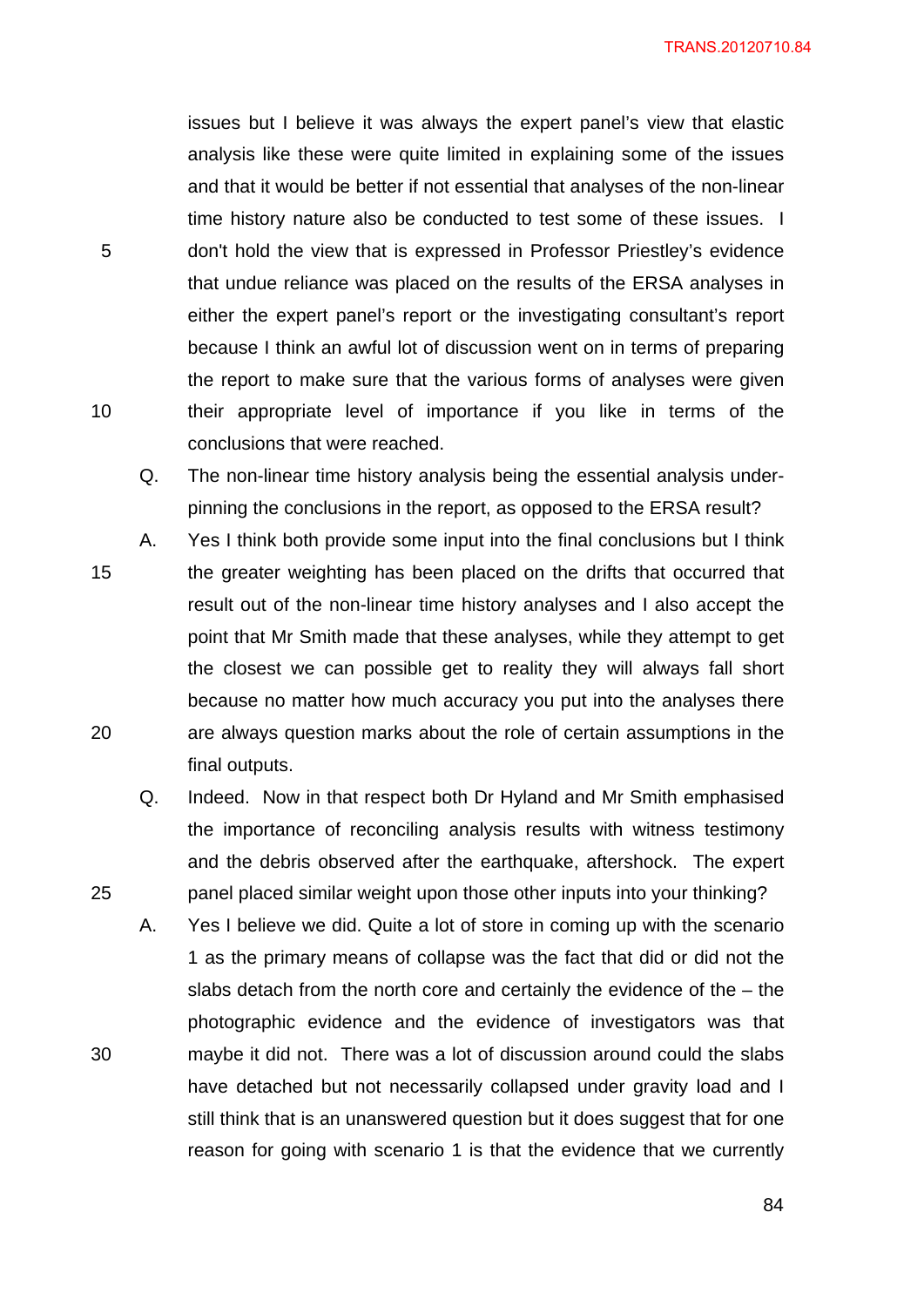have would suggest that those slabs did not detach at levels 4 through to the top of the building. I believe that the expert panel members also well they looked at the, particularly the plan area, plan of the north core and its attachment to the slab and notwithstanding calculations that were carried out, wondered how it could still hang on.

### **CROSS-EXAMINATION: MR REID – NIL**

#### **MR RENNIE:**

Just by way of clarification Sir, the witness also has a lodged written brief, where I understand this to be a presentation of that and I am assuming that is before the Commission as well?

### **JUSTICE COOPER**:

Yes we have it here, I am assuming that is to be treated as evidence, to be taken as read.

15

30

10

5

#### **MR RENNIE:**

That is what I am assuming Sir but it is already in if I can put it that way.

#### **JUSTICE COOPER:**

20 Yes and it has been spoken to rather than read out.

# **MR RENNIE:**

Thank you Sir.

#### 25 **CROSS-EXAMINATION: MR RENNIE**

- Q. Mr Jury, you mentioned that you were here yesterday and I think some days before so you have heard some of the evidence already?
- A. That is correct.
- Q. And one of the matters that you have mentioned related to a series of emails and you commented on the tone of that but I am actually going to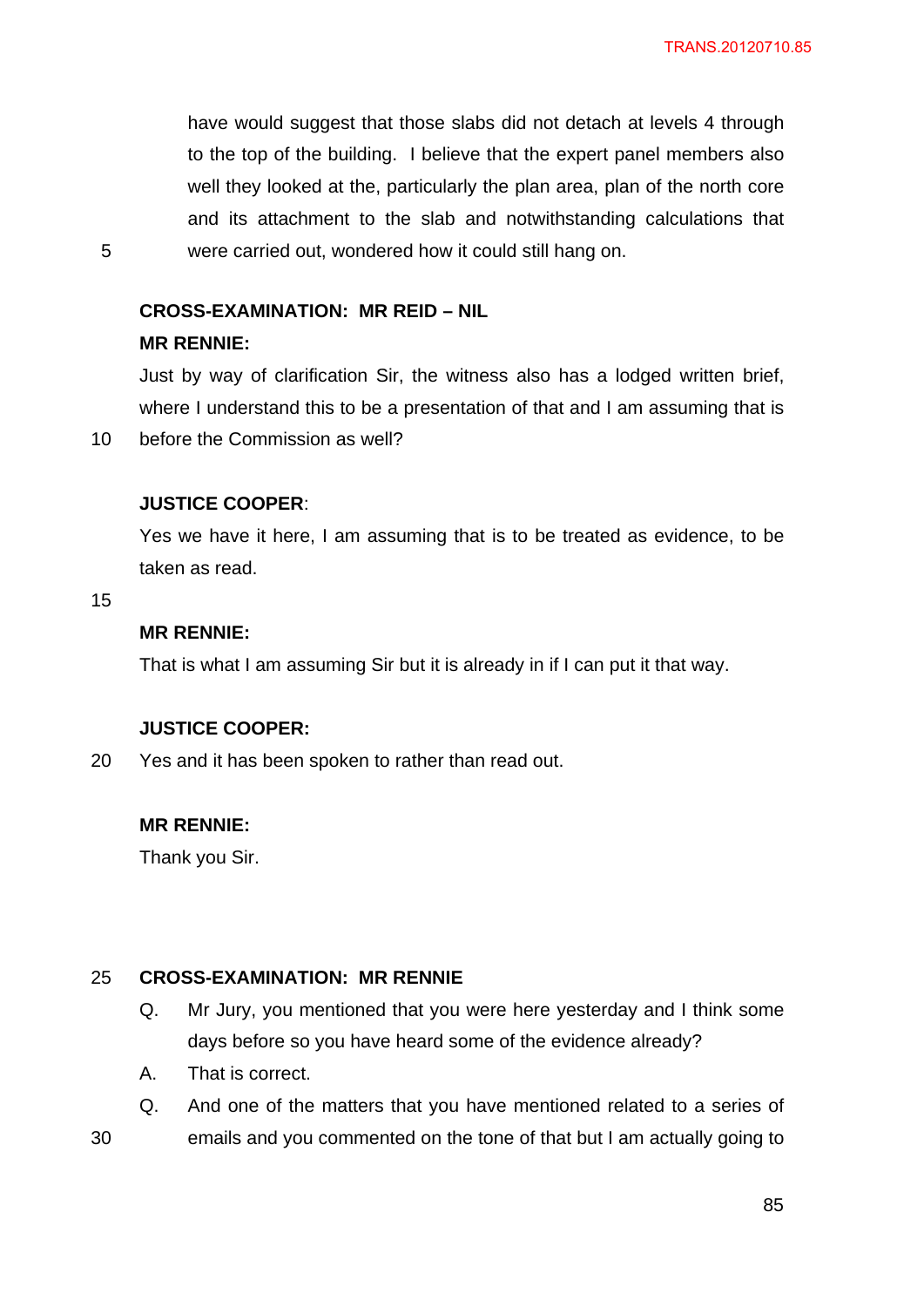ask you about the issue in that which related to the cracking of the slab, you recall those?

A. I do yeah.

- Q. If we just have the first brought up which is BUI.MAD249.094B.31. Now this is at October 2011, this is I think about a week before the final formal meeting of the expert panel?
- A. That is correct.
- Q. Yes, and am I right in understanding that after that meeting on the 20<sup>th</sup> of October the interaction between the members of the expert panel
- 10 basically went on by emails, phone discussions and so forth?
	- A. That is correct.
	- Q. And am I also right in understanding that the way the time sequence ran on the tasks for the expert panel the CTV building was the last in point of time to be considered because the investigation was last in point of
- 15 time to be carried out?
	- A. That is correct.
	- Q. So to put it simply by 14 October your attention was, as a panel, was essentially now centred only on the CTV building?
	- A. That is correct, and the panel report.
- 20 Q. And overall panel report, certainly, yes. But the process that had been established for the expert panel essentially relied upon Dr Hyland and Mr Smith to locate and present the information and then the panel would, as it were overlook it but not separately enquire or test?
	- A. That is correct.
- 25 Q. Now the hypothesis that you were raising in this email which is in fact to Dr Priestley was that the slab may have been cracked in the Darfield event or possibly even before that?
	- A. That is correct.
	- Q. Yes and that hypothesis you referred a short while ago in your evidence
- 30 to that saying it is in your mind still an open question as to whether the slab did crack at some point?
	- A. Yes and perhaps one that will never be determined fully.
	- 1215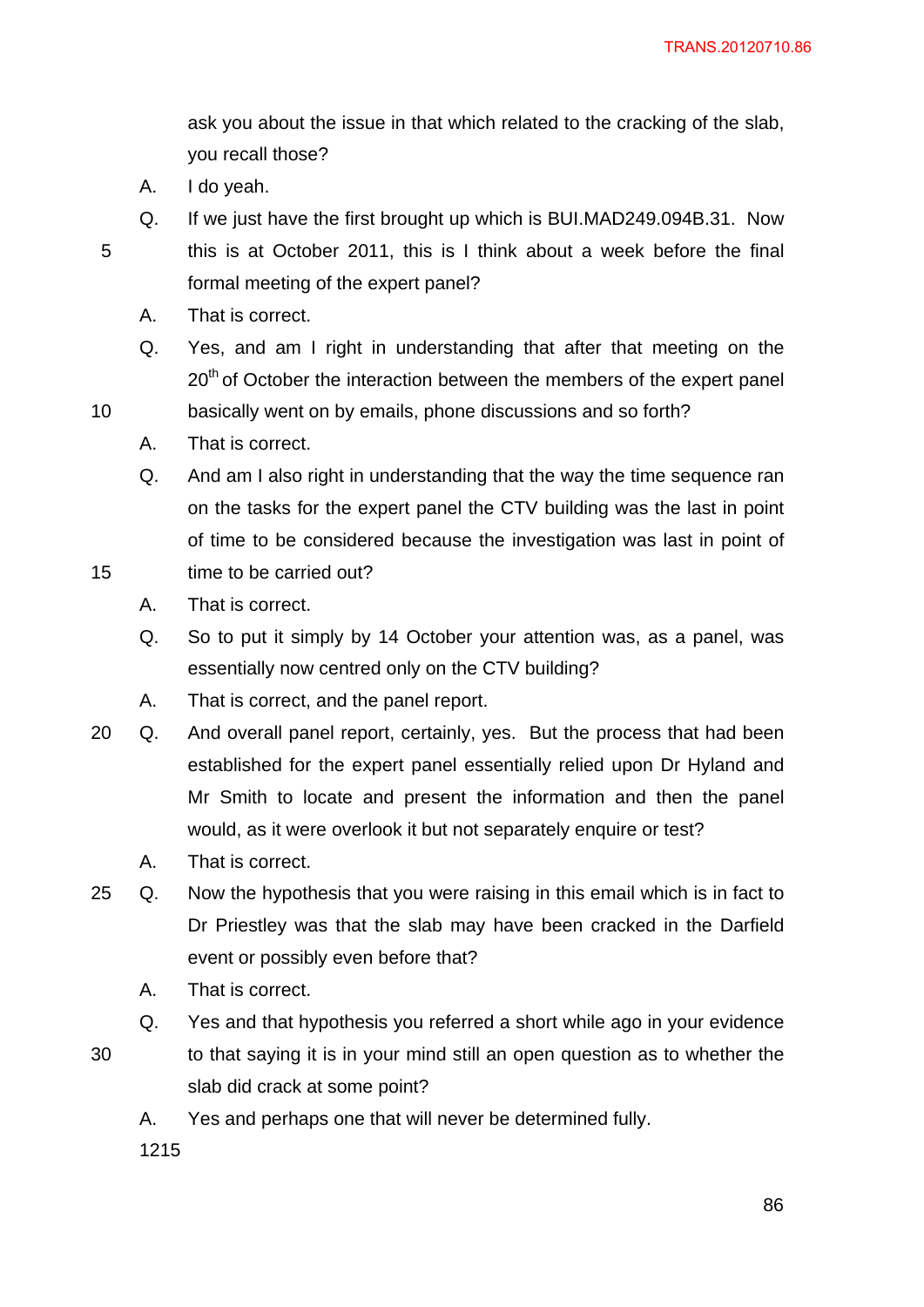TRANS.20120710.87

- Q. Yes, and to be clear, do I have it right that the slab cracking which you were thinking of could be a cracking of any of the slab floors in the building although your attention was particularly focused on 4, 5 or 6?
- A. My question was relating to 4, 5 and 6 but probably primarily relating to the area of the slab adjacent to the north-western area of the core.
- Q. Yes.

5

- A. And perhaps around the drag bars.
- Q. Yes, but to be clear you were contemplating there may be a floor on which the slab had cracked or that all floors had a cracked slab?
- 15 10 A. A difficult one because if shrinkage cracking had been present then it had to be caused by something and it had to be caused by restraint and the only restraint that I could see at that time was the restraint between the west wall which may not have been fully separated and the north wall and there would have been restraint in the concrete, causing cracking in the concrete.
	- Q. And the leaving aside the obvious question of looking at a slab and seeing a crack, the indirect indications of a cracked slab would be accounts from persons present on the floor or secondary signs in such things as floor coverings?
- 20 A. That is correct but none was noted.
	- Q. Well that's really the point I was coming to because more accurately I suggest none was reported to the panel, is that the position?
	- A. That's probably more accurate, yes.
	- Q. Yes, yes. Now if we can next go to BUI.MAD249.0285.10? Now this is
	- an interview conducted with a Mr Godkin by Dr Hyland and Mr Smith.
	- A. Yes.
	- Q. And it's unlikely that you will have seen this before?
	- A. I have seen this before, well I'm not sure exactly this version of it but I'd seen his, his evidence and also the recounting of that in the investigating consultant's report. I think it was in there too.
	- Q. Well let's take him stage by stage. Dr, try again, Mr Godkin has given evidence to the Royal Commission and so you're telling me that you've seen his brief of evidence?

25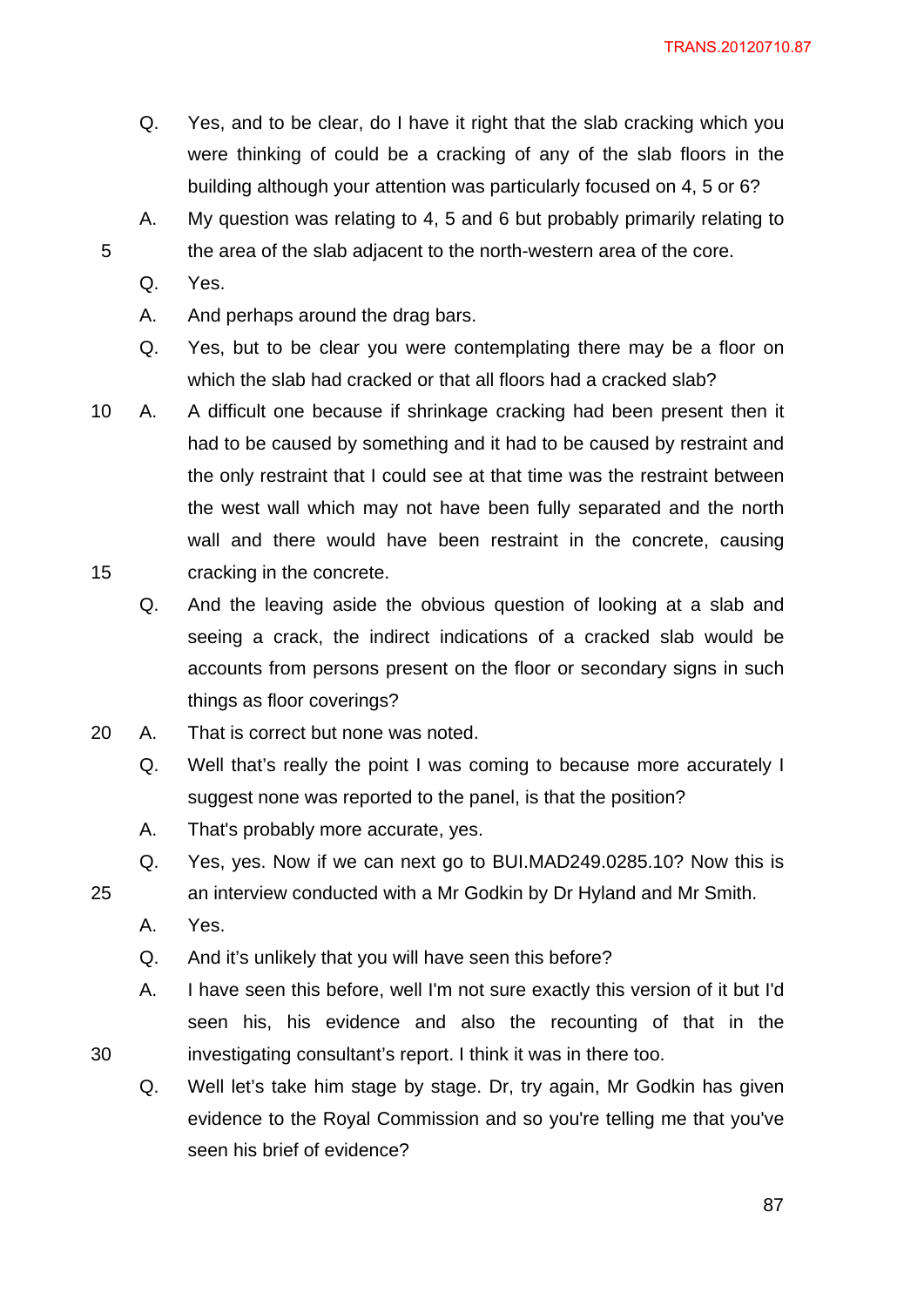- A. I've seen his brief of evidence. Yes.
- Q. Were you here when he gave evidence?
- A. No, I wasn't.
- Q. No. Now the next thing is you've put to me your belief that Mr Godkin's evidence was also to be found in the eyewitness accounts in the investigation report. Is that what you've just put to me?
	- A. I would reflect on that, because I'm not certain. I'd certainly read it in the last few days (inaudible 12:18:26)
- Q. I'm not digging a hole for you at all, to the contrary I'm going to invite you to have a look at the left-hand corner of the page in front of you?
- A. Oh right.
- Q. And you will see that this is in fact an interview which took place on the 9<sup>th</sup> of February 2012?
- A. Yes, I think I've read this on the Commission's website.
- 15 Q. Yes.

5

- A. This particular (inaudible 12:18:44)
- 20 25 Q. Yes. So in fact and I can tell you if we scroll back to page 1 which I don't think we need to do it is expressly stated in the heading that this interview took place on the  $9<sup>th</sup>$  of February 2012. Now without going into a detailed review of the pages I can tell you but I can verify this if I need to that the eyewitness reports in the building collapse report consist of four interviews and they are, that is to say four interviews of persons inside the building and having now heard seven people from inside the building give evidence to the Commission, even though the building collapse report doesn't name the four people who were interviewed it's possible to cross-match them and work out who's there and who's not, and Mr Godkin it appears was first interviewed on 9 February 2012 by Dr Hyland and Mr Smith. So what he told them could not form part of the material which came to your expert panel, could it?
- 30 A. No.
	- Q. No. Now Mr Godkin says a number of things about a hump in the floor and if you look down to the bottom of the page that I have referred you to he says in relation to the hump that it was on the south side of the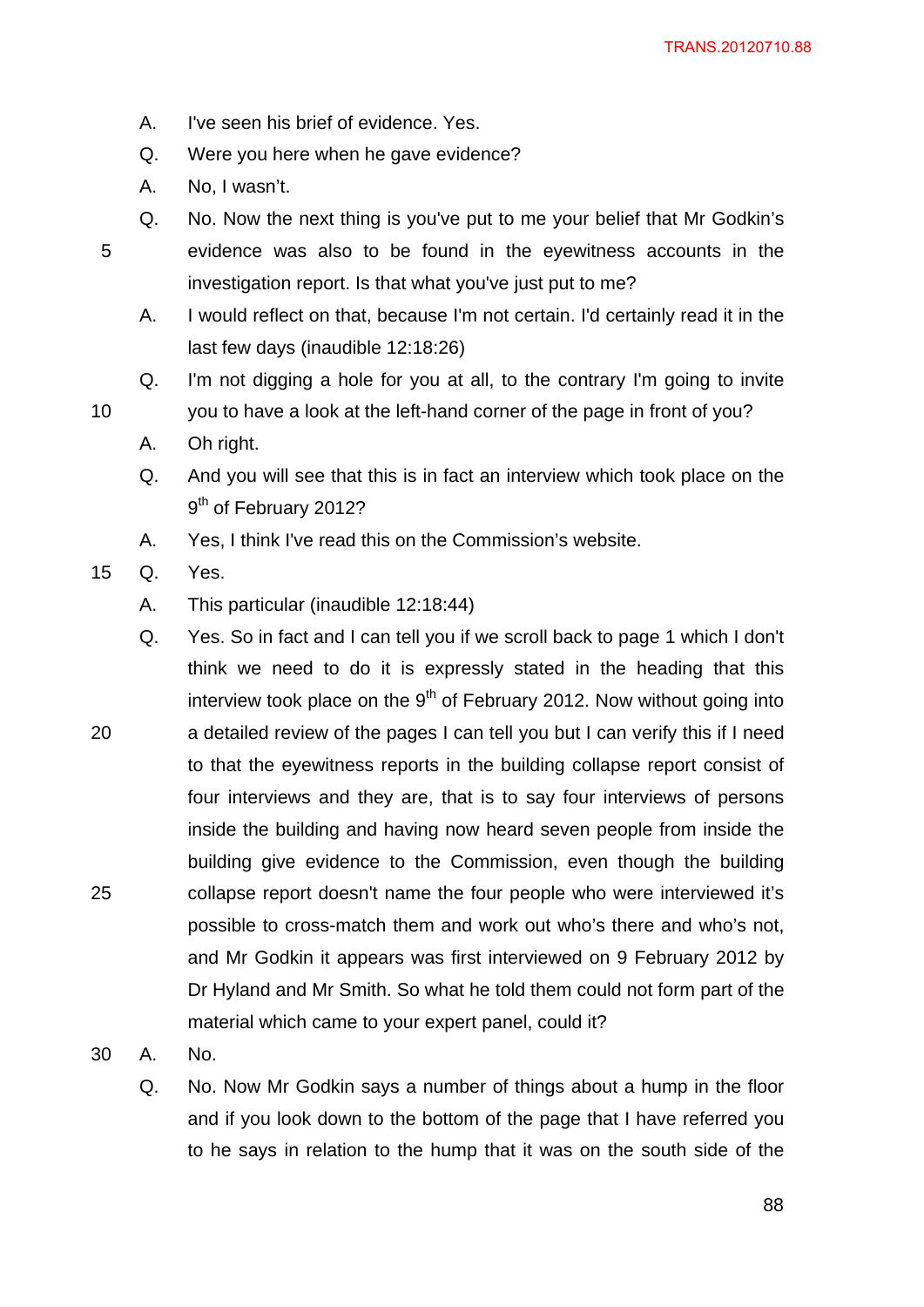hump that developed from the floor and he then says that it got progressively worse, see that?

A. I do.

5

- Q. So that at this point he's discussing a post 4 September and pre Boxing Day scenario?
- A. Okay, yep.
- Q. Now if we can go to the next page –
- A. Can I just, to clarify?
- Q. Yes.

10 A. Is he talking about a hump at the ground floor? I think when I read it –

- Q. No, this is level 4.
- A. Level 4, okay thank you.
- 15 20 25 Q. Because just to quickly cut through to give you a fair view of what I'm asking you about. The Commission has heard from three witnesses. The other two were Mrs Aydon and Ms Brehaut. Now they didn't talk about a hump but they talked about a post 4 September and post Boxing Day experience and especially post Boxing Day that pens and pencils placed on desks would no longer remain in place and had to be retained with rubber bands and blu-tack because otherwise they would roll across the desk and fall on the floor, but their evidence didn't specifically address this matter of the hump that Mr Godkin is talking about. Now if you again go down to the fourth entry on the page I've now taken to you, Mr Godkin says, "The hump got progressively worse and the hump there was what staff and myself went to Brian about," do you see that?
	- A. Yes.

30

Q. Now Brian was the manager, sadly we're not able to have his account of what was involved and it then, the discussion then runs on down through there indicating as I put it to you that this was a shall we say a distortion to try and use a neutral word in the floor part of it covered by carpet, part of it covered by vinyl. Now I'm not trying to cut you short, you're welcome to read through the next two or three pages if you would like to do that. But the point I'm putting to you is, is this the kind of

e a construction de la construction de la construction de la construction de la construction de la constructio<br>1890 : la construction de la construction de la construction de la construction de la construction de la const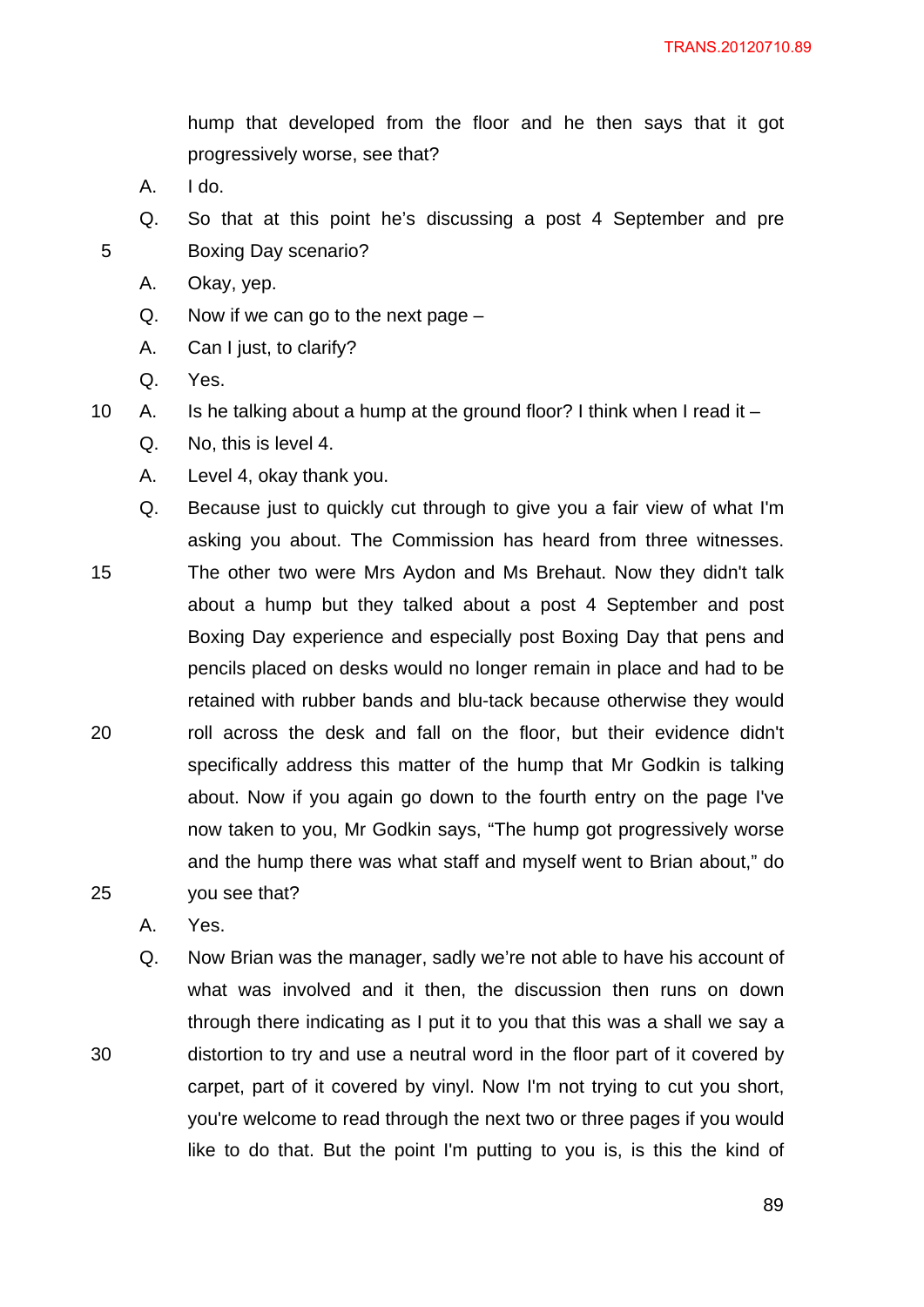eyewitness evidence which you had in mind in suggesting that this question of the slab break had to be considered?

- A. Certainly, certainly it would be, yes.
- 5 Q. And in terms of the level of significance that one would give and what we have here in essence is Mr Godkin's account, two people supporting part of it, an account of deterioration in the sense of a greater slope and greater problems, a significant change after Boxing Day. Are those matters that you would give weight to in considering the slab breach issue?
- 15 10 A. I believe so but I think there was also other evidence too, particularly by the quantity surveyor and those that were inspecting the building for damage and repair. Look I'm just not certain whether this this hump was covered in that investigation or not so you'd have to consider all the evidence that you had but certainly this evidence would send you on a path to go and look into those issues, yes.
	- Q. The evidence of the inspection by Mr Coatsworth who was the independent engineer and of the quantity surveyor who accompanied to him related to a period before the Boxing Day quake.
	- A. Okay.
- 25 20 Q. And the evidence of Mr Godkin in relation to the nature of the hump and the evidence of Mrs Aydon and Ms Brehaut in relation to the rolling pens, the blutack, et cetera, indicates a more obvious inclination after Boxing Day and Boxing Day seems to have been the start of the pen and blutack problem, would that again suggest an investigation as to whether the Boxing Day earthquake had had some impact on the integrity of the slab?
	- A. I think all evidence has to be taken on its, on the words that are stated. 1225
- 30 Q. Yes.
	- A. The Boxing Day earthquake though was significantly less in shaking generally than the September and I, I get the impression maybe that you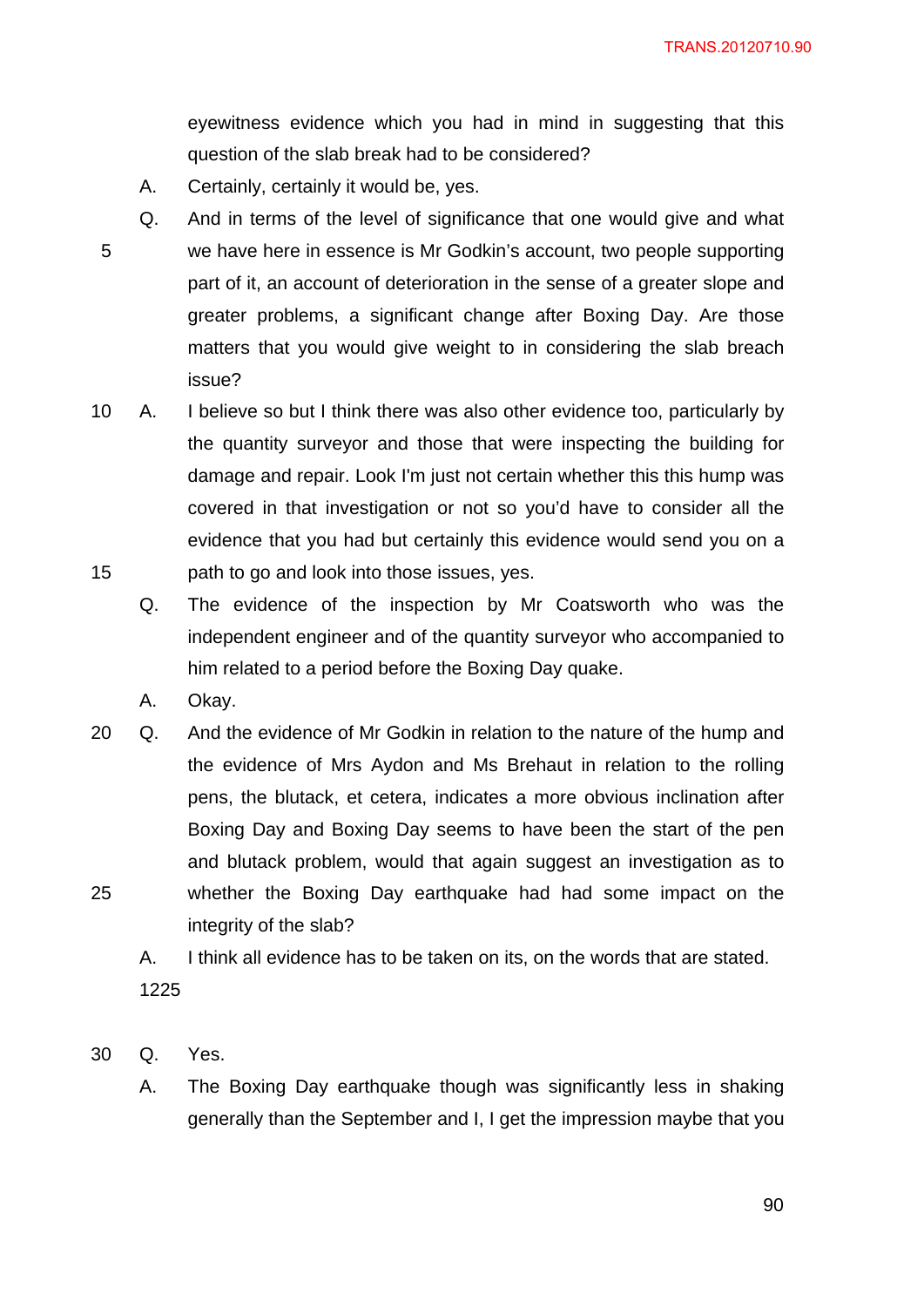can confirm that this hump was visible after September and got worse on Boxing Day?

- Q. That's what Mr Godkin says.
- A. So it wasn't picked you by the quantity surveyor and the independent engineer in their investigations. I'm asking the question really?
- Q. No I can tell you it was not picked up at all. Mr Godkin, the evidence from Mrs Aydon is that Mr Godkin had one of those senses of acuity to level such that some people have who go around lining up pictures on the wall and that sort of thing because he had identified a separate bulge in a window which she stated she was unable to see until he pointed it out to her and, and I can't assist you as to whether that was a relevant factor to what we're talking about but just so you're aware of what we're talking about in terms of the level of perception. Now in all events the rejection of your slab breach proposition on the 14<sup>th</sup> of October 2011 seems to have been the end of any attempt to investigate that. Is that correct?
	- A. I suspect so. I mean the difficulty was that the calculations for that particular connection were showing that it had, had quite a lot of capacity.
- 20 Q. Yes.

5

10

15

25 30 A. My, my immediate reaction prior to, to that was that the tear that you can see in the photographs of the slab in that area could indicate a tension failure in the concrete at the end of the starters coming out of the north wall, or the slab of the north core but the calculations that had, were done around that sort of suggested that that probably wasn't the weak point from a tensile point of view. So you were then left with trying to decide that if you were going to continue with the argument of failure of the drag or the connection between the north core and the slab that there had to be some deterioration of that connection prior. So when that was I guess considered and discounted that discharged that view from my, from my concerns and at that time too we weren't reliant on the separation of the north core from the slab or the, any of the failure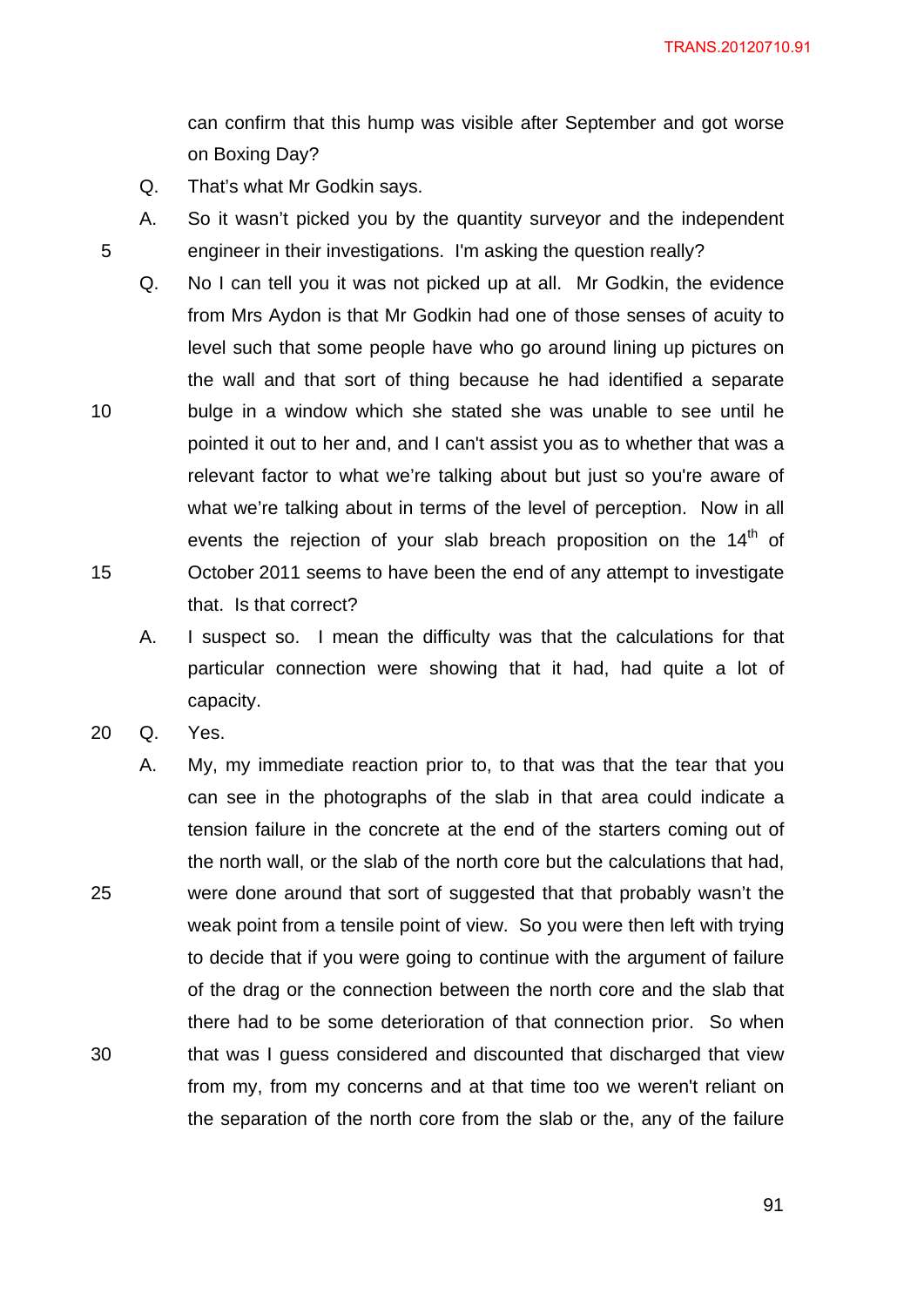sequences that were put forward. It was just an exasperating [*sic*] circumstances if it had occurred.

Q. Sure.

#### 5 **JUSTICE COOPER:**

Exacerbating perhaps?

# **MR JURY:**

Exacerbated.

#### 10 **CROSS-EXAMINATION CONTINUES: MR RENNIE**

- Q. The 14 October proposition that you put to the investigators was one that if I read your email correctly Dr Priestley also considered merited consideration.
- 15 A. Yes I think in, in reading Professor Priestley's evidence he still has the view that the separation of the north core from the slab was a primary, or potentially a primary initiator. I, I, I don't need that to be comfortable about the other scenarios and I'm, but maybe Professor Priestley will be asked that question also but whether he is reliant on it, but I don't think I'm reliant on it for any of the other scenarios.
- 25 20 Q. My industrious junior has passed me a note slightly correcting what I told you about Mr Coatsworth which, he points out that in paragraph 101 of Mr Godkin's, is that right, 101 – 10, 10 of Mr Godkin's evidence Mr Godkin told the Commission that he had told Mr Coatsworth about the hump so I think probably it would only be fair to Mr Coatsworth to assume that he gave some attention to the issue pre-Boxing Day. Now what we've just been discussing indicates the difficulty of obtaining a settled 100% confident outcome of why the building collapsed doesn't it?

A. It does.

30 Q. Yes and yet the impression one takes from the process that was being run by the Department of Building and Housing was that they wanted it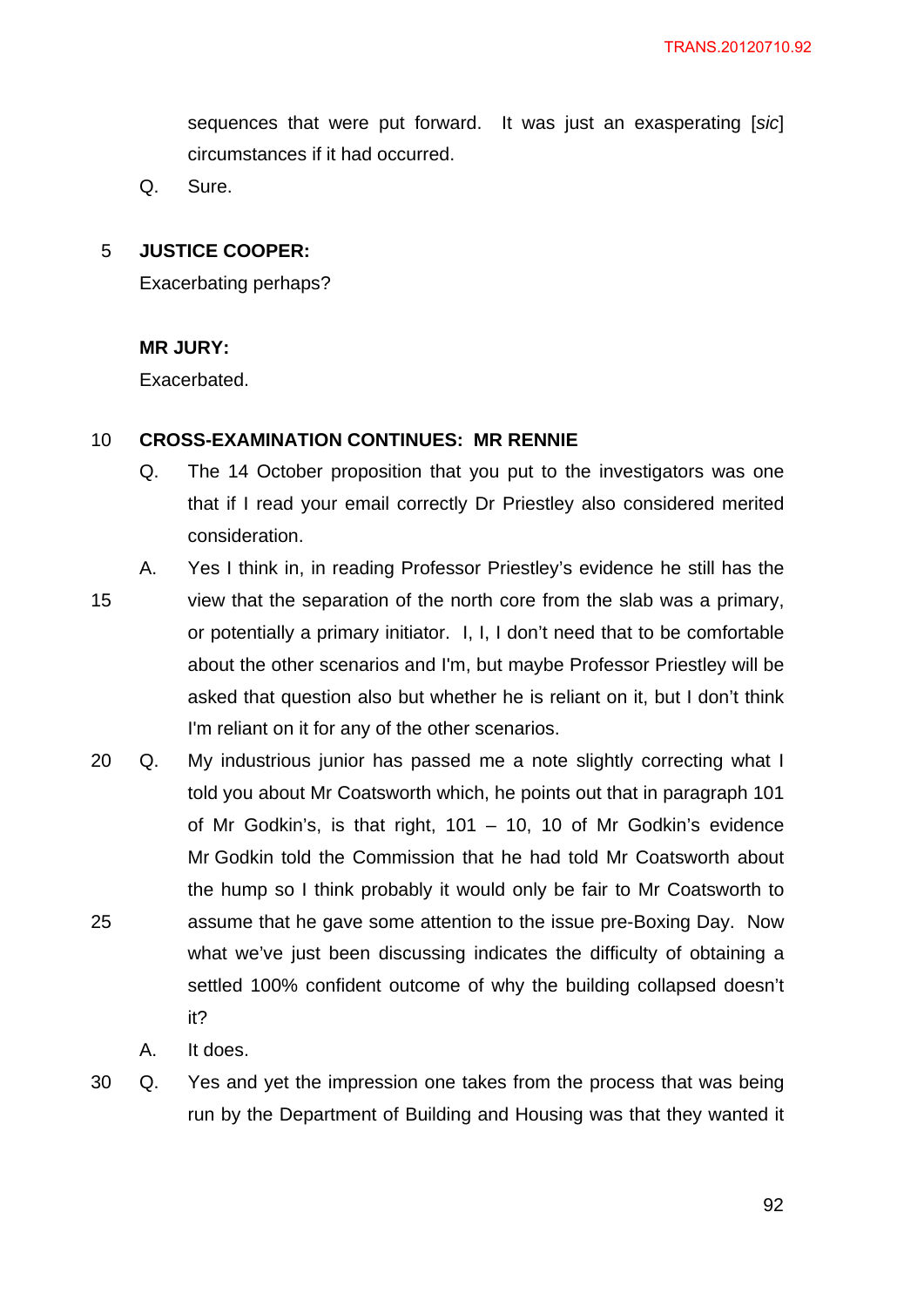brought through to a report which stated the reason why the building collapsed. Was that your perception of it?

- 5 10 A. No I think, I think the, the Department as, as was the expert panel was very keen to make sure that no possible reasons for the collapse that could not be absolutely ruled out were not continued through to the final report. So people could take positions on which scenario they felt was more valid than others, taking everything into account, but it was important to make sure that each of the potential views that had been expressed and hadn't been discounted were carried through into both the consultant's report and also the panel report. So I don't, I don't believe that the Department ever indicated to, certainly that I'm aware of, ever indicated a desire to, to follow a particular line. The panel members certainly set out what they thought were minimum requirements in terms of the panel report.
- 15 Q. Now the, the unusual feature I suggest of the Department's process was that it was running in parallel with the Royal Commission process, seemingly seeking to obtain answers to largely similar questions. Is that a matter that was taken into account by the panel in considering how and when to report?
- 25 30 20 A. I, I believe that we, we were engaged before the Royal Commission had, had necessarily been promulgated or, or appointed but it was around, it I recall correctly it was around the time when the possibility of a Royal Commission was certainly out there. I believe that the, the process the Department entered into in terms of commissioning us to carry out investigations was based on their perceived need for capturing and dealing with these issues but certainly once the Commission had been appointed it was always of our view that this report would perform, would form part of the evidence that went to the Royal Commission. So in that respect we were mindful that the Royal Commission was proceeding on a parallel path and, and in fact I guess while we were preparing this they were undertaking their own investigations from various parties as well.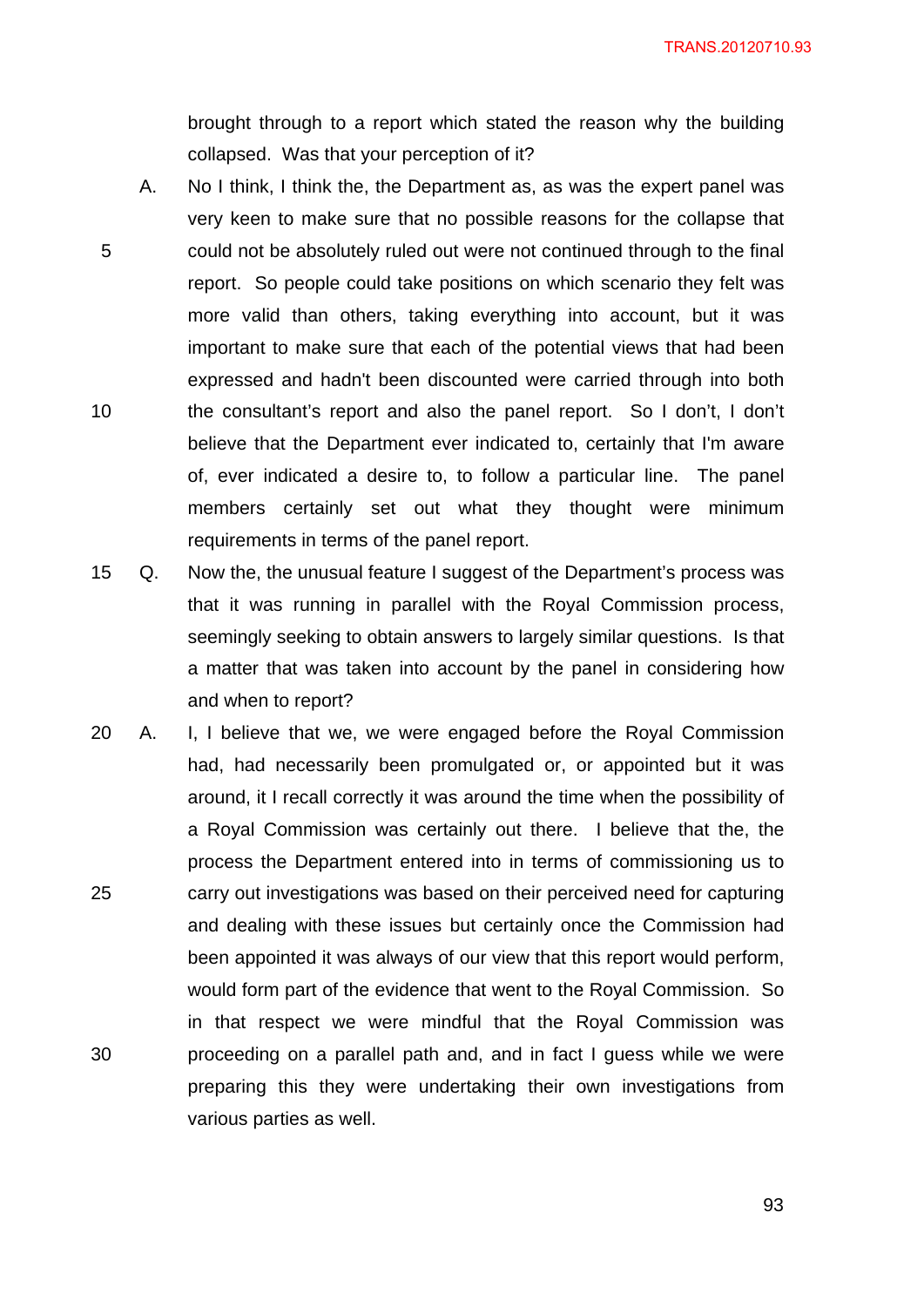- Q. It was a close run thing in the sense that the panel in the investigation were announced on the  $6<sup>th</sup>$  of April and the Royal Commission on the  $11^{th}$ . It wasn't that far distant.
- A. Mmm.
- 5 Q. To what extent therefore would you say that the expert panel's report is essentially information you gathered to assist the Commission, or did it have some other purpose?
	- A. No I think the, one of the purposes, or one of the purposes was to present recommendations but I think that was primarily to inform the Department about issues that they might take up –
	- Q. Yes.

10

15

20

- A. in the future in terms of making sure that the regulatory environment did cover these issues that might come out of these investigations.
- Q. Well that's clearly a separate and proper purpose for the Department to consider isn't it?
- A. And I, I suspect, look I don't, I wasn't in the, in the Department so I don't know what their thinking was at the time but I know that early or late in, late in February, early March there was quite a, an urgency in order to get a, a report underway and particularly to collect information that might otherwise be lost.
- Q. That's 2011 you're talking –
- A. That's 2011, yes, yeah.
- 25 30 Q. Thank you. This morning counsel assisting produced what are known as reply briefs from Dr Hyland and Mr Smith and there's a provision, or statement by Dr Hyland in one of those which I'm just going to read to you to give you an opportunity to comment on it because it relates to the purpose or process of the panel and how it operated and I'm just going to read it out to you. I'll have it put up on the screen as well and take a moment to think about it and then you don't have to comment on it but I'd like to give you that opportunity. The reference is WIT.HYLAND.0001.1?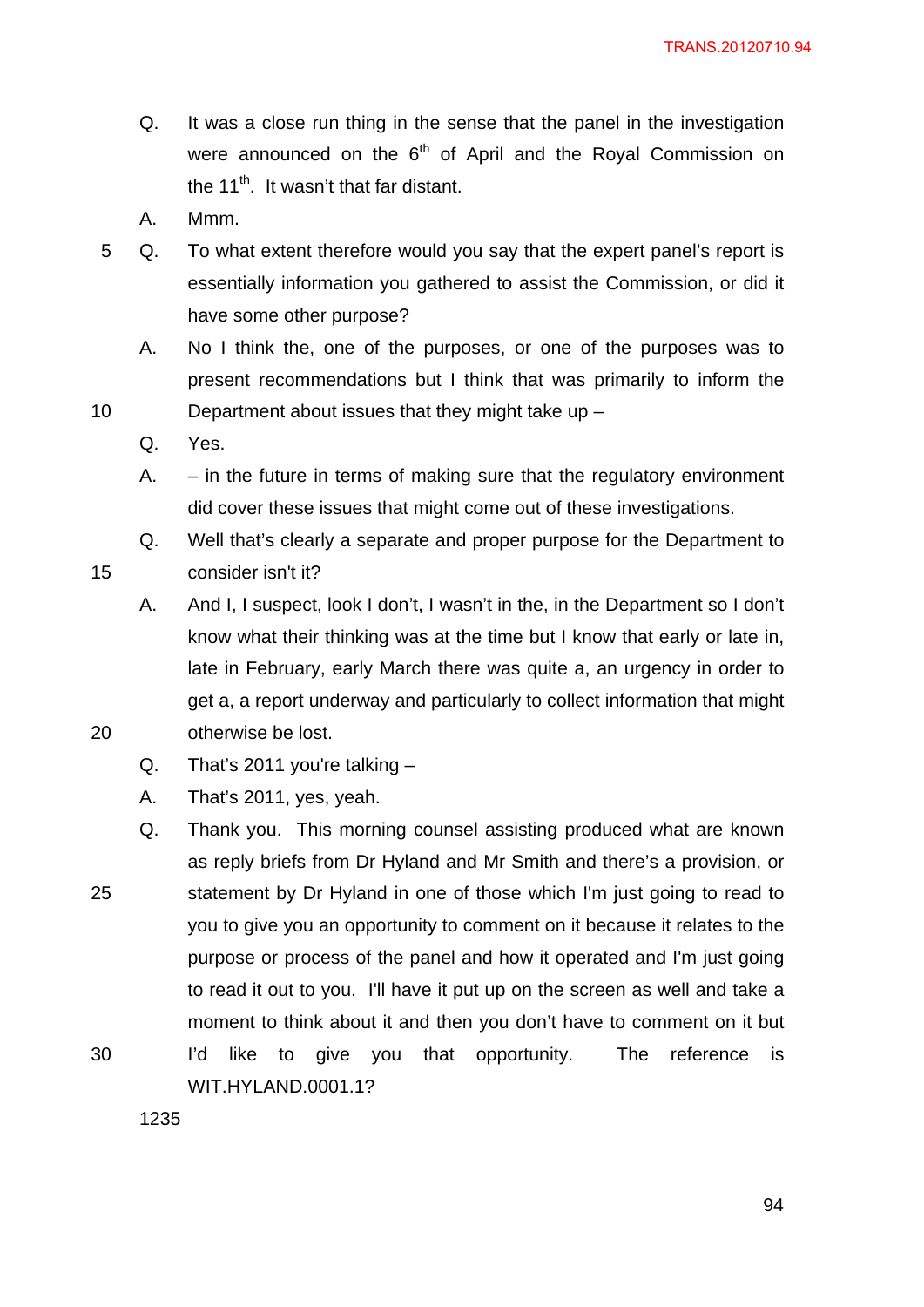- Q. And just while that's coming up Mr Jury and it, well there it is with us now, this is the way in which Dr Hyland has replied to a number of statements in Dr Priestley or Professor Priestley's brief, and if you look down to C14 which is the third commentary box you'll see a paragraph which reads as follows, "The panel report draws on the building collapse report with some modifications by panel members. Nigel Priestley was vice chair of the panel, the chairman Sherwin Williams was a nontechnical chair. Nigel Priestley's approval was apparently required for the reports to be accepted by the Department. No separate investigation was undertaken by the panel. I understand that the DBH project manager, David Hopkins, largely drafted the panel report." That's what Dr Hyland is saying about Dr Priestley's evidence.
- 15 20 A. I would be prepared to make some comment. I think I've already said that Dr Hopkins was the editor and I think that that's the function that I saw him fulfilling. Whether he drafted sections or not, the, the draft reports were made freely available and were commented on. Somebody had, some editor had to put the report together to start with and to allow others to comment on it. I don't think Nigel, Professor Priestley's approval was only part of the process that I've outlined for the expert panel. The expert panel's terms of reference required each member to effectively approve the consultants' report, so that was part of that process. I didn't see anything else in terms of my experience.
- 25 Q. And in terms of your own extensive experience and your participation in the panel do I take it you're well satisfied that the expert panel report is the report of the members of the panel and not anybody else?
	- A. Yes I am quite.

5

10

Q. Now I'm now going to take you to a brief separate point and the reference for this is BUI.MAD249.0494A.40.

#### 30 **WITNESS REFERRED TO DOCUMENT – EMAIL DATED 22 DECEMBER 2011**

Q. And if we just go to the next page for a moment, I'm sorry must be the one after perhaps. I'm sorry it must be, no go back and I'll deal with this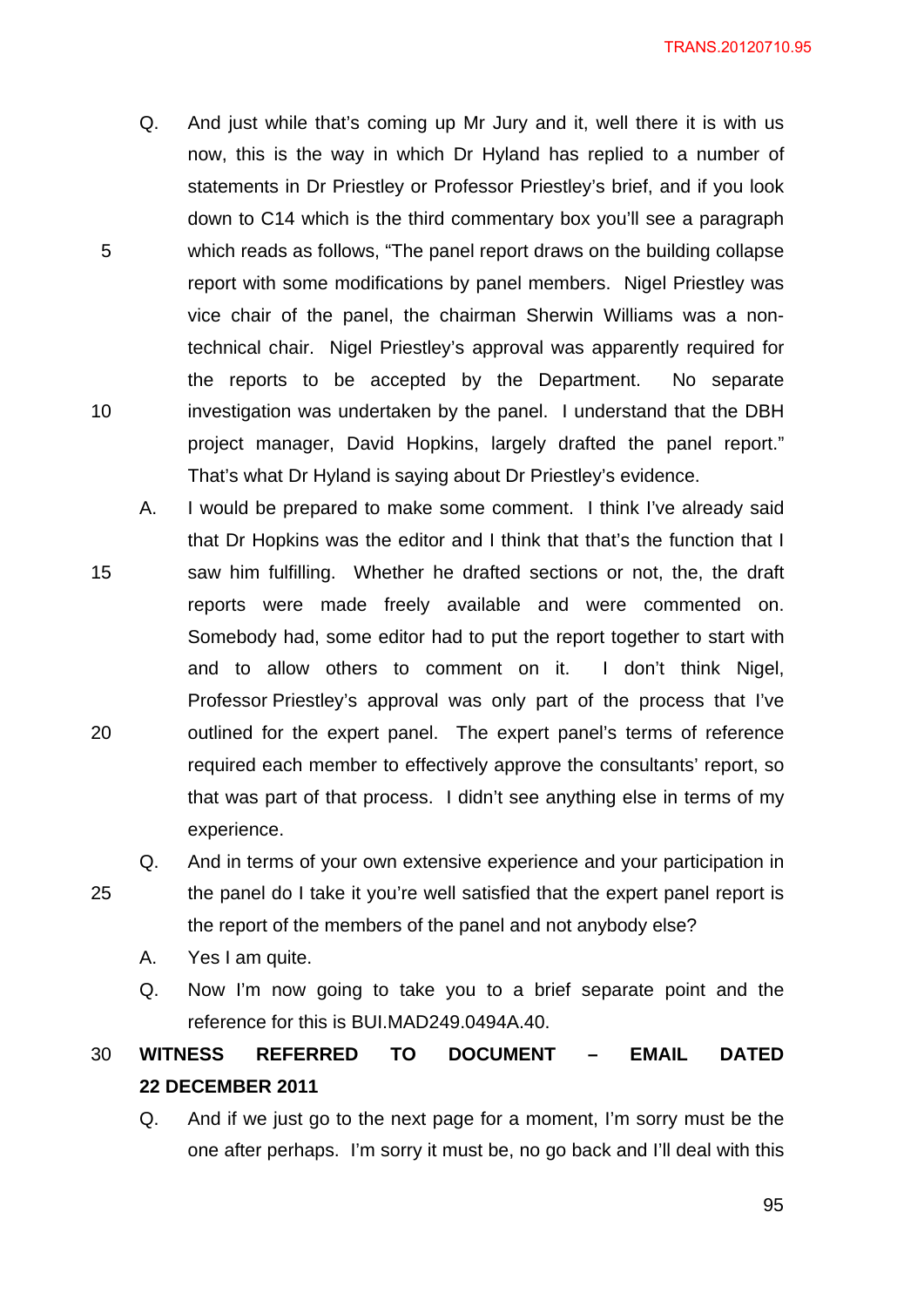first. Now this is an email which you on the face of it won't have seen because it relates to comments that you made on the 22 December 2011 submission which Alan Reay Consultants Limited made in respect of the December version of the draft report, do you see that?

- A. Yes I can see that.
- Q. Now you will see that what Mr what Dr Hopkins is saying is that you've made comments, you made them on the basis that the document would be sent to ARCL, Dr Hopkins says, "But it won't be." Now firstly did you know that your comments were not sent back to ARCL for their
- consideration?

5

10

- A. I know through a meeting that was held in December that some discussion was made on how the expert panel and how the investigative consultant should respond to comments made by Alan Reay Consultants but, look to be honest I don't recall what's in this attachment. If I was able to see it I'd be able to comment on it.
- Q. I'll take you to it, it's got a slightly different reference, it's 494AA.21?

# **WITNESS REFERRED TO DOCUMENT – EMAIL ATTACHMENT**

15

20 Q. Now, there's a number of pages of this and I think all that we need when it comes back is a simple illustration. Because what I'm asking you about is process not the substance of the points. Now this is a document which you will see is headed, "Comments on ARCL responses, summarise HCL/SSL responses 10-1-12," do you see that?

- A. Yes.
- 25 Q. Now this is late in the process of the final preparation of the building collapse report and in turn the expert panel report isn't it?
	- A. Yes.
	- Q. Late in that time period?
	- A. Yes.
- 30 Q. Now the draft the first occasion on which ARCL saw a draft report was on the issue on 8 December of the report and the version that it was then in, did you know that?
	- A. I don't recall whether I knew it or not sorry.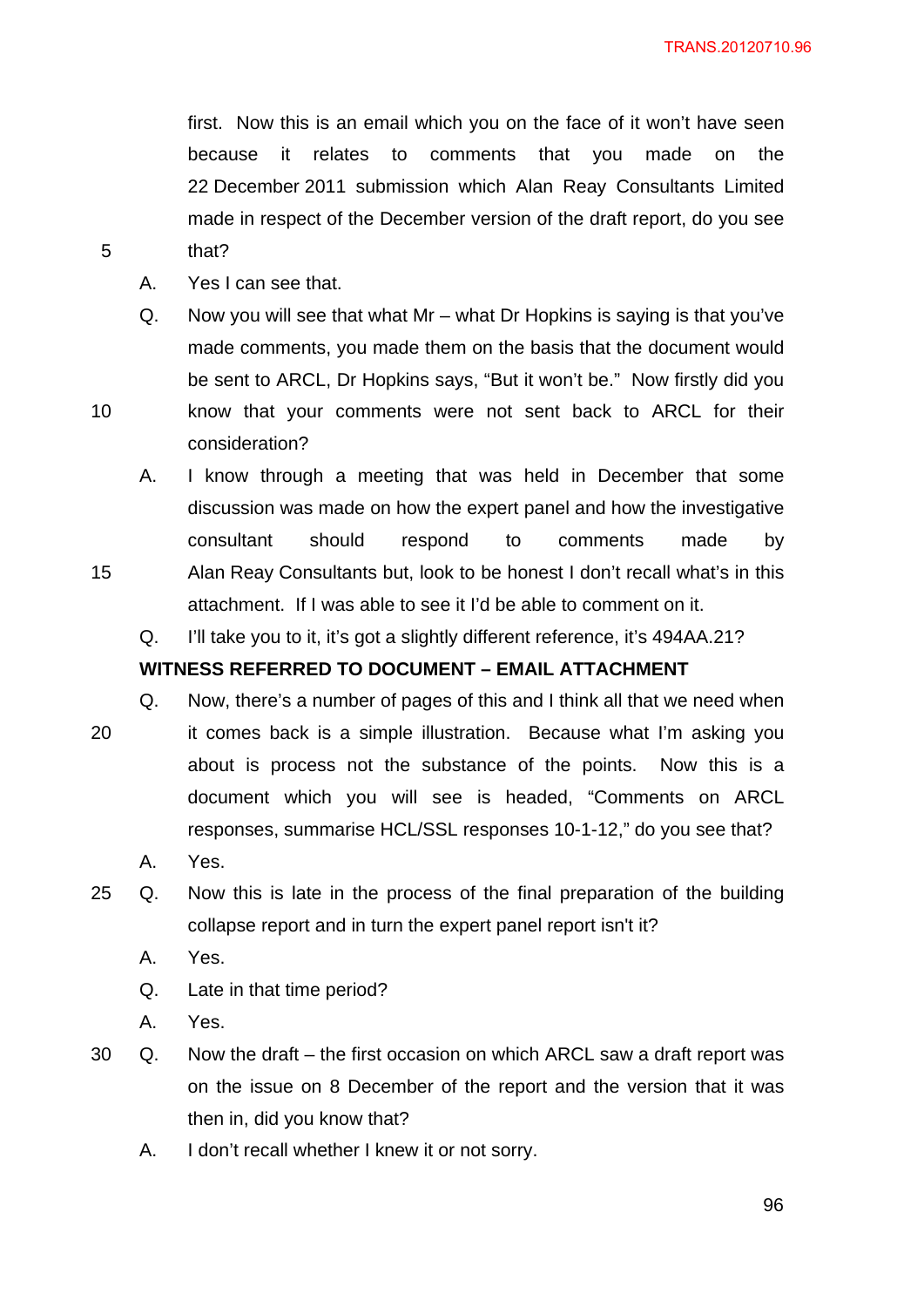TRANS.20120710.97

- Q. Were you aware that between the February earthquake and that time ARCL had made repeated requests for copies of information, access and so forth to enable it to participate in this evaluation?
- A. I was vaguely aware of those request but I never participated in the final decision of whether to provide or not.
- Q. No, and I'm not suggesting you or the panel did, that was the Department, did you know that the Department consistently refused to provide that material through 2011?
- A. I believe I'm aware of that, yes.

5

25

30

10 Q. Yes. Would you agree that that was contrary to the normal practice in the engineering profession that where one engineer's work is being examined that engineer will be consulted in relation to the investigation of him?

15 20 A. I, I believe that that probably is an important premise, but at the time the report had not necessarily reached its final conclusion, so in that respect I think the, both the panel and the investigating consultants needed to get their reports completed and they, where necessary they took into account the comments that had already been made but they weren't necessarily bound to respond back with individual answers or provide information, I guess.

Q. Well I'm not going to labour the point with you because it's clear from what you've said that it wasn't the panel which took a view on how there should be involvement with ARCL, it was the Department. But if we move to December, the 22<sup>nd</sup> of December when the responses come back in, ARCL having had only just over two weeks to prepare those in relation to all this work, the evaluation which then took place appears to have included comments by you which Dr Hopkins decided would simply not go back because that was his decision. It sounds as if that's contrary to the process that you were expecting by the time the report was in final draft stage?

A. I guess I wasn't, I didn't have expectations to that. I guess from my point of view whether the comments were sent back or not depended on whether it was considered overall necessary to do so. I just don't recall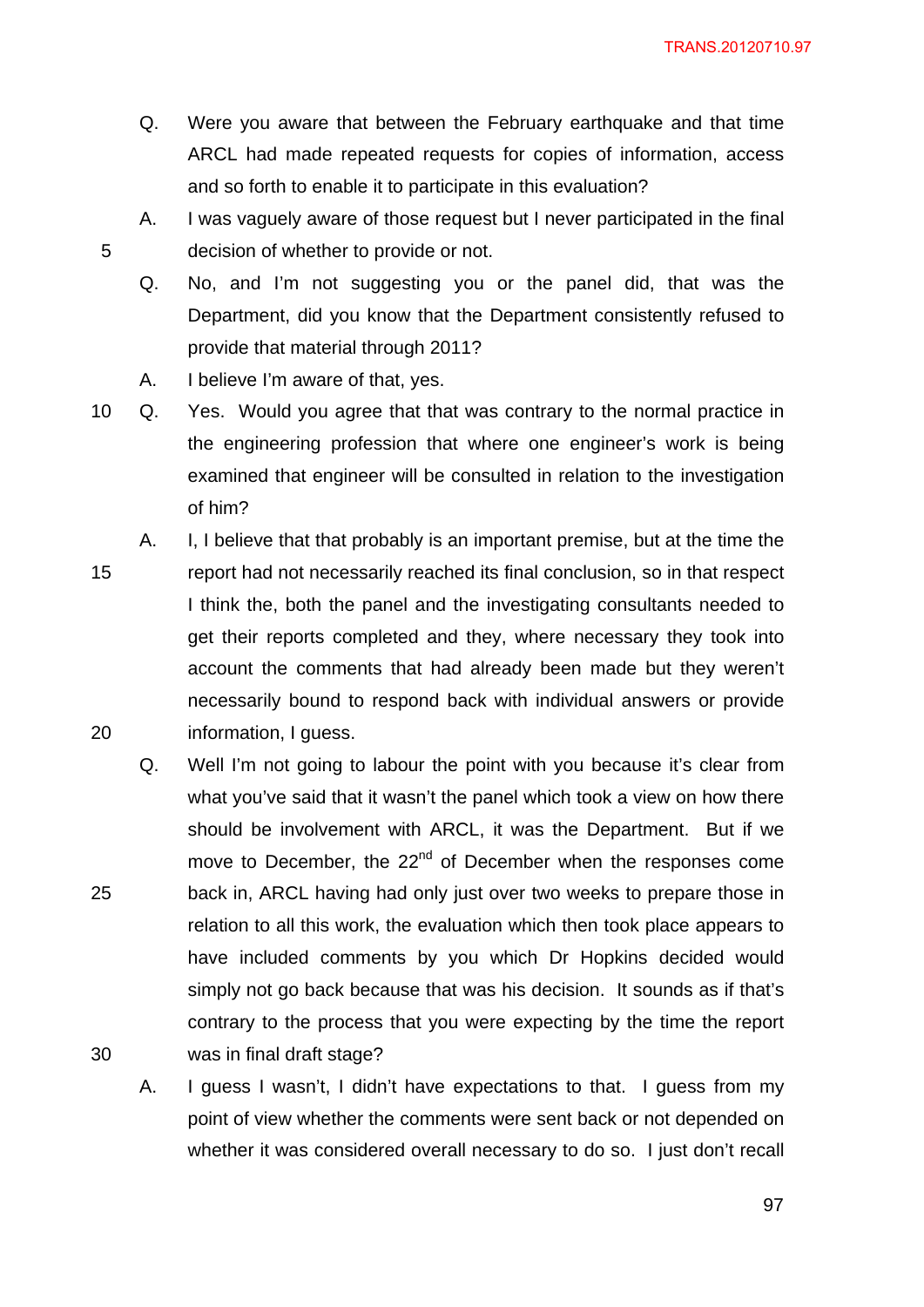either why Dr Hopkins made the comment that my comments had been prepared to send back to Alan Reay Consultants because it wouldn't have been in my mind in the time, other than preparing them in a form that could go back, rather than maybe more, be more basic responses perhaps.

Q. Well we haven't actually got a page with your comment on it if we, if we just scroll down we'll find some Word format, if we just go a page or two I think it is from memory, 31 will do it?

1245

10

5

## **JUSTICE COOPER:**

15 20 Mr Rennie, I hesitate to interrupt you but I am wondering how far this is going and for what purpose? This is a Commission of inquiry into the reasons for the collapse of the CTV building. It is not an inquiry into the processes that were followed by the Department of Building and Housing when it was carrying out its quite separate investigation of the building. Now there may be a point at which this has a relevance if it is able to be brought to some particular issue canvassed in either the consultant's report or in the panel report which is germane to the collapse of the building but you haven't arrived at that point and I don't know whether you intend to.

### **MR RENNIE:**

25 30 Well Sir I accept Your Honour's guidance, what I am endeavouring to deal with in the summary form here is that the parties that I represent are presenting evidence which is a challenge to evidence which has been put before the Commission in, as a result of an investigation which did not engage with the parties that I represent and that is the single point that I am after because it is not a matter of what we have put forward previously being discarded in that investigation, it is a matter that we are having to put it forward now. Now all I am seeking to do is make that apparent, I am not seeking to waste the Commission's time by, as I put it yesterday, arguing about a BCR instead of arguing about the issues but equally of course we have a situation where notwithstanding all the evidence that we filed these

e de la construcción de 1988 e 1989 e 1989 e 1989 e 1989 e 1989 e 1989 e 1989 e 1989 e 1989 e 1989 e 1989 e 1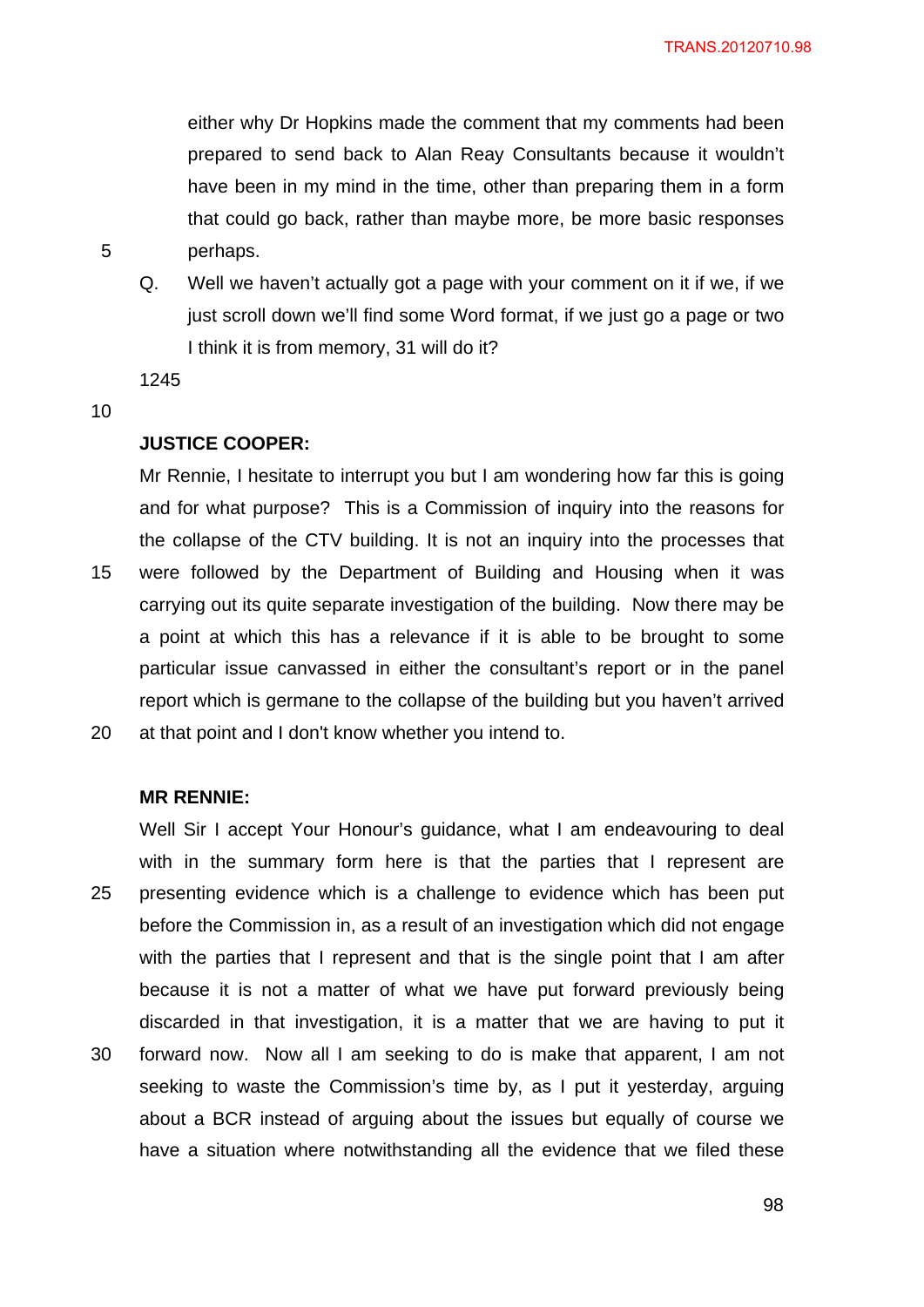witnesses have come forward and described it as if none of our evidence was relevant or should be taken into account and that is what I have to deal with. I mean this witness has presented a whole series of conclusions.

#### 5 **JUSTICE COOPER:**

But the normal way that is done is to say that experts retained by your clients are of the view that A, B, C and D occurred, what do you think of that but you are a long way away from running that sort of line of cross-examination.

#### 10 **MR RENNIE:**

No Sir, no well I mean it goes beyond that, we will be calling Dr Reay. We will be calling Mr Smith from the office and separately –

## **JUSTICE COOPER**:

- 15 20 Yes but presumably to address substantive error in the analyses presented by other engineers including Dr Hyland and Mr Smith and the present witness so that is – well I don't understand what this is about because if your point presently is simply that Dr Reay was not consulted about the report until it reached the point where it was a final draft on which those involved in the Department of Building and Housing inquiry in whatever capacity were happy
- 25 for there to be consultation, if that's your point we understand that. We also understand, because it is set out in Dr Reay's evidence that it was considered that the time given for that response was far too short. We understand that too but is there anything else you want to develop our understanding about in this way.

#### **MR RENNIE:**

Not in this way Sir, no.

30

#### **JUSTICE COOPER**:

Well you can rest assured that we are very conscious of the points I have just made.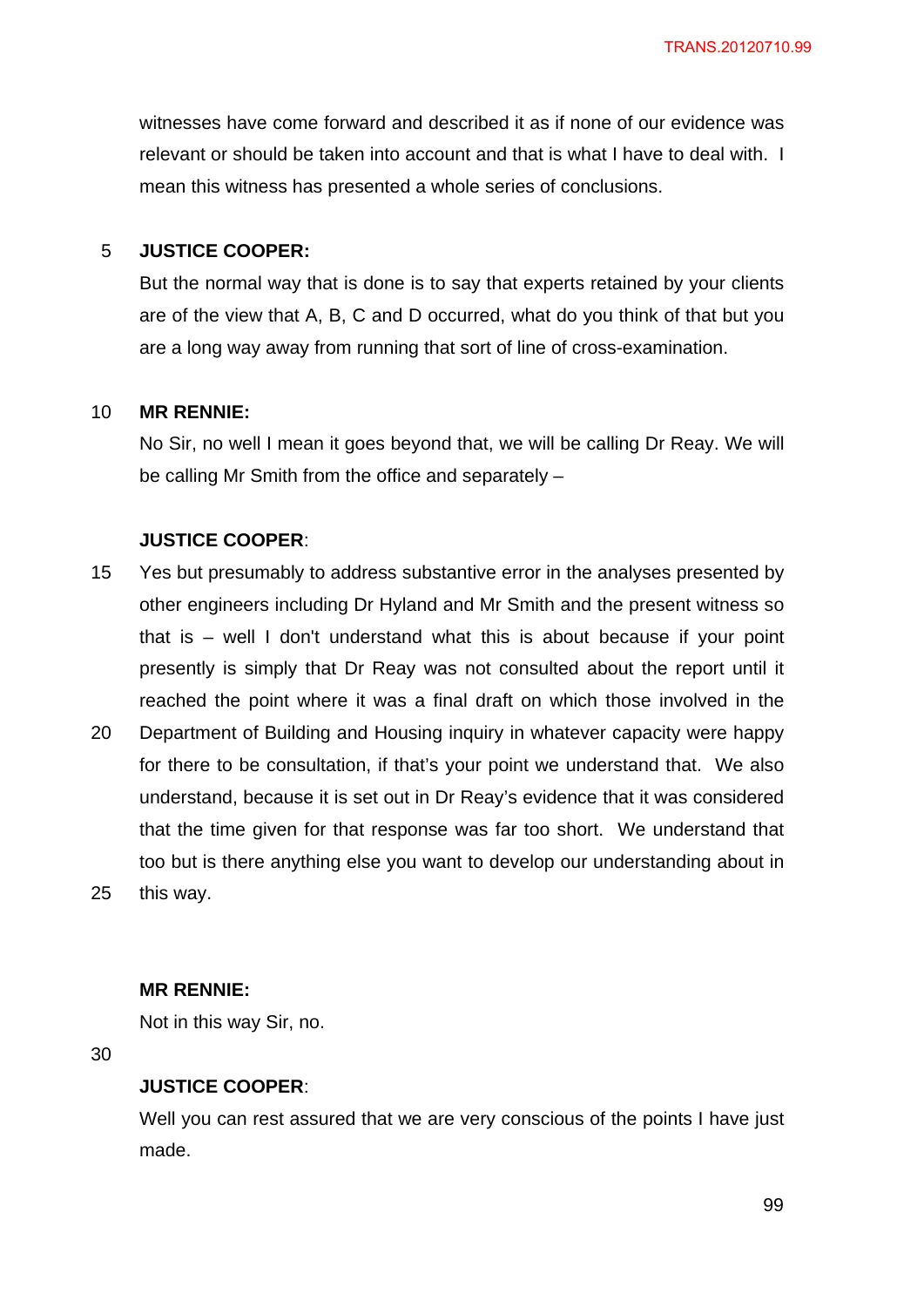## **MR RENNIE:**

Yes I was anticipating a line of approach to our evidence that it is patently clear I don't now need to anticipate –

5

## **JUSTICE COOPER:**

Which is what? Do you want to make that express because –

## **MR RENNIE:**

10 You can't say it now because you didn't say it then.

## **JUSTICE COOPER**:

No. I hope it I apparent, it should have been from what I said yesterday I would have thought. We are conducting our own inquiry and we will make our

15 decisions –

### **MR RENNIE:**

Exactly Sir.

#### 20 **JUSTICE COOPER**:

- on the basis of the evidence we hear. You couldn't – Dr Reay could not possibly be criticised on the basis of not being able to play a more active role in the Department's investigation than he was allowed to do.

#### 25 **MR RENNIE:**

30

I am obliged Sir and the only associated point which the witness has acknowledged, although it is hearsay is that the Department wouldn't make the data available so we started late and we can say that, we say that in our briefs and I am just being far too cautious and in the process of that have managed to be disrespectful in ways –

# **JUSTICE COOPER:**

No, no, no  $-$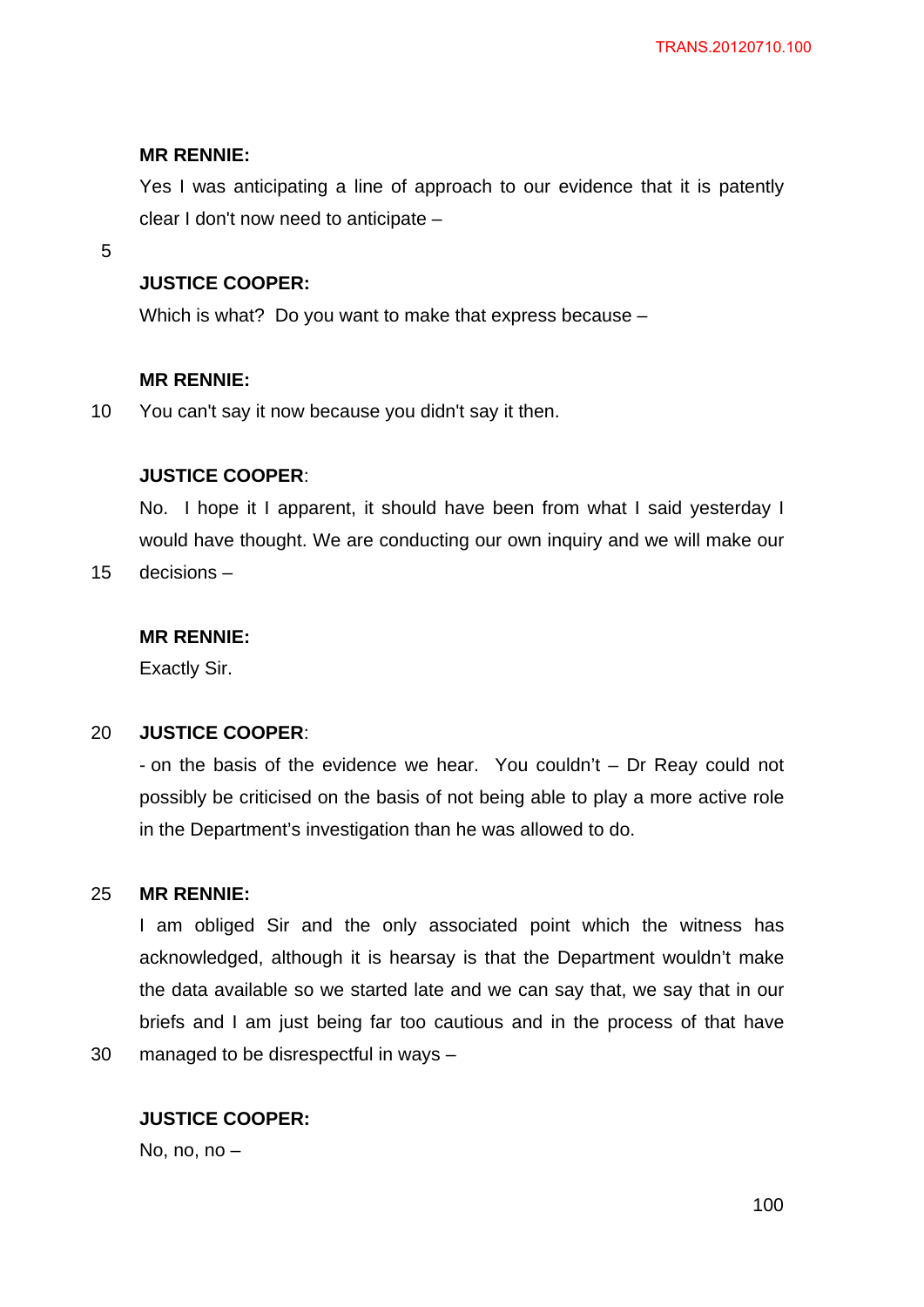# **MR RENNIE:**

- I regret that.

#### 5 **JUSTICE COOPER**:

No there is no suggestion of that either.

#### **CROSS-EXAMINATION: MR RENNIE**

- Q. Mr Jury I will now reconnect myself to my notes and move on. The panel did take an active role in identifying the types of testing which should be carried out in the investigatory phase, didn't it. It commented
- on the use of ERSA it suggested further NTHA analysis, those are two examples? A. In terms of the analysis yes, in terms of collecting the samples and what
- 15

25

10

- time the panel sat.
	- Q. No I was addressing really the analyses to be used, the programs to be preferred and the extent of the work to be done?

have you probably less because that course had already started by the

- A. I think initially it was reactive, we got a bit more proactive as the process moved on.
- 20 Q. Now we have ended up in the situation where not only very properly but indeed much to be welcomed we have further NTHA analysis being done and you'd have some awareness of that?
	- A. I am aware they are being done, I don't know the detail.
	- Q. The situation therefore in that sense is that the moment our knowledge is not as far advanced as it may be by that further analysis?
	- A. Mhm I have my own personal view on that I could let you have that.
	- Q. Well, I walked into it, if you want to express it?
	- A. My own feeling is that analyses could go on forever on this building. Sooner or later each investigator has to decide whether he is prepared
- 30 to live with the conclusion that I put up on the slide and I have not seen any indication that that is not a primary conclusion that would resolve out of any analysis and it is possible to go on refining but I think it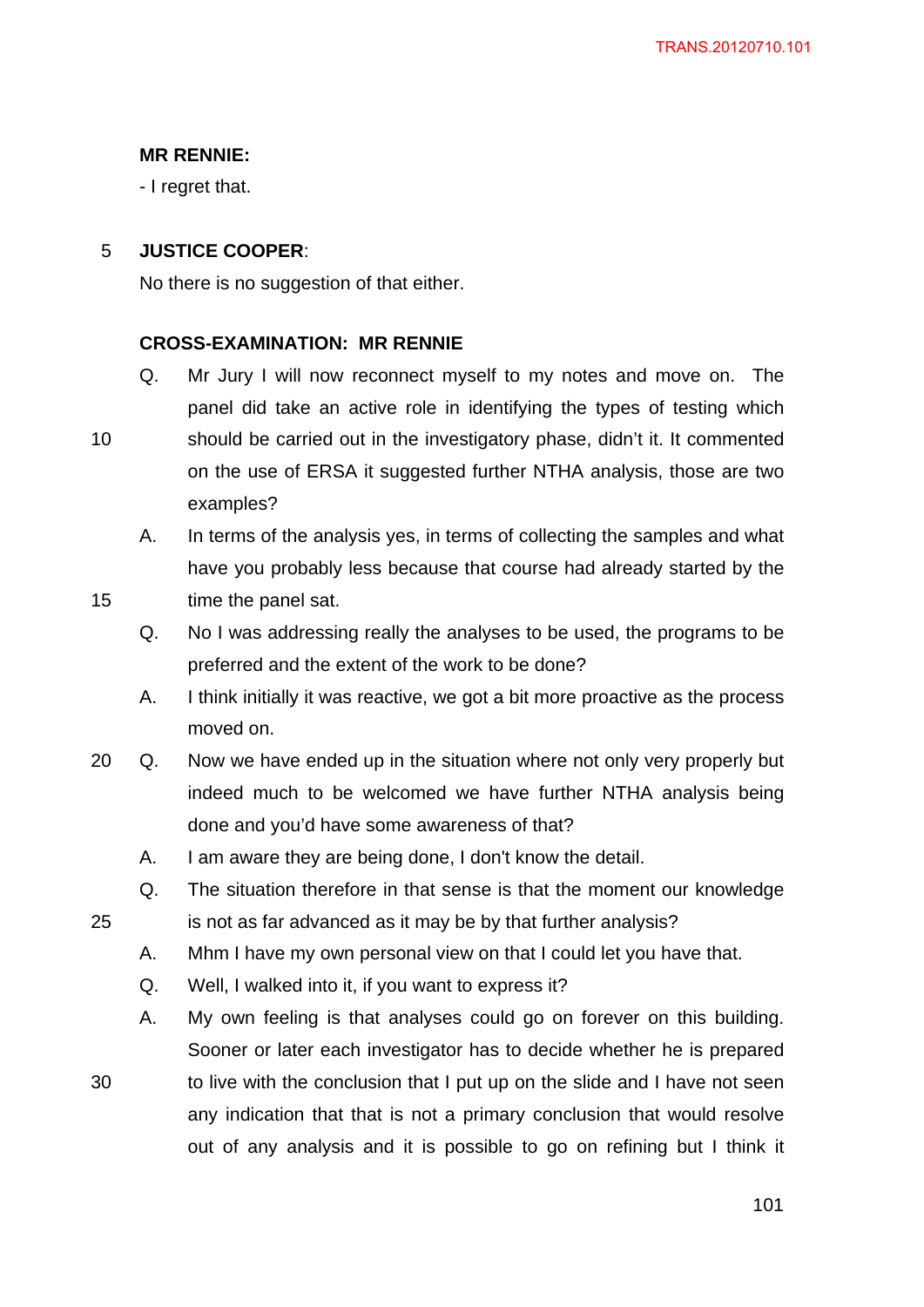becomes a diminishing returns exercise perhaps but it does not preclude the fact that something could be done that would come up with some totally earth shattering result that would change everything.

- Q. Is that particularly focused on the understanding of the engineering issues in the failure of the building?
- A. I think it revolves around the very detailed discussion and comments that we made around the drift because it, I mentioned before to get column failure you need axial load and you need drift or one or other or both of those aspects and as the investigation developed we were at first at the point of some of the analyses trying to decide whether there was enough drift to indicate the columns had failed. Earlier analyses to we were uncertain about the axial load situation but those analyses all developed both the ERSA and the time history analyses and other analyses that were done, all developed to the point where I don't think
- 15 anybody who was involved in the process, the investigating consultant or the expert panel were in any doubt that enough drift, enough axial load in combination could occur to fail the columns.
	- Q. That would leave the issue though would it not as to whether this could have been found earlier at an earlier stage by inspection or after an earlier earthquake as still being highly relevant?
	- A. It may be relevant I think the observations of the engineers and others who walked through the building after September and are important in that regard, I mean it's, it has been suggested that minor cracking could be indicative of major damage but those who are looking at buildings after, immediately after earthquakes are looking for the signs that damage, significant damage has occurred. It doesn't preclude the fact that it may have occurred and you don't pick it up, certainly.

1255

5

10

20

25

# **CROSS-EXAMINATION: MR MILLS**

30 Q. Firstly I'll just take you to a point that my friend raised with you about the evidence of this hump and I just want to put this fully so that you can then see if you've got any different views on it. It's actually referred to in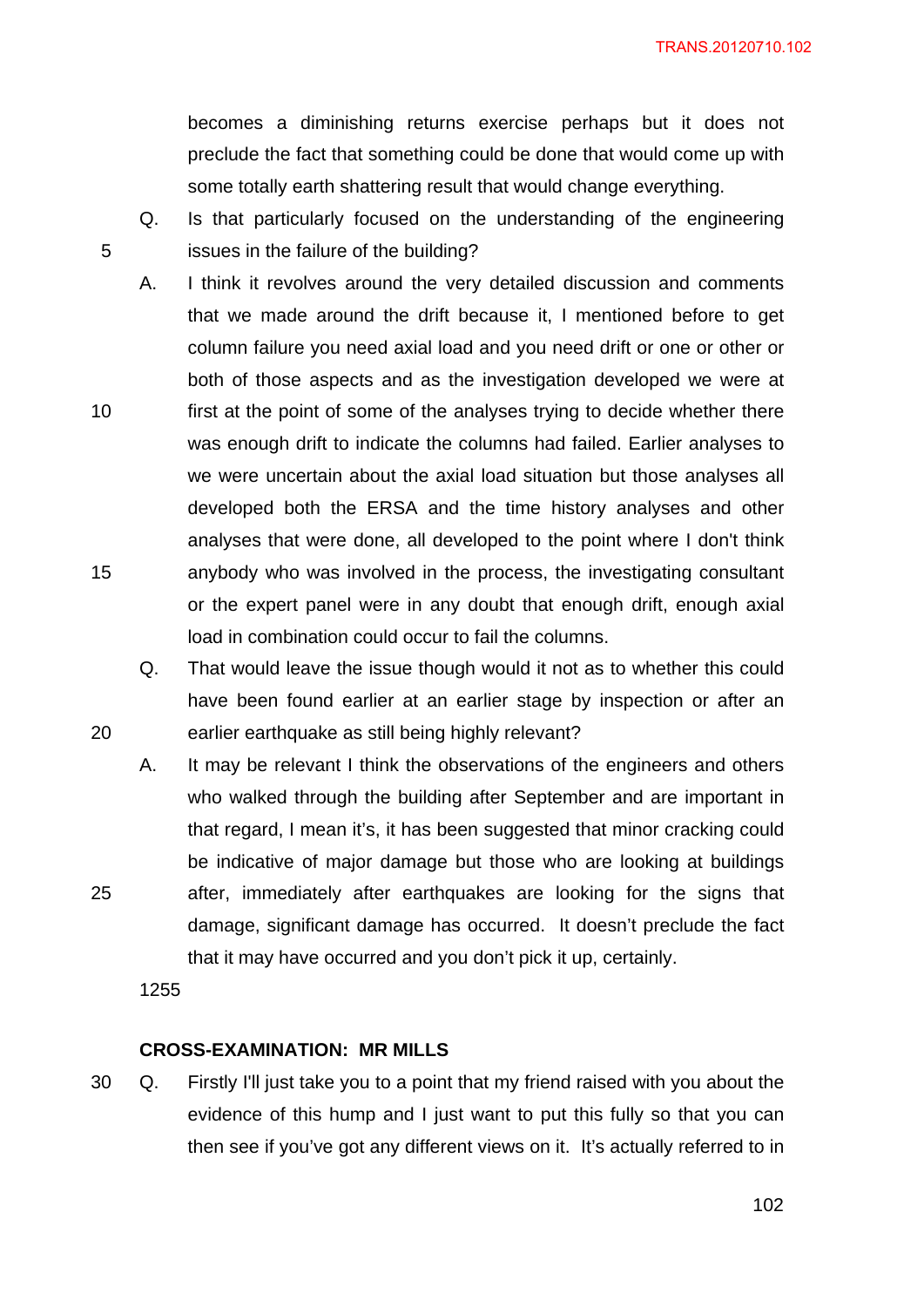TRANS.20120710.103

two places. First of all as my learned friend said it's referred to in Mr Godkin's evidence. It's referred to in two paragraphs, paragraphs 10 and 11 but then it's actually also referred to in Mr Coatsworth's evidence. So I just want to tell you what the combination of that is and you can tell me whether you want to add anything or change anything to what you said before about its relevance. So first of all Mr Godkin's evidence, and he's referring pretty clearly to the inspection that was being done at the time by Mr Coatsworth. He refers to it as the second inspection and he says, "I was present for the second inspection that took place in late September," I won't read all of it, "I walked around the floor with John Drew and the engineer in late September," that's when David Coatsworth did his inspection, "And pointed out the various cracks and the hump in the floor and then he goes on in paragraph 11 to describe that hump and says that he drew it to the attention quite specifically of the engineer, as I say I don't think there's any dispute, that'll be Mr Coatsworth, and he describes the effect of the hump. He said it was sufficient to cause a pencil to roll across the receptionist's desk which did not happen before the September earthquake and then he says, "The engineer said that all concrete buildings hump between the supporting beams that hold the floors up when the concrete dries over the support and the engineer told me the building was doing what it was meant to do following an earthquake." So that's Mr Godkin. Now the equivalent to Mr Coatsworth and he says in paragraph 71 of his evidence, "As I have previously mentioned I remembered talking with some of the staff at Kings Education," and of course Mr Godkin was at Kings Education, "About the deflections in the floor and walking over the floor to see what they were talking about. I noticed the high points over the beams and the sags in between but I would have expected to have seen more significant deflections if the floor had yielded." Now, again, I don't think there'll be any dispute that what he's describing in his more technical engineering language is what to Mr Godkin is the hump.

A. Mmm.

5

10

15

20

25

30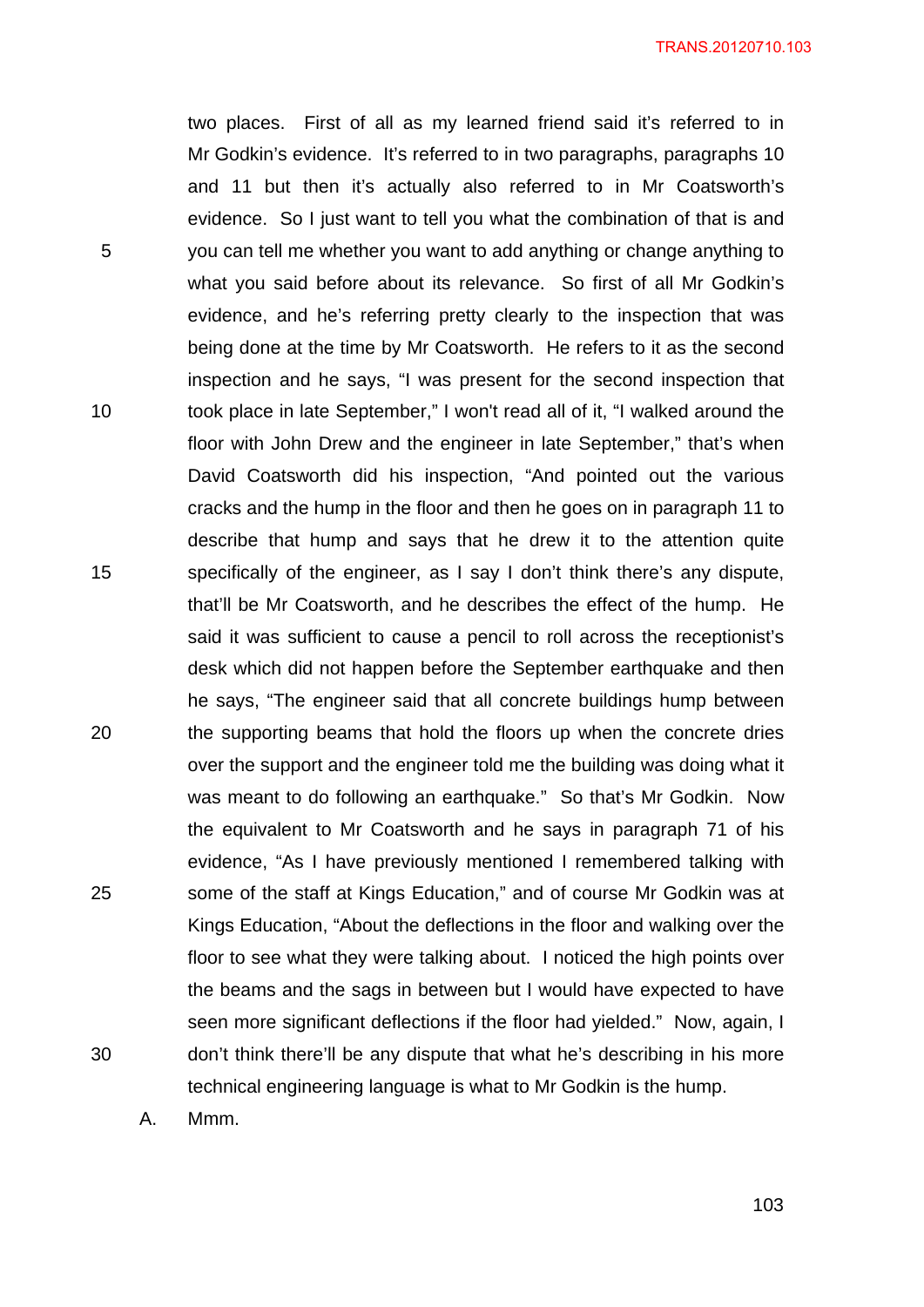- Q. Now is there anything more or different that you would like to say about that issue now that I've put the rest of that evidence to you?
- A. No. Thank you, thank you for that. I, I was envisaging when a hump was being talked about, about a discontinuity in the floor perhaps -
- 5 Q. Mmm, yes (inaudible 12:58:48).
	- A. creating a kink in the carpet. So it is a different connotation in terms of a hump caused by the slab being held up by the beam and the slab deflecting in between the means, it's support.
	- Q. Yes.
- 10 A. That is a much more gradual hump.
	- Q. Yes. So do I take it from that that having heard that evidence that you wouldn't have attached any different significance to it to that which Mr Coatsworth attached?
	- A. No and it, and it certainly wouldn't be the discontinuity in failure of the slab that was referred to in that email that was –
	- Q. Yes.
	- $A. that I had -$
	- Q. Yes.
	- A. written.
- 20 1300

15

25 30 Q. The next thing I want to take you to is evidence that's going to be given by Dr Reay, one of the briefs that he's intending to give, it's his second statement of evidence and again, just for reference. I won't ask for it to be brought up but so the Commission can have the reference it's WIT.REAY.0002.1 and the part I just want to take you to, maybe I will have this brought up actually. It's at page 5 of that reference, WIT.REAY.0002.5, and the reason I'm bringing it up it's where he comments on the DBH report and of course for that reason it's directly relevant to matters that you're involved in. I won't take you to all of this. He's got a number of points that he makes in here about limitations and complaints about the DBH report. Really the only one I want you to look at and I invited you to comment on is the paragraphs 20 through 24 under that heading 'Non-linear time history analysis' and in particular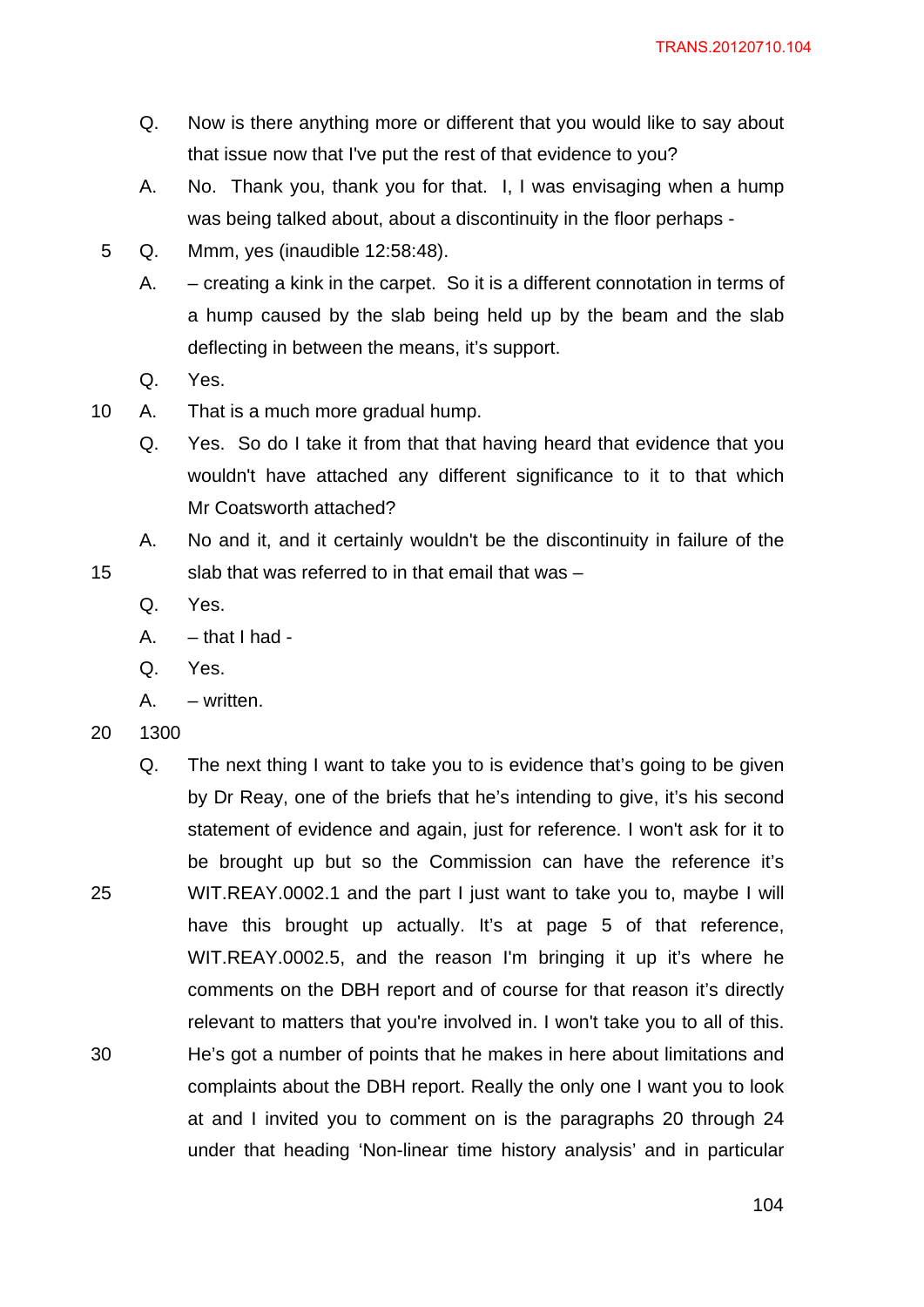you'll see if you glance through that and I'll give you a moment to do that then I might ask you more about it after the adjournment but you'll see that he's strongly advocating that further tests need to be done in order to be able to, so it would seem, reach any confident views about what had occurred, and you'll see that reference there to a "shaking table reduced scale physical model experiment on a six degree of freedom shake table," and I'm assuming you understand that because I haven't got a clue what that means and then he goes on in paragraph 23 to refer or at the end of 22 referring to it being done, "either by development in New Zealand," and I take it from that we don't have those facilities right now, "or done abroad in either the United States or Japan," and then he goes on to explain what he thinks that would achieve. Now I'll give you a second just if you need to  $-$ 

A. Mmm. Yes, okay.

5

10

25

- 20 15 Q. All right, now I'm just inviting your thoughts on that and it may be that a comment you made a few moments ago in response to a question from my friend, Mr Rennie, about analyses can go on forever might be equally the answer you'll give me here, but do you have a view on that and in particular the thrust of that which is as I understand it is to say that unless you do these things you don't, you're not really in a position to form confident or sufficiently confident views about the collapse scenarios?
	- A. Yes I think there are a couple of points that are raised here. One is about the effect of the various earthquakes in sequence. That's something that can be relatively easily addressed and I believe is being addressed in the new analyses that are being carried out. I think there will be as many questions out of those series of analyses as there are for the current series. The need for shake table testing of the building. I mean that's the, that's the next degree of sophistication in terms of analysis. A real life but still scaled version of events.
		- Q. Mmm.
		- A. I don't personally believe that it would, it's necessary to carry out such analyses or such testing to confirm or otherwise a scenario. I mean I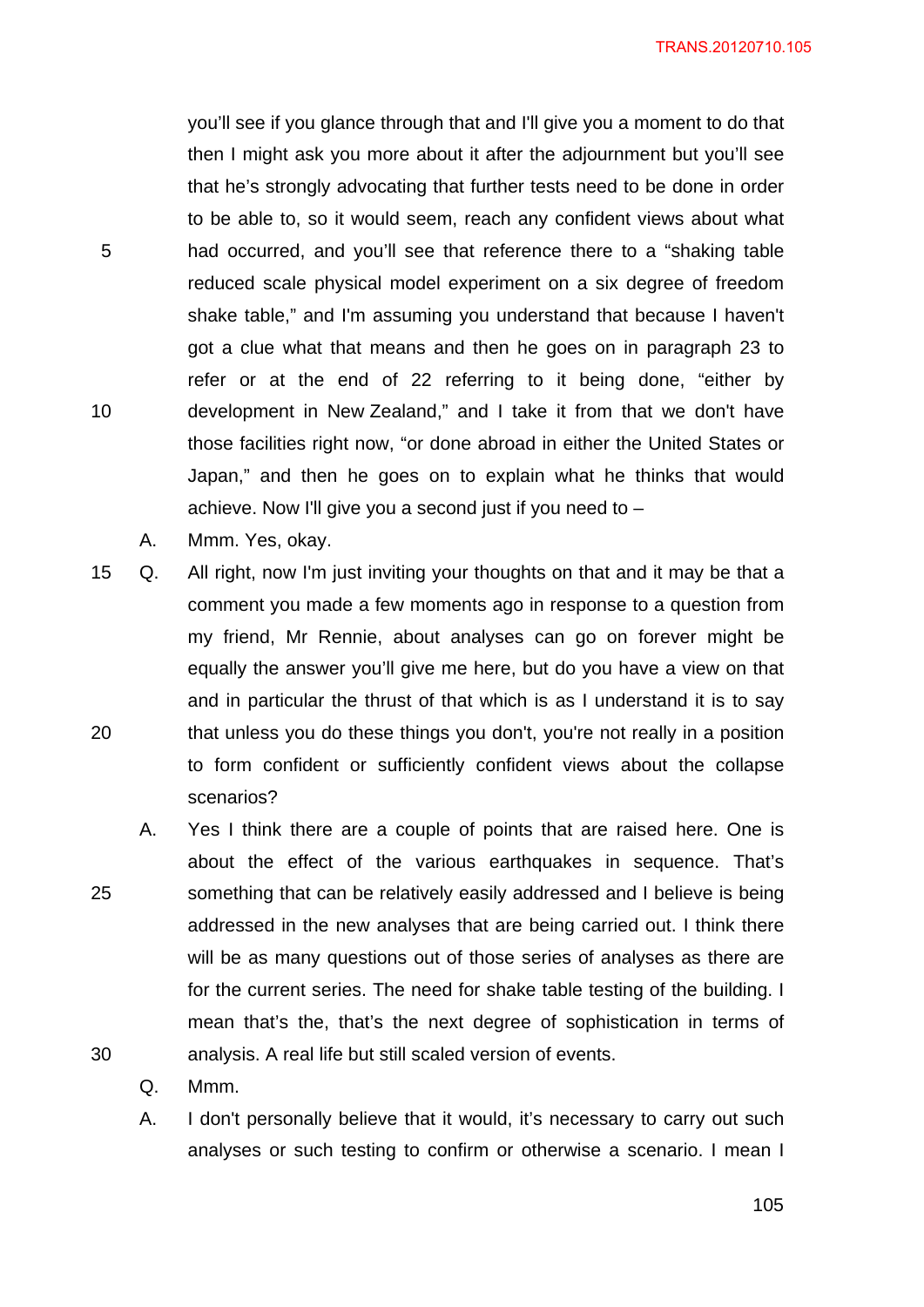suspect having done that test you would still be limited by the assumptions and you'd still have question marks about what actually initiated, you'd be able to see what initiated collapse in the tests but you putting that into reality and comparing it with evidence of witness statements and all the other evidence might be quite difficult. That correlation exercise.

- Q. And am I right that to do this just as with the non-linear time history analyses that the accuracy of what comes out is heavily dependent upon the accuracy of what goes in?
- 10 A. That is correct. You would be, if you were going to test it for destruction you would only have one record that you would test it to, well unless you built many models.
	- Q. Mmm.
	- A. And then you'd have trouble knowing whether they were all the same,
- 15

25

5

it's just there are variations and uncertainties involved in all the parameters so.

- Q. And what you'd be trying to do here am I right would be to replicate all of the members and the strength and all the components of a building built in 1986?
- 20 A. And scaling it down
	- Q. Yes.
	- A.  $-$  too which there are real problems with trying to scale down such testing but they, all these, all these techniques and what have you just hopefully lead you to a better understanding perhaps but none of them I don't think will ever give you a categorical answer.
	- Q. So you don't have the reaction to this that absent that? You don't have confidence in the conclusions that were drawn by the department?
	- A. No, when I first read it which was before today I thought not, not really necessary in my view.

#### 30 **HEARING ADJOURNS: 1.05 PM**

**HEARING RESUMES: 2.19 PM**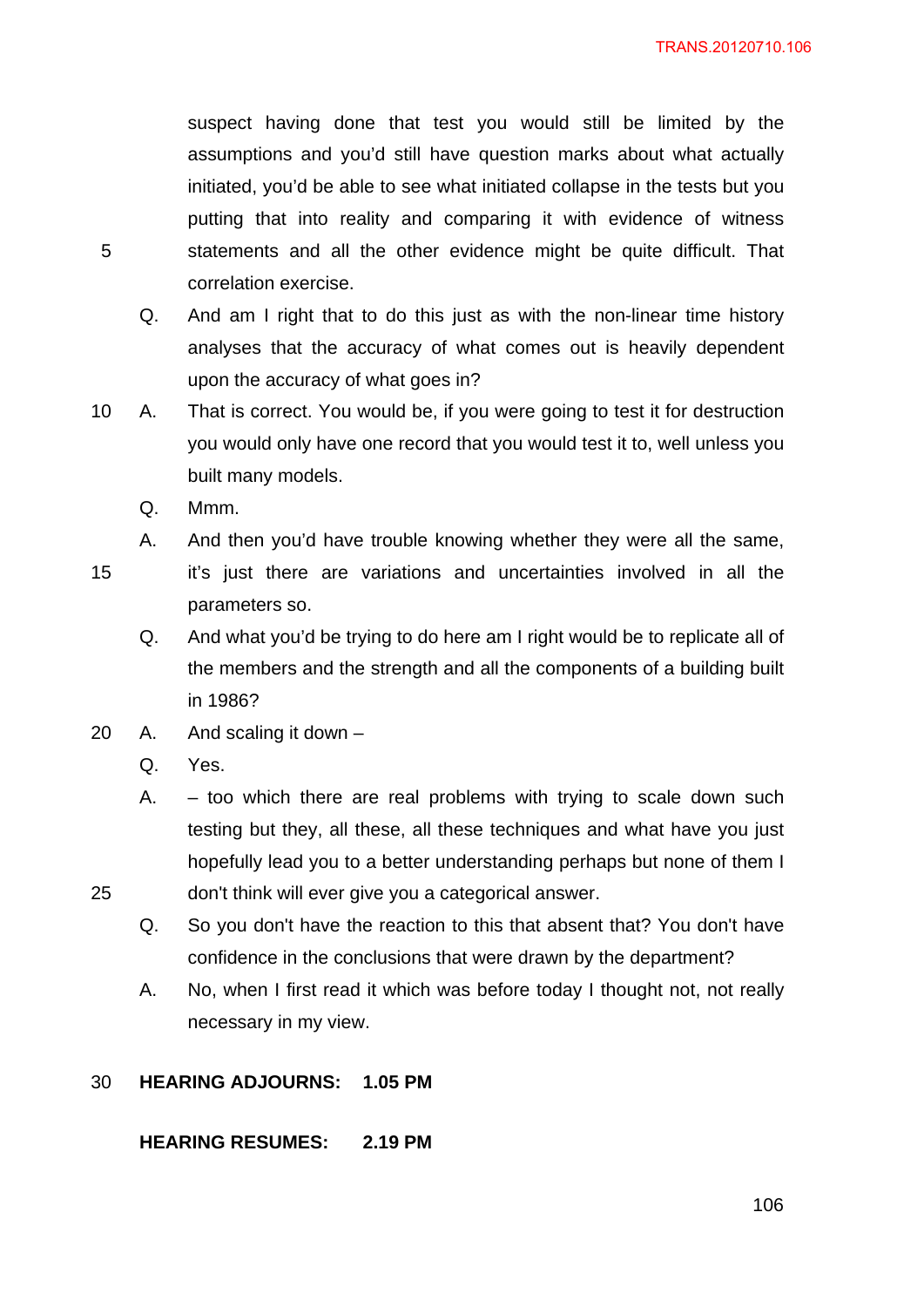# **CROSS-EXAMINATION CONTINUES: MR MILLS**

- Q. Just like to ask you a question if you feel able to deal with it about one of the other briefs of evidence that's come in and it's the first of the two briefs of evidence that have come in from Professor Mander, have you read that?
- A. I have, yes.
- Q. You'll be aware that as part of that evidence that he's put forward an alternative collapse scenario, I think it's fair to describe it as, you've read that?
- 10 A. Yes.

- Q. Do you feel able to comment on that in any way?
- A. I think I would, along with any of these scenarios, would say that they have to be added to the list of potential scenarios but my own personal view would be that there are probably more obvious collapse scenarios
- 15 than necessarily that one.
	- Q. And is it also your view that irrespective of what scenario we're dealing with that there are certain facts about that building that have to be addressed?
	- A. Yes, yep.
- 20 Q. And by that I mean a number of the individual structural facts that you have referred to in the report, is that what you're agreeing to?
	- A. If by facts you mean the evidence, the observed evidence?
	- Q. Yes.
	- A. Yes that'd be correct, yep.
- 30 25 Q. Yes, that would be a better way of putting it, observed evidence, yes. All right. I just want to ask you a few questions now about the page of your overheads, your power points that deal with what's called 'key findings'. I just want to clarify a couple of issues around that. There aren't pages on it so I can't give you specific guidance but it's the key findings page that has six bullet points on it beginning with 'Damage during the 4 September 2010 earthquake'. Now there are three bullet points in there I just want to take you to briefly. The first one says, "The columns and beam column joints should have been detailed for ductility," and I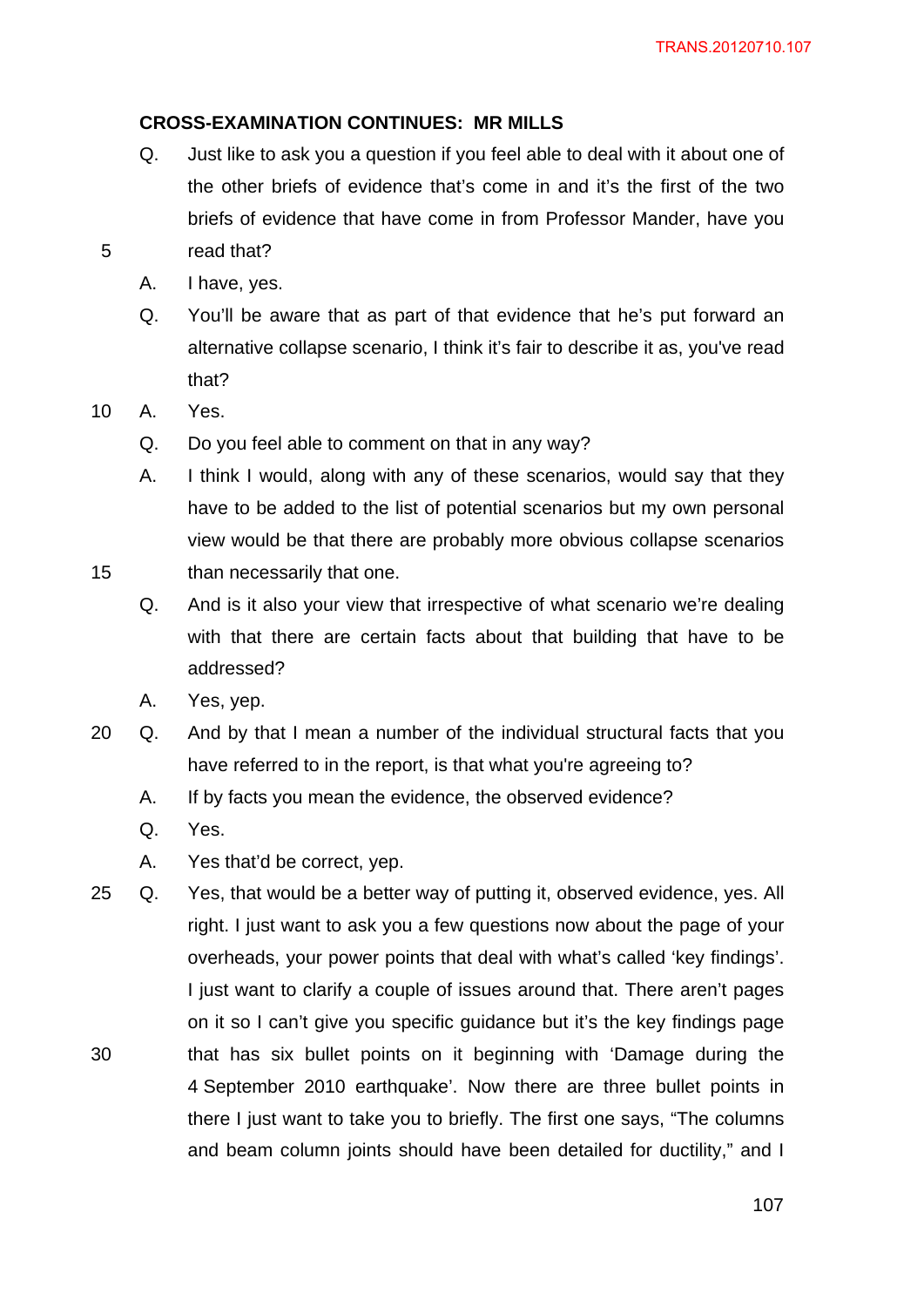just wanted to clarify the meaning of 'should have been'. Is that a reference to should have been to comply with code?

A. That's correct.

5

Q. And then you also say, "The columns did not meet minimum requirements for shear," and again, is that the minimum requirements of the code?

- A. That's correct.
- Q. Then finally you say, "Ties between the floor diaphragms and north wall had been retrofitted after construction," this is the drag bar issue, "but

10

only on levels 4, 5 and 6," and I wondered if you had a view, one you feel able to give an informed opinion on, about the decision not to also install drag bars on levels 2 and 3?

- 15 20 A. I think the engineers who retrofitted those drag bars obviously came to the conclusion that the load demands, the requirements on the attachment of the north core to the slab at those levels, were at a level which meant that the current, the existing capacity of that connection was sufficient. I am, I guess, and it's hard to separate out hindsight from what you would have done yourself but I think that the ability of the connection as it existed on all levels was more contrived than you might have otherwise expected so it needed a very definite attachment which it didn't have.
	- Q. What do you mean when you say more contrived?
	- A. Well it relied on relatively few starters coming out of the beam on line 5, is it? The one that runs –
- 25 Q. Line 4 I think.

30

A. – line 4 the one that runs through the tips of the north core. It relies on the connection there over a relatively short length of the slab between the first, the northernmost wall, sorry, the westernmost wall and the next wall in from the north core which is a relatively short length of slab in which to connect the wall in and I think this has already been talked about today, no definite means of transferring any tension loads arising from north-south swaying from the slab directly into the core, into those walls that are running north-south.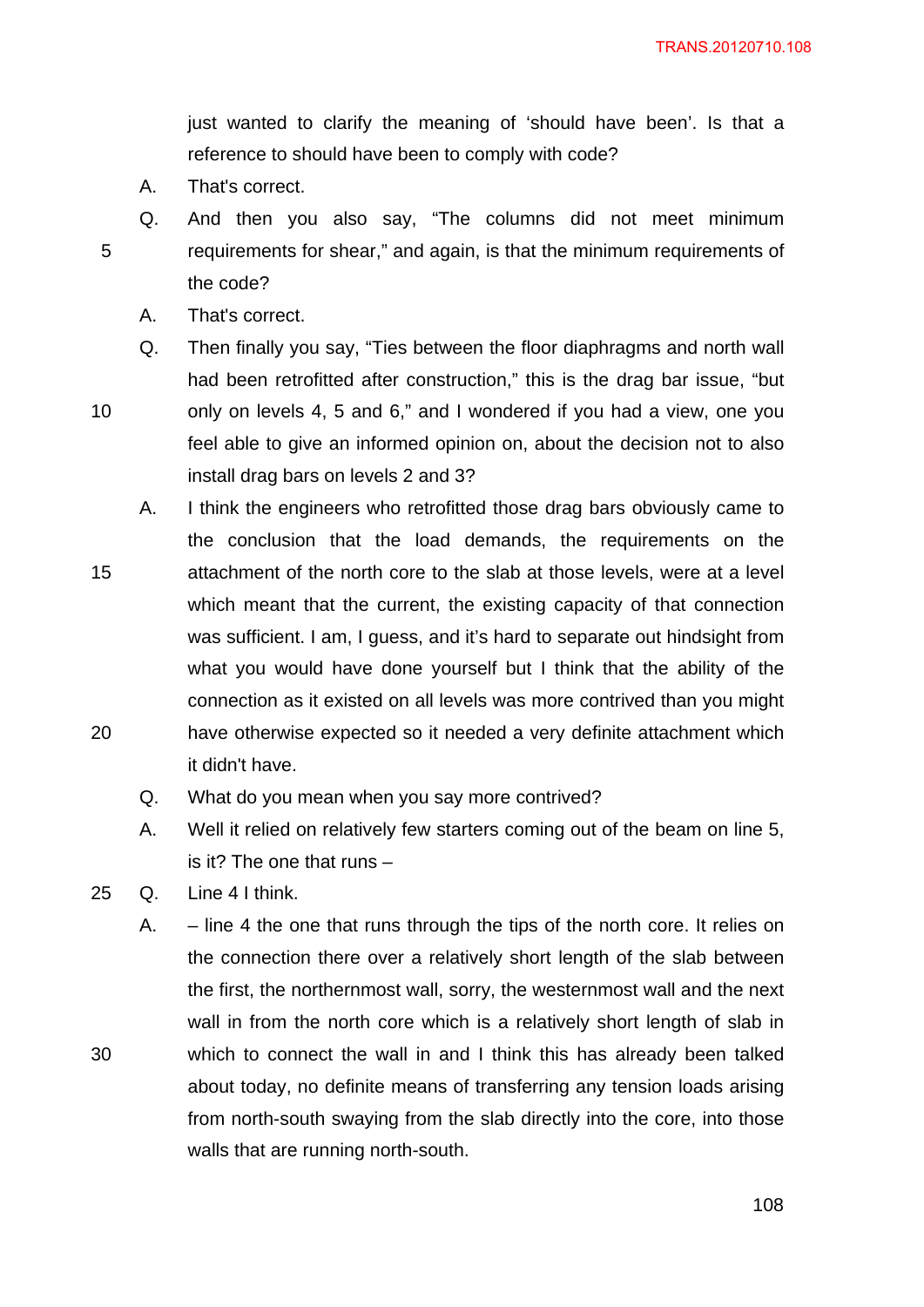- Q. Yes.
- A. I mean certainly in modern construction, even with the current code and it's obvious perhaps deficiencies in terms of estimating the forces, the level of forces that you'd be required to design for would have required some very specific provision of drag steel from the core to the slab.
- Q. On every floor?
- A. On every floor, yes.
- Q. Now just one final thing I want to ask you about while you're here, not directly dealt with in your evidence but taking advantage, I think, of your ability to comment on this. Would I be right that in your years as a

15

25

5

structural engineer that you've had a substantial level of experience in training new engineers? Young engineers?

A. That'd be correct, yes.

Q. And that wouldn't necessarily mean new out of graduation but new to particular areas of structural engineering?

- A. That is correct.
- Q. Has that been only at Beca's or has that included other practices?
- A. My entire career has been with Beca.

Q. Is there a general expectation and I suppose culture at Beca's about

- 20 how mentoring and training is to be done and is required for people assuming new types of structural engineering work?
	- A. Yes, I believe so. It was instilled into me very early in my career and has been all the way through really the need for review of work that others are doing, across all levels and particularly those that are inexperienced in particular areas, there is a need for review of more senior people over
	- those aspects, yes. Q. So you wouldn't allow someone who had had no previous experience in
		- designing a multi-level building to work without some close supervision?
		- A. Certainly within our organisation that'd be correct, yes.
- 30 Q. All right, thank you very much.

# **CROSS-EXAMINATION: MR ELLIOTT**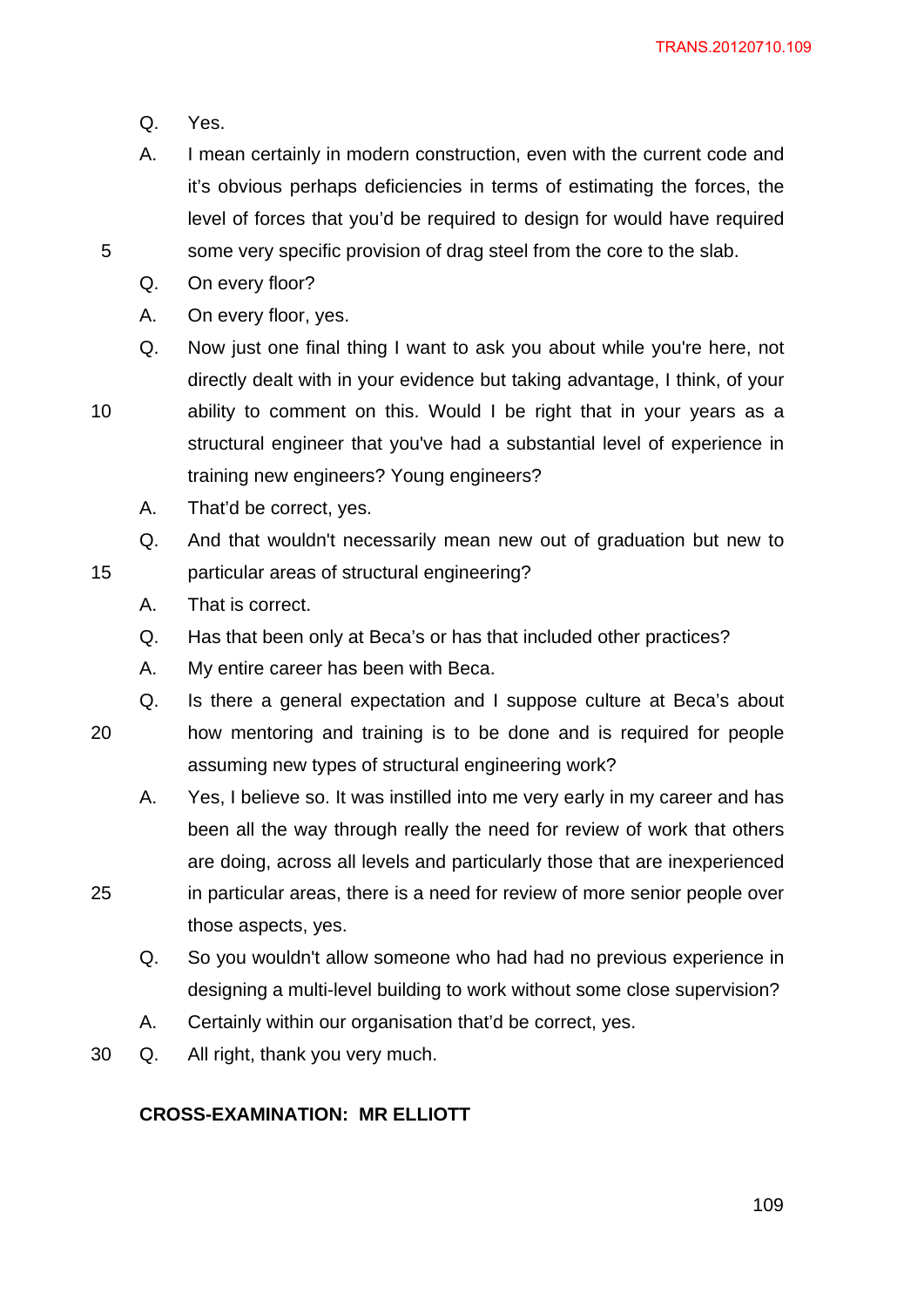Q. Mr Jury, first some questions about the demolition at the adjoining property. Just refer you to the section in the panel report dealing with that BUI.MAD249.0192.32, and that's on page 30 of the panel report, and I'll just read that out as it's coming up, so the heading is 'Demolition of neighbouring building,' it says, "The building next door to the CTV building began to be demolished almost immediately after the 4 September 2010 earthquake. Demolition continued until the week before the 22 February 2011 aftershock. Demolition work caused noticeable vibrations and shuddering in the CTV building which was a significant concern to the tenants. The view of the investigation team based on a general description of the demolition operation and photos of the demolition process was that the demolition would have been unlikely to have caused significant structural damage to the CTV building." Now that section of the report refers to the investigation team's view but was that also the view of the panel about that issue?

A. In terms of the panel I don't recall that ever being queried by anybody within the panel. It would certainly be my view but in terms of the whole panel I don't think it was ever discussed in great detail or even, or queried really. I personally agree with the comments made by Dr Hyland and particularly Mr Smith regarding the amount of energy involved in demolition and certainly it creates vibrations but not of a sufficient magnitude to really result in large amounts of damage.

Q. As I understand it part of the panel's function was to approve the consultant's report?

25 A. Yes.

5

10

15

20

- Q. Are you saying that that section of the consultant's report was not –
- A. No, no that's -
- Q. approved by the panel in that way?
- 30 A. No, sorry if I gave you that impression. No what I was saying was that it certainly would be my impression that this clause was approved along with everything else but I was just saying it didn't come under a great deal of discussion.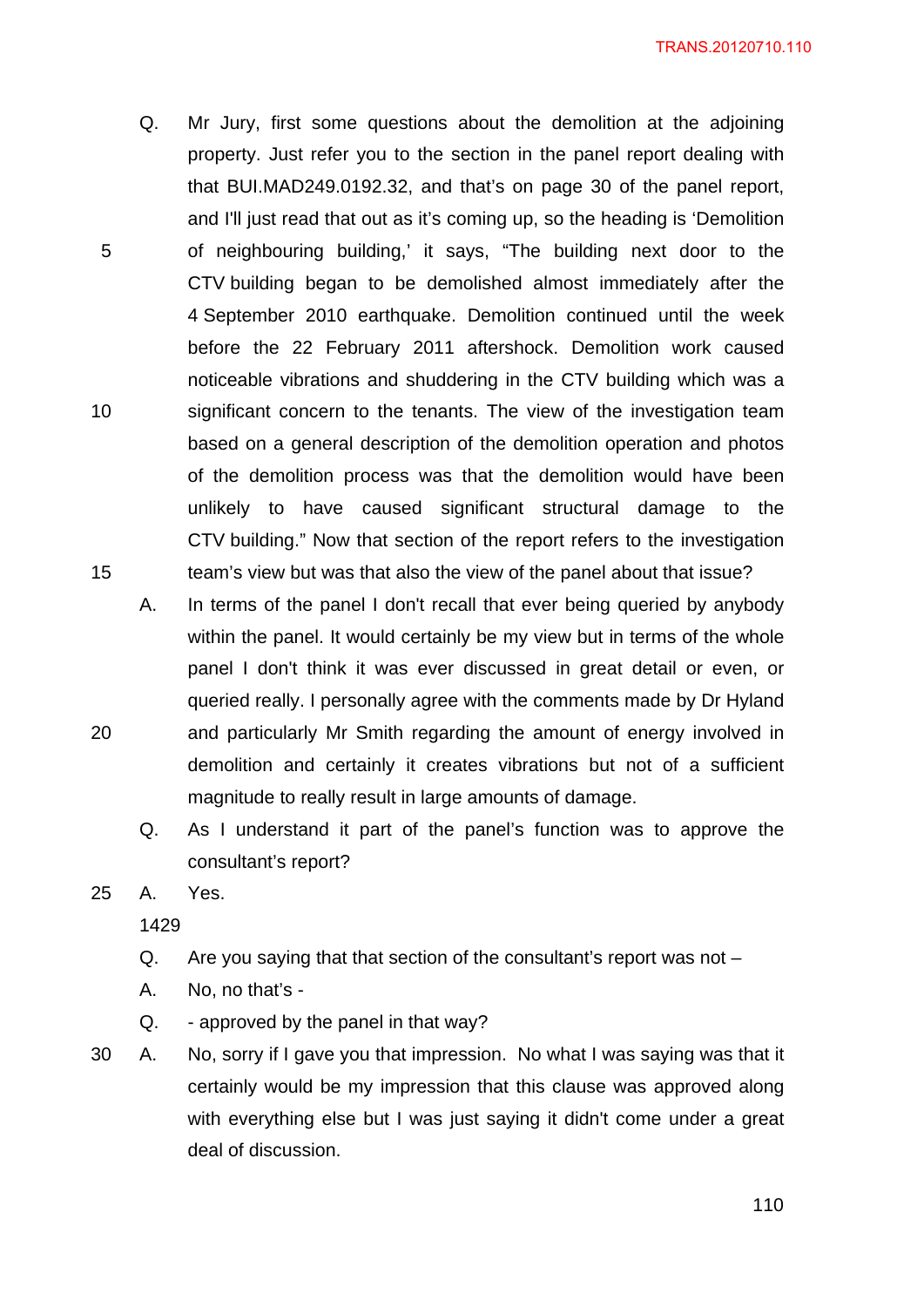- Q. I see.
- A. In particular.
- Q. Did you hear the evidence this morning from Dr Hyland and Mr Smith –
- A. Yes.

- 5 Q. when asked about this point?
	- A. Yes, yep.
	- Q. And as I understand their evidence it was that they made the conclusions based upon their perception of common practice and did not include any consideration or quantification of actual energy release on the adjoining site or energy impact on the CTV building. Are you still content to endorse that conclusion without that type of further analysis?
	- A. Yes I am, yep.
- 15 20 Q. Secondly, I asked Dr Hyland and Mr Smith about their conclusions on the state of the CTV building post-September and post-Boxing Day. Your slide which Mr Mills referred you to, and if that could be brought back up please, BUI.MAD249.0503.9. You say there that one of the key findings was that damage during the 4 September 2010 and 24 September 2010 earthquakes was unlikely to be a significant contributor to the collapse on 22 February 2011. That's a little bit different to the way the consultant's report was phrased which talked about diminished capacity I think but, again, did the panel approve and endorse the consultant's findings that the effects of September and Boxing Day were such that the seismic capacity of the building was not significantly diminished.
- 30 25 A. Yes this, this was quite an important conclusion to come to and it did receive a reasonable amount of discussion with, within the expert panel. The expert panel concluded or really agreed with the investigating consultants in terms of diminished capacity but that was, that was on the basis of the, the evidence that they had collected, you know the photographs of the damage, the reports from the, from the other parties who had been in and inspected the building.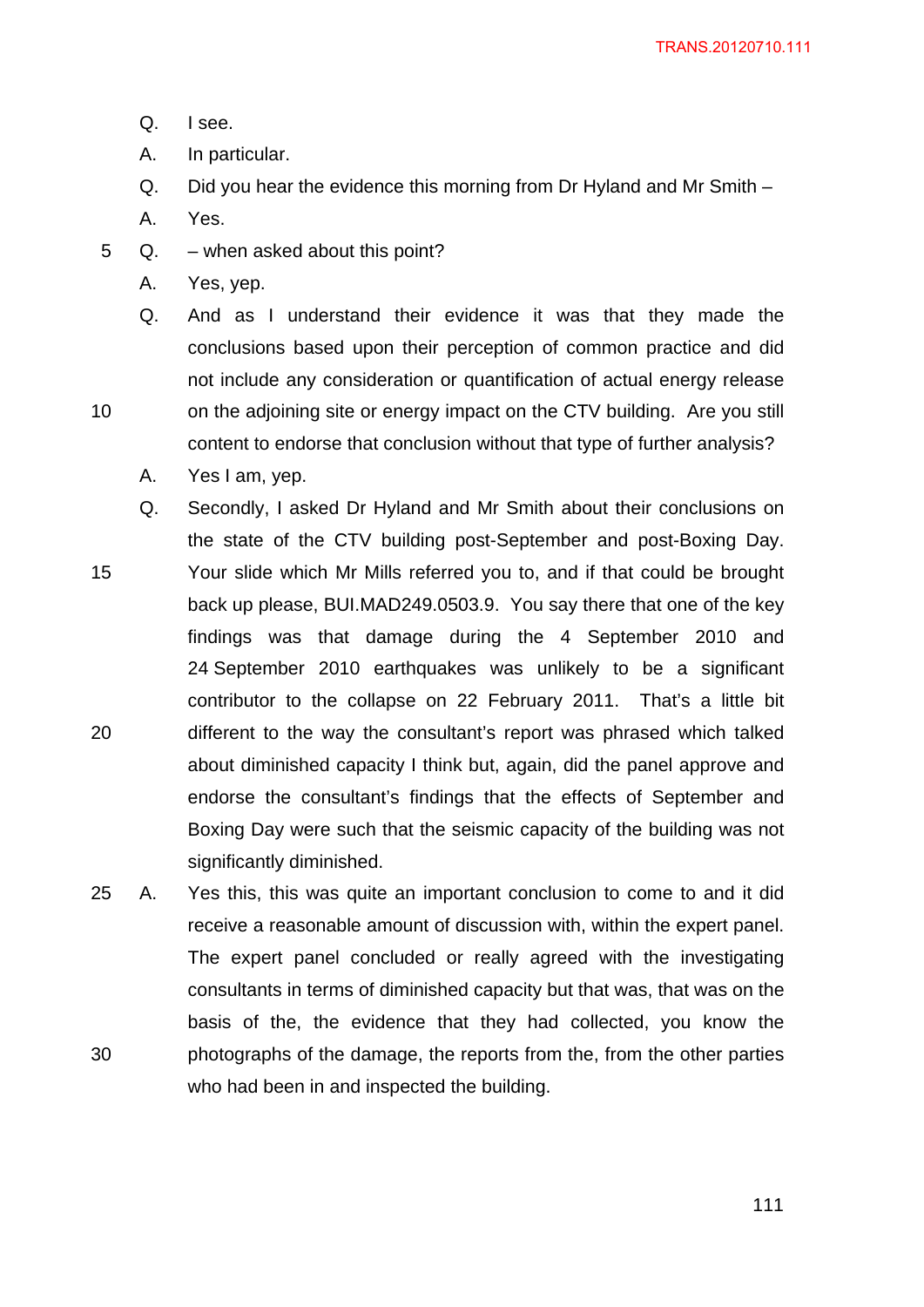- Q. Did the panel consider these issues as if they were discrete events or did they consider the possibility of cumulative impact of a number of events?
- 5 10 A. I think in the back of the minds in terms of the discussions as I recall them they were around the idea of whether the earlier events could have affected the result in the subsequent event, the February event. So that was on the minds of, of the panel, or the technical members of the panel certainly, the structural, technical people and I know that we, when we analysed the, the PGC building and also the Forsyth Barr building we did put the, we did run them consecutively. They were much easier analyses to run than necessarily this one but we did just run them just to see if it made any difference for those particular examples. I didn't perceive the need to do that for, for the CTV building based on the levels of damage that were recorded.
- 15 Q. So was it the panel's position that either as a result of the effect of individual earthquakes or as a result of cumulative effect of earthquakes in neither case there was no diminished capacity for the CTV building prior to 22 February?
	- A. That's correct, yeah.
- 25 20 Q. There's been discussion and I think there will be further discussion about whether the September earthquake could be classified as being a design level event or above or below or in the vicinity of design level. I was going to ask you one or two questions about that and it may assist if we refer you to the graphs in the panel report and I may not have the right reference for this, I don't, but it's on page 23, BUI.MAD249.0192.25. [Sorry Your Honour I think my document may have been superseded by a later reference]. Mr Jury I should ask would that graph assist in discussion about –
	- A. Yes it would.
- 30 Q. Good. Thank you. So this comes from a section –

## **JUSTICE COOPER:**

So is that the number you read out or is it a different number?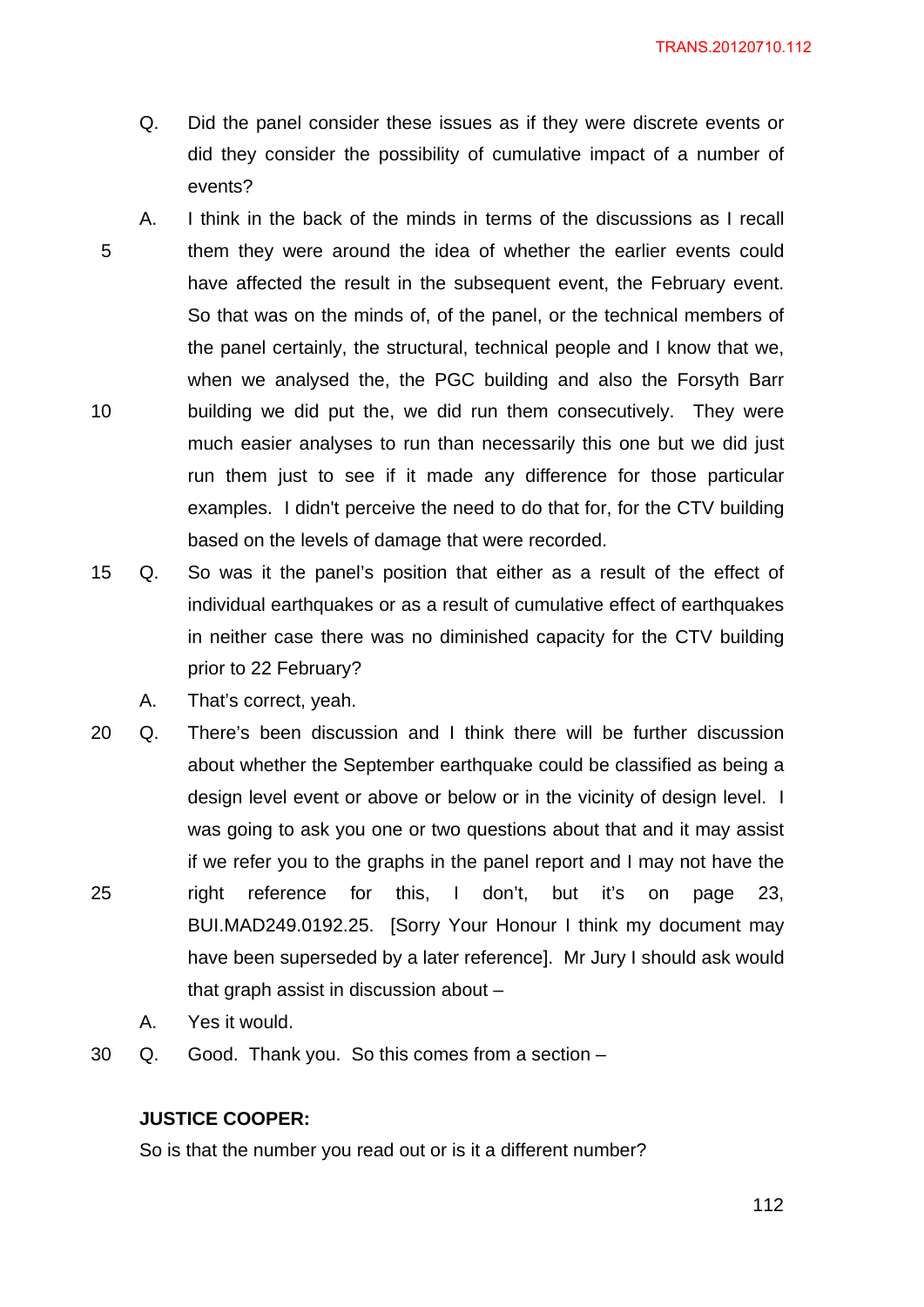# **MR ELLIOTT:**

No Your Honour it's a different number so I'll –

#### 5 **JUSTICE COOPER:**

So just read that into the record if you would.

# **MR ELLIOTT:**

BUI.VAR00056.25.

10

25

# **JUSTICE COOPER:**

Double zero I think.

# **MR ELLIOTT:**

15 Double zero. Thank you.

# **CROSS-EXAMINATION CONTINUES: MR ELLIOTT**

- Q. Mr Jury these graphs appear in the section of the panel's report entitled, "Comparison with Design Levels," and is it right that the purpose of these graphs is to compare the shaking experienced in the September
- 20 and February earthquakes with the design level of loading required under various codes?
	- A. That is correct, yes.
	- Q. Now on both of these graphs each of the codes has been represented by a line showing the design level of loading expected for particular buildings of different periods. Is that right?
	- A. That's correct.
	- Q. And then the earthquake forces experienced during the two earthquakes from each of the stations around town are plotted on each graph. Is that right?
- 30 A. That's correct .
	- Q. And then there's an area of grey shading in which, which is intended to encompass that range of shaking as recorded at the different stations.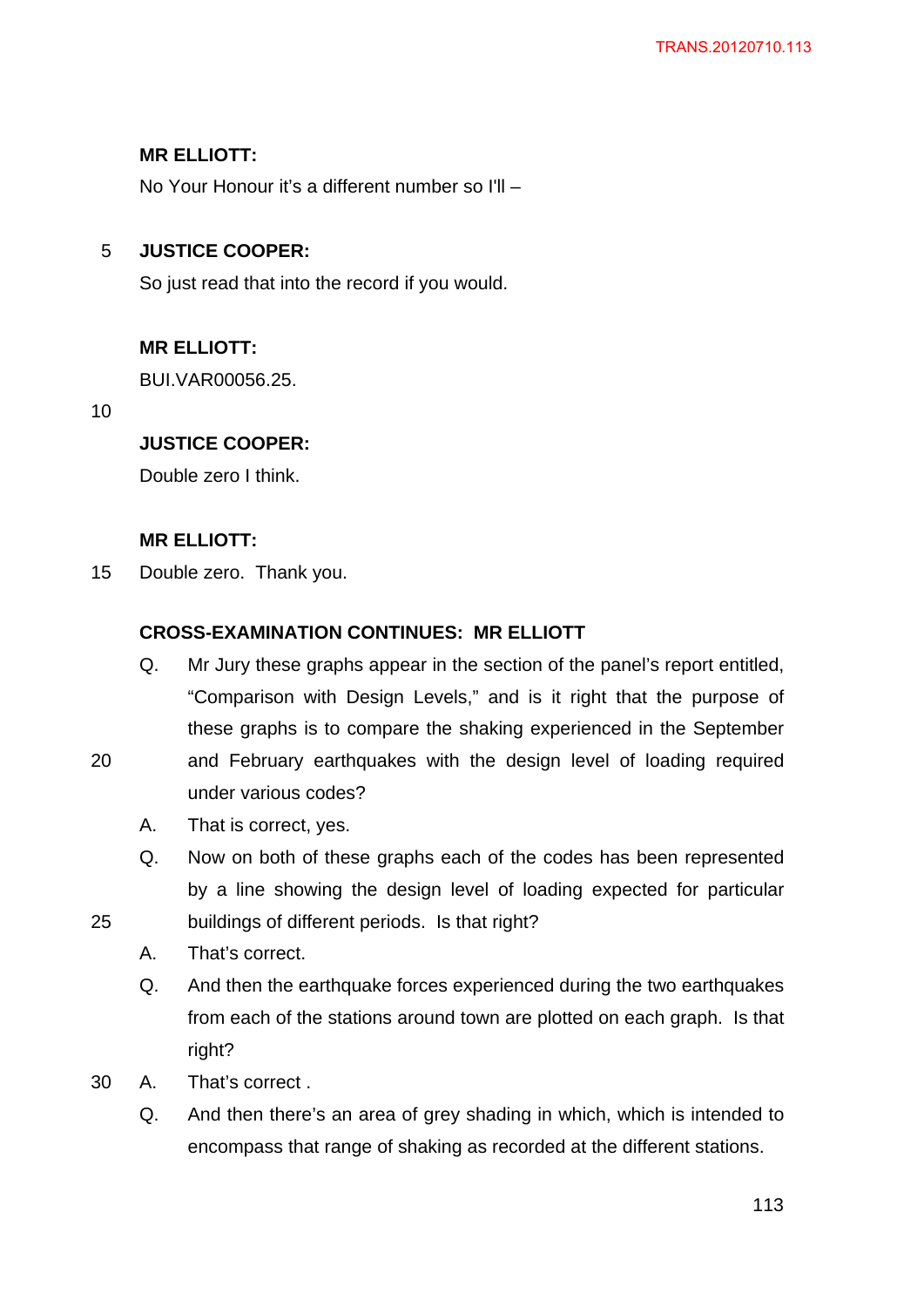- A. It's intended to indicate diagrammatically what might be a reasonable range, yep.
- Q. Just dealing with one preliminary issue, is there a reason why at a period of point 5 on the lower graph the shaking for a 2010/2500 year event is different to the upper graph?
- A. I noticed that when you pointed out this diagram, when I first looked at it. I, I don't understand why there would be a difference. They should both be the same.
- Q. They should be the same?

10 A. Yep.

5

- Q. Do you know which is correct?
- A. No off-hand I couldn't do that but it would be a relatively simple thing to confirm which one was correct.
- 15 Q. So just looking for you to assist us in, in this discussion of a design level earthquake. So I'm taking the top graph now, if that top one can be enlarged please. Thank you sir. So referring to the top graph which relates to the 4 September 2010 earthquake. The blue line represents the applicable loadings under the code relevant to the CTV design period. Is that right?
- 20 A. That is correct, yep.
	- Q. And the red line relates to the 2010 design for a one in 500 year event. Is that right?
	- A. That is correct.

- 25 Q. Using that graph to assist us can you make any comment about whether or not, considering the CTV building, 4 September was a design level event or not?
- 30 A. I think in general terms the September event in terms of both its magnitude or extent of shaking as represented by the response spectrum and its duration would suggest that it was less than the design event. It might have been considered by some to be close to the design event but I think typically less than the design event and that is notwithstanding that some of the traces went above the line.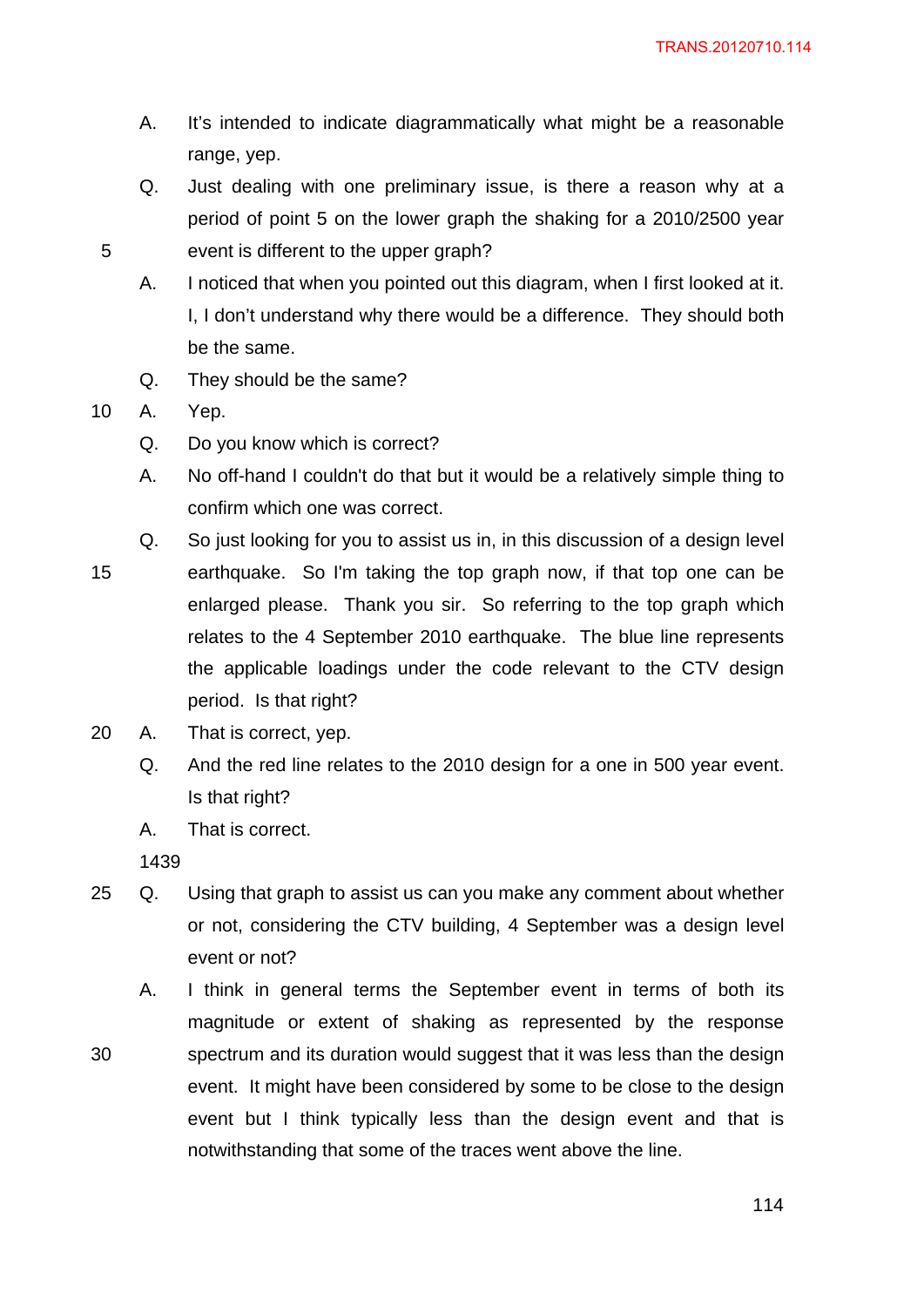- Q. I was going to ask about that. You are talking about a period of one, are you, for this building?
- A. Yes well certainly not in the longer period, certainly not in the two second on where you do have a bump that is quite considerably above the design values but in the short period end less than one second. The intensity of shaking inquired by that spectrum is at or slightly low in general terms than the blue line if that is what you are asking me.
	- Q. So considering a period of one –
	- A. Of one second, yep.

- 10 Q. Do you say that the shaking at that period is at, above or below design level?
	- A. I would say generally below but it is close.
	- Q. And given that the grey shading extends both above and below that line, how do you explain the answer you have just given?
- 20 15 A. I think I have yet to see any records that would fill in the grey hazy line if you like in that one second area. I think that was just diagrammatically intended to convey the impression that this is generally where it might have been but it is not only the extent of shaking as measured by the spectral acceleration there are also the other aspects like the duration of shaking and other aspects. Other aspects might also be these were peak values what happened in the overall record. They all go to determining where the design was. In terms of actual spectral accelerations you could say it was on the blue line or the blue line represented pretty much what happened.
- 25 Q. Is it right that the 2010 one in 500 year event represents a level of loading not too different to the 1984 design level event at one second, at the period of one second?
	- A. In terms of design given the same levels that of activity, the same level provision for that, yes they would be very similar. I mean the red line is definitely above right in the very short period end but to all intents and purposes about the same.
		- Q. Can you explain what the meaning of this other higher line is, one in 2500 year event?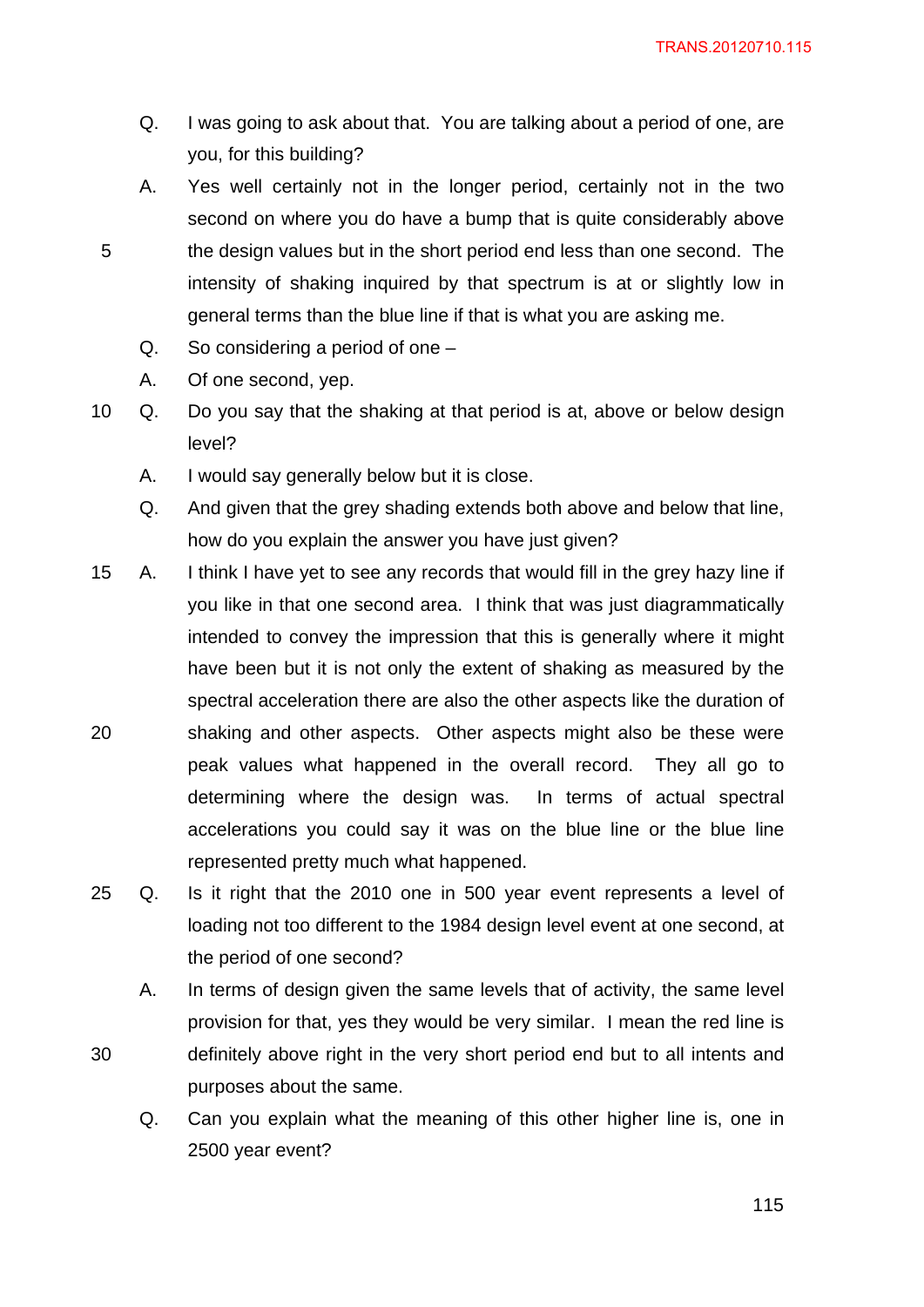A. Well if the correct number is the one in the bottom graph that is probably the one we should be comparing but that is effectively a lower level of risk, shaking of a lower level of risk and in design terms that is used for the design of more important structures that in typical structures so the CTV building was a typical office building that would have been designed for the ultimate limit state at one in 500 but if it had been a hospital that was required immediately the event then it would have been designed for a one in 2500 year event at the ultimate limit state. So it represents a degree of shaking that has less, that is less likely than the one in 500.

5

10

15

20

- Q. Has the panel produced a similar graph for the Boxing Day event?
- A. I don't know whether the panel did but it was certainly, it was presented in our reports on the PGC and the Forsyth Barr stair, we produced the, we reproduced the Boxing Day event. It is a much lower amplitude when you look at the response spectrum event and very much focused towards the short period end than these other plots for either September or February events.
	- Q. I may be putting you on the spot here, but at a period of one second are you able to say whether the shaking in the Boxing Day aftershock was above, at, or below the 1984 design level?
	- A. Yeah I think I can go from memory and say that I would be almost certain it was below, quite a long way below at one second.
- Q. Do you again you may not be in a position to answer this, but are you aware of any earthquake between 4 September and 22 February that produced shaking at a period of one second at or near the 1984 design level?
	- A. No I don't think I can answer that, I don't think I have seen all the results from all those records. There were a number but my understanding was that Boxing Day was the more significant of all those aftershocks.
- 30  $\alpha$ . Turning to the bottom graph which relates to the 22<sup>nd</sup> of February. Again considering a period of one second are you able to comment upon whether the shaking experienced at that period was at, above or below the one in 2500 year event level?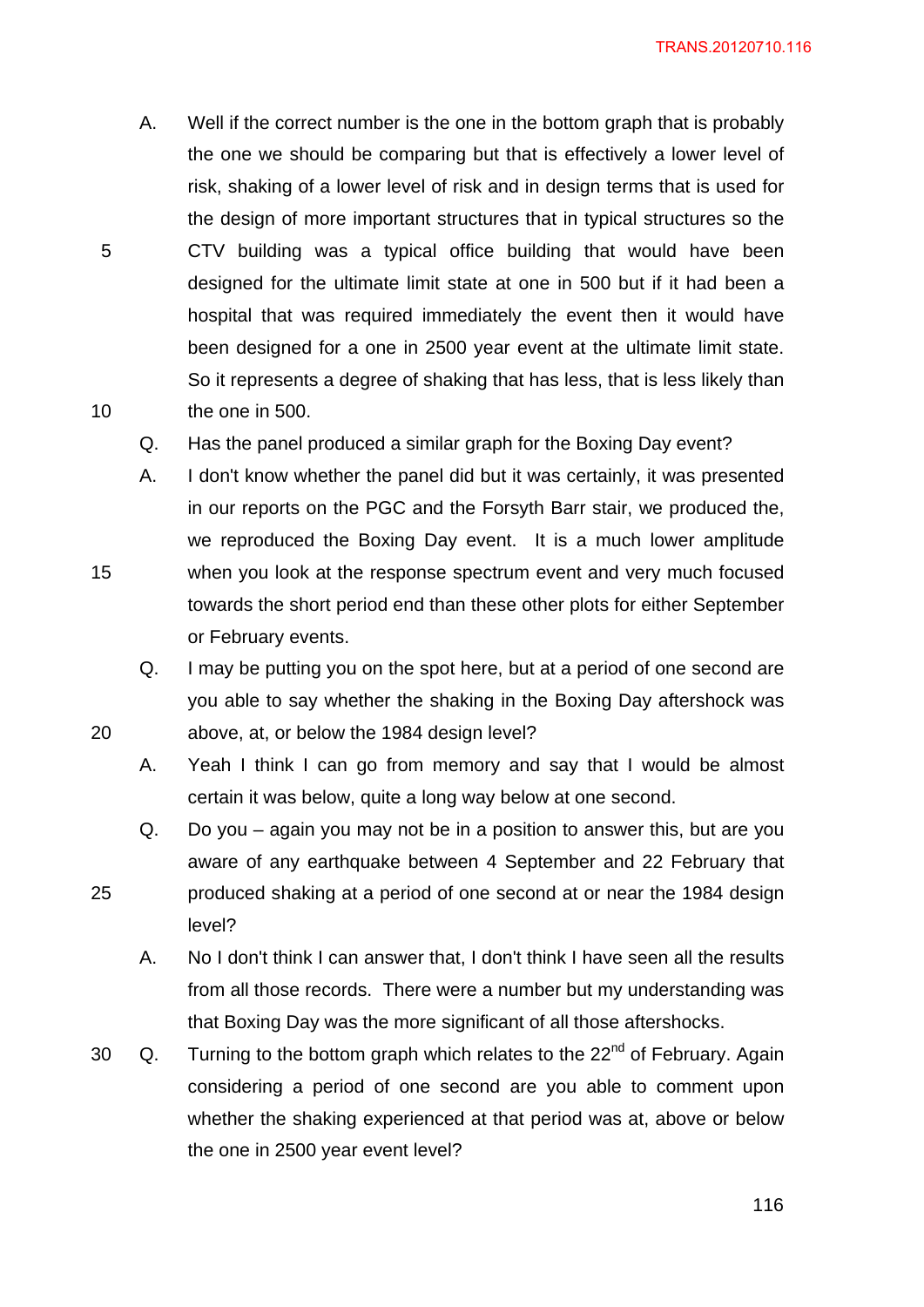- A. I think in general terms above. Certainly there are some structural periods where the response was less for some of the records but I think in general terms above the 2500 year return period shaking levels as represented by the spectral accelerations but once again this earthquake had less duration than one might have expected a design earthquake to have so it certainly met, or it well exceeded the design values or spectral acceleration but its duration was not as much as we might have expected a design earthquake to have.
- Q. So how might that difference in duration effect the way a building is affected by shaking?
- A. Well I think we feel that the effect of duration is affected by the level of ductility you might provide in it so it's an intangible thing in terms of design to allow for the duration of shaking but it's, we think, we believe that the buildings if they are redundant and resilient that they will be able to sustain high duration of this design level. So many cycles at or slightly less than the design value.
- 20 Q. Just turning back to your key findings. You have said that one of the findings was that columns and beam column joints should have been detailed for ductility and you have also said columns did not meet minimum requirements for shear in the CTV building. If you keep those in mind, and then one of the conclusions you state is the collapse occurred because shaking caused forces and displacements in a critical column or columns sufficient to cause failure. Firstly, by failure in that context do you mean failure such that pancaking resulted?
- 25 A. That's failure as we are implying it is here, we are saying loss in vertical load carrying capacity.
	- Q. Complete failure?
	- A. Yep.

10

- Q. The consequence of which there can only be pancaking effect?
- 30 A. That is correct, yeah.
	- Q. Can you express a view on whether if the columns had been designed for ductility and/or the beam column joints had been designed for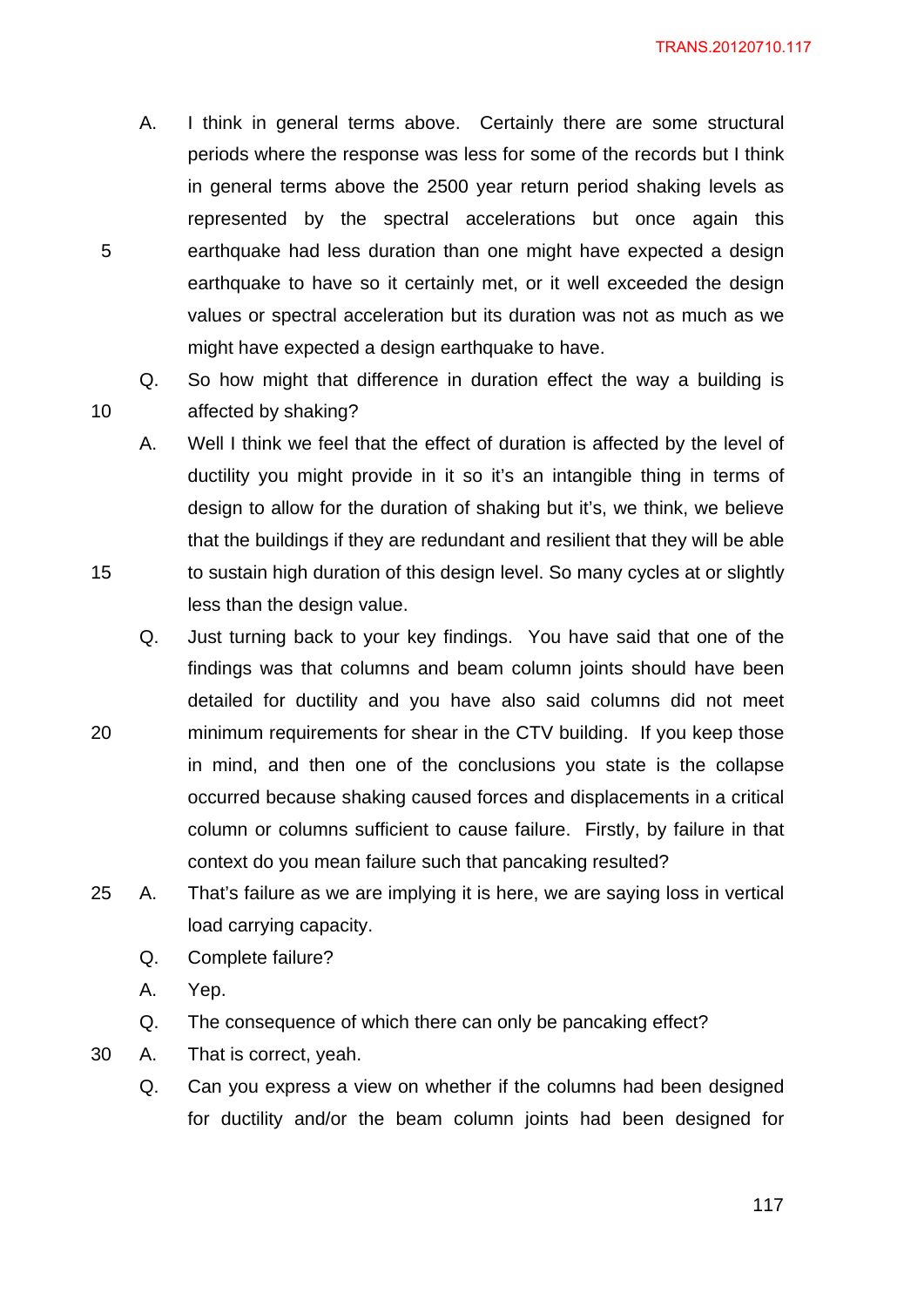ductility whether the columns would still have failed in that complete way on the 22<sup>nd</sup> of February?

5 10 15 A. My own view would be that if both the columns and the beam column joints had had the degree of confinement that maybe they should have had by the codes of the day my feeling would be that this building would not have collapsed the way it did. I have reflected on, in terms of differentiating the column, beam column joints and the columns. Once again my own view would be that if the beam column joints had been confined and not the columns the building still would have collapsed. The other way round I'm not by any means certain. I think if the columns had been confined and the beam column joints hadn't, I think the building probably wouldn't have collapsed also. So the critical thing for me was the columns, confinement of the columns. That's not to say the beam column joints couldn't fail. Fail in terms of softening off, not being able to carry anymore lateral load, not providing the stiffness for the beam column joint et cetera. But I think that there was enough in terms of the large bars passing on the bottom steel into the joint region that wouldn't necessarily have led to every beam column joint losing its vertical load bearing capacity, and therefore leading to pancaking. That is a personal view.

20

1449

- Q. Is that something which the panel considered?
- A. I don't recall discussion on that.

#### 25 **JUSTICE COOPER:**

Mr Rennie, one or two things have come up which hadn't come up previously. I will give you an opportunity to ask further questions should you wish to.

### **MR RENNIE:**

30 I was particularly conscious of a couple of matters after lunch that I do want to ask our experts about Sir. I'm not in a position to ask a question immediately.

## **JUSTICE COOPER:**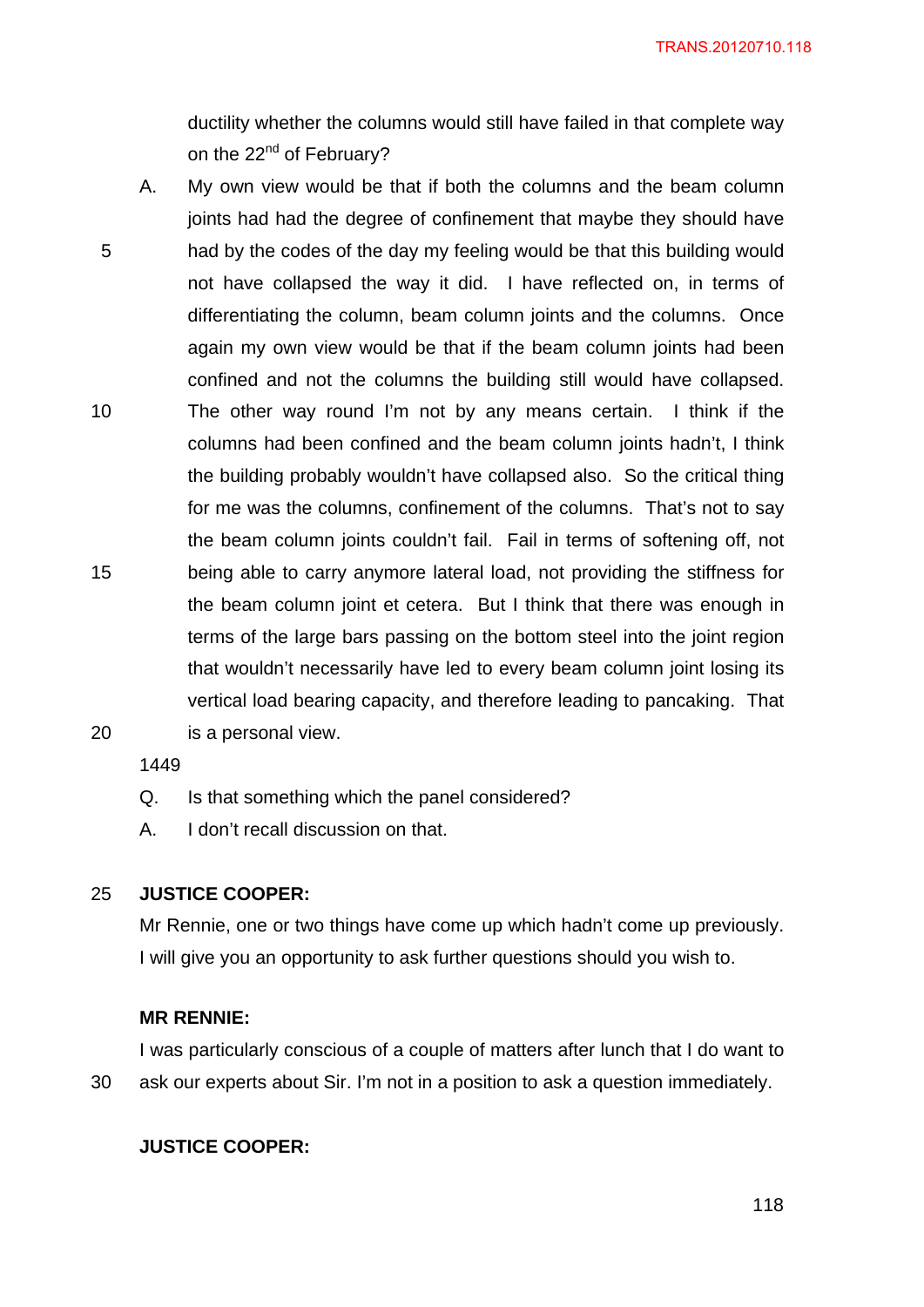In whose questioning?

### **MR RENNIE:**

Most particularly counsel assisting.

5

## **JUSTICE COOPER:**

Well that is all we have had since lunch, was it Mr Mills or Mr Elliott?

### **MR RENNIE:**

10 No I'm sorry, I was distinguishing Mr Elliott from Mr Mills in that regard.

### **JUSTICE COOPER:**

Yes, and what was the distinction?

#### 15 **MR RENNIE:**

I, when I used the expression "counsel assisting" I meant senior counsel.

## **JUSTICE COOPER:**

20 Yes, yes I know Mr Rennie, but I'm asking you in whose questioning did the issue arise upon which you want further time?

### **MR RENNIE:**

In lead counsel assisting.

#### 25 **JUSTICE COOPER:**

Mr Mills'?

### **MR RENNIE:**

30 Yes, yes. I'm not anticipating I need more than, you know, two or three minutes just to check a couple of things in my mind Sir.

## **JUSTICE COOPER:**

Yes, well would you like to do that now?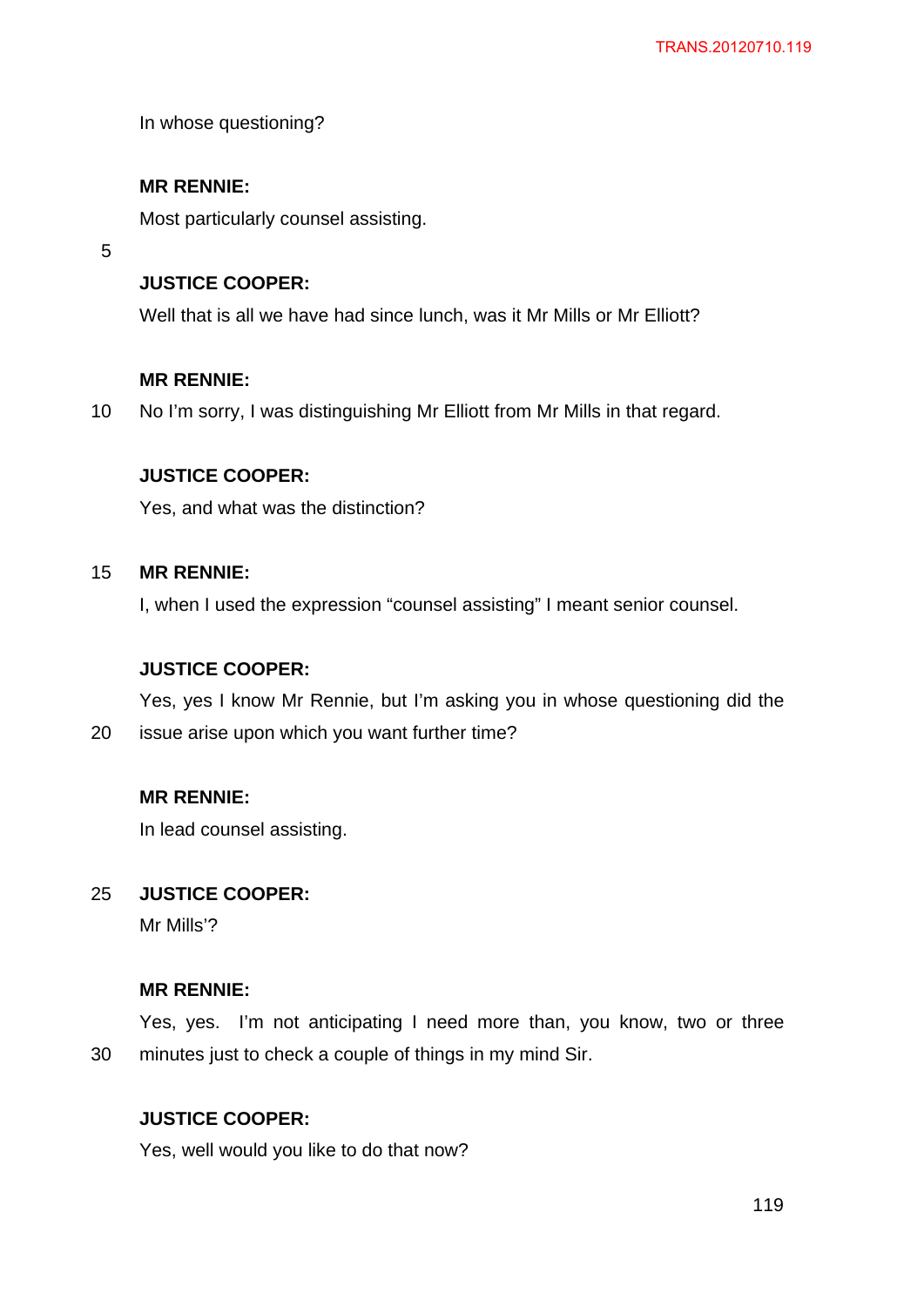## **MR RENNIE:**

If that's convenient to you Sir?

#### 5 **JUSTICE COOPER:**

It will be thank you. We will adjourn briefly whilst you do that.

### **HEARING ADJOURNS: 2.52 PM**

### **HEARING RESUMES: 3.03 PM**

#### 10 **MR RENNIE:**

Thank you Sir, I'm obliged. The actual outcome of that is that the point that I have in mind for Mr Mills' questions, I'm now in the position that I don't need to proceed but I have had brought to my attention one matter relating to Mr Elliott's questioning, so I will deal with that.

15

## **JUSTICE COOPER:**

Yes.

## **MR RENNIE:**

- 20 There is one other aspect to it Sir, and that is that I would regard it as a virtual certainty that Mr Jury will not have read Professor Mander's second brief which came in yesterday and which of course contained some further developments of the graphs that Mr Elliott was asking about, and I don't see myself as being fair to the witness to spring that on him, and having got myself
- 25 in that situation Sir, I am just going to have to do what I can with it, in terms of calling that witness in due course.

#### 30 **JUSTICE COOPER:**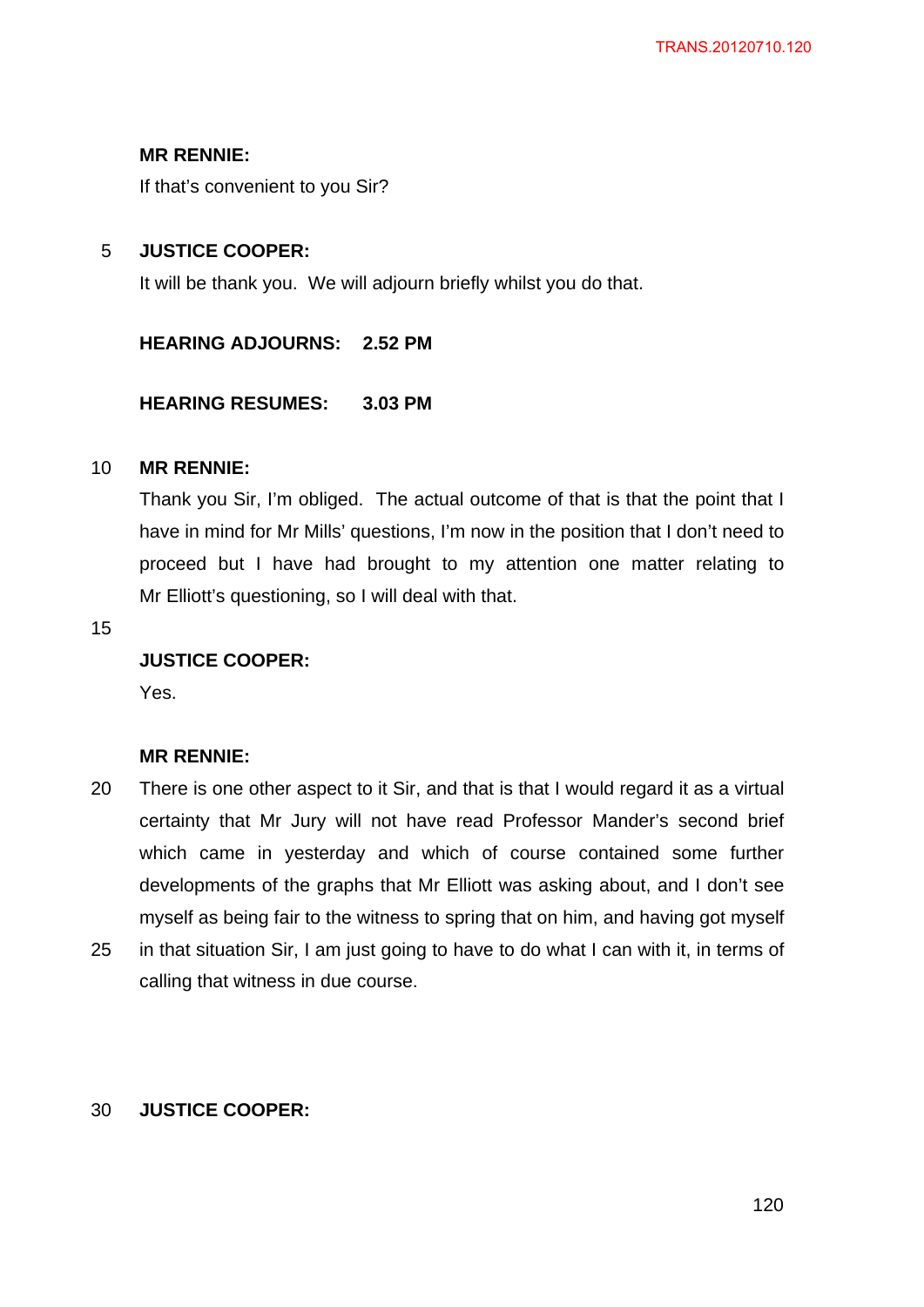Yes well there may be a world of meaning and what you have just told me but you could always ask Mr Jury if he has read it.

## **FURTHER CROSS-EXAMINATION: MR RENNIE:**

- Q. Well I will ask Mr Jury, have you seen Mr Mander's brief of yesterday with the additional seismic material?
	- A. No.

5

#### **JUSTICE COOPER:**

Well there is nothing we can do about that.

#### 10 **FURTHER CROSS-EXAMINATION CONTINUES: MR RENNIE:**

- Q. Mr Jury, in answer to Mr Elliott there was discussion between you and him on the matter of the building pancaking which I take to be a direct vertical collapse as opposed to a building moving in a sideways direction, is that right?
- 15 A. I think it's, I think I had taken by his meaning it could be a bit of both, mainly vertical but would be associated with a bit of lateral drift.
	- Q. Yes the, a building which is swaying in an earthquake would normally be expected to fall outside its boundaries in the direction at which the collapse coincided with the sway, would you agree?
- 20 A. I would think so, yes.
	- Q. Distinctively in the case of this building, that virtually didn't happen did it?
	- A. Well as I understand it the building did collapse over Madras Street. It did extend to the edge of the pavement on Madras Street.
- 25 Q. Well it extended on the basis of the photographs and I can take you to those if needed, to the footpath and to some extent slightly encroaching on cars parked alongside. I think one of the witnesses said it was a metre but in fairness I don't think that was a realistic estimate. I think it was probably in excess of two metres looking at the photographs.
- 30 A. Yes, I-
	- Q. That's the order of degree, does that fit with your understanding?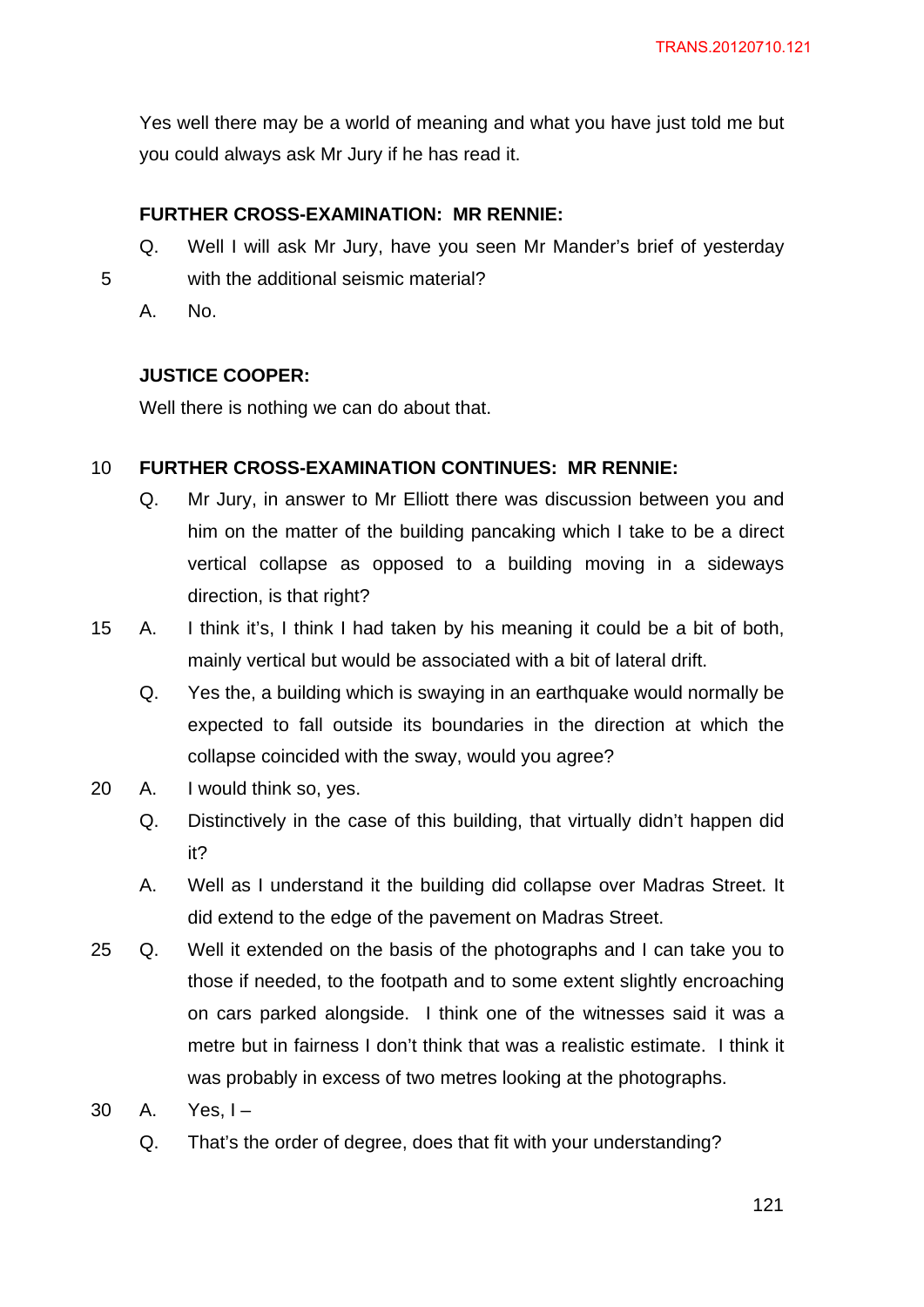- A. That would fit with my understanding yeah.
- Q. Yes. So the competing theories in this case as to the likely causation of the collapse, the column theory essentially involves a sway concept, would you agree?
- 5 A. I agree, I think I said in my evidence that requires the axial load and drift.
	- Q. Yes.
	- A. You don't get enough just out of axial load with no drift, you need both.
	- Q. But, so in that sense you would disagree with an alternative scenario of
- 10 a pancaking variety which essentially relates to beam column joint failure?
	- A. Yes I have difficulty with that because the, I think that even the joint failure requires some lateral movement to dislodge the bottom bars of the, of the beams out of the joint. Up into, yeah.
- 15 Q. Yes, the extent to which these beams were engaged in this joint was a fairly short distance?
	- A. A fairly short distance but certainly into the middle region of the column in those central columns anyway.
- 20 Q. So in attempting to identify a preferred collapse scenario to achieve the ultimate location of the debris which is shown from the photographs almost entirely within the boundaries, we either have a pancaking scenario or we have a swaying scenario where the collapse point happened to match a sway which was more or less at the perpendicular at the time?
- 25 A. No I think we've got to bear in mind the context with the sway. It's only a relatively small dimension of sway that we might be talking about. Less than a hundred millimetres that we're talking about in terms of the drift required, so, so it's a relatively, you could say that's almost down on top.
- 30 Q. Yes, do I understand though that you don't discount a pancaking approach, your preference is for sway?
	- A. That's right. I mean I can conceive that failure of beam column joint could lead to the column being displaced and passed, and the floor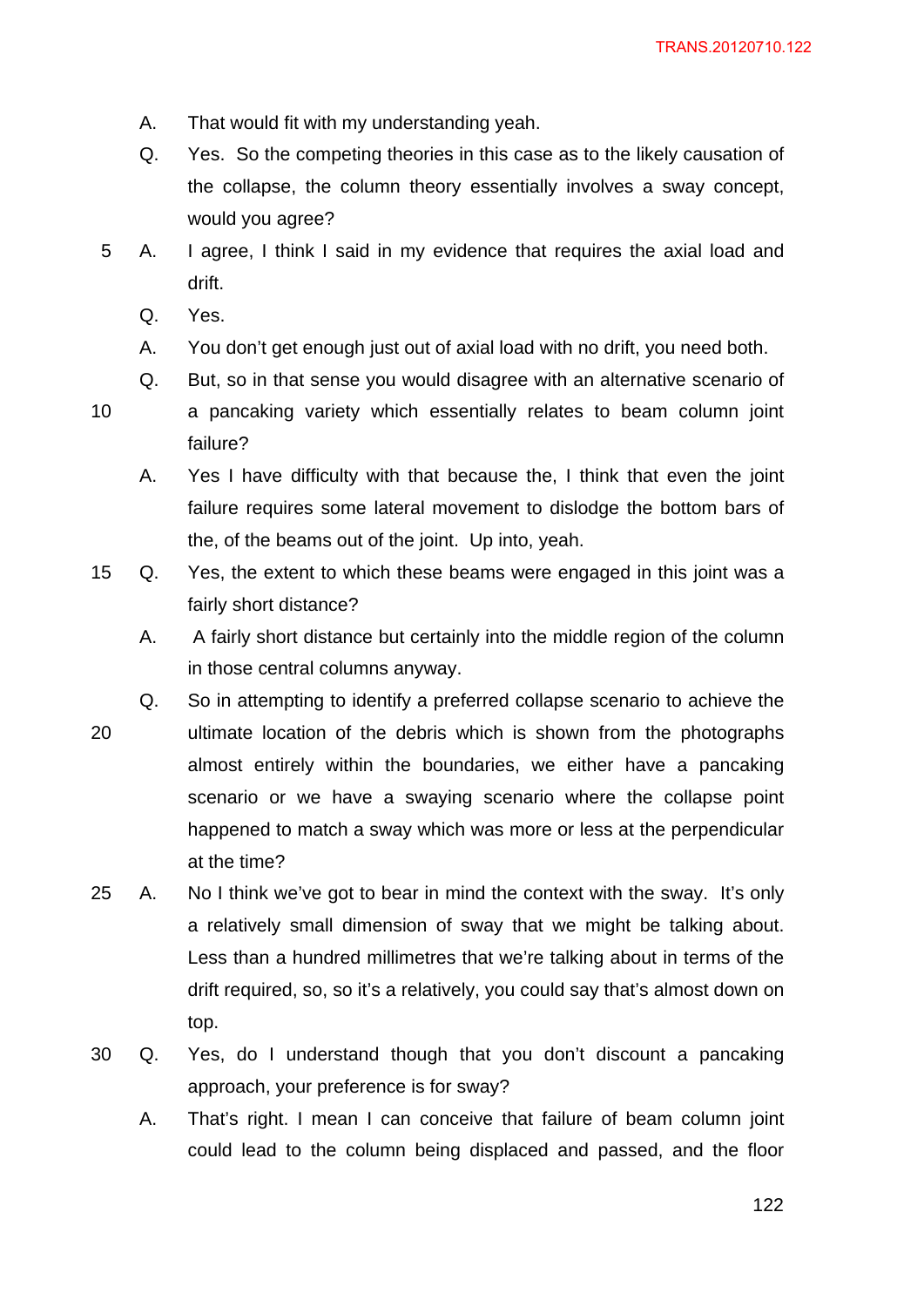passing down beside it or round it. I'm not sure that there's evidence to suggest that that happened in this case but.

- Q. We're essentially engaged in what we call, could be called the "forensic pathology of buildings" in this case aren't we?
- 5 A. That's correct.
	- Q. Yes and to an extent that involves looking for clues and then applying weight to the judgment about that clue, and then aggregating that to form a preferred conclusion?
	- A. Absolutely.
- 10 Q. And different engineers may reach different views?
	- A. Absolutely.

## **RE-EXAMINATION: MR ALLAN – NIL**

#### **QUESTIONS FROM COMMISSIONER FENWICK:**

15 Q. Yes, there were three issues I went through with Mr Smith and Dr Hyland and you will have heard the responses and you've already given me the response about the beam column joint theory, you say it's inappropriate. Now what I'd like you, if I've got your interpretation correct because you said if the columns were confined and the joint wasn't, you think it would have survived?

- 20 A. That's, that's a bit of surmising on my part, but yes that's the view I expressed, yes.
	- Q. Could you tell me why do you put stirrups or spirals in a column? For what reason do you do this?
- 25 A. You put, you put the, in the column you put the spirals in to confine the concrete to ensure that you at least maintain some semblance of the concrete to maintain the vertical load carrying capacity and to stop the bars from buckling.

1510

- Q. Now if we go into the beam column joint why would you put spirals in the beam column joint?
- A. For the same reason.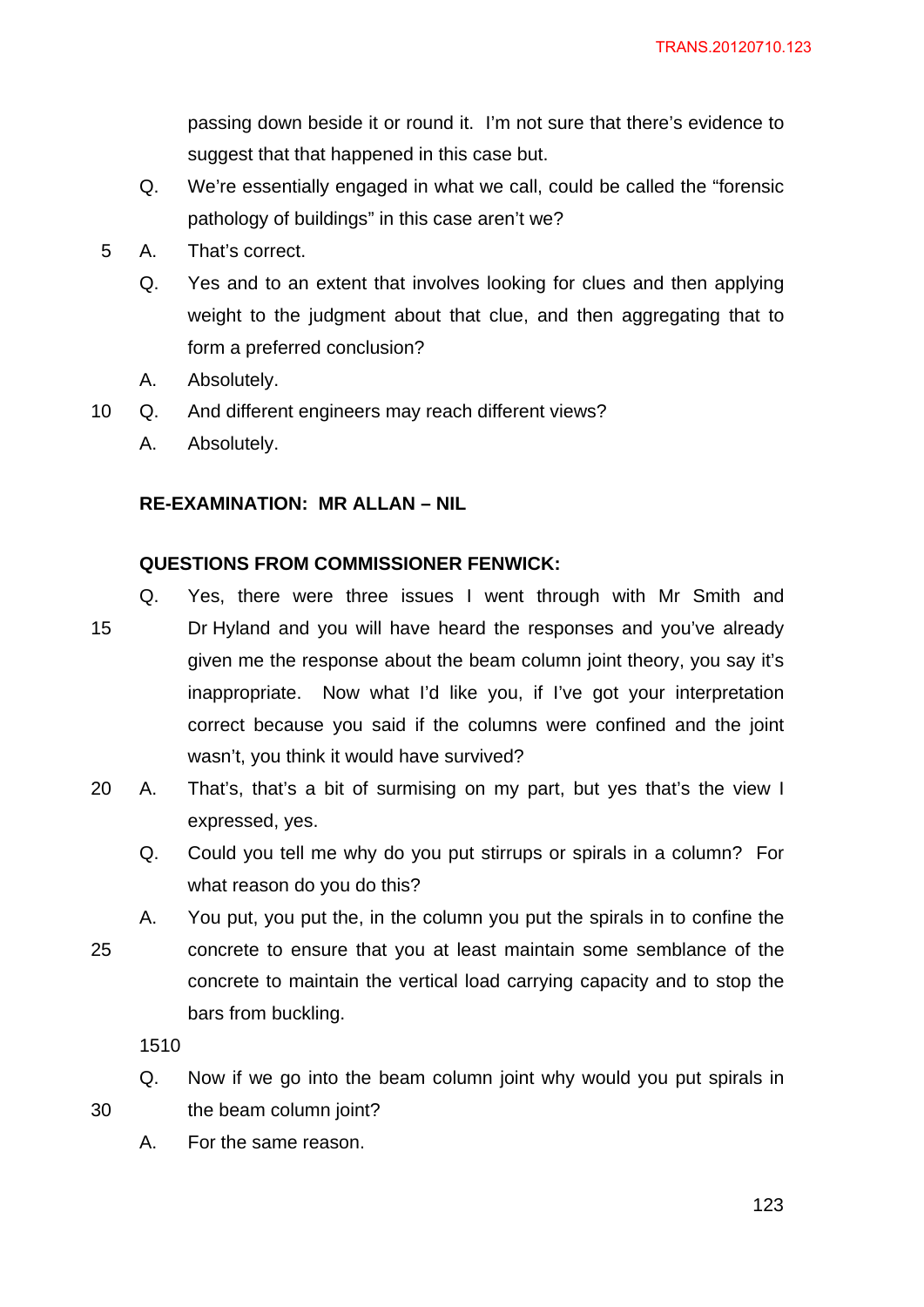- Q. Right, so you are going to stop the bars from buckling, why do the bars buckle in the columns but not in the beam column joint?
- A. Well it does depend on the configuration of the joint but if you only have beams coming in from two directions you could certainly get column bar buckling in the joint.
- Q. How many directions of beams come in the –
- A. Into the interior –
- Q. columns?

25

- A. In one direction.
- 10 Q. So that the bars and the joints could have been susceptible to buckling?
	- A. They could have been yes.
	- Q. What about the confinement of the concrete, could that have been susceptible as well?
	- A. Yes certainly.
- 15 Q. So if I am getting your interpretation right you put the reinforcement in the columns to confine the concrete and to stop the bars buckling. When you come to the joints zone you put the spirals in for exactly the same reason?
	- A. Absolutely.
- 20 Q. The only difference being that in the joint zone you have a very much higher shear as well don't you?
	- A. That is correct.
	- Q. So in fact this does not imply that perhaps for where you have got beams coming in two sides, would you not say, we've got the same conditions but you have got a very much higher shear. Wouldn't this now tend to indicate perhaps that the beam column joint is more critical than the column?
	- A. I think where my thinking is coming to is what would cause failure. So what would lead to vertical load carrying failure and I think that it is almost definitely the case in the column that if you had failure of the bars of failure of the concrete that you'd get collapse. I am not so certain in my mind that the failure in the joints necessarily leads to the same situation as quickly as the columns so that is all that I'm coming from. I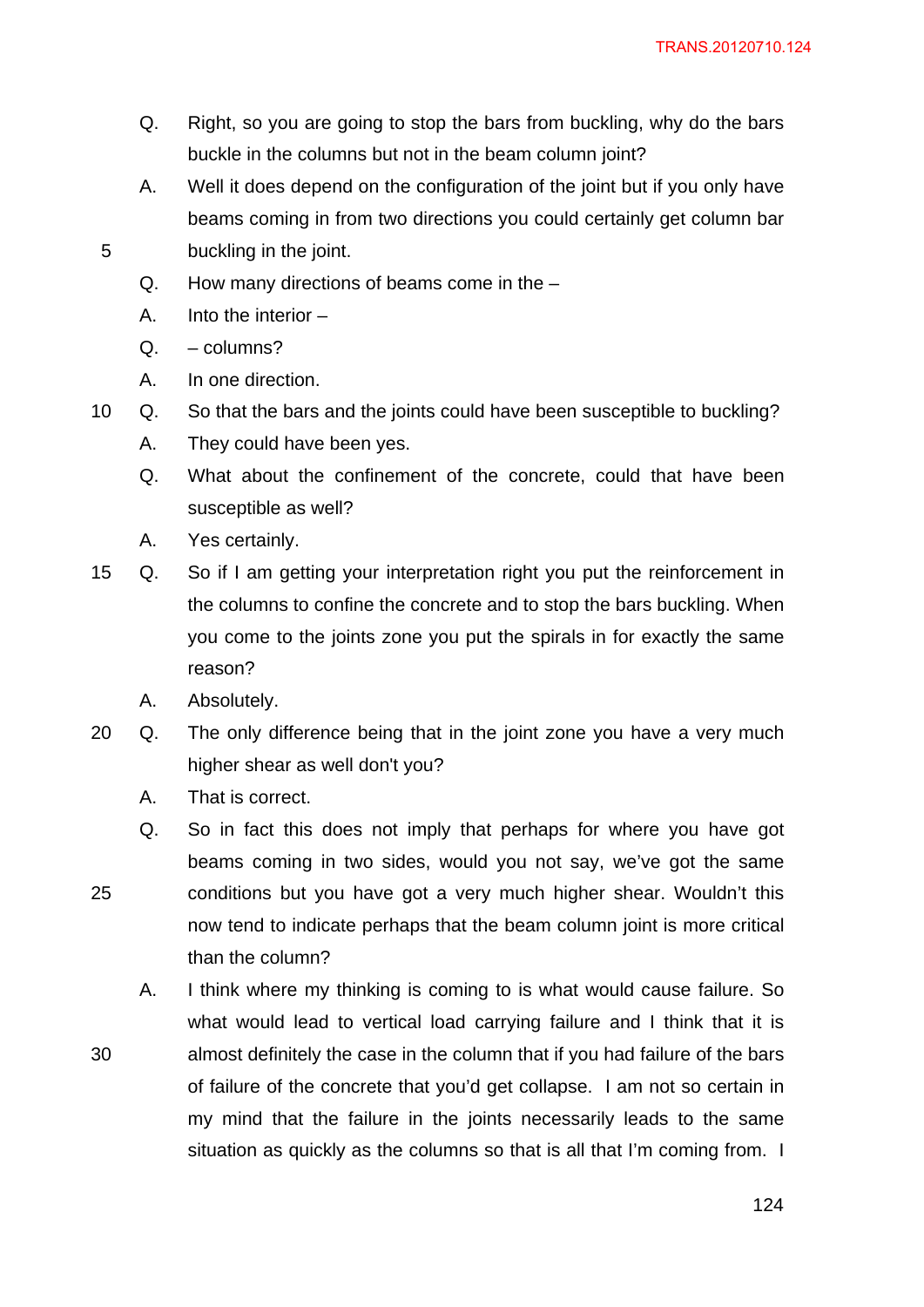would never suggest that you didn't confine the joints or the columns but...

- Q. So when a column fails due to lack of confinement of bar buckling, what happens?
- 5 A. When the column fails due to lack of confinement?
	- Q. Lack of confinement and buckling of bars, usually the two go together?
	- A. Yeah, yep.
	- Q. So how does it actually fail?
- 10 A. Well I – well you'd lose the cover concrete, so you lose the area of concrete that you would normally expect to be carrying vertical load.
	- Q. So when you have a column which is 400 millimetres wide and the spiral is 300 millimetres wide, even though the spiral is at 250 centres it is almost the diameter of the spiral apart, you'd only lose the cover concrete?
- 20 15 A. No you could lose all the concrete. I think the bars, the column could explode quite dramatically I would think and I suspect the issue in terms of the beam column joints really was, I mean all the drift calculations that have been calculated in terms of what drift and what capacity that system had were based on an integral beam column joint I think so the issue then becomes if the beam column joint does have a shear failure, loses integrity in terms of being able to carry the moment through the joint what degree of restraint does that provide to the column and therefore how does it affect the drifts and the capacities to resist drift, I
- 25 Q. You don't think the beam column joint could lose its concrete just as we were discussing before?
	- A. Yes I think it could and maybe it did with the loss of those wings off the precast beams certainly.
	- Q. If it lost its concrete what would happen?

think that's certainly an issue.

- 30 A. Well in my
	- Q. Would it carry the reinforcing would it carry the axial load on the remaining bars?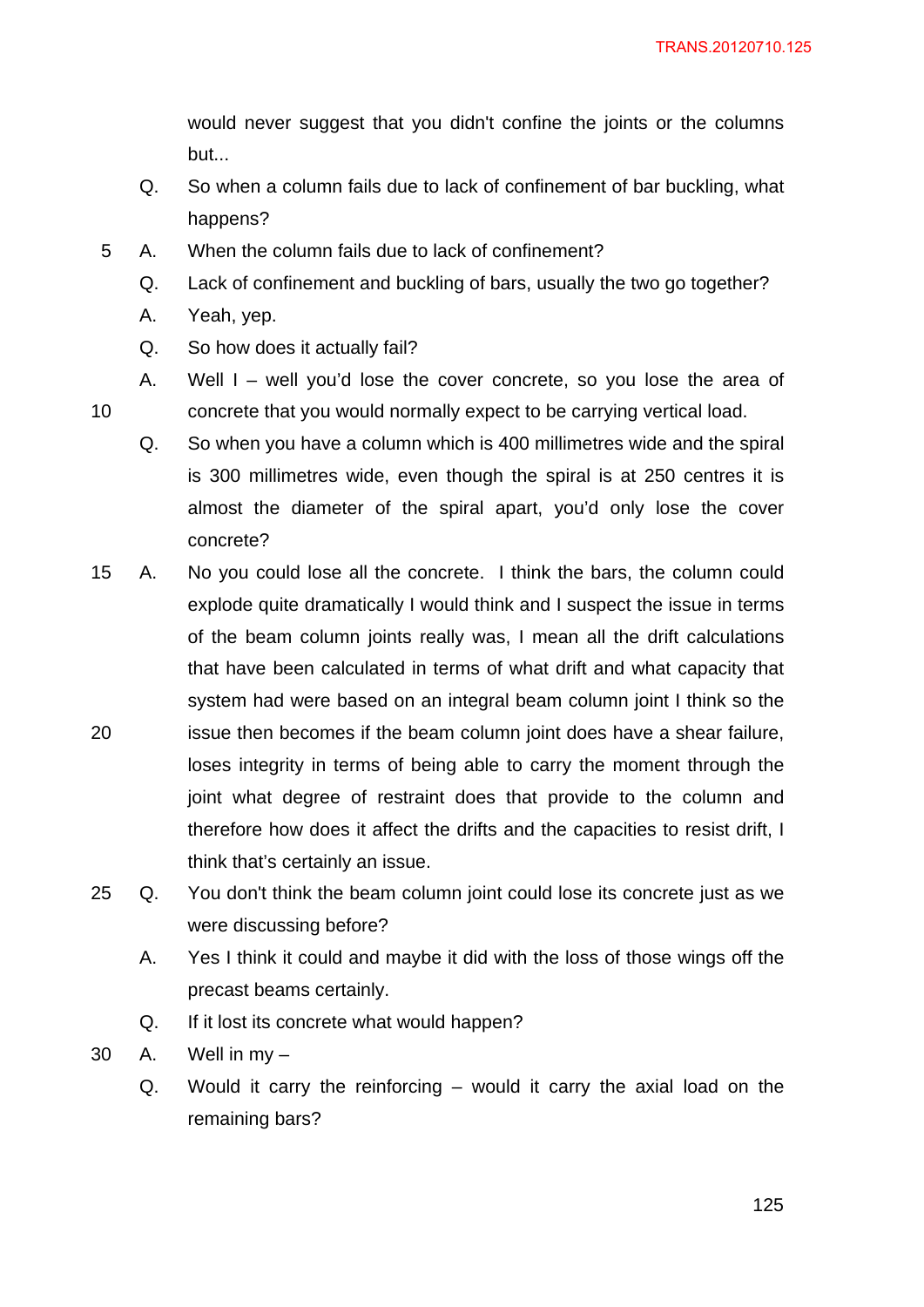- A. Well I think the I would have expected if the columns had, if the beam column joints had failed and that led to the collapse I would have expected those bars that were running off the bottom of the beams to have been bent in at least some of those samples that were collected as it tried to bypass the column if the column was still in place.
- Q. When you looked at all the pictures did you see any interior beam column joint that had any concrete in it?
- A. No because I don't think we could recognise any of those interior columns from the debris.
- 10 Q. But you did see several columns with gaps in them where the beam columns –
	- A. Yes, mainly perimeter, I think mainly perimeter columns.
	- Q. So quite a few beam column joints entirely lost their concrete?
- 15 A. Yes I agree with that, I think it is difficult though to determine whether they were initiators or whether they were consequential failures of the whole lot coming down. I would expect that as a frame collapse with the level of confinement that this frame had right through the whole length, part of the column that you would expect it to come apart as you witnessed but it is very difficult to say what was the initiator.
- 20 Q. Yes. So let me try to summarise. I think what you are saying is that the concept I had that the beam column joint was weak and the column is not one that you would support because you –
	- A. Yep, yeah, no I find that quite reasonable.
	- Q. But you don't think that could lead to collapse because it has got to be in the column?
	- A. I think I would put the column failure higher than the beam column joint even though it had less strength but that's –
	- Q. But if it has less strength we have also got to acknowledge it couldn't develop a plastic hinge?
- 30 A. Couldn't develop, well –

25

Q. Because the plastic hinge would have been pushed into the joint zone, wouldn't it?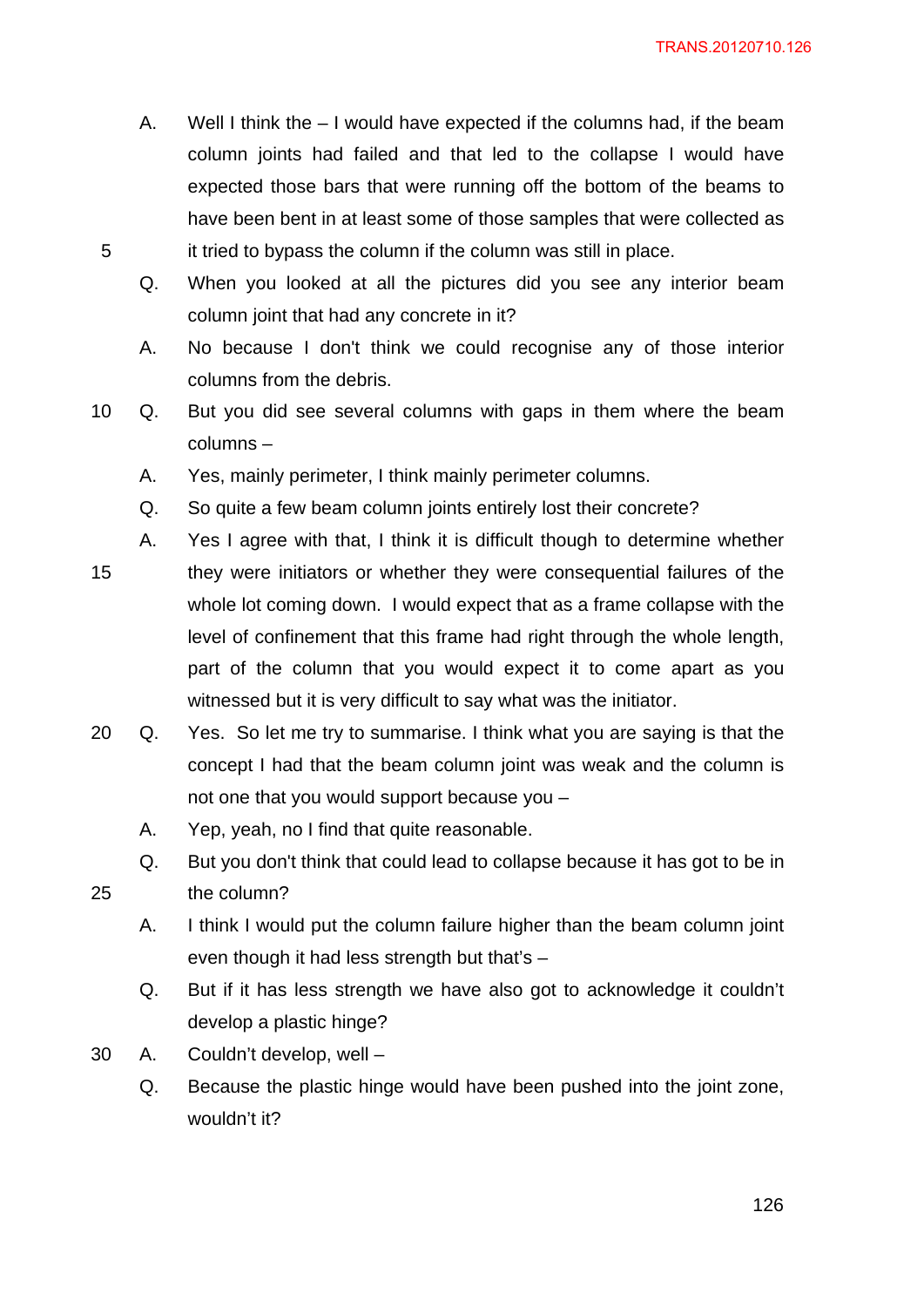- A. It would have been but that has to be counted against the evidence that showed at least some plastic hinging in some columns wherever they may have been.
- Q. After it had failed –

30

- 5 A. And mainly the exterior frames, certainly not the interior frames.
	- Q. Yes, so if didn't have a plastic hinge, or had a very much reduced plastic hinge the deformation calculations which were based on someone's analytical programme which assumed that it was a plastic hinge length of 200 millimetres which is quite an arbitrary figure, wouldn't have existed would it, so you couldn't have actually got that amount of deformation out of the columns that has been assumed in the analysis, is that a correct assumption?
- 15 A. Yeah it is a slightly different calculation but I would propose that the hinge that was occurring immediately above the foundation was much less affected by the joint behaviour than the rest of the columns so failure in that ground floor which is still one of the scenarios, you know mid to low, height of the building, is still quite a possibility even if the joints had lost totally their lateral load carrying integrity.

Q. Sure. What would you say to between levels 2 and 3, one storey up?

- 25 20 A. Well I think that is another issue isn't, the effect of the free diaphragm or potentially free diaphragm when things start to happen in those areas may well have exasperated the drifts in those areas. Can't say for certain but it could have done as well but still with the column joint I would say if the column had lost its integrity the column joint had lost its integrity, yes the columns would have found difficulty to get enough drift to fail them.
	- Q. I really appreciate your comments. Look just a couple of other issues I just might quickly take you through I don't know if we need to pull up the – perhaps we will pull it up at any rate. BUI.MAD249.0493.1 I would just like to look at the south wall quickly and you followed the discussion on this, the tracking of the loads through the floor slab into the beams and back into the wall and we talked about whether the right-hand side, the two 24 millimetre high strength bars were effectively anchored into the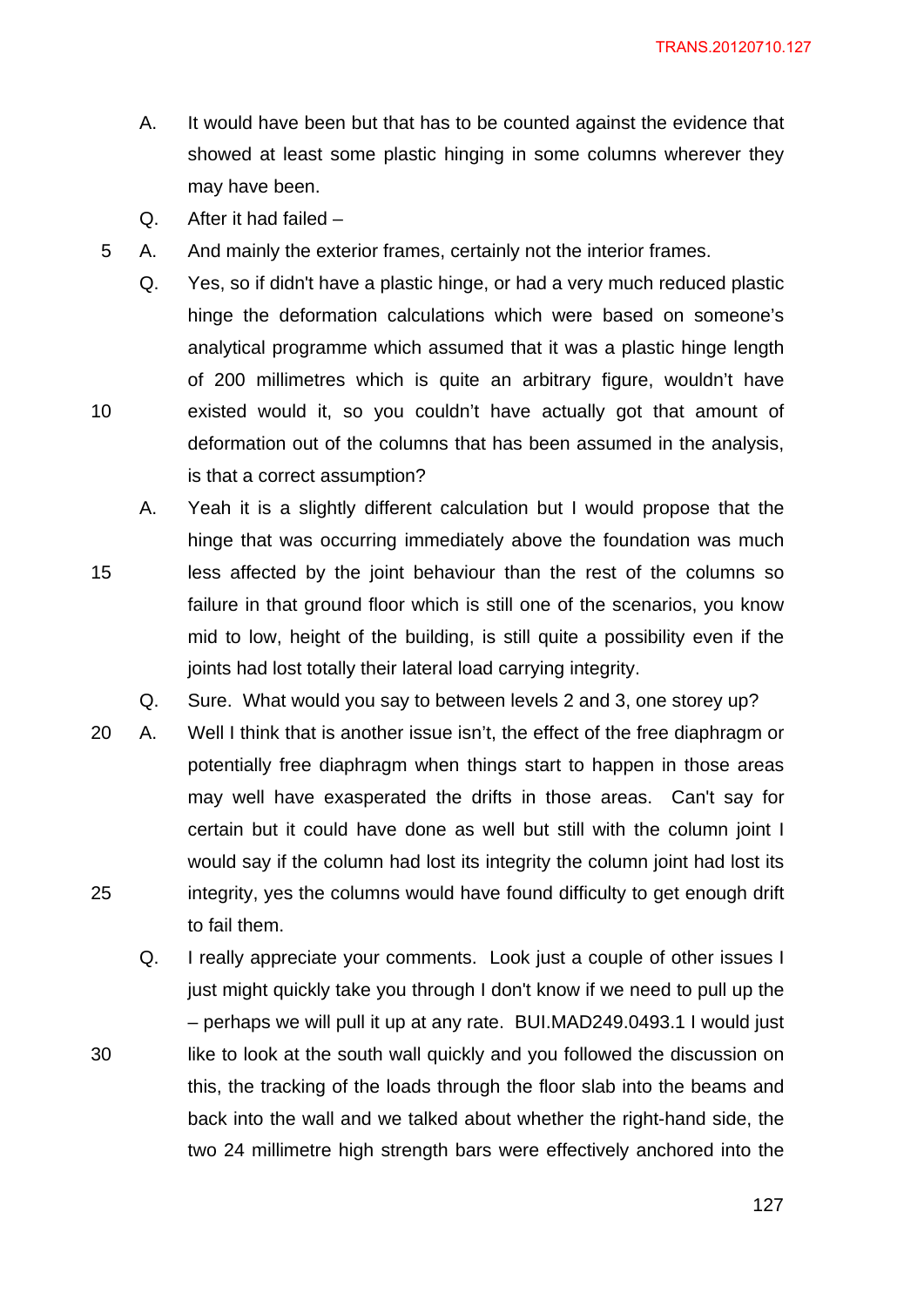wall or not. So you agree that was probably the general way in which the load was tracked into the wall?

- A. I think that is the way it was intended to track, yeah.
- 5 10 Q. Is there anything else you want to comment about that discussion we had or agreement we had? I have got one more question after this but is there anything else you want to add to what we have already talked about the potential failure modes of the shear transfer into the beam and then the beam into the wall and the anchorage of the beams into the walls and the failure of the walls to behave as, actually as a coupled shear wall is intended to?
	- A. Yeah well the connection of the slab into the beam line on, get the numbers right, level 1, line 1.
	- Q. Level 2 I suspect –
	- A. Sorry line 1.
- 15 Q. is the one you are referring to. I was hoping you would bring that one  $up -$ 
	- A. Yeah, it's very light isn't it in terms of the way that's connected in. I totally concur with the comments regarding the development of these H24 bars into the walls. It's a common issue I think that engineers assume that by developing the bar into the wall they will get good connection.

1520

20

Q. Yes.

- 25 A. In this case I think the evidence probably was that there was ability to transfer some load from this but I, I agree it wouldn't be good practice to not have the drag bars running right through effectively.
	- Q. On, on level 2 there were stairs cut through. So a section of the slab adjacent to the south wall was removed. Would this, do you think, have had any effect on the shear transfer?
- 30 A. I think the, the response for that is yes, must have, must have had some effect. I think if, if, if the earthquake had been solely in the east-west direction maybe you would have got some shear transfer along the exterior beam line and the push would have helped but I, I think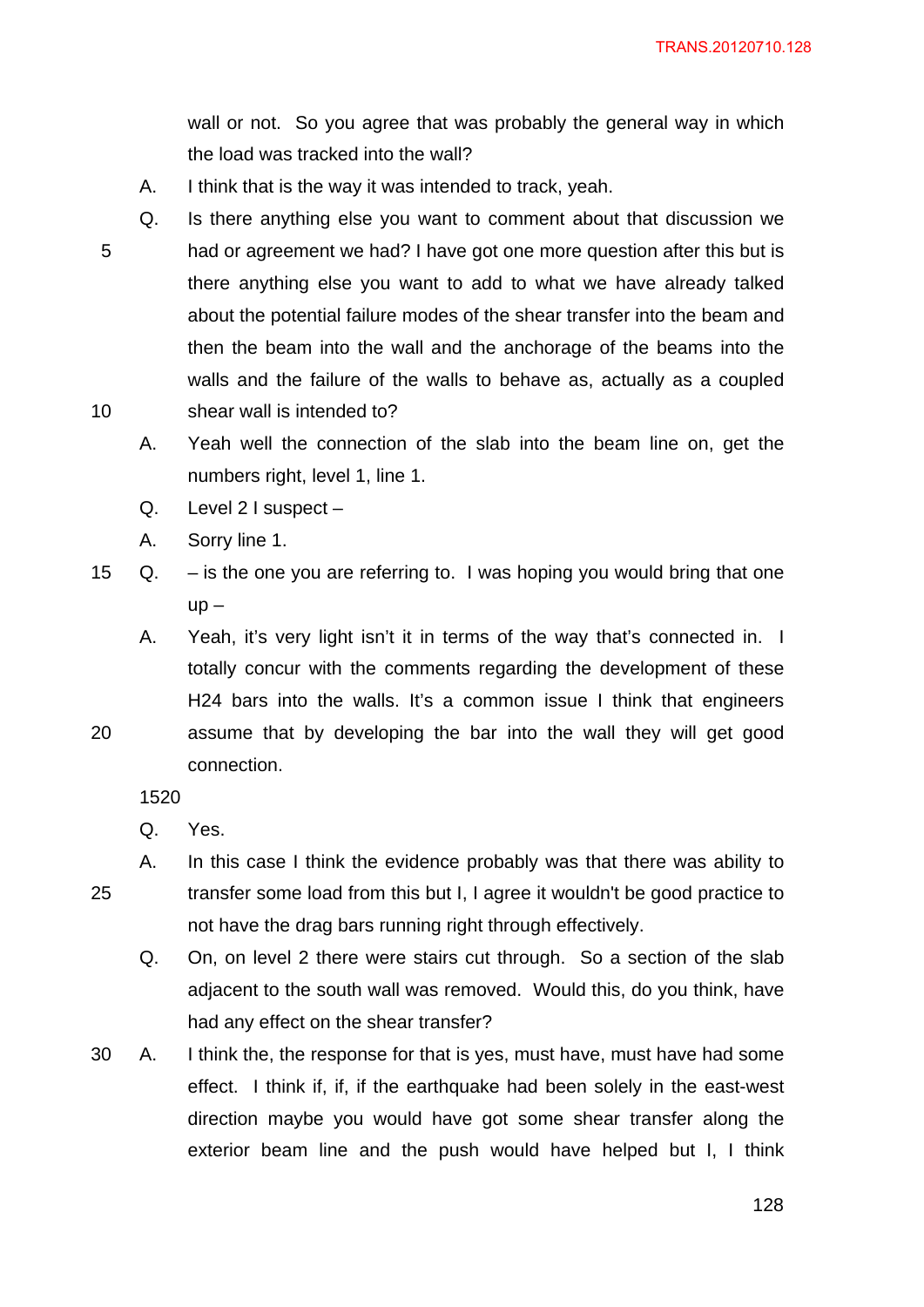because the earthquake is multi-directional you can't rely on that. So any openings down that line would have to effect the ability to transfer, specially when the anchorage of the slab, steel into the beam line wasn't necessarily as we might do today.

- 10 5 Q. Yes. Well thank you now just quickly onto the north wall and the effect that the shear transfer is limited to that one bay where the toilets were. Is there anything you want to add to the discussion we've had there about the strength of the floor slab on the left-hand side of that beam and there in flexure and shear and possibly in direct tension due to the north-south simultaneous action.
	- A. The photographs of this north core wall after the event and the bit of slab that was left up in the air there would be exactly as I might have thought it might have looked if it had a tension failure.
	- Q. Yes.
- 15 A. Particularly at the end of the starters.
	- Q. Yep but that's, that's (inaudible 15:22:22).
	- A. But the calculations done sort of suggested that there might have been a reasonable amount of capacity there but I, we, we concentrated on this area quite a bit before we, we put it to one side and we put it to one side I think because the, we managed to convince ourselves that there was enough drift without it to, to lead to the scenarios that we presented but -
		- Q. Yes.

20

- A. I'm, I'm still, I still am doubtful that, that we would expect such a detail to work in every earthquake.
- Q. So some tearing along that line would actually relieve the loading –
- A. Yes.
- $Q.$  and reduce the stiffness wouldn't it?
- A. Yes.
- 30 Q. You say it may not have been necessary for that to trigger the failure but it might or might not have?
	- A. That would be my feeling, yeah, yes certainly.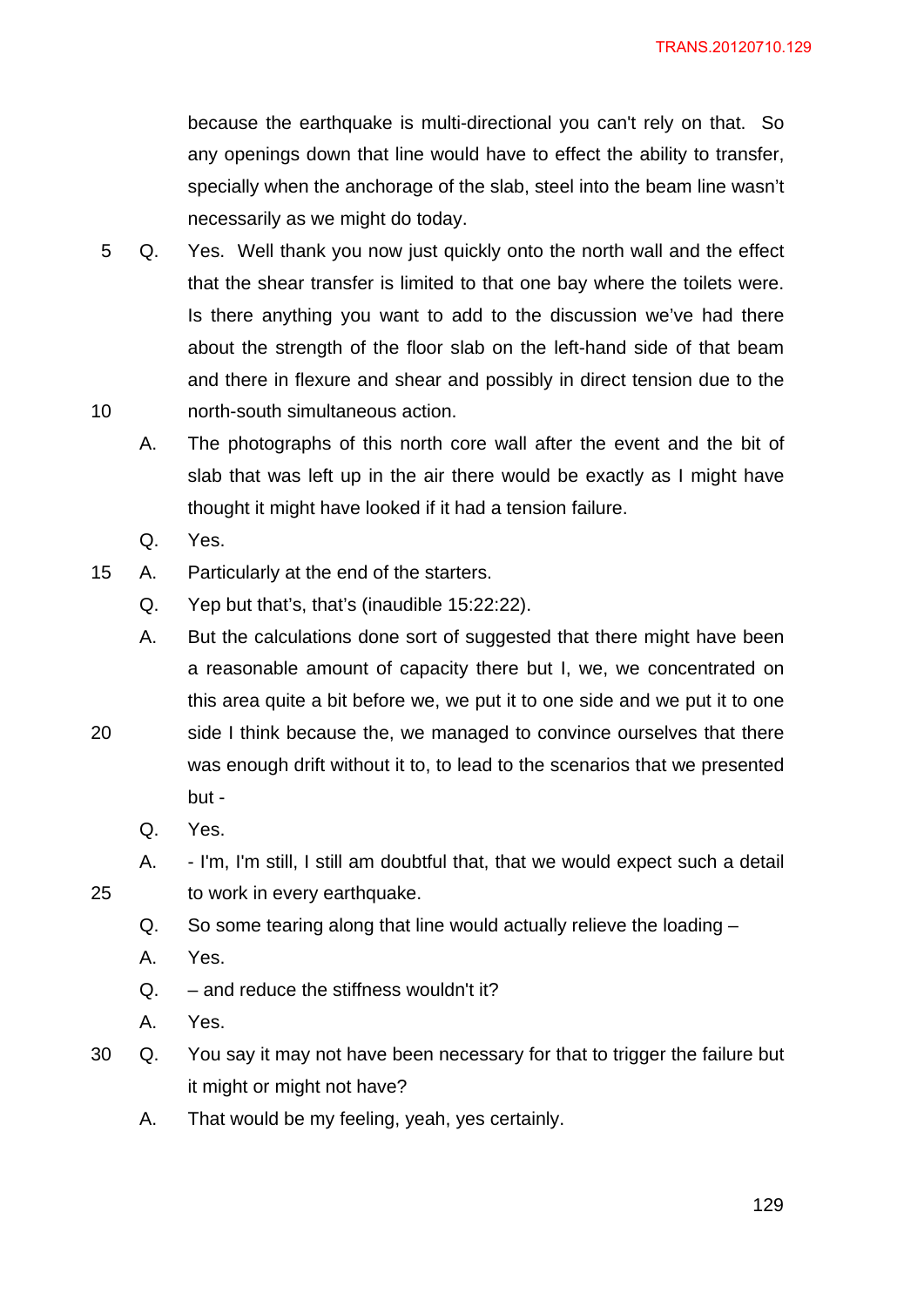Q. Thank you very much. It's great to have ideas bounce back. Really appreciate it. Thank you.

# **QUESTIONS FROM COMMISSIONER CARTER – NIL**

5 **ALLAN - NIL QUESTIONS ARISING: MESSRS REID, RENNIE, MILLS AND ELLIOTT,** 

**WITNESS EXCUSED**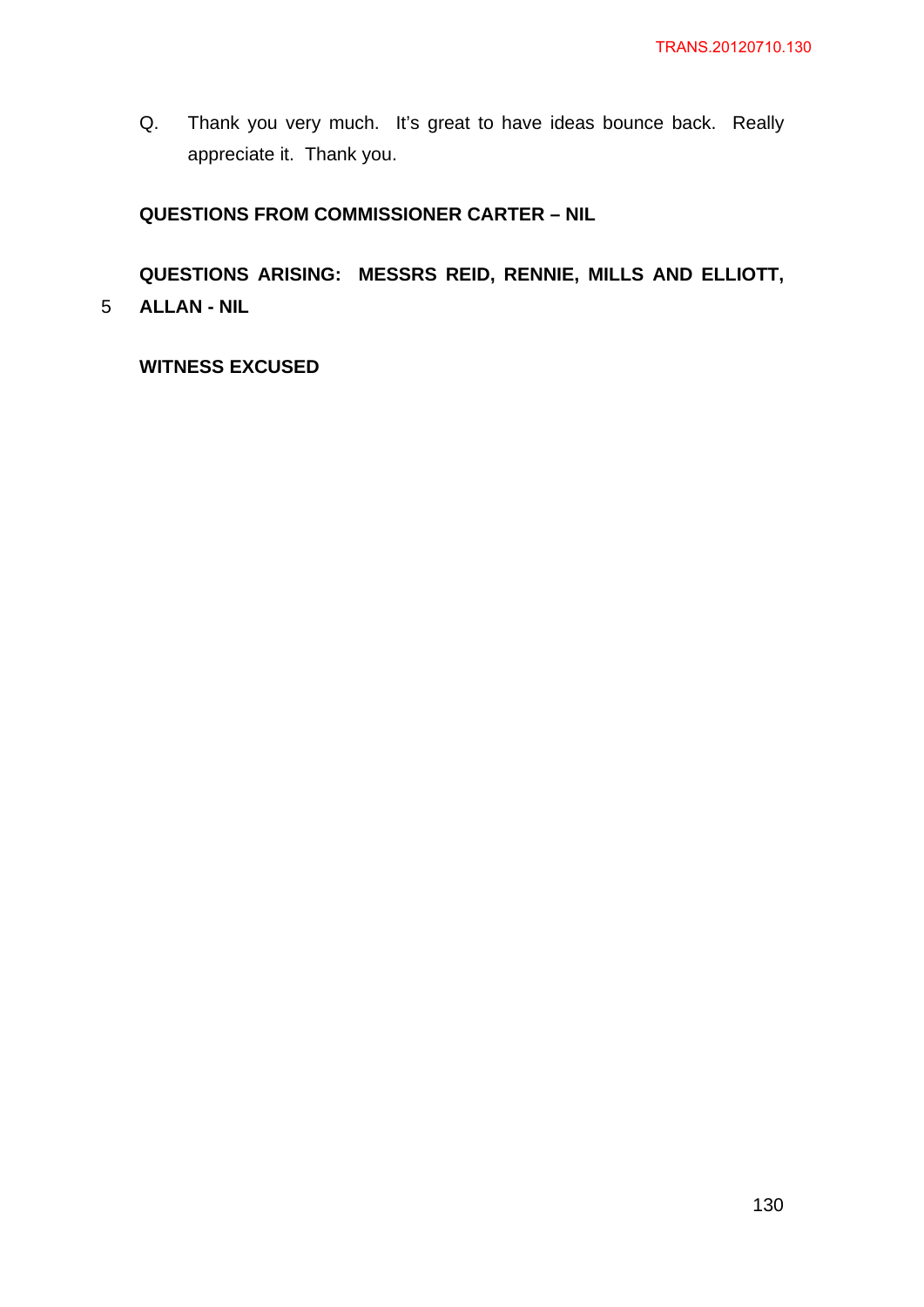## **MR MILLS CALLS**

# **WILLIAM THOMAS HOLMES (SWORN)**

- Q. Now Mr Holmes I look here to see that your full name is William T Holmes and I should know what that T stands for but I don't.
- 5 A. Thomas.
	- Q. Thank you. And you are a senior consultant with Rutherford & Chekene a consulting engineering firm in San Francisco?
	- A. Yes.
	- Q. You've been in practice for over 45 years in all aspects of design structures but with a particular focus on protection from earthquake effects?
		- A. Yes.
		- Q. You have a BS in Civil Engineering from Stanford and also an MS in Structural Engineering from Stanford?
- 15 A. Yes.

10

- Q. You are a registered civil and structural engineer in both California and Tennessee and most relevantly to the role that you're here for you have been appointed as the peer reviewer to the Royal Commission on these issues of structural engineering applicable to the CTV building.
- 20 A. Yes.

25

- Q. Well as I understand it you've got PowerPoints that you're going to take us through and some additional ones that came in today.
- A. Yes.
- Q. And I'll get you to integrate those as you please to do. So I'll just leave you to go through that.
- A. Okay my presentation today is pretty much following my written report from I believe April  $30<sup>th</sup>$  is the date and that report included discussion of the organisation and clarity of the collapse report and I've specifically mentioned that there were many levels of discussion on different items including the executive summary, the main body and appendix and then supplementary reports. Many subjects were covered in all four of those places and sometimes it was very difficult to find which layer of information had the key information. So it was probably due to the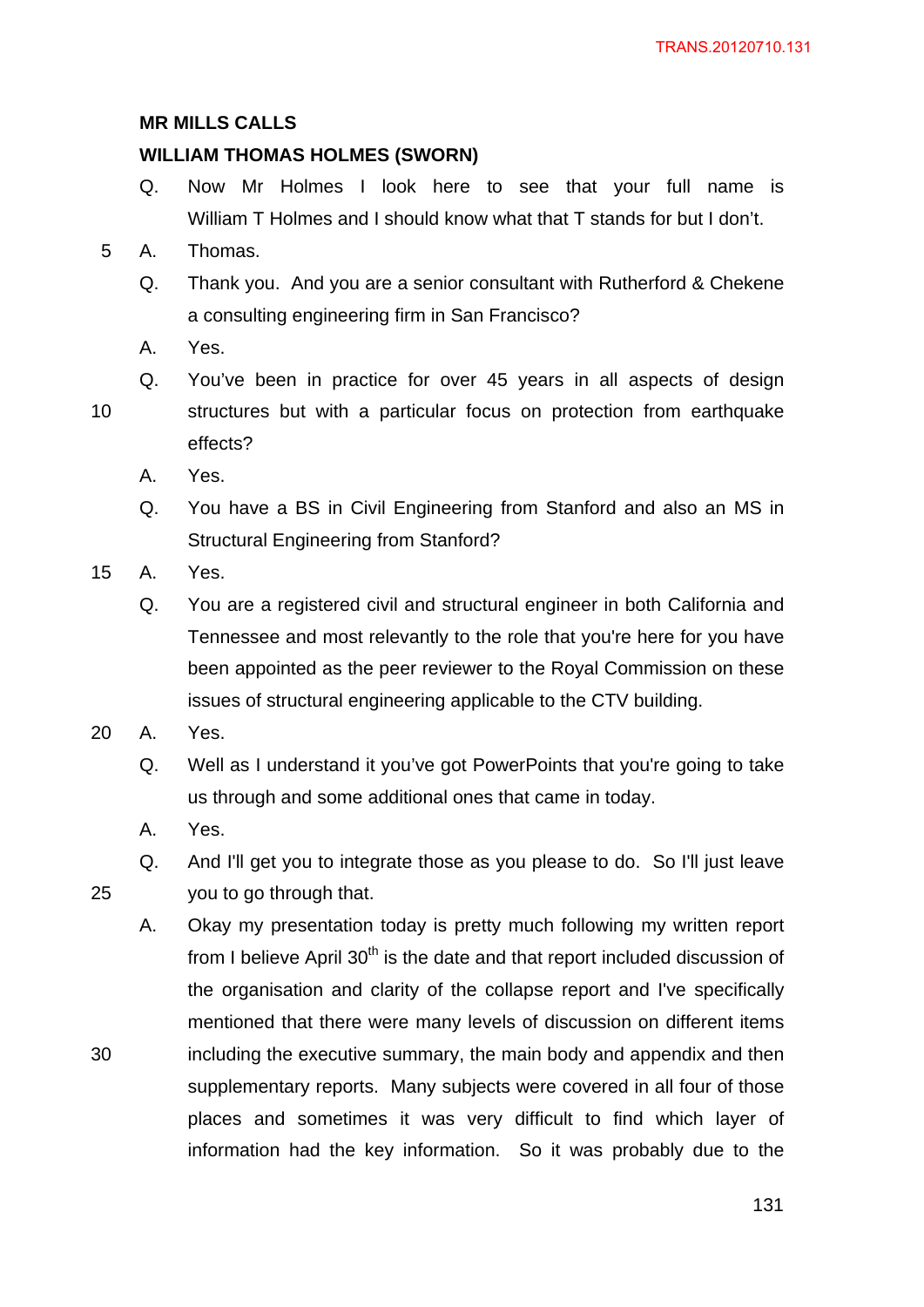reformatting of the report over the many months of development but, nevertheless, it made, it was somewhat difficult for the reader in my opinion but giving, having said that this report will really concentrate more on the conclusions rather than a lack of clarity although most of the discussion about the code is really a result of my trying to clarify for myself and perhaps for the Commission what I, what I think the code said regarding the ductility requirement for the gravity frames but it really, I'm not really saying anything different than what the report said. It's really more of an explanation.

10

15

25

5

So I will cover some code requirements in my opinion for the ductility of the gravity frame.

I'll discuss a little bit what I consider a column failure versus a collapse mechanism and some work that we're doing in the US right now on, on these issues.

And I propose yet another collapse mechanism which is not that different than many others that have been discussed in the last few days. It may have been a little different in April but it doesn't seem to be that much different now.

20 And I will also discuss what I think may have been the cause of excessive drifts. It's another, one man's opinion.

> And then there are other somewhat controversial issues, the block walls, spandrel interaction, the elastic and non-linear analysis, vertical ground motions, and, and I will again point out that the February motions were exceptionally strong.

> And then I'll talk about my own conclusions and recommendations which I included in the report which are similar to but not the same as the panel.

30 The code requirements in my opinion for ductility of the gravity frame, and of course I have never designed to New Zealand standards, all my experience is in the US, but I think I can read a code. So NZS 3101:1982 seem to be the controlling code in this regard. [Somehow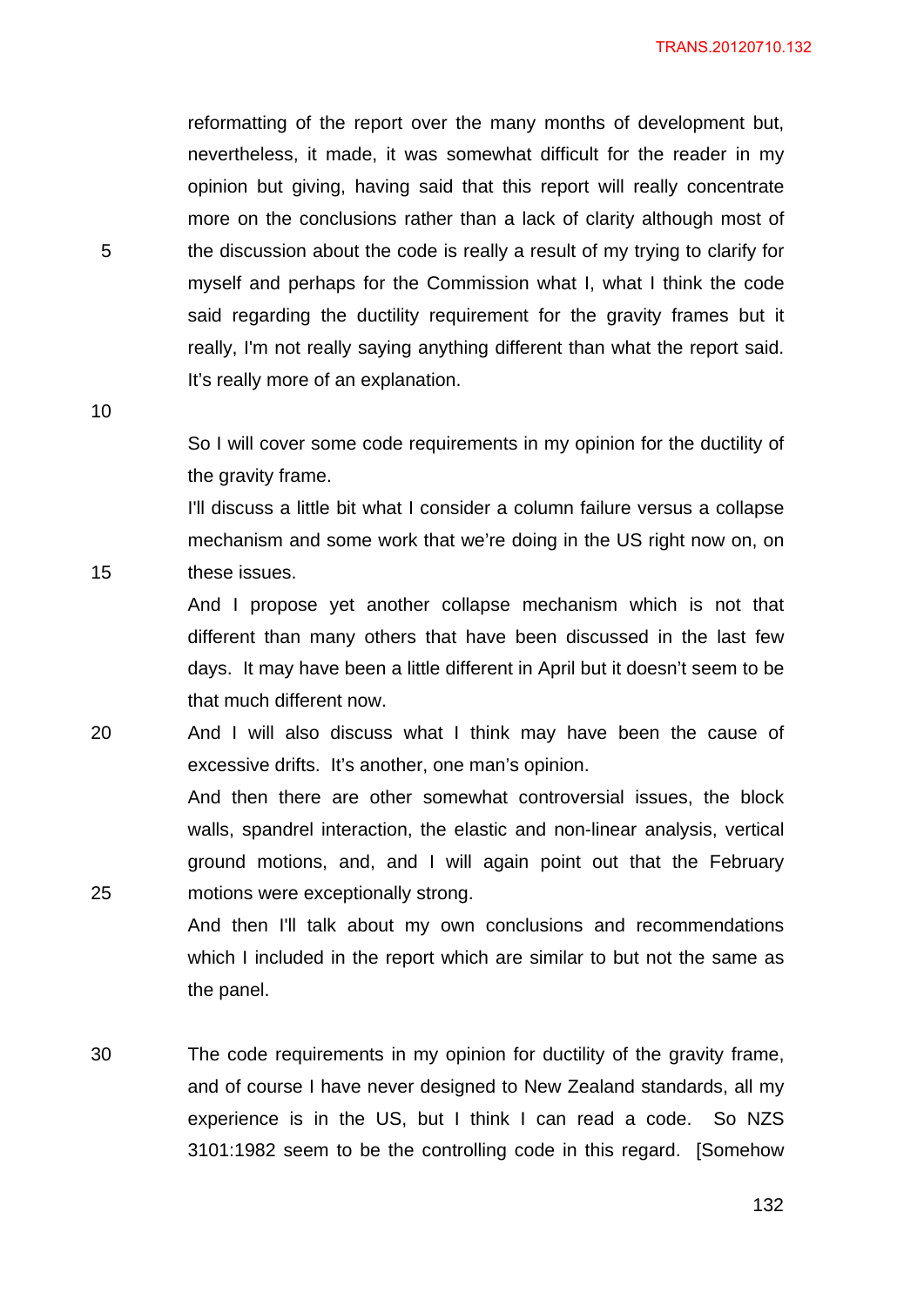the mouse is not going forward. All right now I click it, is that right?] The work that we're doing in the US right now is concerning a collapse of older concrete buildings and we're doing that work because we have many, many older concrete buildings and most of our standard evaluation methods will fail or they will fail to pass –

- Q. (inaudible 15:30:18) page 20, is that what you intend?
- A. I'm on page 20?

1530

5

- Q. See, on the right-hand corner there.
- 10 A. Don't know how it got to be 20. I am
	- Q. The (inaudible 15:30:35) really is where you want to be rather –
	- A. Yeah, I don't know how I got to, the mouse is not doing. I've skipped a whole bunch of things.
	- Q. Yes, that's what we thought.

#### 15 **JUSTICE COOPER:**

- Q. You actually had begun to address the code requirements.
- A. Yes I know and I have several slides here and they don't seem to be...
- Q. You need to get back to number 4 I think?
- A. Yes I do.
- 20 Q. That's where you were and then there's another one
	- A. Sorry, I don't know what happened to the mouse, jumped around.
	- Q. The mouse sometimes is difficult to control. Others have experienced that so it's not a special talent of yours.
	- A. Thank you for pointing that out. I must be trying to subconsciously get over this particular section or something.

#### **MR MILLS:**

25

I was going to say just, give that there's been a break and I should have said this before that the arrangement with Mr Holmes is that as far as this material on the code issues is concerned that if there are any questions arising from it,

30 from any counsel, we will arrange for Mr Holmes to come back in again to the code section of the hearings so that he doesn't need to be examined on them now.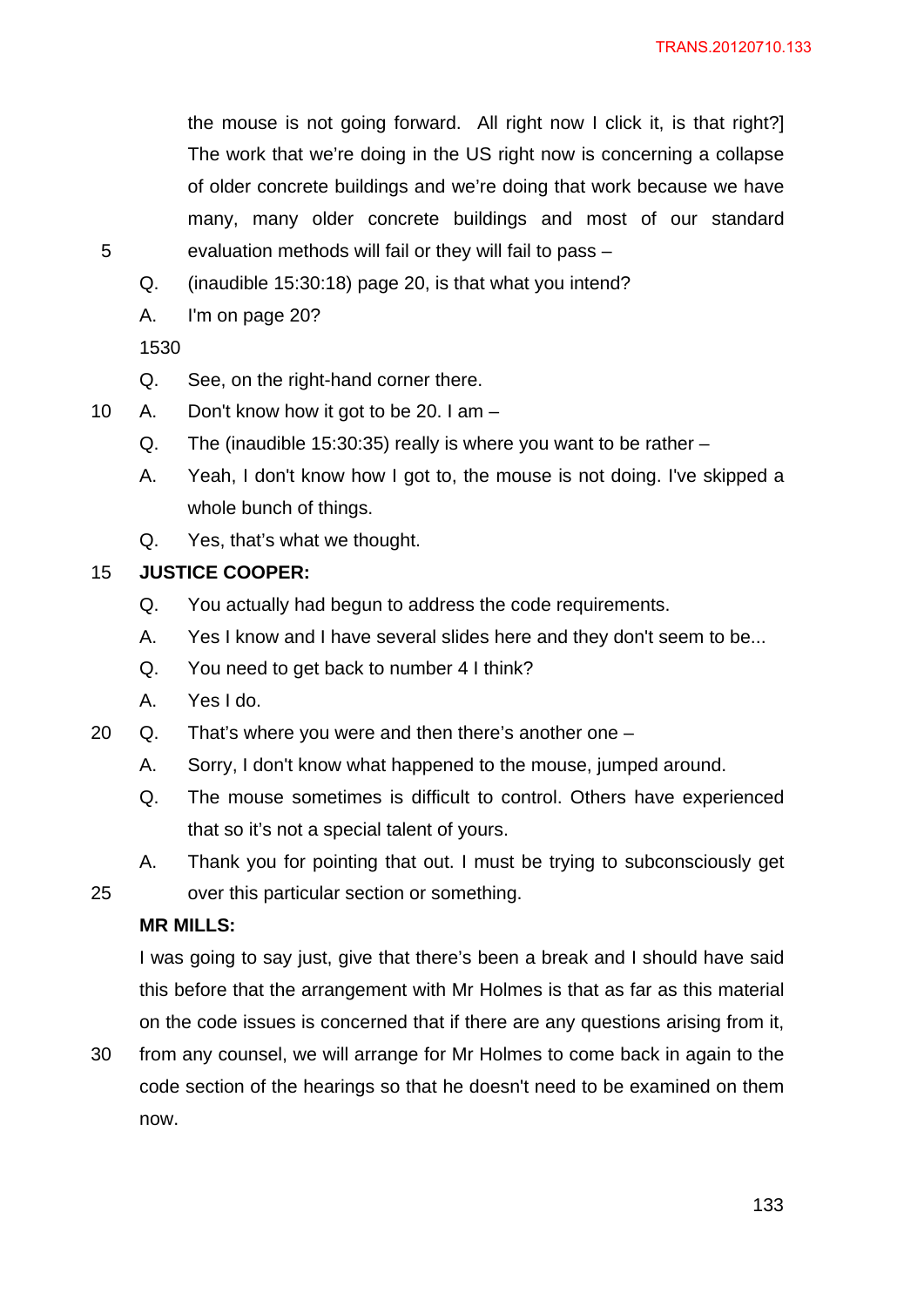#### **JUSTICE COOPER:**

Is that as you understand it Mr Rennie? You're hearing that for the first time?

#### **MR RENNIE:**

5 I've just grasped it Sir but I entirely agree.

### **EXAMINATION CONTINUES: MR MILLS**

10 15 20 A. Hopefully there will not be a lot of questions because I am not saying anything that wasn't in the report, I'm just trying to clarify it. So this is the sort of index of this code and there is a section that has been mentioned in passing before that says, "Principles and requirements for members not designed for seismic loading," and then there's another section that says, "Principles and requirements for structures subjected to seismic loading." Now when I read this I said well it's possible for an incorrect, I want to point out, it would be possible if someone said the gravity frame is not designed for seismic loading because only the walls are, to go into section 3.4 and design the gravity frame. I don't think that's correct but I was just raising the possibility that there may be some confusion. I would think an engineer designing such a building would recognise this but there is this potential confusion. I also want to point out that I believe that the spirals that have been much discussed in the columns pretty much exactly comply with section 3.4 rather than section 3.5 so it is possible that that section was used.

25 30 So if we go into section 3.5 you do find a section specifically concerned with secondary structural elements which I believe are the applicable provisions for the so-called gravity frame. I'm only calling it the gravity frame because that's its primary purpose. A gravity frame could very well have to have drift superimposed on it and so design. So if we go into this section you will see that there are several groups defined. They are not part of the primary seismic force resisting system but group 2 elements and group 2 elements have been discussed by several in testimony previously but not explained perhaps in this detail, so it says,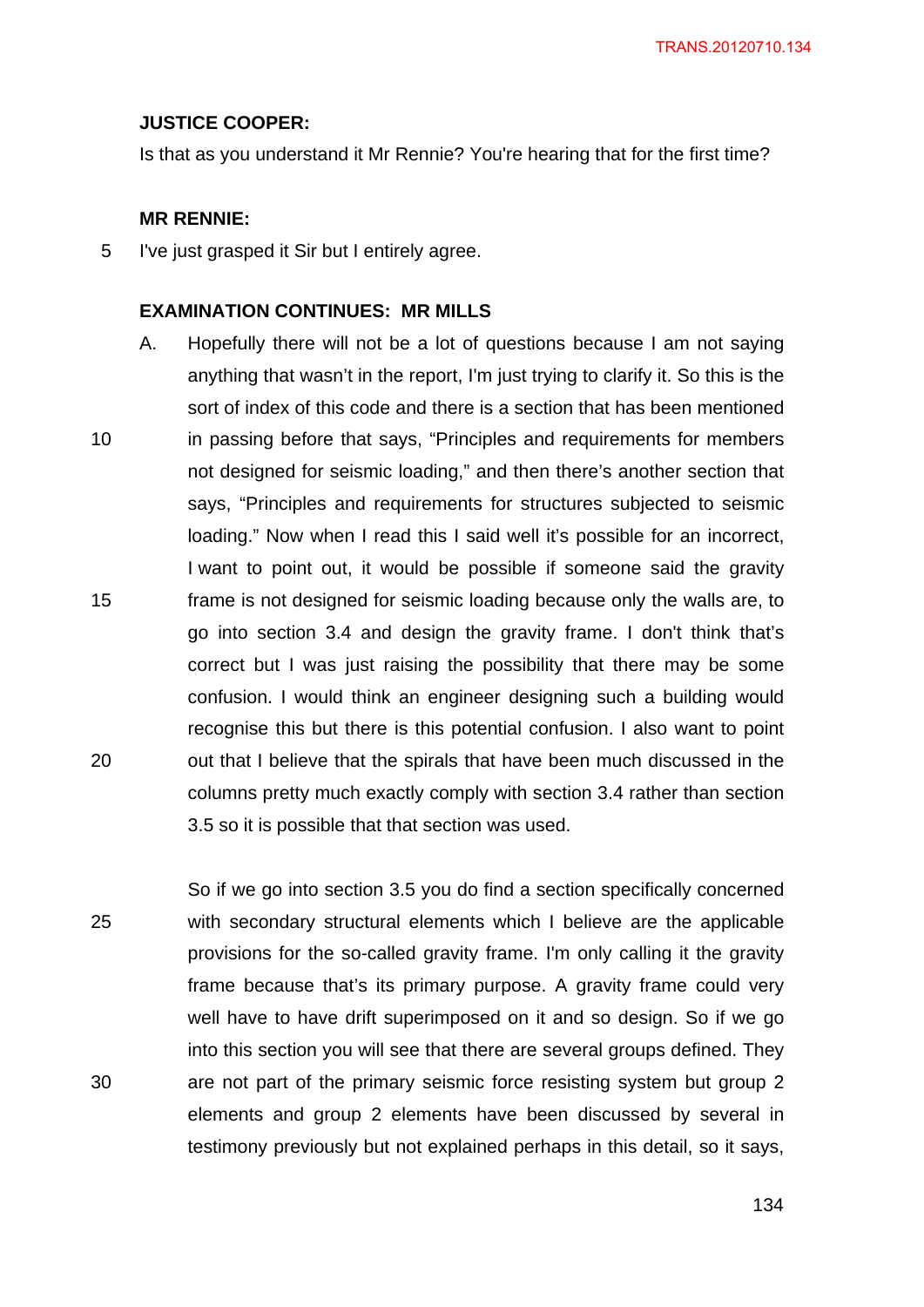"Elements of group 2 are those which are not detailed to separation of the structure and are therefore subjected t both inertial loadings as for group 1 and to loadings induced by deformation of the primary elements." So that's drift, so elements of group 2 are those elements that are not primarily part of the seismic force resisting system but have to go through deformations and that certainly would apply to the socalled gravity frames in this structure.

10 So if we then go to the requirements of group 2 elements we find the first condition says that if those frames, gravity frames can go through the maximum imposed deformations required by the code and stay elastic there are no requirements, no additional requirements that's

condition 1, and I have to admit this little section 3.5.14.3 took me a long time to go through and figure out exactly what it meant but I think I understand it now. Condition 2 says that if the frames stay elastic for only half of the maximum deformation required by the code then you have to use section 14 which is limited ductility requirements which are something

less than full ductility so I wanted to clarify all this because there's been a lot of discussion about whether the frames had to be ductile or not and it's not black and white. It can be not ductile, limited ductile or fully ductile.

The last condition is that you don't stay elastic for half of the maximum deformations in which case condition 3 applies which the additional seismic requirements of other sections which is full ductility.

So in summary condition 1 says if the structure is elastic under the ultimate drifts there are no additional detailing requirements. Condition 2 says if they're elastic for 50% of the ultimate drifts you can use limited ductility. And condition 3 says if the structure is elastic for less than 50% of the ultimate drifts full ductility provision must be applied. That's my interpretation. As far as I can tell from discussions with others this is correct interpretation. Now it took me a long time to find in a report

5

15

20

25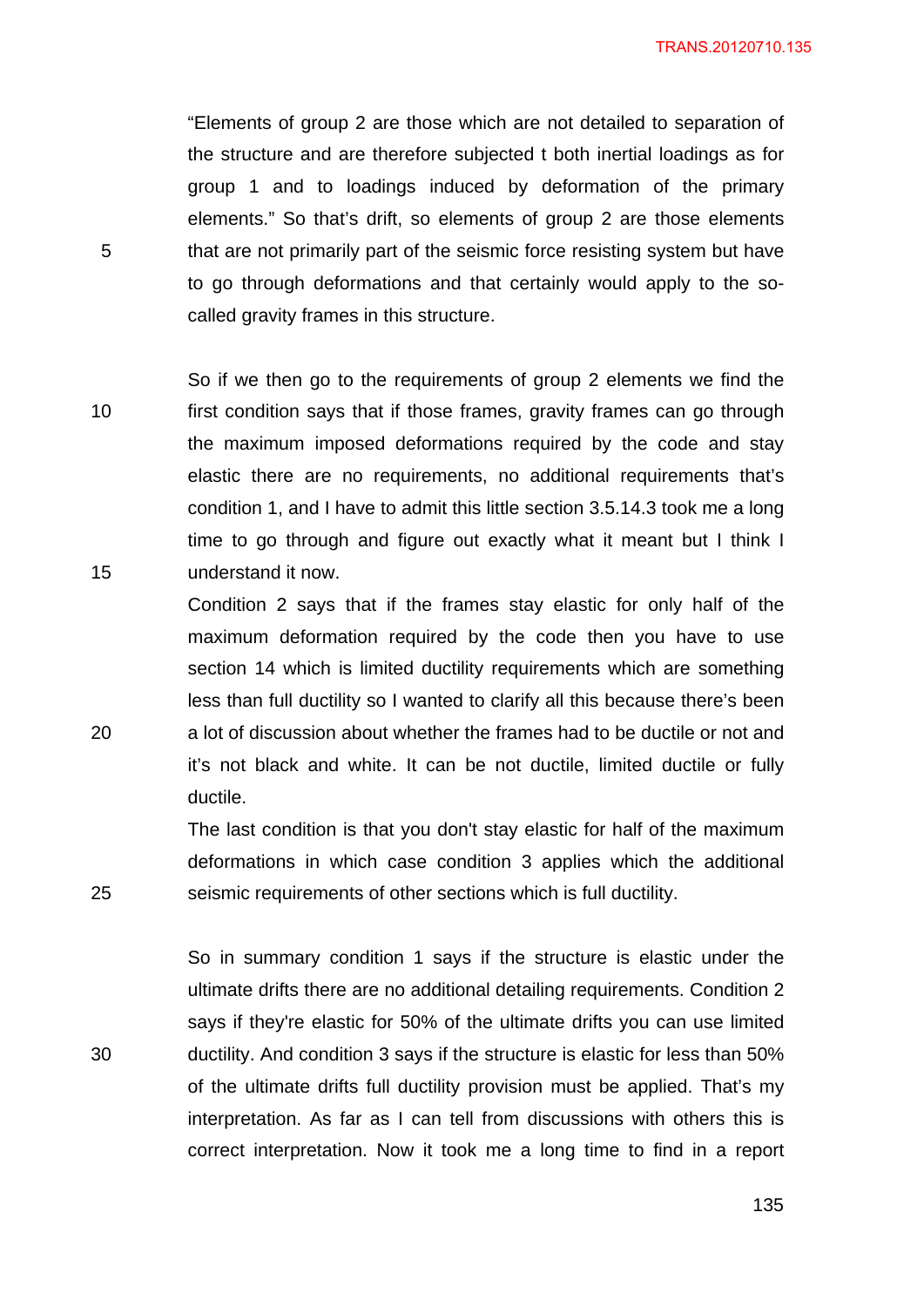where there was tests of this and this was discussed in a testimony of Dr Hyland and Mr Smith. I have tried to simplify the table in the report from tables 13 and 14 in appendix F so it can be seen a little bit more easily and there was some discussion about column B and F in this table that this was a liberal interpretation trying to see if there was any way that the structure could be shown to not need ductile detailing. So these are the numbers from the report, these are not calculations I have made. So you can see that the column B is less than the full drift shown in column D and for column F2 the drift at least at the top levels shown in column F is less than the full drifts shown in column H, and again I say that this is, I just copied and pasted the tables from the report and cut out much of the information that was there that was confusing to me before. So you go further and there was some discussion about maybe the elastic deformation limit is not the appropriate, appropriately conservative enough and maybe some kind of approximate dependable capacity should be used so I've estimated what that was and then in column E and column I, I have divided the maximum deformation in half to see if it meets that test, so 46% does meet all of those tests so therefore it's in condition 2 in my opinion which would say that these frames at least based on these two indicator columns, and I suspect the other ones would be similar, would have, according to the code would need to be detailed for limited ductility, chapter 14. There was no indication to me that that was the case the way they were detailed.

25 30 So my conclusions at least based on that table solely literally at the upper four floors in the east-west oriented frames and the highest floor in north-south oriented frames were required to be detailed in accordance with chapter 14. I think in my opinion if an engineer found this based upon one indicator column they probably would have gone and checked many other columns and I think in the end they would have concluded that all of the gravity frames should be designed for limited ductility provisions.

1540

5

10

15

20

<u>136 - 136 April 136 April 136 April 136 April 136 April 136 April 136 April 136 April 136 April 136 April 136 </u>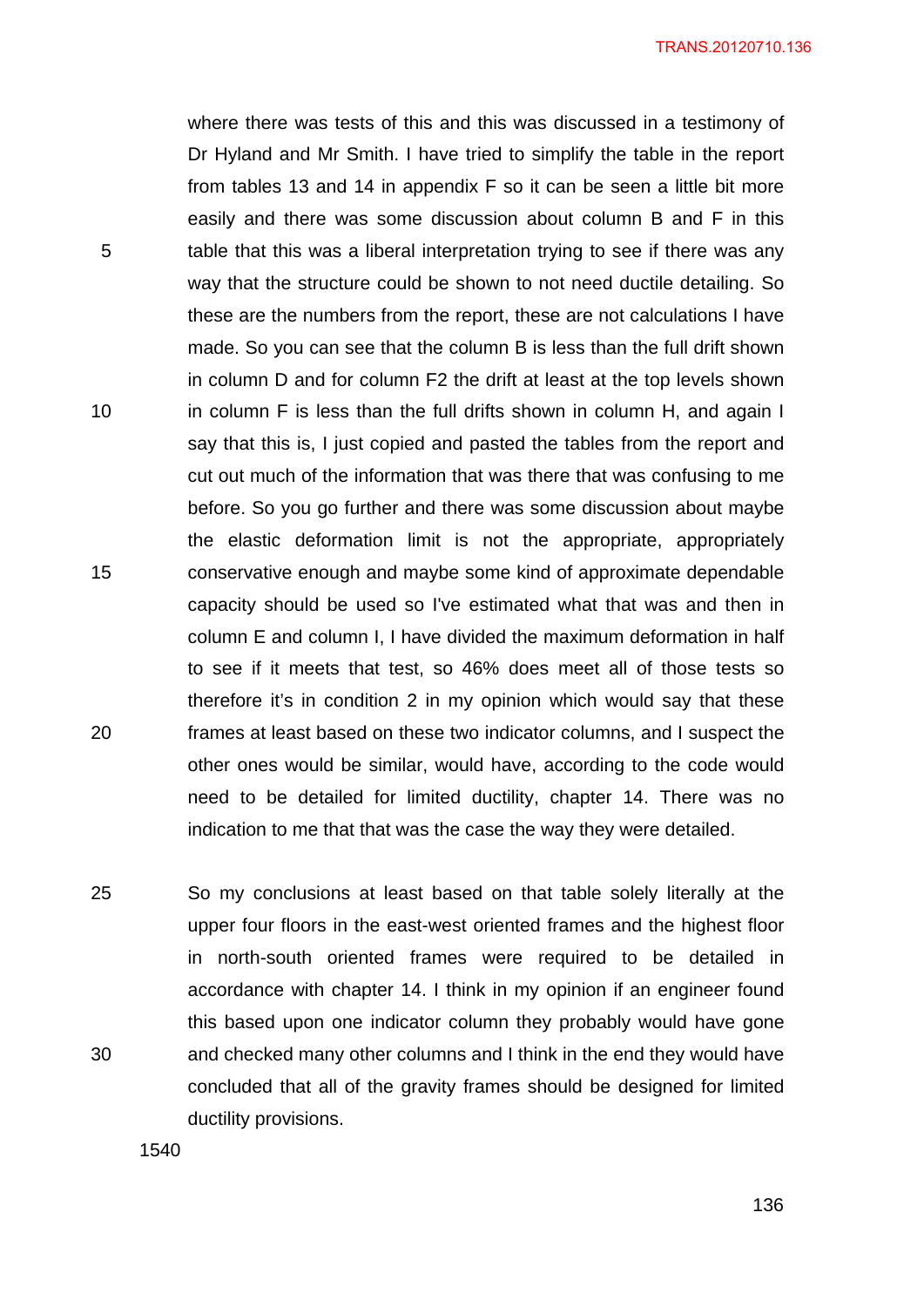Now if they were, I looked at chapter 14 and I re – there are, there is some vagueness in that chapter, and since I was not practising in New Zealand in that decade I really don't know how exactly an engineer would've provided for limited ductility in accordance with those provisions, and I have not estimated what the drift capacity of the gravity frames would have been under those provisions.

5

10 15 20 25 30 Now the next thing I want to talk about a little bit is, I started, I jumped ahead before. We are doing work in the United States trying to understand how older concrete buildings collapse because we have figured out that the jurisdictions who control buildings will probably not develop requirements to mandatorily fix old concrete frames, because there's too many of them, they're too expensive to fix, the owners are powerful, there's a whole bunch of reasons why it probably won't happen, and in addition our evaluation requirements in the United States are very conservative, so almost all the buildings would fail and therefore have to be retrofit at a very high cost. The Federal Emergency Management Agency is sponsoring several projects to develop ways of putting all these older concrete buildings into different bins, or different groups of buildings that have a very high probability of collapse, and others that have a lower probability of collapse, or that perhaps will only be significantly damaged so that they life safety issues of the older concrete buildings could be addressed more easily by local jurisdictions without requiring extensive nonlinear time history analysis of every building, which is also a non-starter because it's too expensive from an engineering standpoint. So they would like a, FEMA would like a simpler evaluation technique, and that's what myself and others are working on, and in doing that you have to start thinking about collapse, specifically, and what controls collapse mostly of course is columns, so you start looking at what are the failure modes of an individual column and the first one you can talk about is a squash mode which is a short stocky column would simply just crush vertically. There have been tests

137 (137 - 137 - 137 - 137 - 137 - 137 - 137 - 137 - 137 - 137 - 137 - 137 - 137 - 137 - 137 - 137 - 137 - 13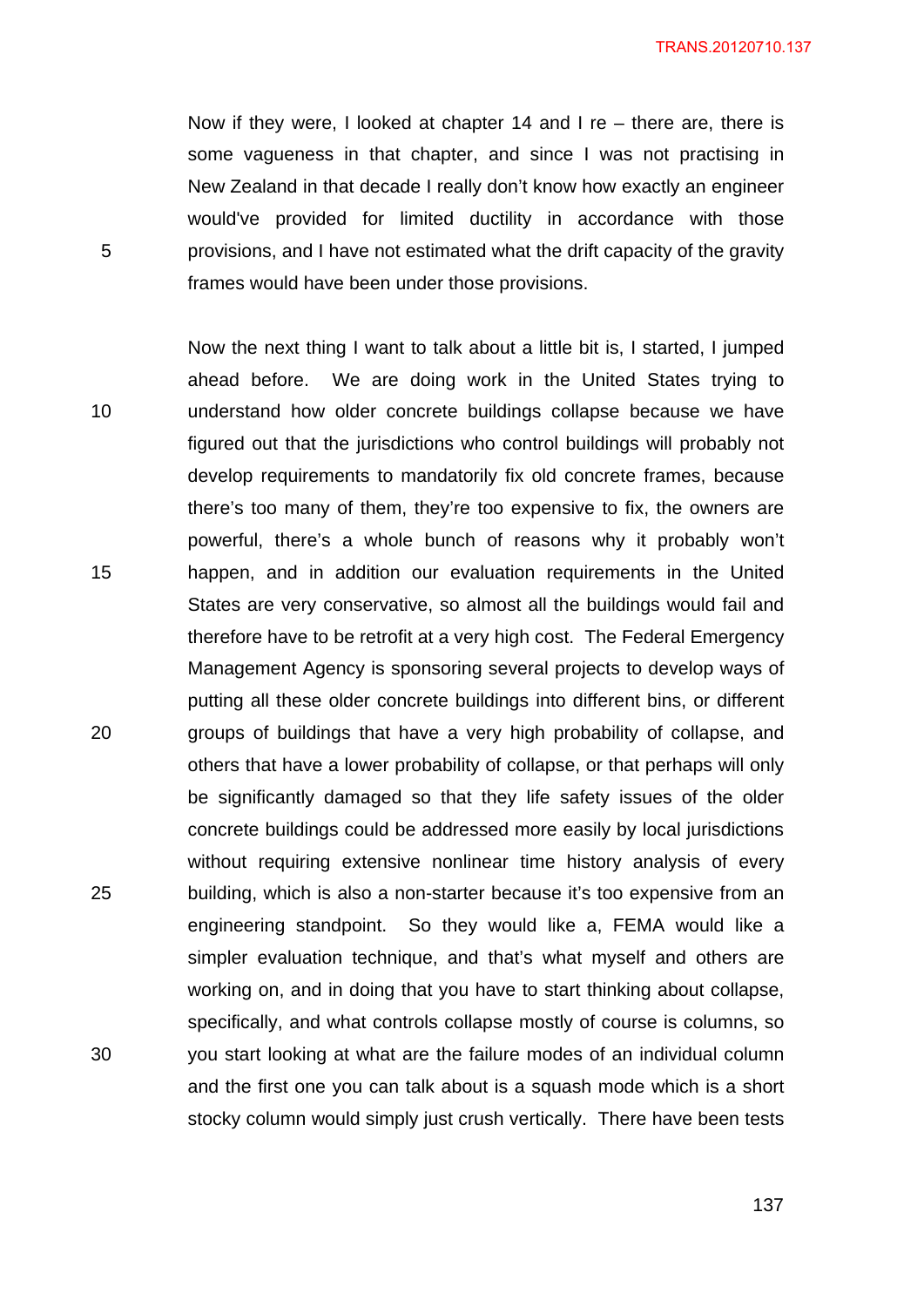of these kind of things. It's somewhat unusual in, in real buildings to ever find this.

There is a buckling mode where a tall slender column would buckle to the side. You would essentially get vertical movement under such a failure, perhaps a little bit of a side movement, but mostly vertical. Both of these modes would give you a vertical movement in failure which will become significant in a minute.

5

10

Then there's so called side sway mode where the column or most of the column stays relatively intact and the floor, upper floor will collapse to the side, rotating around the somewhat intact columns. There's two versions of that. One is what we engineers call strong beam weak column where you have a big fat beam at the top and the bottom which does not yield or form plastic hinges, which forces the plastic hinge into the column. That's on the left.

15 20 And then you have what we prefer, a strong column weak beam situation where the column is strong enough when it rotates at the end to form plastic hinges in the beams, and the beams are less likely to fall off or collapse in this circumstance, so the situation on the right is much better in terms of collapse than the situation on the left. Although the situation on the left, the side sway flexural yielding of a column in the collapse world is considered relatively benign. Of all the different collapse modes, the one on the lef  $-$  the one on the right we like, the one on the left is still not all that bad.

25 And the column shear failure is the last one which is the, in our opinion, the worst failure mode. You get a shear failure in the column and the column will collapse vertically along one of these diagonal lines and so this is really the bad actor.

30 So there's several tests that we like to look at in buildings. Number one is the column, what we call "shear critical". Can the movements that are formed at the top and the bottom under drift force a shear failure in a column? If that doesn't happen then we start looking, is it a strong bon – beam, a weak column or a strong column week beam collapse, and so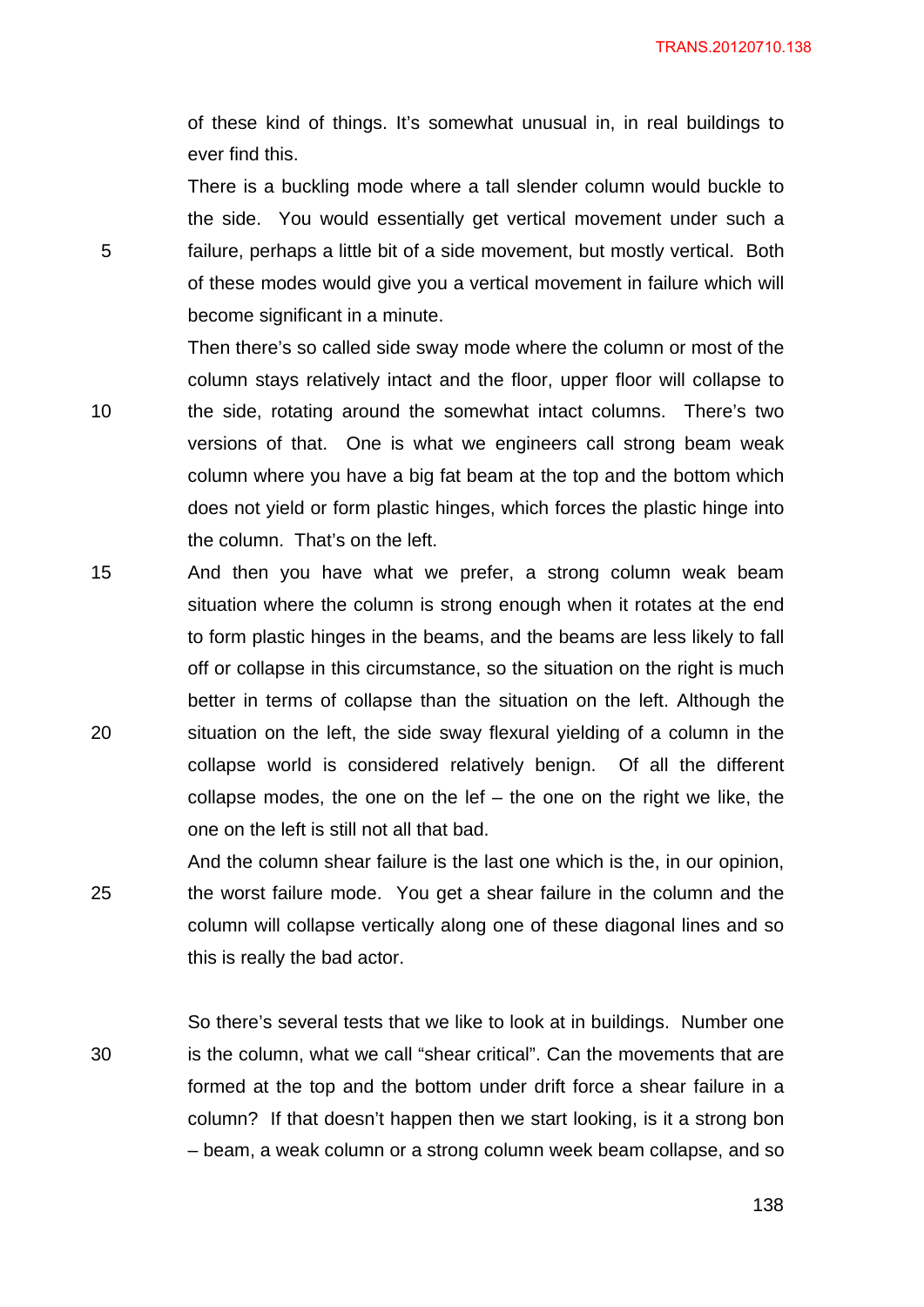on. The upper two modes of failure don't, do not come into play in seismic very often. So it's really the side sway mode and the column shear failure that we are concerned about. We have actually run many, many analysis of buildings with varying varieties of strong beam weak column, and strong column weak beam and varieties of shear strength in the column to try to understand at what point and what combination of these various parameters could we think a collapse is highly likely, in which case that is one step at least in giving the engineer a way to separate the really bad buildings from the other buildings.

10

15

5

So the report defines column failure by setting strain limits which has been discussed at some limit and to me this implies a strong beam weak column side sway mode of failure, and that, I have circled that and I think my interpretation of the report is that all of the so-called failure limits and triggers were talking about this particular failure mode.

**HEARING ADJOURNS: 3.47 PM** 

#### **HEARING RESUMES: 4.05 PM**

#### 20

25

30

#### **JUSTICE COOPER:**

- Q. Yes Mr Holmes, thank you.
- A. Okay. I had just gone over various column failures and I'd already discussed these projects that we're now looking at in the US concerning collapse mechanisms. They're referenced at the bottom. They're also referenced in my report. They're ongoing. There is no report on these yet because the studies are ongoing.

In my opinion the, the local exceedance of acceptable strain levels as used in a report may not be sufficient to cause loss of vertical loadcarrying ability and ensuing collapse, particularly when independent lateral stability is provided from shear walls.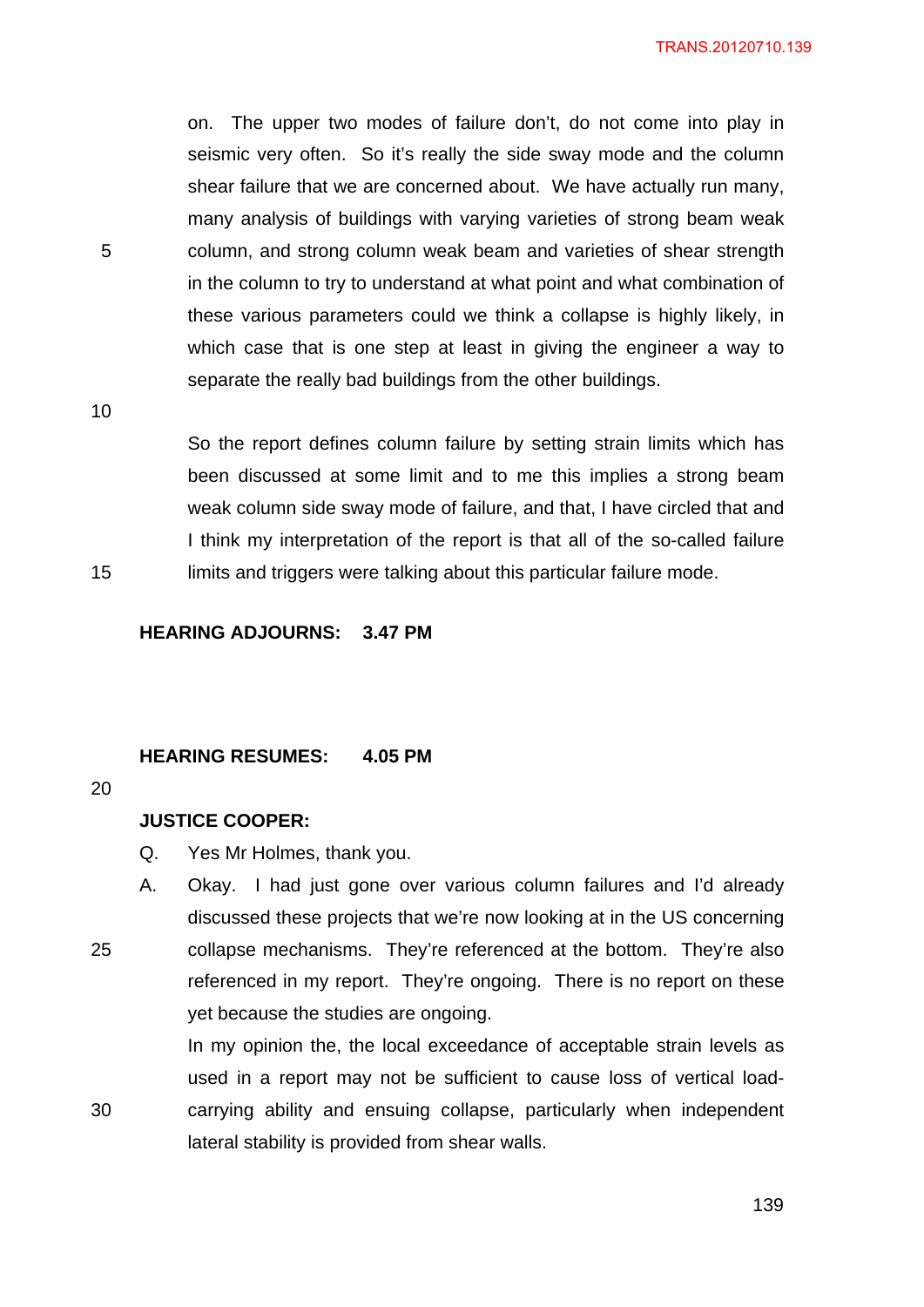The site debris and eyewitness accounts as discussed many times suggests predominantly vertical collapse but the vertical collapse mode for columns that I discussed which would include squash, buckling or shear failure were not evident and if you do just a little bit of calculation on the columns they are not indicated that those are probable collapse modes.

So I was looking for yet another way that you could have this building come down almost vertically so quickly and I concluded after looking at lot at the drawings that it would possibly be likely that the beam column joints failure would do a lot of bad things besides just cause a lack of moment capacity at that location, because if the beam column joints sort of fell apart it's very likely that the beams would fall off their supports and I will comment about something that Mr Jury said. He said there were no bottom bars bent up that would be required in order to have that failure mode but if you had some plastic hinging at the top of the column in addition to the joint failure you have a little triangle at the top of the column and these beams, those hooks would have easily fallen, fallen down. So all it wants with a beam column joint falling apart you have two-storey instability from the columns and you have beams collapsing. So it seems to me that would be one way of explaining how a collapse mechanism that could occur almost vertically and, and very quickly, and a side-sway mechanism I don't, I don't think can explain that. It could be, it certainly is a failure of the column but is not a collapse mechanism.

25

20

5

10

15

30

Now there were some comments in the report concerning beam column joints. They've been discussed. There is one point where it says: "It's conceivable a lack of continuity steel through the beam column joint meant that the beams were unable to cope with much loss of vertical support as isolated columns were damaged and failed. Instead of being able to redistribute some of the load along the frames the beams may have pulled away from the columns contributing to the progression of collapse". And this is sort of a, of a progressive collapse issue. We

<u>140</u>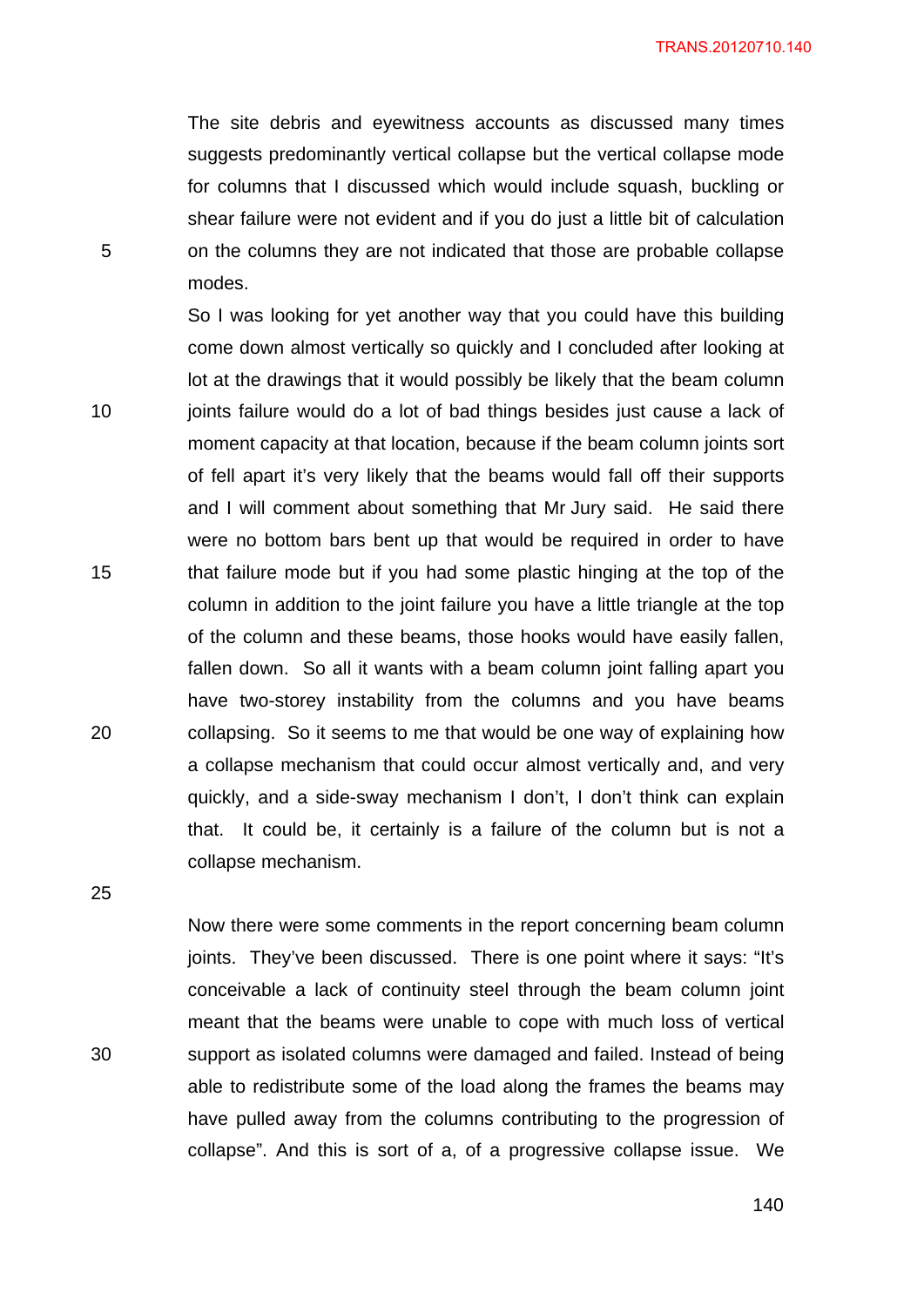structural engineers look at progressive collapse meaning that if you get one failure somewhere in a structure it could very well lead to collapse of the whole structure so the collapse would progress through the building. So there was some discussion of the importance of the beam column joint and then a later and another point of the report suggests that "the trends shown for demand capacity versus time in the beam column joints is similar to that exhibited by the hinge formation detail in section 10.1.3". So they're suggesting that the capacity of the joint is similar to the capacity of the columns as they defined it. But at that point they explain for a variety of reasonable reasons that they did not consider the performance of the joints in their models.

5

10

15

20

Now this, I'm going back to my report. Graham Frost has testified. I'm just going back to what I wrote back in April that Graham Frost had sent a short summary of his observations to Department of Building and Housing and I in the report quote his summary of what he reported in more, way more detail in his testimony but it certainly talked about his opinion that his observation showed "very brittle non-ductile failure of the beam column joints" and that "no beam column joints were found". He reiterated this in greater detail several days ago.

25 30 Other evidence of joint failure, and I put this in a report and there was perhaps an interpretation that I was suggesting this was the initiation of the whole collapse. That was not my intent. My intent was to indicate that perhaps there is one example of what seems to be an obvious joint failure in the building which could indicate that other joint failures could occur. This is somewhat unique. Columns on A, line A were somewhat unique compared to other columns in the building. They were small, square columns and I think they had extremely vulnerable beam column joints. This was an eyewitness that was working at the building and as the earthquake started to occur he had to jump from his machine and he says, "Just out of the corner of my eye I saw the concrete spit out the corner. The pillar came down and brought the machine down to the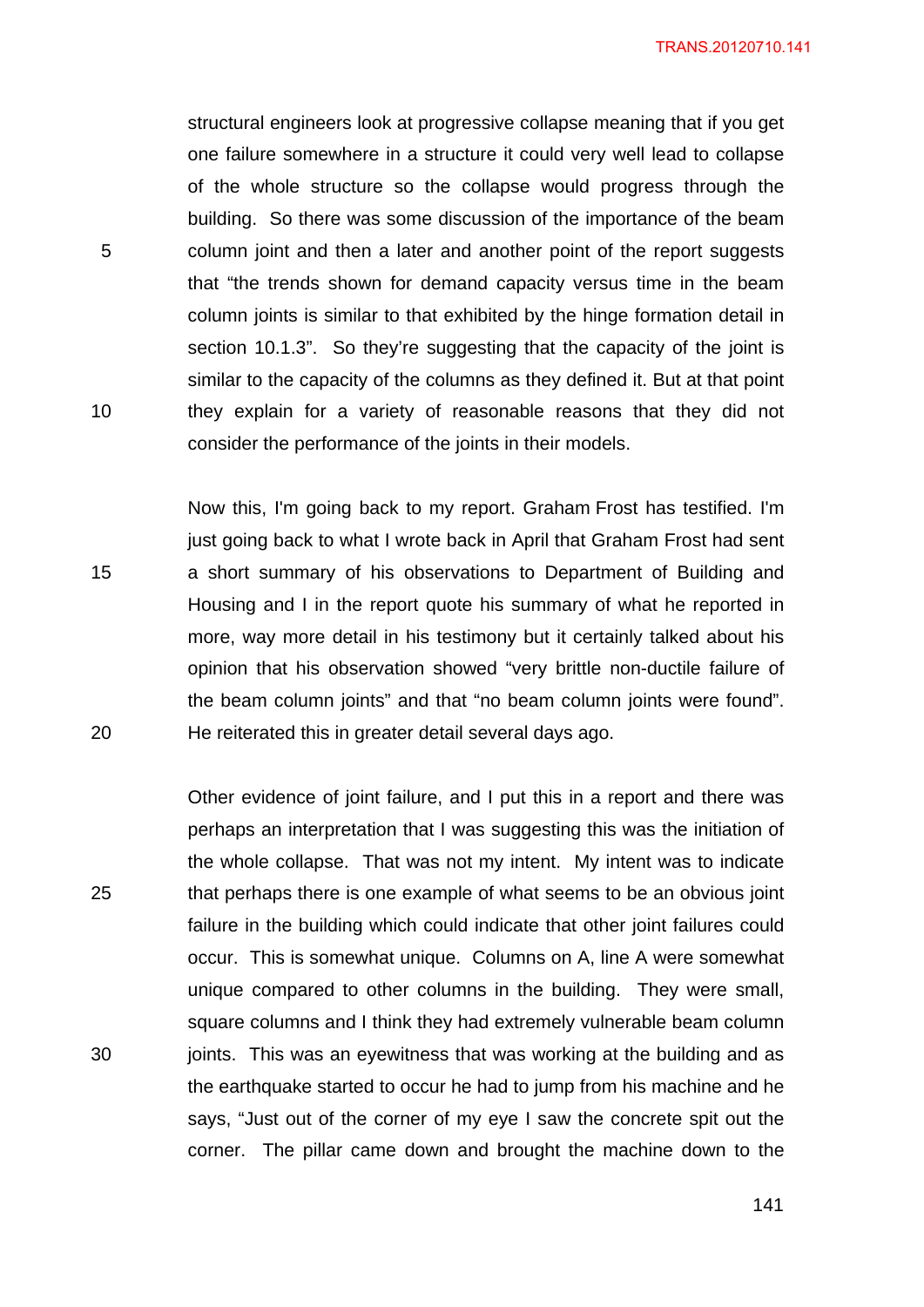ground and buried the wheels," and by describing what he saw he said, "The column buckled out. It had cracked and two bits held still by the steel had spat out and obviously as the weight got too much it broke and came down," and he said, "This was in the middle of the column between floors. It kicked out in the direction of Les Mills."

10 20 25 Just highlighting a couple of things. The columns that were held together by two bits sound a lot like some cases in the building where the joints had come apart and there were two pieces of column that were held together. So I don't think that this particular case as he suggested was between floors. I think it was a two-level buckling or the joint had come apart and the slab which should hold everything together was very poorly connected to everything in that corner and you ended up with that corner having no attachment to the building and when the joint fell apart the column at that corner buckled outward. That's the way I would interpret this. Again, this particular column was unique in the building and I'll show it right here. This is a plan. This is line 1 and this is a very unique case on line A where the beam is simply a little sort of piece of wall and there's virtually, the corner of any building with poorly reinforced joints is the most susceptible because there is no confinement on two adjacent faces so this concrete under any compressive load will buckle out, will spall outward and this whole thing will move outward. So the joint kicked out and it, if you assume this case he would have seen these bars with no concrete around them with a relatively intact column above and a relatively intact column below. It, it meets his description almost to the T other than the fact that he thought this was in the middle of a column between floors. Now this is an example of, of a case where I think the joint failed.

30 Now why is it important that we try to figure out what actually collapsed in an area - well I think there's many reasons we want to identify the predominant vulnerability. There may be other buildings like this in New Zealand or around the world and we would like to know what really

5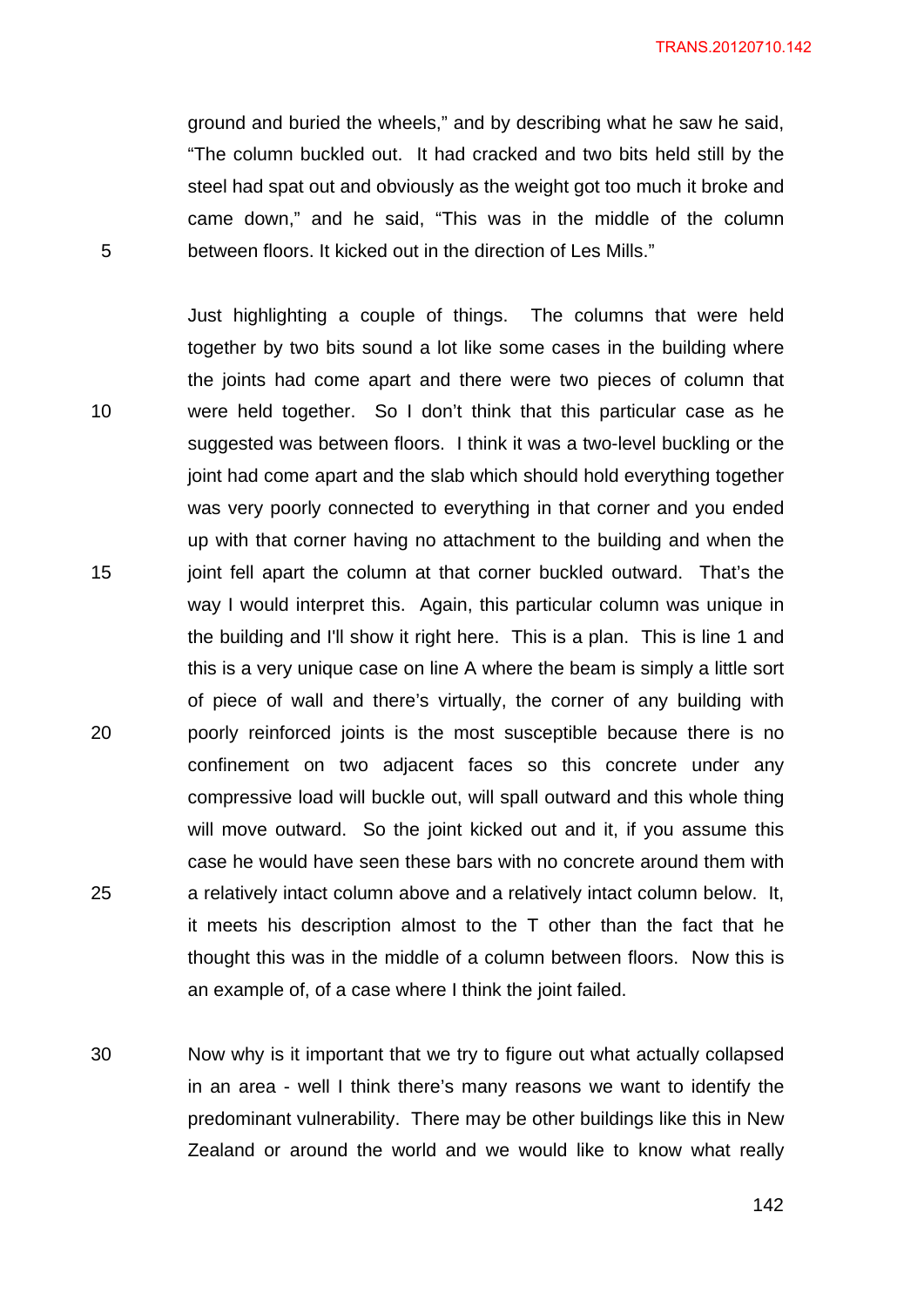should we be looking at and unlike Mr Jury I'm, I'm saying I think if the columns had more confinements but the joints were the same I think the building probably still would have collapsed. On the other hand if the beam column joint was improved both to provide minimal confinement and to better tie the beams to the columns but the columns were the same I think the collapse may have been partial or localised particularly if lateral stability from the north tower was maintained which is a big if, but if all of those things would have been true I, I think the collapse would have been avoided or far less intense.

5

- 10 1615
	- A. For this predominant vulnerability I think is needed to find other vulnerable buildings in New Zealand and elsewhere.

15 20 Now what was the cause in my opinion of the excessive drift in the column. There has been endless discussions of whether the slab pulled away from the north tower. I find the reports rationalisation of why – one of the reasons why they think it didn't are quite compelling actually. They have done extensive calculations on what they observed was the failure surface which is the red line but they have found a far weaker tension failure surface, that where no failure was seen so if it was a pure tension failure of the building pulling away from the tower their reasoning is why didn't it fail along the weakest plane and I have to agree with that argument. I think it is very strong. I have a few comments about that later.

- 25 The other argument for no detachment from the tower is that the photo showing all of these slabs piled up would indicate that the centre of the building collapsed first and the slabs stayed intact – attached for some time and were not part of the collapse mode.
- 30 I think the configuration of the slabs in that photo I just showed could be explained in two other ways. The slab at level 3 which did not have any retrofits disconnects and leads to large drifts in the middle floors that initiate collapse. The slab at level 3 also collapses vertically but is arrested by the slab at level 2 and then as the collapse progresses the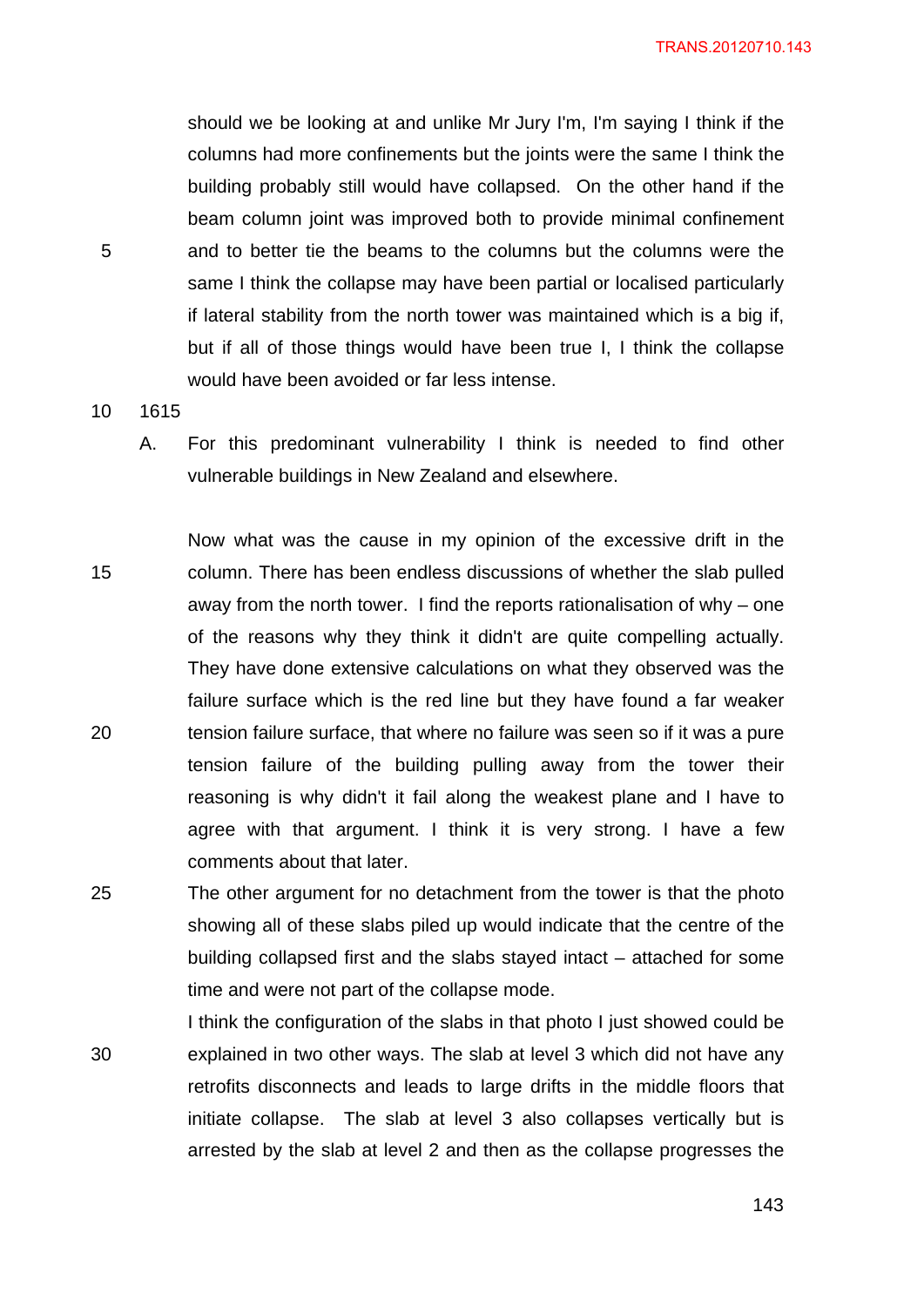floors proceed to collapse ending in that configuration shown in figure 165. That is one scenario.

The other scenario is that the slab at level 3 or in fact partially at level 4 or 5, disconnects from a tension standpoint and causes increased drifts but does not completely lose its gravity support at the face of the tower and the large drifts cause the collapse away from the tower and eventually leading to this configuration at 165 so I don't think that that photo is definitive in terms of preventing a theory that some of the slabs detached.

10

15

20

25

5

Another argument for slab disconnection and I am surprised that there hasn't been more discussion about this that the north tower was relatively undamaged. And I don't know how the drifts that occurred that were needed to so-call fail the columns could have occurred without detachment because that implies that the same drifts or similar drifts because there was torsion going on would have occurred in the tower and I am not going to go through every one of these columns but in E is what I think the maximum estimate drift that was consistent with the reported damage level of the tower was and of course it is a drift that each floor. The north-south failure drifts of the column as reported and it has been discussed in a testimony it may be as low as 1% but they were failure just calculated that I took from one of the tables of 1.58453020 significantly bigger than what, bigger than the damage level of the tower. The only way you can explain this is if the slabs, one or more slabs detached from the tower very early, caused a large drift, caused the joint and/or column failure. Otherwise these big drifts, even with a lot of torsion could not have been put into that tower without a lot of damage, a lot more damage.

30 So in the report I suggested the tower disconnected at the lower level early in the shaking initiating collapse before significant lateral load was transmitted to the tower. I think another acceptable or reasonable theory is that there was partial disconnection at the higher floors that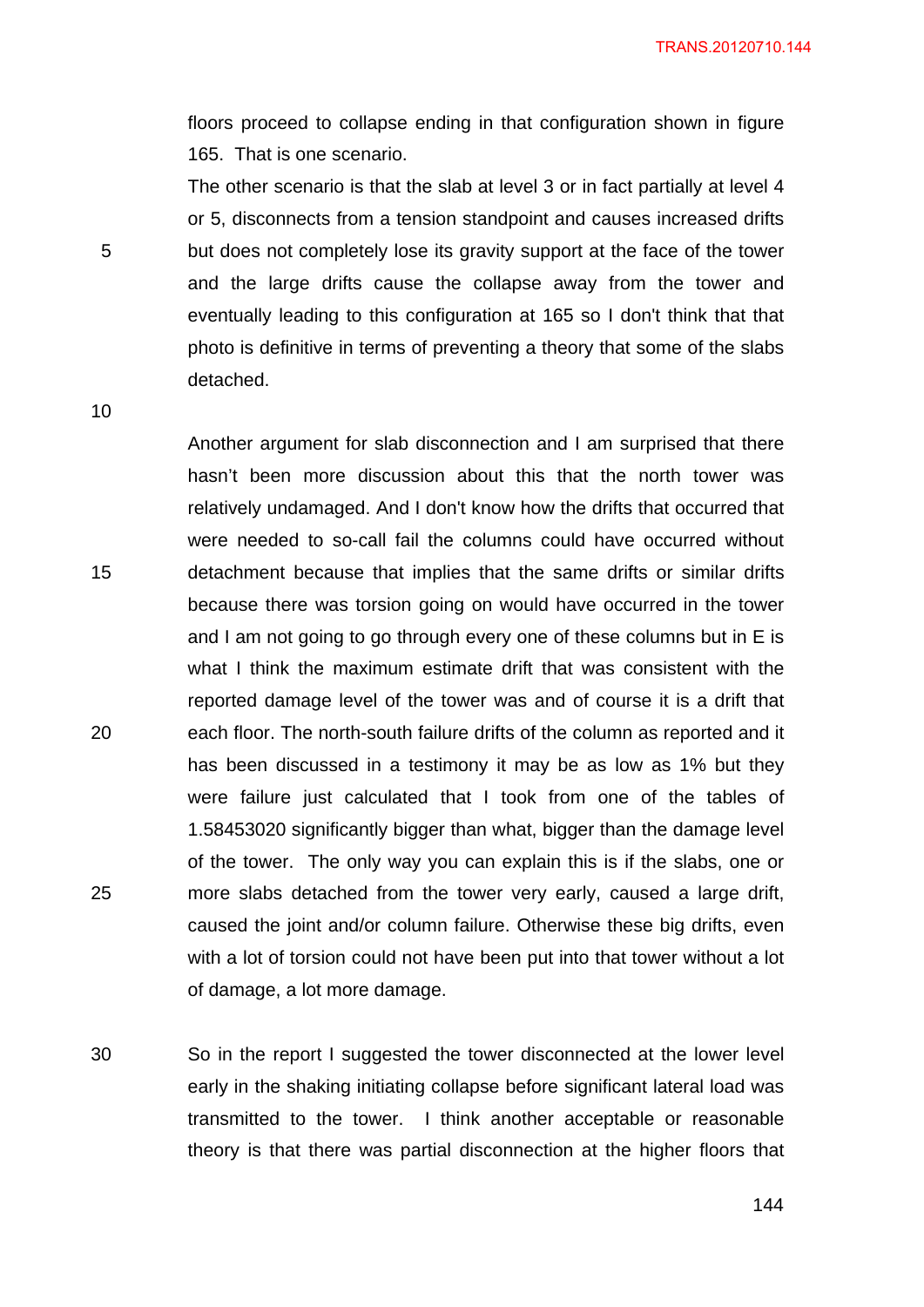allowed increased drift of the columns causing failure and then eventually ending up with the situation at the site and the photos as shown.

5 10 15 20 The other issues that seem to be discussed a lot: the concrete block wall in line A, it was clearly intended to be isolated but would have interacted at large drifts even if built perfectly. There has been some discussion about whether the detail could be built. The severe torsion created by significant early interaction would have put large demands on the north-south wall of the tower, that was mentioned in a report. It would have put large demands also on the columns but this torsion also would have put large demands on the north-south wall of the tower in the connections because any torsion in the diaphragm would also be putting a twist on that tower, so it would also put large demands on these weak connections but again that was not indicated by damage to the tower so it was also mentioned in a testimony yesterday that the concrete block wall when included in the models actually sometimes (inaudible 16:21:24) causing larger drifts and sometimes helped causing less drift, so in my opinion a concrete block wall is not a major player in, for the collapse.

The spandrel interaction. Subsequent to my writing the report there has been more evidence presented but in the report there was no systematic evidence in a report to support this interaction theory other than it was suggested that this interaction caused the, could have helped cause the failures on a perimeter of the building but calculations or other evidence really was poor. As I say there has been some discussion subsequent to that but under my particular favourite scenario of the joints it doesn't affect that collapse mechanism.

25

30 Other issues, the elastic response spectral analysis, was preformed for the code defined spectra and it was useful to check the original design. The purpose of that ERSA for using spectra from other shaking actually occurring in a CBD was unclear to me as several people have said. If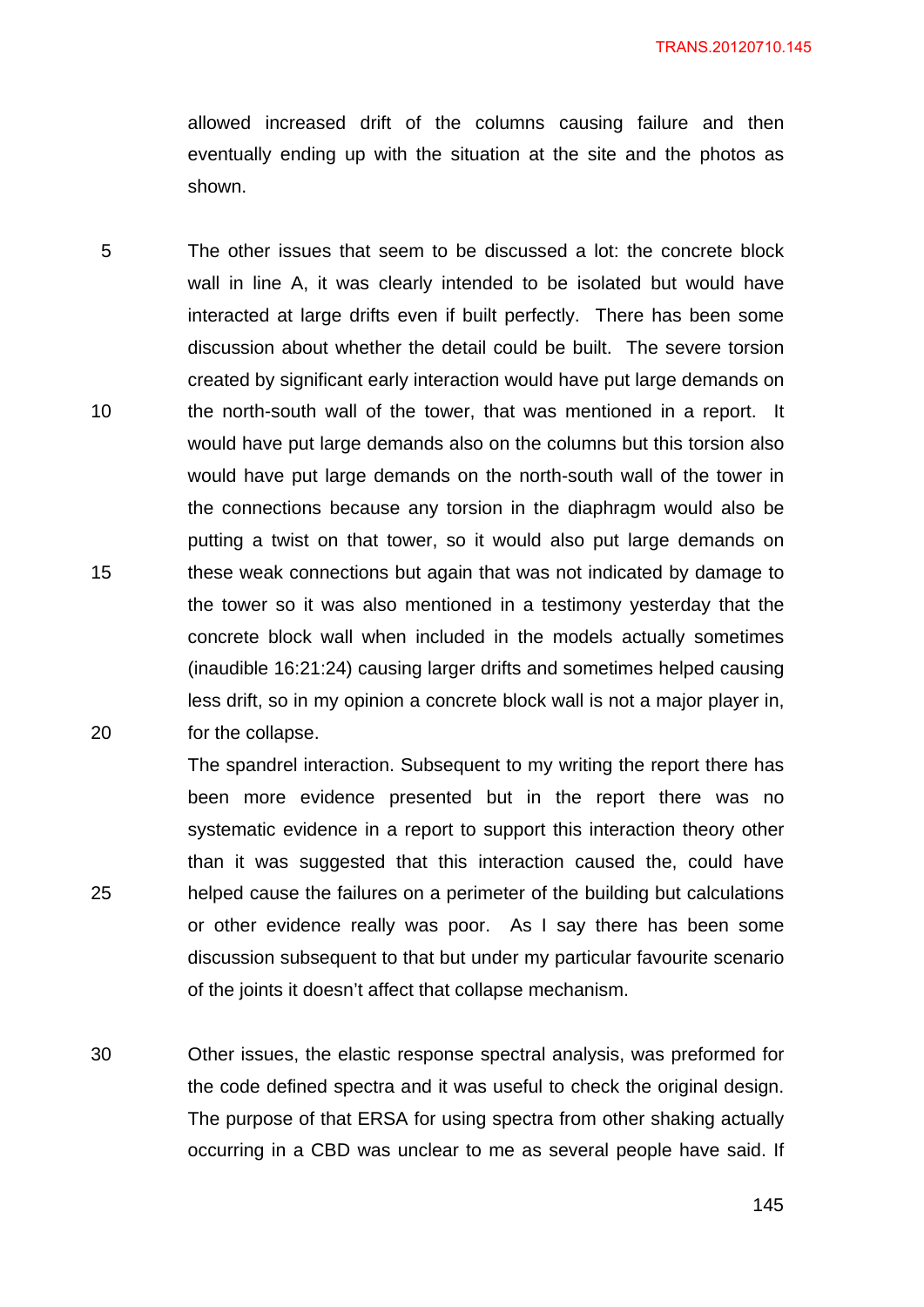TRANS.20120710.146

you want to compare linear response you can just look at the spectra, you don't have to do an analysis. So since the structure seemed to be highly non-linear particularly in February this analysis I agree was not very useful other than for to check the original code design.

5 10 15 The non-linear time history analysis, the insights from such an analysis is normally very useful. In this case a much more complicated model probably in my opinion would have been required to reasonably predict the response in collapse including degrading column hinges which vary with vertical load. The more explicit modelling of joints, the failure modes in the diaphragms and the more realistic modelling of the connections to the north tower, or lack of connections and some amount of calibration between input predictions and actual response. The nonlinear time histories other than trends did not calibrate with observed damage very well so you could learn certain things from them but the absolute numbers that were output did not calibrate well and I understand perhaps, well I know that more, such analysis is being pursued right now. At the time the cost and benefits of more complex models must have been weighed and either due to time or resources more advanced non-linear time history was not pursued.

20

25

30

The vertical ground motion was not directly considered in a linear behaviour from lateral loads it was done simultaneously and there was some post-processing which indicated a potential non-concurrence of maxima although those things are so random it probably would have been concurrence of maxima somewhere along the line. It is interesting the report concludes that the axial loads from the vertical ground motions could have reduced the drift capacity of the columns by up to 25% which is significant.

1625

So even with the analysis that was used, there is some indication of vertical ground motions could have had an effect on the columns. And of course the exceptionally intense lateral shaking in February has been discussed over and over. In the end those intense motions clearly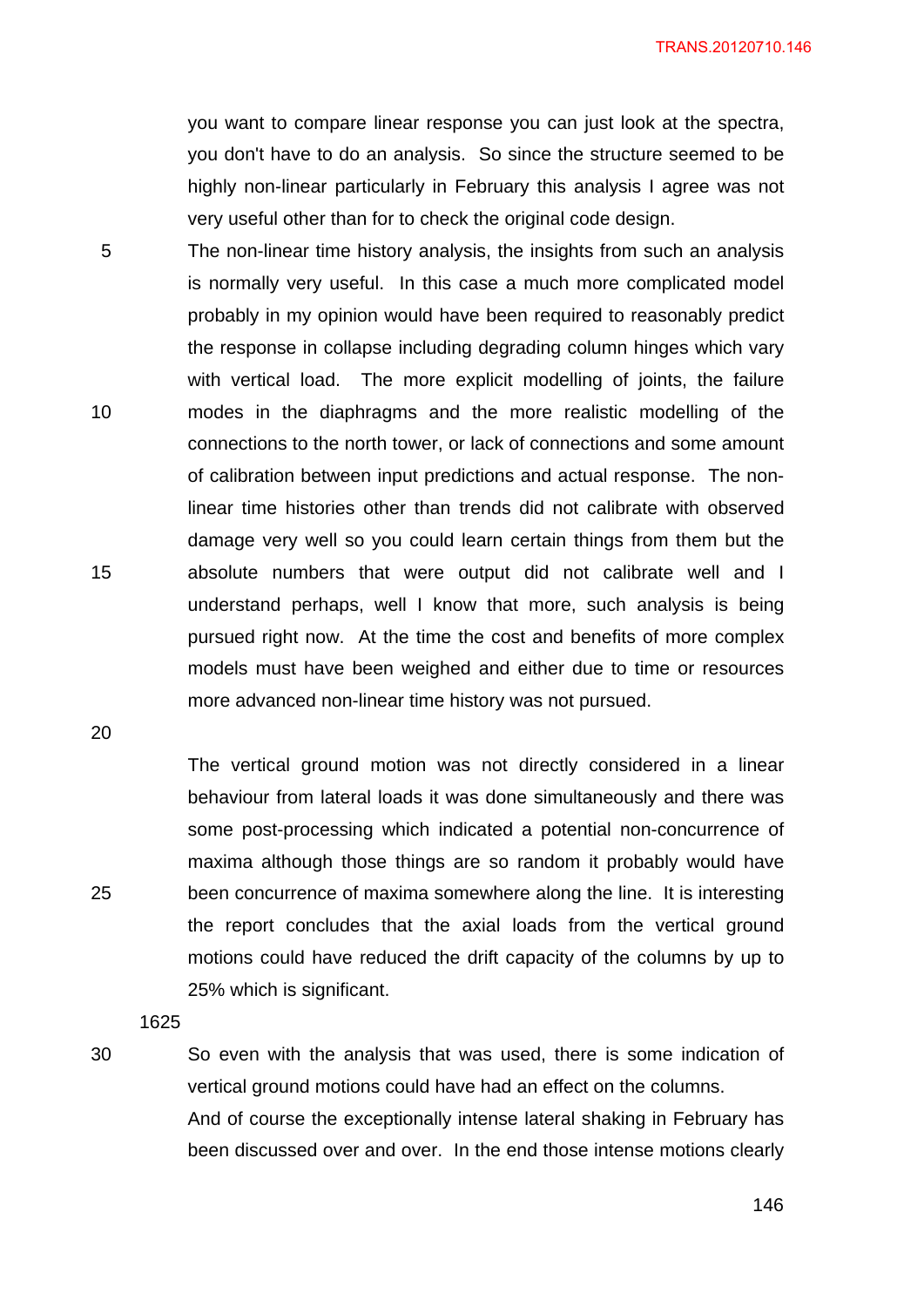TRANS.20120710.147

did something that did not happen in September and it would appear as if this building had a characteristic of extreme brittleness. It may have been nearly elastic in September and once it went past its elastic state it had several very brittle elements so anything over September or any, or certainly twice September which was what happened in February, caused this complete collapse.

10 20 My conclusions are that the exact set of deformations that instigated a collapse will probably never be known, even with more extensive modelling. Again, I wrote this several months ago before I knew there was going to be more extensive modelling, but I think my opinion is still the same. I think that whatever model anybody comes up with, no matter how sophisticated, there will always be things to debate and particularly the ground motions. The drifts at which the joints will degrade, the very complicated modelling of the joint I think particularly with the precast and cast in place combination, the strength and stiffness of the diaphragm I know was a big variable being considered but there still is unknown of what is the right one. The connection of the tower is very complicated to model, particularly on those levels where there was no retrofit done, and the extent of interaction of the block wall, the effect of vertical ground motions on the critical components and the potential concurrence or non-concurrence with maximum drifts.

So in the end I think like most folks, whether they are advocates of which of the four collapse scenarios, that my judgement in the case of the brittle gravity frames and the poor diaphragm connections were probably the most significant contributors to this collapse.

So what were lessons to be learned from this? I think that other people, including the Department, has suggested that we, that you have to look at other brittle gravity frames and in New Zealand I think that's also true in the United States. We had I think particularly at this period we had probably lesser requirements than was in your code in terms of deformation compatibility of gravity frames and in passing I would note

 $147$ 

5

15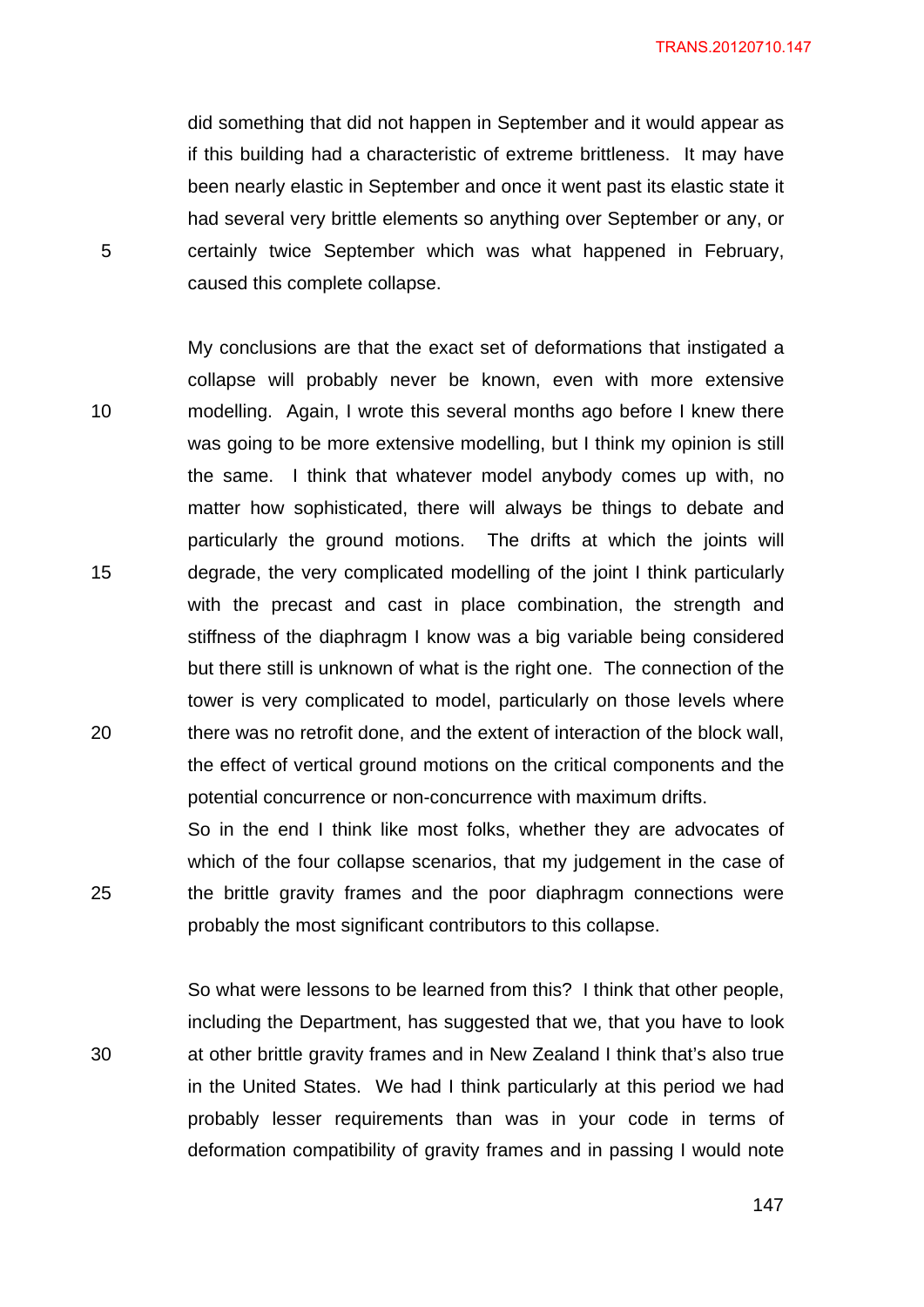that if you use our most sophisticated analysis techniques in the United States, which would be contained in ASC41, the very small drift limits on gravity frames is pretty much what always controls our retrofits. We either have to increase the ductility of those columns or we have to put in massive shear walls to keep the drifts down to what we thing are now appropriate drifts. I have not evaluated the gravity system that would've resulted from the application of limited ductility but it would seem to me that New Zealand should certainly look at how that requirement was triggered, and if so what deformation limits it would provide. The configuration of the beam column joints in this building are primarily a result of the use of precast shell beams and starter beams. The use of precast in this area may also be a cause to require review of drawings of buildings that used precast in this way, particularly in the light of the suggestion by engineer Frost of the round columns and the wings which I'll discuss in a minute.

I think the diaphragm issues, we call the floors "diaphragms" in the US. They are a large part of our design, they have been for a long time. We always put in very specific collectors, even in the '80s or the '70s I think if you'd have seen the north tower there would've been substantial reinforcing sticking out of all those walls into the diaphragm. That's pretty much would've been standard procedure.

- Q. When you say the "north tower" you're referring to shear core?
- A. Yeah, the north tower shear core. There is the wing walls are coming out perpendicular to the building and we would've seen bars coming out of those walls into the slab to take the load back into the walls.

As far as lessons, I've seen other buildings of different eras in Christchurch that have in incom – that in my opinion have incomplete diaphragm designs or lack of collectors. There have been several people suggesting that the loadings of diaphragms may have been inadequate and are still inadequate. My bigger concern is how much attention engineers gave to diaphragms at all, forgetting about what the loading was. If the loading only determines how big the bar you put in there is, but I have seen several buildings of the '80s and '90s that

5

15

10

20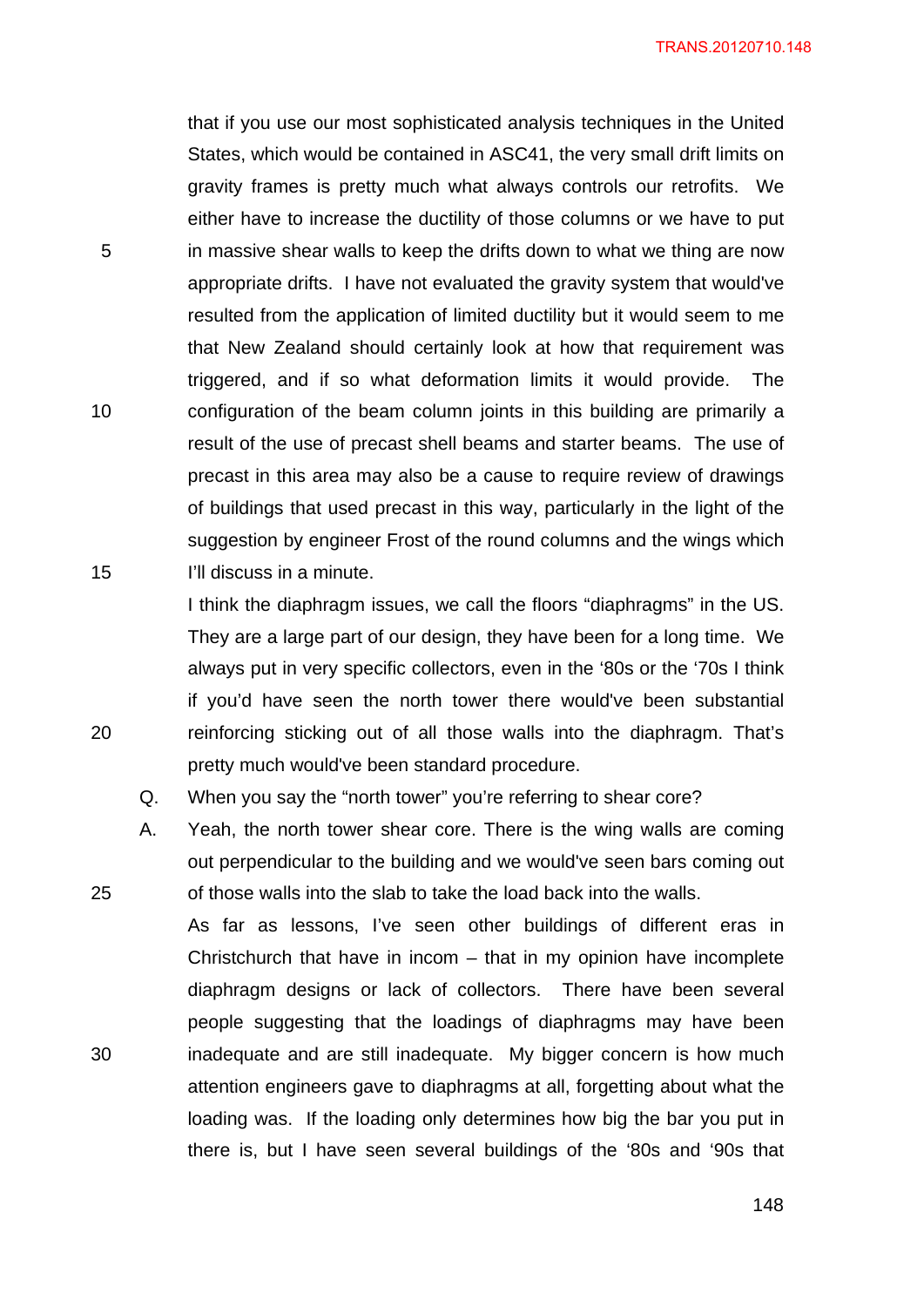indicate to me that for many engineers it must not have been a high priority, or it must not have been on their list of, of design issues. That's just my observation from several buildings. And also the adequacy of the design diaphragm forces should be reviewed. That's already been mentioned by others.

5

10

15

20

25

Interaction of non-structural walls is another issue and the potential precast spandrel beams. Both of these things are known deficiencies that engineers that evaluate buildings look for. If there are nonstructural, particularly block or masonry walls that could prevent the frame from moving, that is certainly something to look for, and similarly short columns caused by either precast beams or some other infill between columns is also a known deficiency. Whether or not either of these things had anything to do with the collapse in this building is not the point. The point is that these are deficient – seismic deficiencies that certainly should be on a list of things to look for.

I also recommend reviewing current procedures for evaluating the adequacy of drift tolerance for gravity frames. If an engineer were given this building, how would they evaluate the adequacy, or how would they evaluate the drift capability of this particular gravity frames? What kind of modelling assumptions would they use that would lead to the drift demands they checked? And also I think the possible effects of vertical accelerations on brittle components is a big missing piece in the US codes and the New Zealand codes. Engineers really don't know exactly how to, how to deal with vertical accelerations, except for certain specific elements like cantilevers and very long spans. That's what is in our code.

30 Probably need to think about a multiplier on ULS drifts to establish evaluation for drift demands of these gravity frames. Since they are brittle it may be prudent to put a little extra safety on your evaluation by checking them for higher drifts than you might expect. Such a multiplier would be essentially setting the rarity of the ground motion for which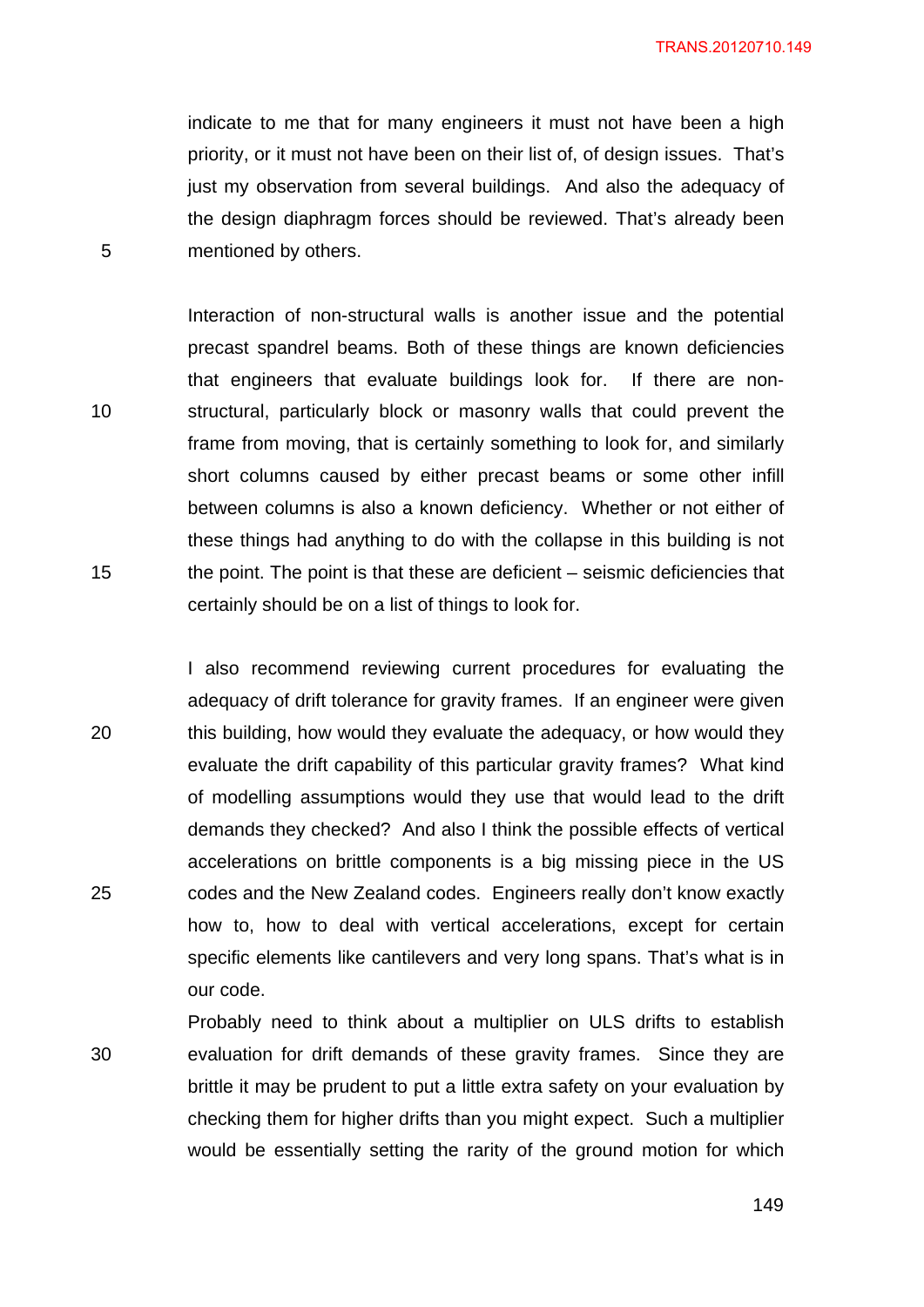collapse should be prevented, and in new buildings this is easier to do 'cos it's not, it doesn't cost much. For retrofit or for checking existing buildings it's a very, very important parameter that has a lot of money associated with it and a number of buildings that need to be retrofitted would be definitely affected by what this number was. So I think it's a policy issue that should be established with communitywide input to some sort of acceptable risk. So the acceptability criteria also for the drift in these older concrete gravity frames need to be procedures for calculating such acceptable drift need to be developed.

10

25

30

5

That's the end of my presentation of the formal report. I do have some additional, a few slides that I've developed in the last couple of days. They're, shall I go into those now or do you want to stop here for a minute?

#### 15 1635

- Q. No, continue thanks.
- 20 A. Okay, I'm just calling this additional thoughts. I don't want to be redundant but I wanted to emphasise that the report discussion of the diaphragm tension failure planes shown believe in my opinion is a strong argument. That is on the upper floors the tension failure plane observed in the field is not the weakest and is therefore not likely. However, if there was some partial disconnection along one of these planes those two things could still be true, so complete, this argument is very good for a complete tension failure. It does not necessarily rule out a partial loosening which would have caused additional drift in the gravity frame.

Again, I think there's been very little discussion about the light damage observed in the north tower. I want to re-emphasise that. This is what really led me to looking for a failure mode other than proposed. There had to be some way that the load was not transferred to the tower otherwise there would have been more drift. So the question is could the 1 or the 1.5% storey drift which was affecting the column failure could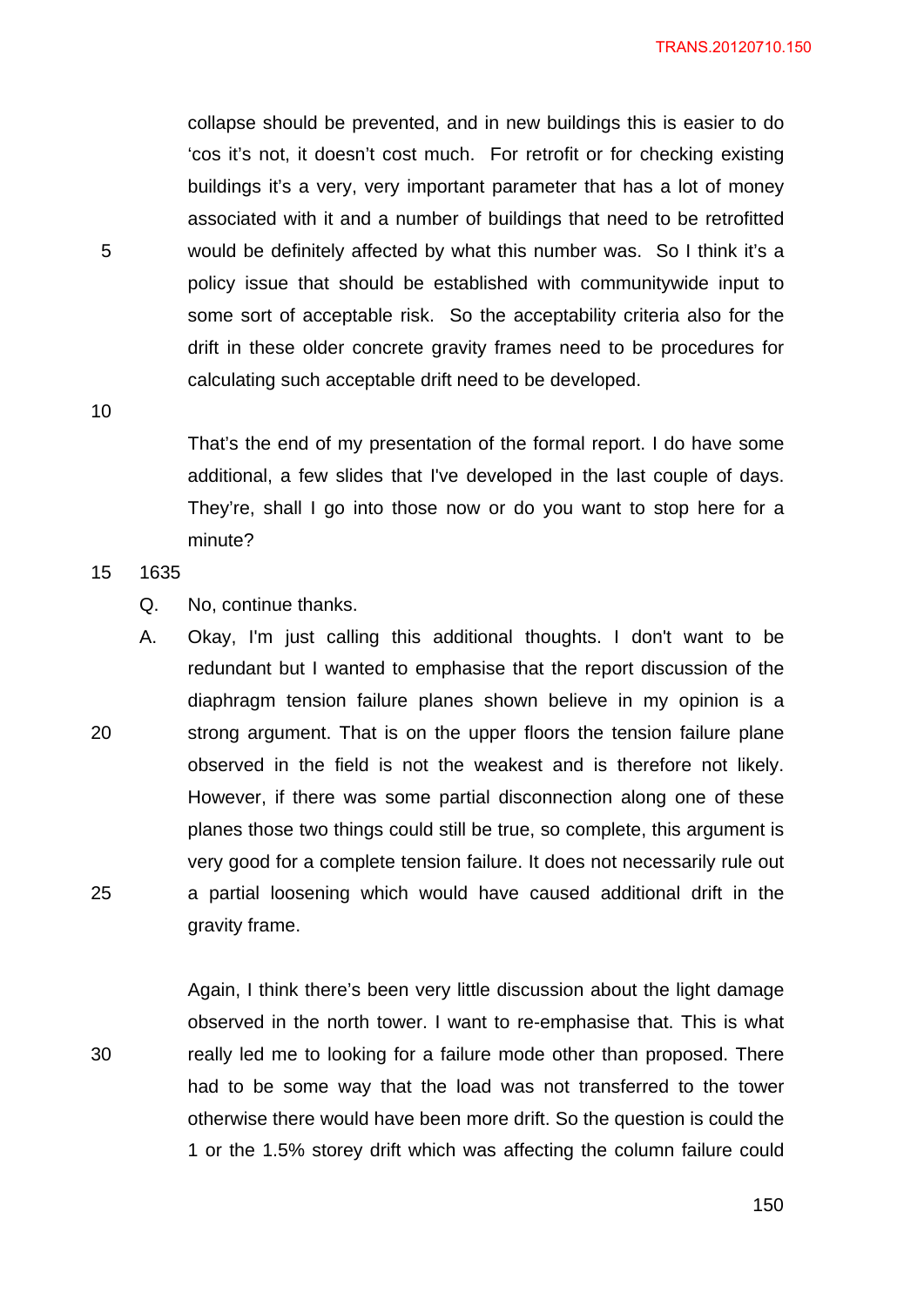have occurred in the north-south oriented walls of the tower without more damage. I don't think so, which leads me to believe there was some disconnection.

- 5 It's not clear to me exactly how engineers at the time would have implemented the requirements of limited ductility that I think were indicated by the drifts so it's difficult to speculate on whether such a structure would have survived or not, if it had had those requirements.
- 10 15 I note in my report that Graeme Frost initial letter to the Department of Building and Housing, and I used some of that information but his testimony in the last few days was far more detailed and convincing concerning the lack of intact joints observed, the smooth precast surfaces and lack of bond with the cast in place concrete and the potential failure plane of the precast wings under compression. Now he suggested that vertical acceleration would have caused this compression but drift induced bending would also cause increase in this compression as well.
- 20 25 So I've taken his sketch here which has been shown recently today and I just visually wanted to see what this would look like if under his suggestion so I then taken the drawing of the same joint from the building and I have simply blocked out the wings being gone. And now I think if any engineer came upon the situation in the lower right they would be very concerned and say this is not a very good joint and I'd probably do something about it. So you have to follow through a little bit visually I think to see what some of these theories mean so if the wings in fact had broken loose I think you would have a very dangerous condition. Those are my additional thoughts.
- 30 Q. The one further thing I have contemplated doing is there's been a, if I can find it, there's been a further brief came in from Mr Smith which commented specifically on your evidence. Have you had a chance to look at that?
	- A. I did and I tried to answer some of his issues as I went through –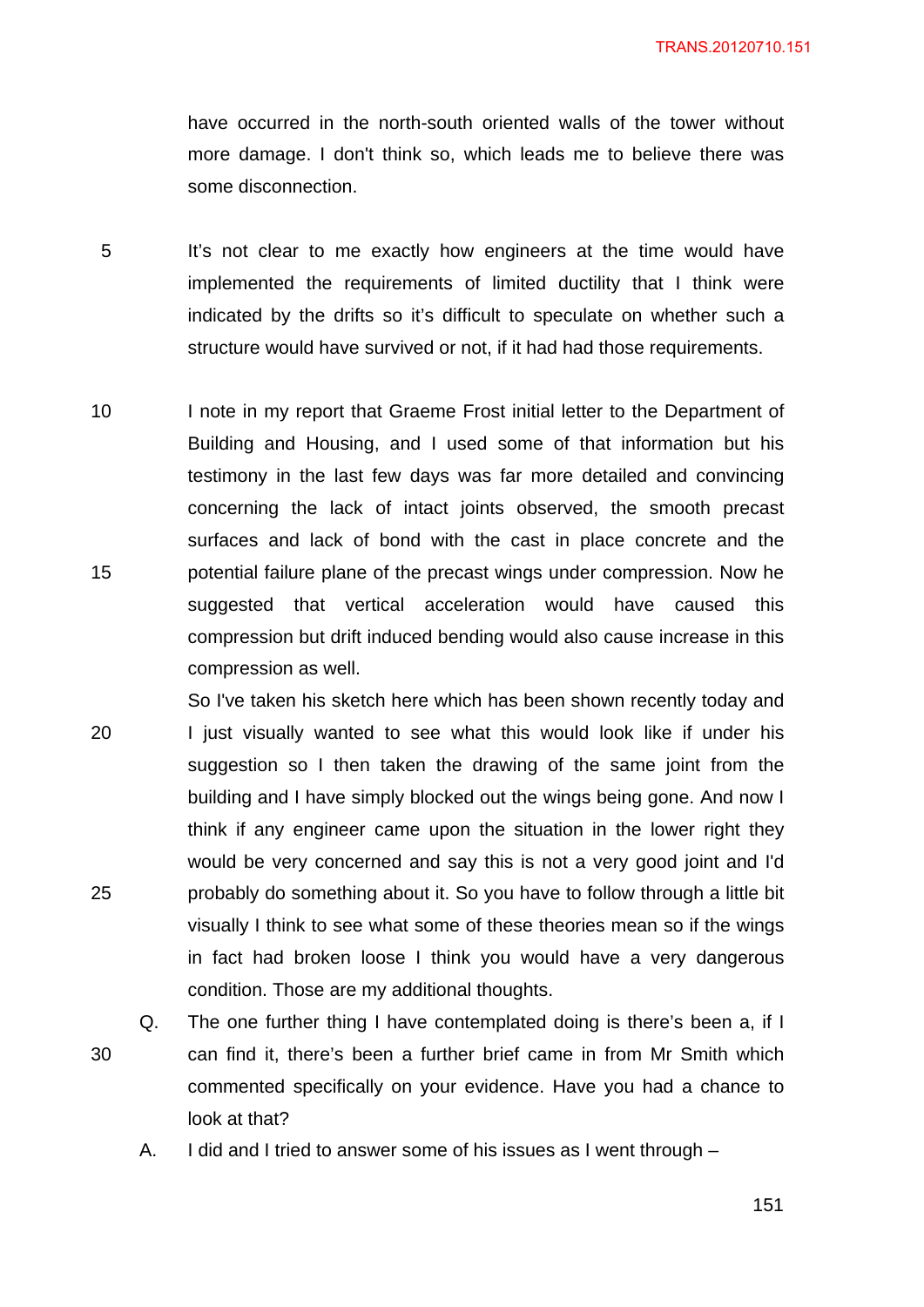- Q. All right.
- A. I may have not answered all of them but I tried to point out certain lack of clarity perhaps in my report.
- 5 10 Q. All right, well look what I thought I would do, just to give you the opportunity to respond specifically to the points that he's raised to take you through it. I think there's on my count any rate about five or six paragraphs, maybe six or seven, in your actual brief which he's commented on and so I thought I'd take you to those and if you've got anything more you'd like to say in response I imagine the Commission would like to hear it now so I'll get them brought up and we can look at them and you can then tell me whether you've got anything more to say.
	- A. There are similar comments from Dr Hyland.
	- Q. Yes. Yes, so I thought we'd just deal with Mr Smith?
	- A. Okay.
- 20 15 Q. I think that covers them off well enough. So it's WIT.ASMITH.0004.3 is the first page of it. And the, as you know Mr Holmes, the first comment is on page 7 of your peer review report where he quotes from it and then he goes on to say, I think over in paragraph 12, that he can confirm, "The approximate column drift capacities from the non-linear analysis of the columns at grids F2," et cetera and then he goes on to describe what he's done and I think ultimately –
	- A. I looked at this and the way I interpreted his comments, and I may have misinterpreted them, but in Item 8 he is suggesting that the following quote is something I am saying?
- 25 Q. I think he is.
	- A. The fact of the matter is this is a quote from their report so it's not something I was saying. I was taking that quote out of the report and then commenting on it.
	- Q. Right.
- 30 A. So any comment that he was making on the content was their, he was commenting on their own report.
	- Q. And how did he do the second time round? All right, well then there's nothing that he's said about what you've done. So let's go to paragraph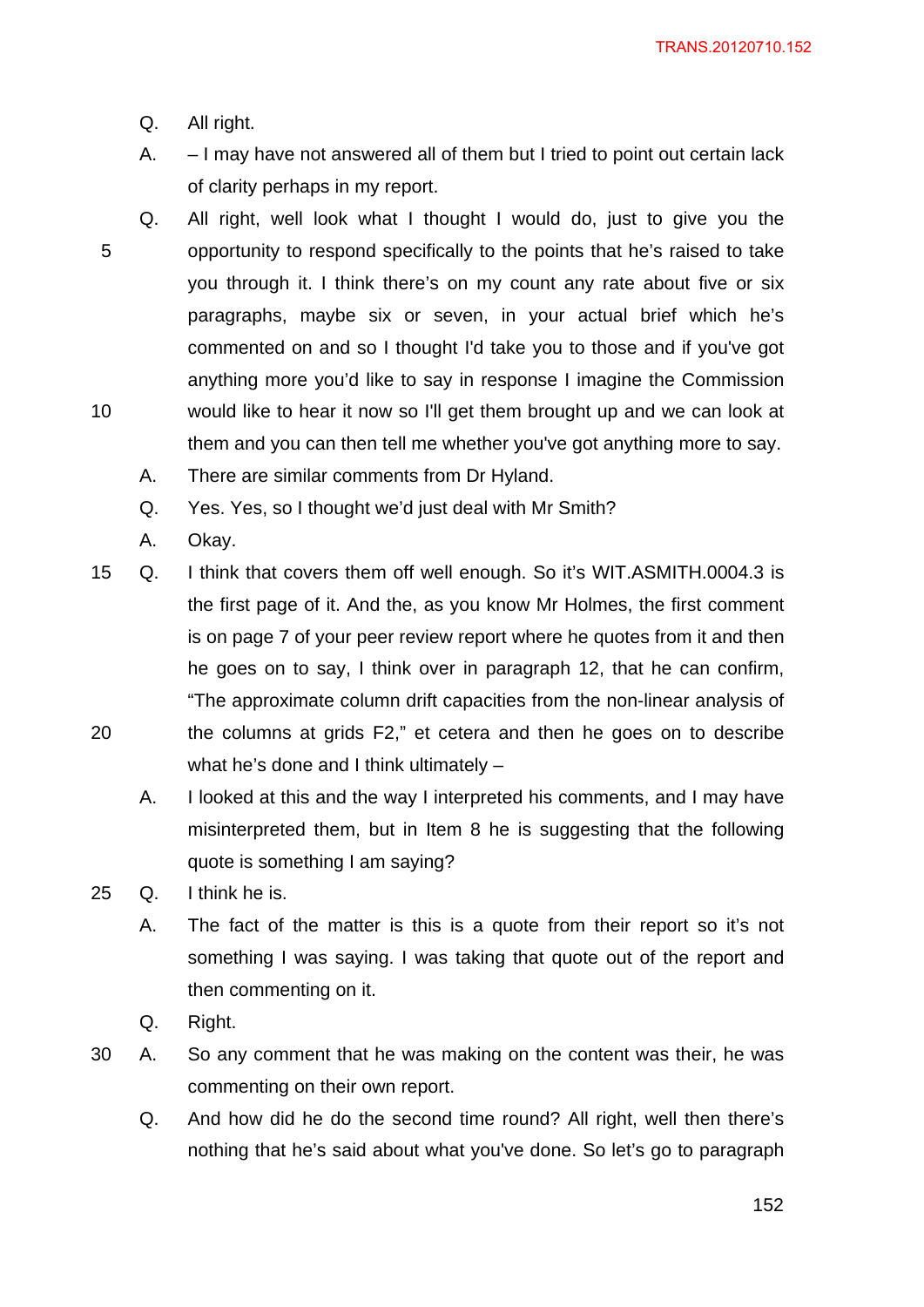19 see if he managed any better this time. He refers to the bottom of page 8 continuing onto page 9 of your report and then says at paragraph 20 that he disagrees with the conclusion?

- A. I'm sorry, where are we now? On 20.
- 5 Q. If you go to 19?
	- A. Oh, 19, okay.
	- Q. He identifies the section from your report which at paragraph 20 he then says he disagrees with?
- 10 15 A. Mhm. Well that's a professional disagreement probably. I mean that has to do with side sway versus vertical collapse and the whole analysis using a side sway failure of the top and bottom of the columns I don't think describes what actually happened very well which is what led me to look for something else and the something else I came upon was the joint failure which not only would cause failure of the vertical load carrying capacity to the columns but would also likely let beams fall off the column supports causing for a very sudden and mostly vertical collapse. So that's my best guess of what happened and if Mr Smith believes that the side sway failure is the valid one then I guess it's a disagreement.
	- 20 Q. Mmm, so I take it that there's nothing that he's said in paragraph 20 which I think is further attempt to set out the point of disagreement. There's nothing in there that raises anything you haven't thought about in the report you've already done?
		- A. I don't think so.
	- 25 1645

30

Q. All right. Then the next one is paragraph 21 of his brief where he refers to page 9 of your report. And then you'll see down at paragraph 22 he says, "I accept William Holmes' comment that the potential failure of beam column joints was not given adequate emphasis in the Hyland Smith Report," accepts it's a further viable collapse scenario but then says at paragraph 23, "However, I do not agree," and he says that he believes the columns may have been critical, as explained in paragraph 20 above, comments on the time history analysis and goes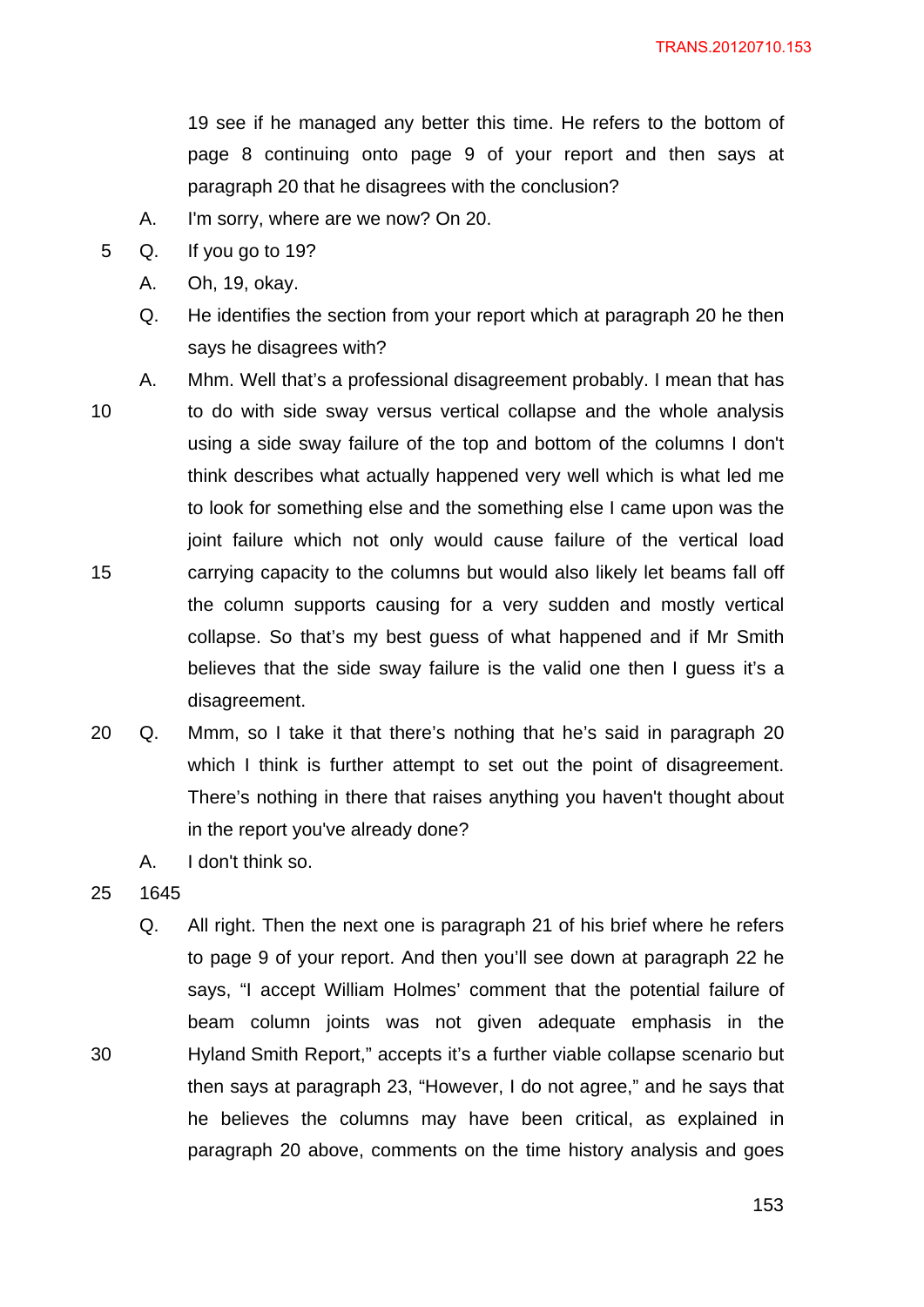TRANS.20120710.154

on through at paragraph 27 restating I think what you're already aware of which is that he didn't consider it necessary to further investigate whether the columns or the beam column joints may have failed first but still maintaining his view that he thinks that it was the columns that went first. So nothing in there that's new to you?

5

10 15 20 25 30 A. No there isn't. I'm probably particularly sensitive to the difference between failure of a column or frame to resist lateral loads as opposed to resisting vertical loads because I was involved in a development of the predecessor to ASC41 and we had very, very small drift limitations for concrete frames because the researchers, mostly researchers who had helped us develop those rotational limits and drift limits had been testing lateral load-resisting frames all their careers and to them when you pushed on a frame sideways and it stopped taking load and started going horizontally that was a failure, and for a lateral load carrying element that's true. But many, many buildings that we were evaluating in California had shear walls. So they still drifted, so there still was a problem with the frames but they wouldn't just keep going horizontal because the shear wall was holding them up and keeping them stable. So what we were concerned about was the ability to carry vertical loads. So I talked to Dr Jack Moehle at the University of California maybe 15 years ago and he actually started a programme to test columns like this with a big vertical load on them and sure enough he found that the limits on columns that had been used widely before that, which were very small drift limits, maybe .3 to .5% drifts, these columns would continue to carry vertical load out to maybe 1 to 1½% drifts. So that led to a, a lot of studies by Dr Ken Elwood and others to, to develop data bases of columns that had been tested all over the world to try to come up with vertical load failure drifts rather than lateral load. So I just have this particular history that makes me sensitive to side sway collapses and the inability to resist lateral loads being different than the inability to resist vertical loads.

Q. Yes. Thank you for that. I think the next one that he's picked up is paragraph 28 of his brief where he refers to pages 13 to 15 of your brief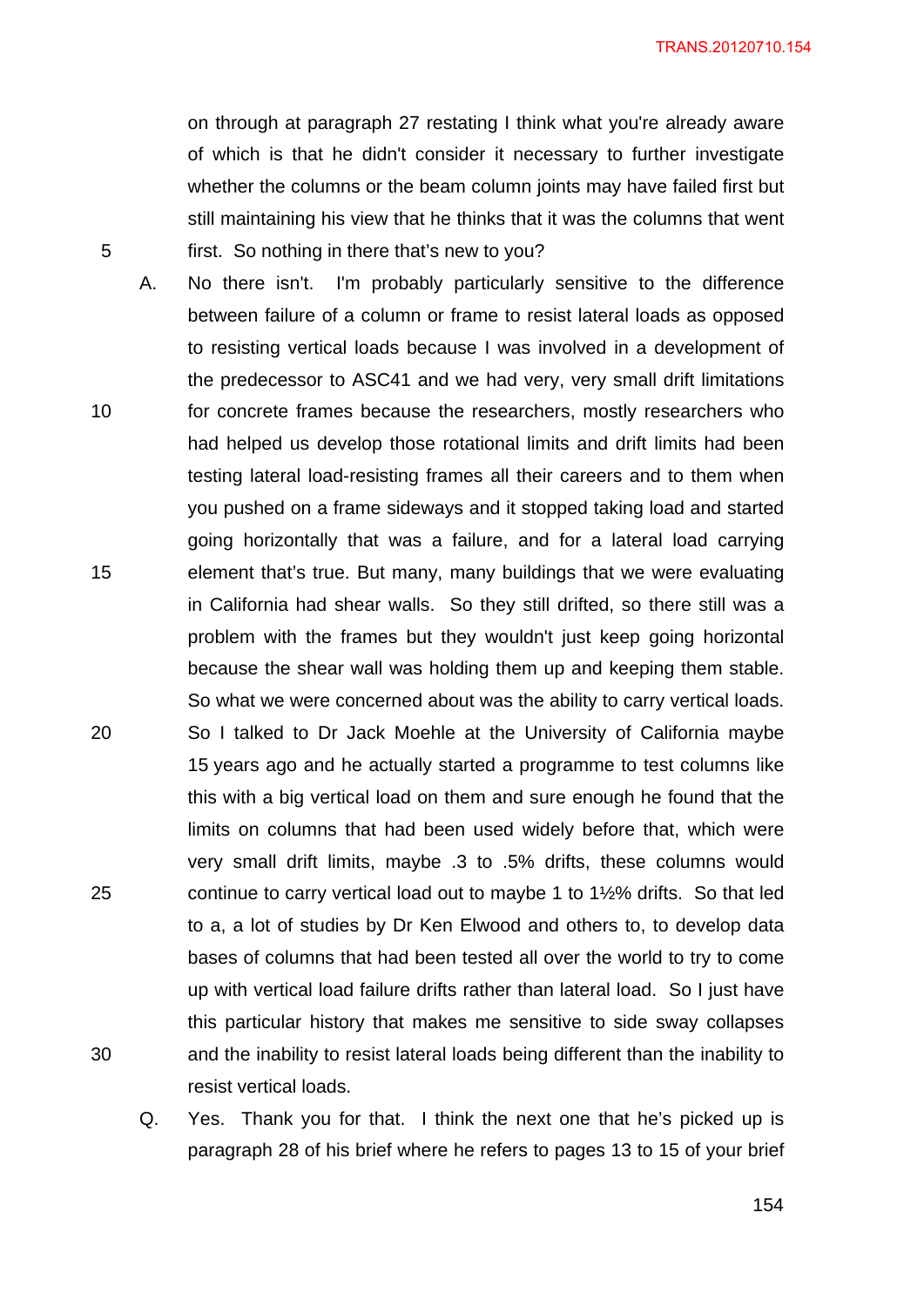and this is on the question of the floor diaphragm disconnection and you'll see that he then refers to the time history analysis that's been run down at paragraph 29 and says that the conclusion that you've reached is not consistent with what he had found from the non-linear time history analysis and says that in his, what they found there was that foundation rocking could be compatible with larger column drifts than those that you had calculated and, again, says, "My conclusion was that column failure could have occurred with or without diaphragm connection failure," and then comments on the fact that if there had been large storey drifts due to disconnection of lower floor diaphragms he would have expected to see more out-of-plane damage in the collapsed south wall. So anything knew in that?

- A. Well it's my understanding that there was some investigation of potential rocking at the base of the north wall and there, there was no particular indication there was a lot of rocking, although it was hard to see. Large rocking of the tower in fact would have, would be an explanation of what he is suggesting. So that is an open question.
	- Q. Yes.

5

10

- A. How, how much the, how much the tower rocked.
- 25 20 Q. All right and then finally, and this doesn't call for comment from you, he just says at the end of his brief that he doesn't disagree with your overall conclusion that, "Based on this review it is my judgement that the most important seismic deficiencies in this building were the brittle gravity frames and the poor diaphragm, particularly the connections to the north tower walls." So there's nothing more in that I need to take you to. The only other thing that I should have done before is just to confirm your actual brief of evidence as opposed to your PowerPoints and get that put formally into evidence and that brief of evidence is dated 30 April 2012.
- 30 A. Yes it is.
	- Q. And you've got that in front of you now do you?
	- A. I do.
	- Q. It's been signed I think.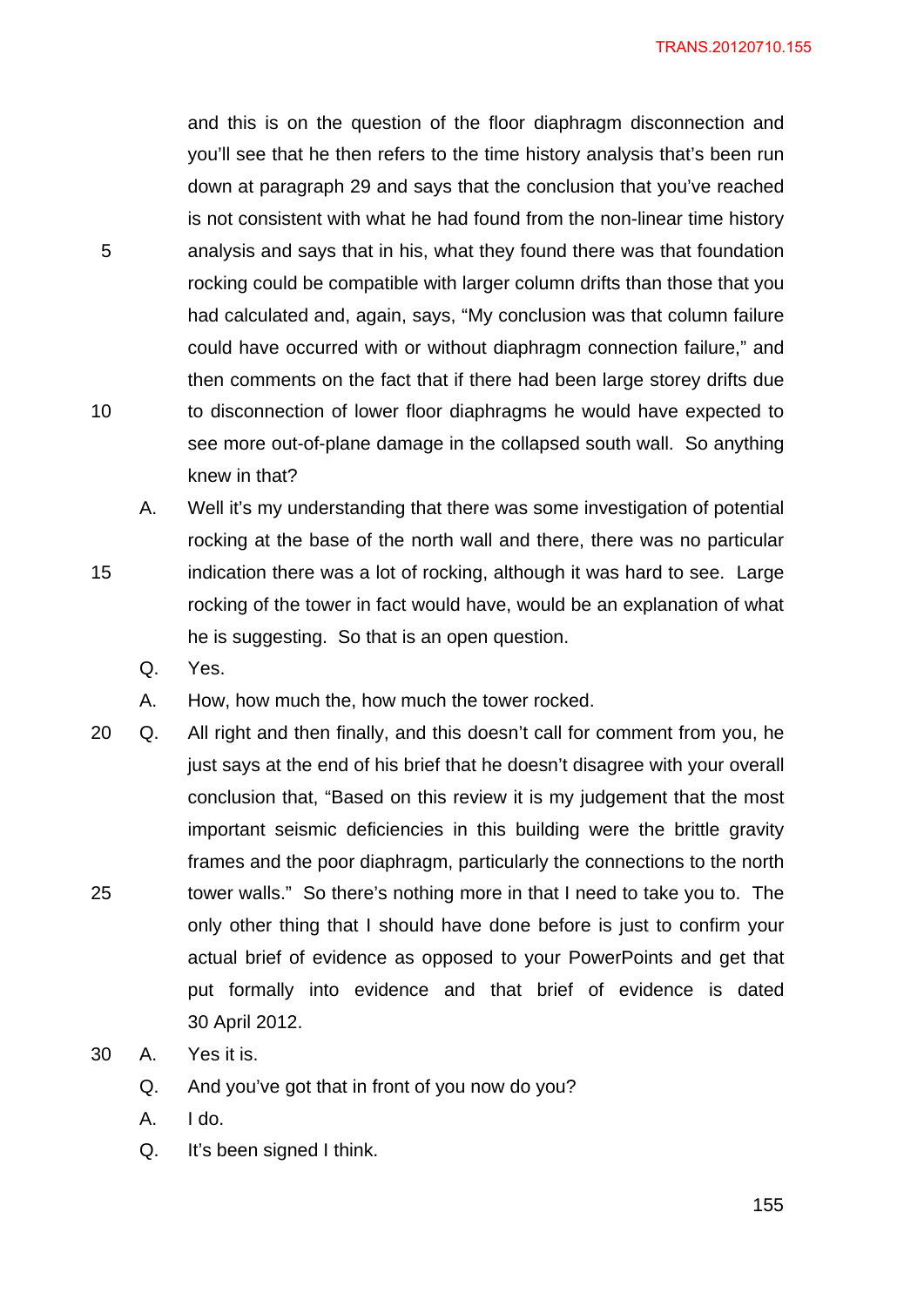- A. It was signed, yes.
- Q. And I'll just ask that that be put formally into evidence.

### **JUSTICE COOPER:**

5 Thank you. Yes. Mr Reid.

## **MR REID:**

Yes Sir. I don't have any questions at this stage of the witness.

#### 10 **JUSTICE COOPER:**

You will in due course?

## **MR REID:**

I will be in due course, yes.

### 15

**JUSTICE COOPER:** 

Possibly.

## **MR REID:**

20 Yes.

## **JUSTICE COOPER:**

Mr Allan.

#### 25 **MR ALLAN:**

I was rather hoping Sir you might call on one of the other counsel at this stage to enable me to, just to digest the import of this evidence and reflect on that.

### **JUSTICE COOPER ADDRESSES MR RENNIE**

#### 30 **CROSS-EXAMINATION: MR RENNIE**

Q. Mr Holmes I have two questions for you. You referred to Mr Frost's material. I'm not sure whether you were here when I was asking a day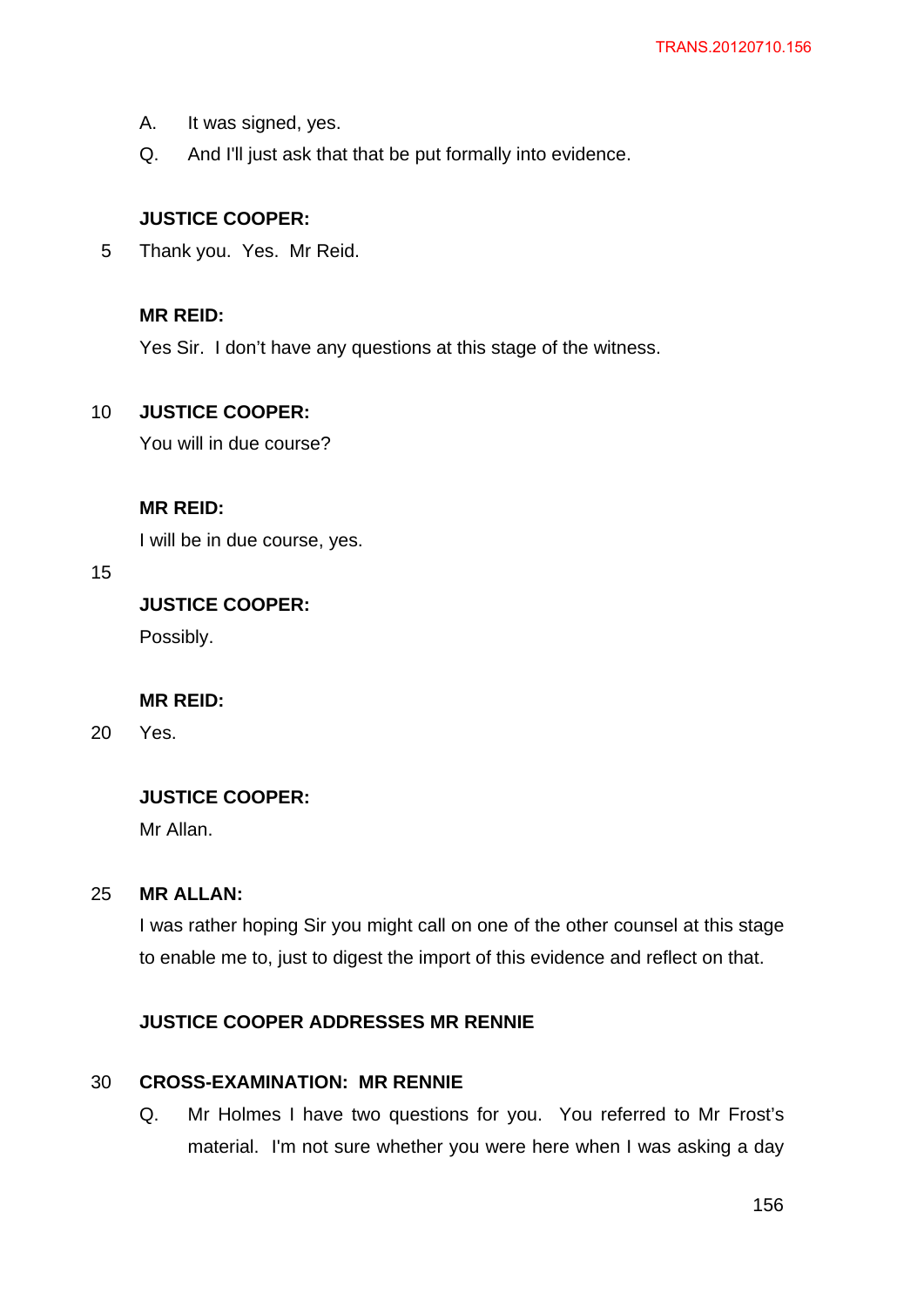ago about a post-building collapse report comment that Mr Frost provided in respect of three elements which he felt should have been discussed in the report in more detail. Were you here when that happened?

- 5 A. Well I did watch the testimony.
	- Q. Yes.
	- A. The full testimony.
	- Q. Yes.
	- A. So I must have seen that, yes.
- 10  $\alpha$ . On the 20<sup>th</sup> of February 2012 Mr Frost wrote an email to Dr Hyland.
	- A. No that one I have actually not seen.
	- Q. That you have not seen.

### **MR RENNIE:**

15 I now have to confess Sir that our best combined efforts of the three of us haven't yet found it in the transcript record but it, it may be a matter that we could find overnight if the witness is going to come back and if not it may still be -

#### 20 **JUSTICE COOPER:**

Just a minute.

### **MR RENNIE:**

25 I was going to say if not Sir it may be that we just forgo what Mr Holmes' review of that.

## **JUSTICE COOPER:**

Well what is it you're looking for?

#### 30 **MR RENNIE:**

I'm sorry it's just been found Sir. It's not on the website but it's on the Commission's system we've been advised Sir.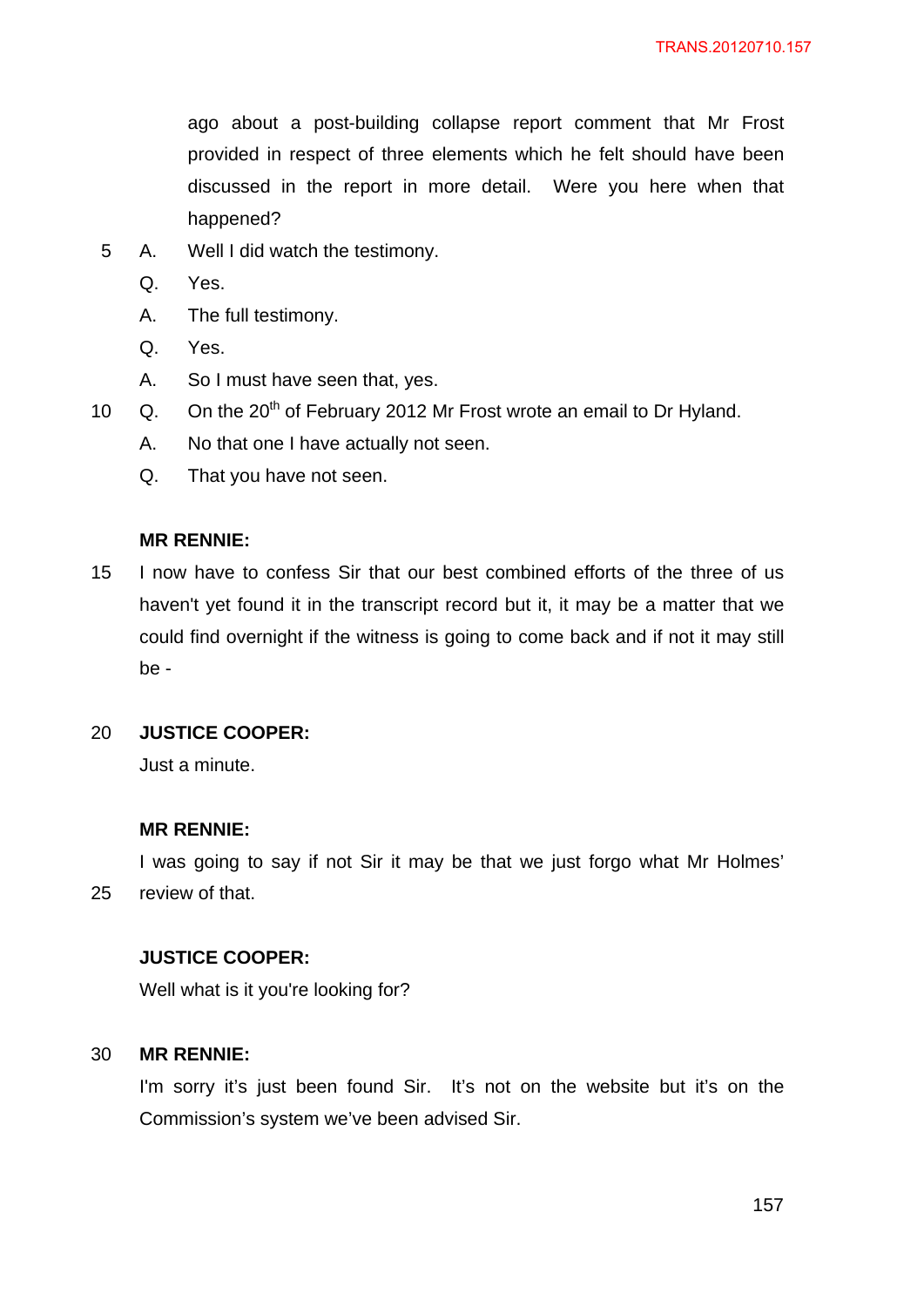## **JUSTICE COOPER:**

Right, so we can deal with it.

### **CROSS-EXAMINATION CONTINUES: MR RENNIE**

- 5 Q. So MAD249.0494BB. It only has one page I think unless it's got the email on top and the page next to it. That's it. Could you just look at that Mr Holmes. This is Mr Frost discussing, as you will see, three matters. Weak beam column joints, strain hardening in the south wall shear wall and lack of confinement at beams ends. You've not seen this before?
- 10  $A.$  I have  $-$  no.

1655

- Q. No. Well it's probably unreasonable to expect you to comment on it immediately but if we can organise a copy of it for you and subject to the Commission's view it may be that you will have an opportunity to comment on it. The only other question that I wanted to ask you related to your, much earlier in your evidence your discussion about the buckling of columns, and you showed modes of buckling. They related to buckling on a single floor as depicted –
	- A. Yes.
- 20 Q. by you. Was it your intention that they should be considered as confined to a floor, or is it the position that what you were referring to could apply to several levels of the building at the same time?
- 25 30 A. It could, it could apply to several levels of the building at the same time, presuming that the centre floor, let's say the joint disintegrated and you have almost no column or a pin occurring there, but the second requirement for that to occur is there be no lateral support for that middle floor because it would have to move sideways to have all of the columns buckle. In a shear wall building, unless there's detachment, it comes back to the detachment issue, that would not happen. I mean so theoretically it could happen. Certainly it could happen without shear walls because there would be no support other than the frame itself,  $so -$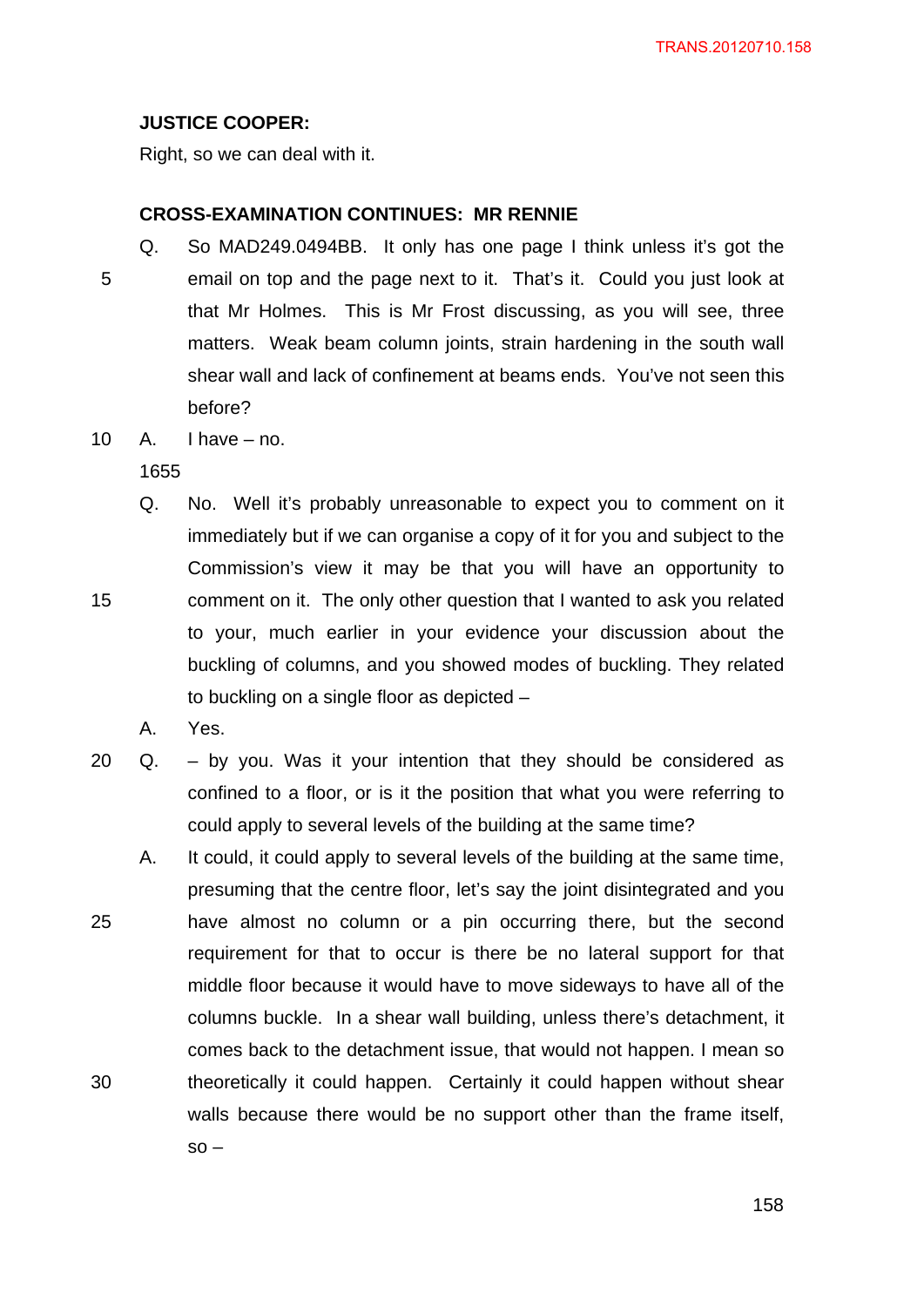- Q. Or post-detachment?
- A. Yes.
- Q. Are you aware of any research into multi-level collapse of that kind?
- 5 10 15 A. Well, when you run frames through many, many ground motions that has been done with something called incremental dynamic analysis, a procedure developed at Stanford University which is now widely used in the US for research, you find many, many failure modes, side sway instability modes, and I have a perfect slide to, that I was trying to get to show this group from that but my virtual private network in my office computer doesn't work the last couple of days so I haven't been able to get it, but the fact of the matter is some of the modes, if you put pins in the top and bottom of columns, or you put sometimes pins in the two beams on either side, either of those causes an instability and sometimes you end up with a two storey mech – what we call a mechanism. Less frequently you end up with one floor going in one direction and the other two floors going in the other direction which would be the, would be the two storied buckle. That is somewhat infrequent based upon the studies that I have seen.
- 20 Q. And in relation to this building in depicting a single storey mode, was it your intention to say that that is the mode we should consider, or should we consider both single level and multi-level modes?
	- A. I was showing that to differentiate what I thought were vertical column collapse modes versus side sway column collapse modes and considering the fact that the evidence seems to show a vertical collapse mode, you know I looked at the vertical collapse mode which would be shear and buckling and squash and I said none of these seem reasonable so at that point I was looking for another mechanism that would cause a vertical collapse and I conclude it was the joints.

#### 30 **JUSTICE COOPER**:

25

So the issue based on that document that is displayed, would you like to pursue that in the meantime?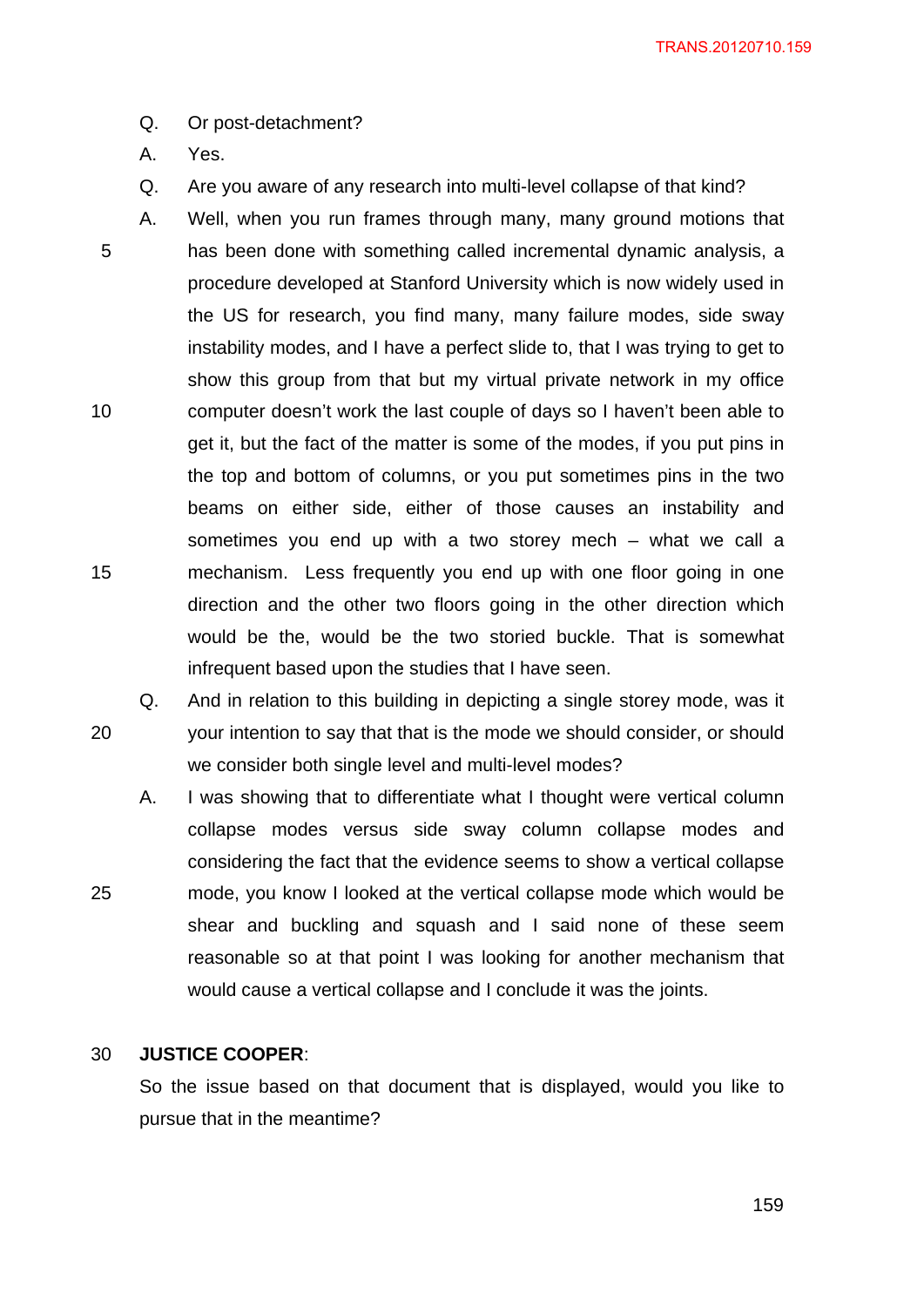## **MR RENNIE:**

No I am not seeking to cross-examine on it Sir but given the weight that this witness attached to Mr Frost's other comments it appeared to me that the commission might be assisted by this witness' comments on that document

5 given that it was Mr Frost's considered view after the issue of the report but beyond providing the opportunity to comment it wasn't my intention to ask further questions.

## **JUSTICE COOPER**:

10 Well I think as you said probably unfair to ask him to comment seeing it on the screen for the first time so that can wait to tomorrow. Now it is back to you Mr Rennie but you are not putting to Mr Holmes any of the evidence that your – any propositions that you wish to derive from the evidence of Dr Mander.

#### 15 **MR RENNIE:**

That has not been my intention to do so Sir, no.

## **JUSTICE COOPER**:

20 So I think the best course will be for us to adjourn to 9.30 tomorrow, you can ask that additional question Mr Rennie based on that material and then Mr Allan you I will turn to you and Mr Elliott you may have some matters.

## **MR HOLMES:**

25 So I can get a copy of the document?

## **JUSTICE COOPER**:

Yes that will be arranged Mr Holmes so that you can – somebody will arrange it.

#### 30 **HEARING ADJOURNS: 5.00 PM**